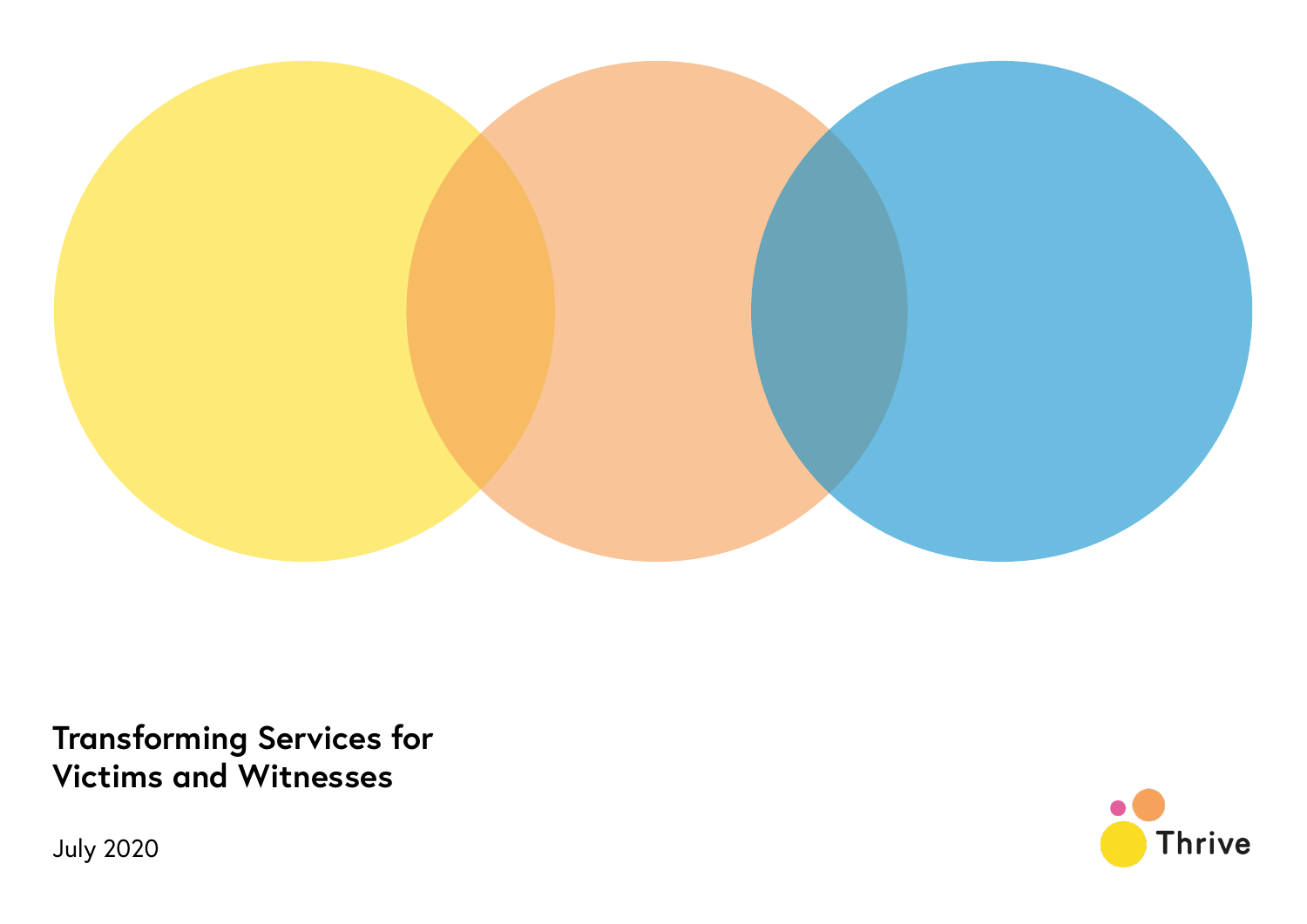## **Preface**

This report is the output of the findings of the 'discovery' phase of a joint initiative between Scottish Government, Crown Office and Procurator Fiscal Service and Victim Support Scotland, to explore the potential for transformation in services to support victims and witnesses. The discovery phase was conducted, and the report drafted, prior to the outbreak of the Coronavirus (COVID-19) pandemic. As a result of the pandemic, changes were made in the operation of the criminal justice system in the interests of reducing transmission of the disease.

From March 2020, no new jury trials were commenced and all but essential summary trials were adjourned. Emergency legislation was passed to introduce measures to enable the operation of the criminal justice system including, extension of certain time limits, changes to custody arrangements to allow court appearance by digital rather than physical means, and electronic service and transmission of documents.

At the time of writing, the Scottish Courts and Tribunal Service (SCTS) had implemented steps to enable virtual courts and remote hearings

and Lord Justice Clerk Lady Dorrian was leading the Restarting Solemn Trials Working Group to identify the steps necessary to restart jury trials in Edinburgh and Glasgow. The Chief Executive of SCTS, giving evidence to a virtual meeting of the Justice Committee, anticipated that, by August, the backlog of High Court and Sheriff Court cases could reach 1,800, with the potential for this to increase to 3,000 by March 2021. While steps were put in place to allow for early release of certain prisoners, a Scottish Government report showed an increase in prisoners held on remand of 54% (604) from April to July 2020.

In a statement to the Scottish Parliament on 17 June 2020, Cabinet Secretary Humza Yousef highlighted that transformation of the criminal justice system had been accelerated through the pandemic and that further extensive transformation will be required. He also noted the concerns of members of the Victims' Taskforce that they should be involved in the development of these changes.

The COVID-19 pandemic has shown the both the interconnected nature of all elements of the criminal justice system, and the potential for significant transformational change, supported by the application of digital technologies. The recommendations made in this report remain relevant and, perhaps more urgent now, given the strain on the criminal justice system imposed by the pandemic.

While there has been a necessary focus on operational matters during the crisis, this must not be at the expense of improvements in victims' and witnesses' experiences. Prior to the pandemic, the Victims' Taskforce had made a positive contribution towards developing a shared perspective on the need for change and the priorities for victims and witnesses; progress was being made towards greater collaboration between agencies on cross-cutting issues, and; pilots of evidence on commission and the witness' portal were being developed for testing. As attention turns to renewal in the COVID-19 context, learning from the pandemic response can be applied in support of bold moves, as set out in this report, that will increase the efficiency and effectiveness of the criminal justice system, and continue the journey towards transformation in services for victims and witnesses.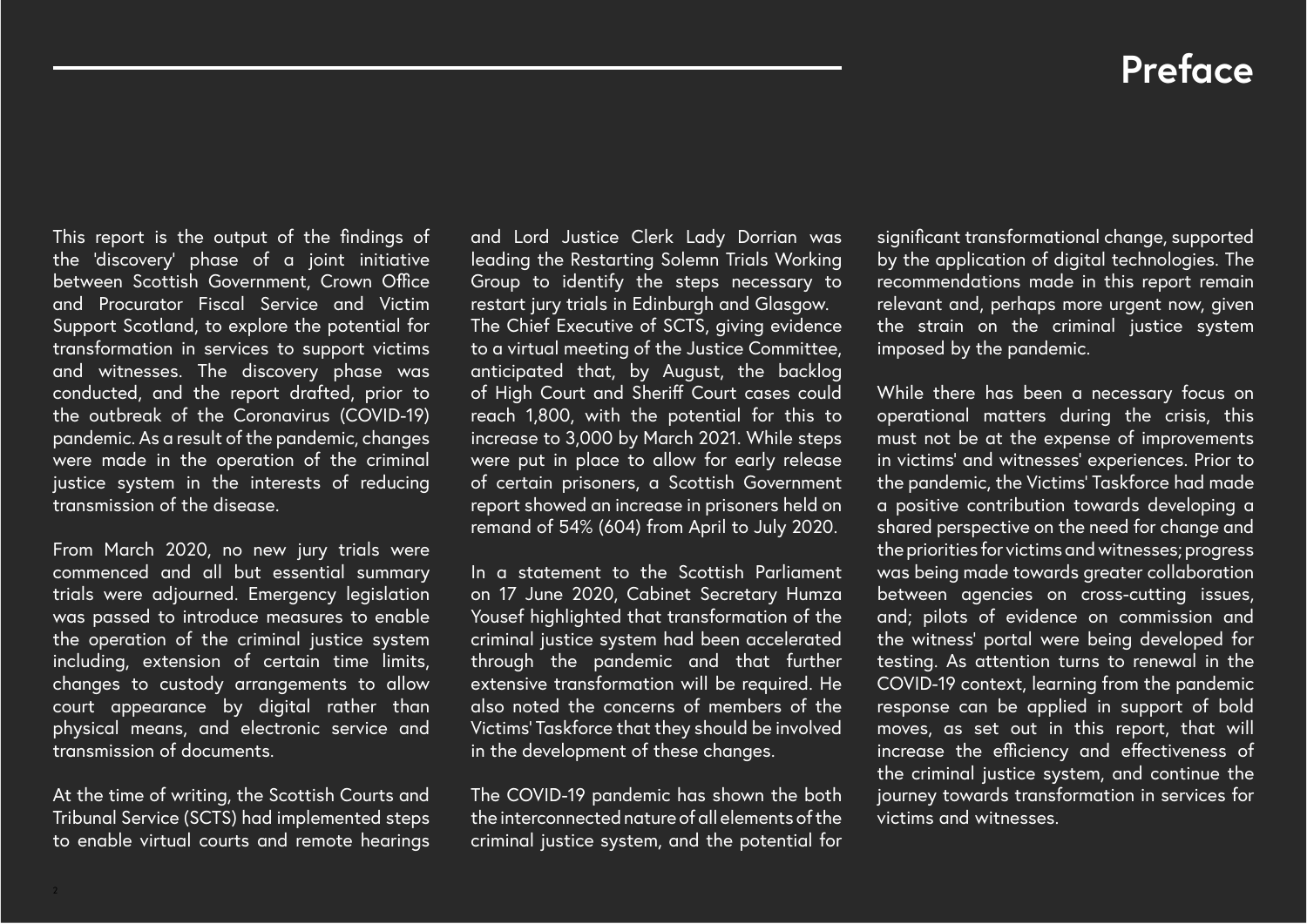# **Contents**

| <b>About Thrive</b>                                                                                                                                                                                  | 4                                                        |
|------------------------------------------------------------------------------------------------------------------------------------------------------------------------------------------------------|----------------------------------------------------------|
| Acknowledgements                                                                                                                                                                                     | 5                                                        |
| <b>Executive Summary</b>                                                                                                                                                                             | 6                                                        |
| Introduction                                                                                                                                                                                         | 9                                                        |
| A Service Design Approach                                                                                                                                                                            | 12                                                       |
| Victims' and Witnesses'<br><b>Experiences of the Criminal</b><br><b>Justice System</b>                                                                                                               | 18                                                       |
| Initial Reporting<br>Giving a Statement<br>Initial Evidence Gathering<br>After Reporting<br>Investigation<br>Prosecution<br>Preparation for Trial<br>The Court<br>Giving Evidence<br>After the Trial | 22<br>26<br>30<br>34<br>38<br>42<br>46<br>50<br>55<br>59 |

| <b>Organisational and System-</b><br>wide Factors Affecting<br><b>Transformation of Services for</b><br><b>Victims and Witnesses</b> | 65 |
|--------------------------------------------------------------------------------------------------------------------------------------|----|
| <b>Towards a Vision for End-to-</b><br><b>End Services for Victims and</b><br>Witnesses                                              | 76 |
| <b>Recommended Steps Towards</b><br><b>Transformation of Services for</b><br><b>Victims and Witnesses</b>                            | 82 |
| Conclusion                                                                                                                           | 93 |
| <b>References</b>                                                                                                                    | 95 |
|                                                                                                                                      |    |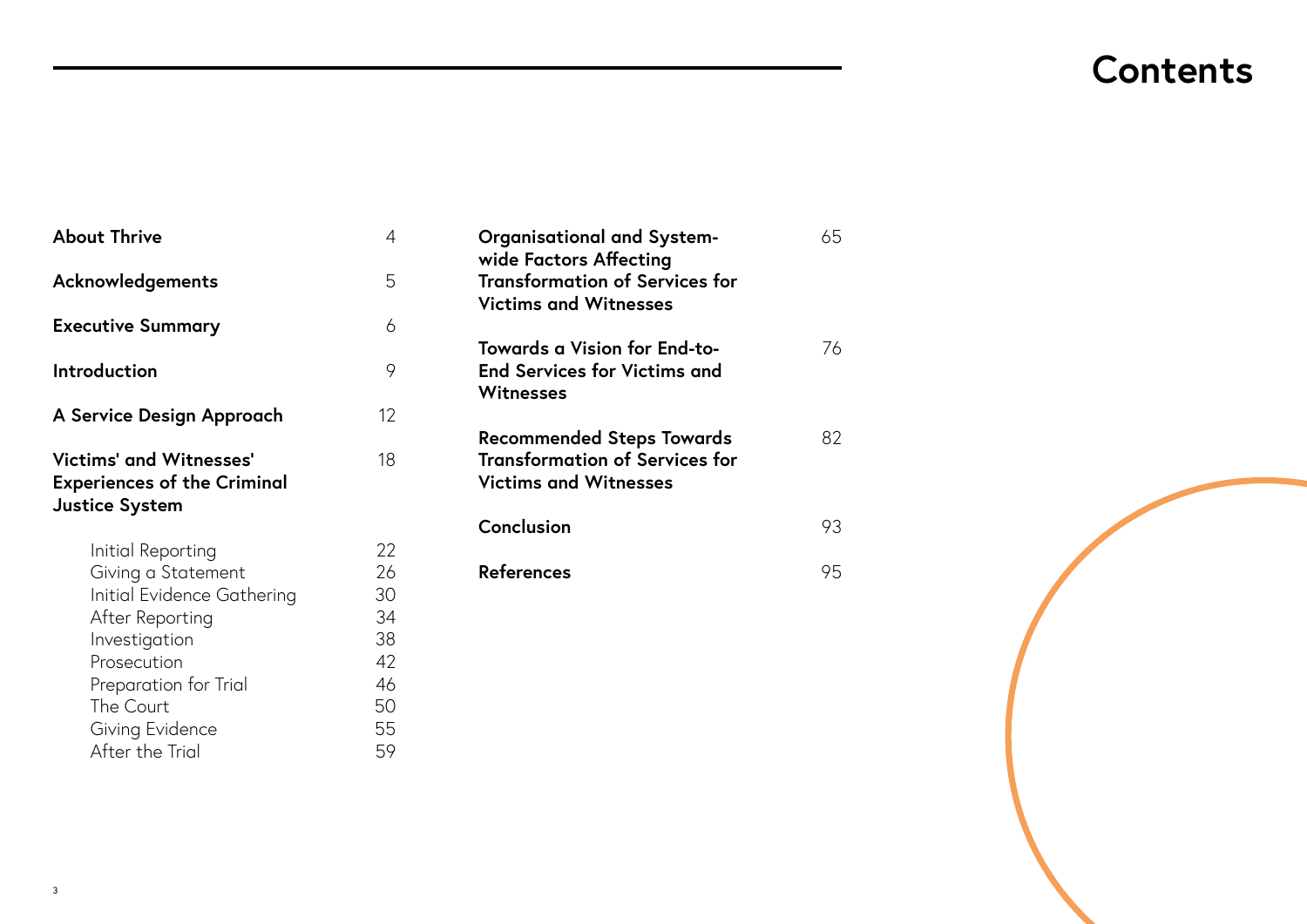# **About Thrive**

Thrive is a specialist system change and strategic design consultancy based in Edinburgh.

Thrive supports teams leading wholesystem responses to complex problems through the application of design thinking within a transdisciplinary team. We facilitate sector-specific and place-based transformation programmes and work nationally to inform policy and support social change.

Thrive has supported public service teams developing responses to challenges such as transforming models of social care; reducing homelessness; improving outcomes for young people who are disengaged from education; developing services for families bereaved by crime and reducing loneliness and isolation. We work at the interfaces between agencies and the public, ensuring that service design and strategy development is informed by lived experience.

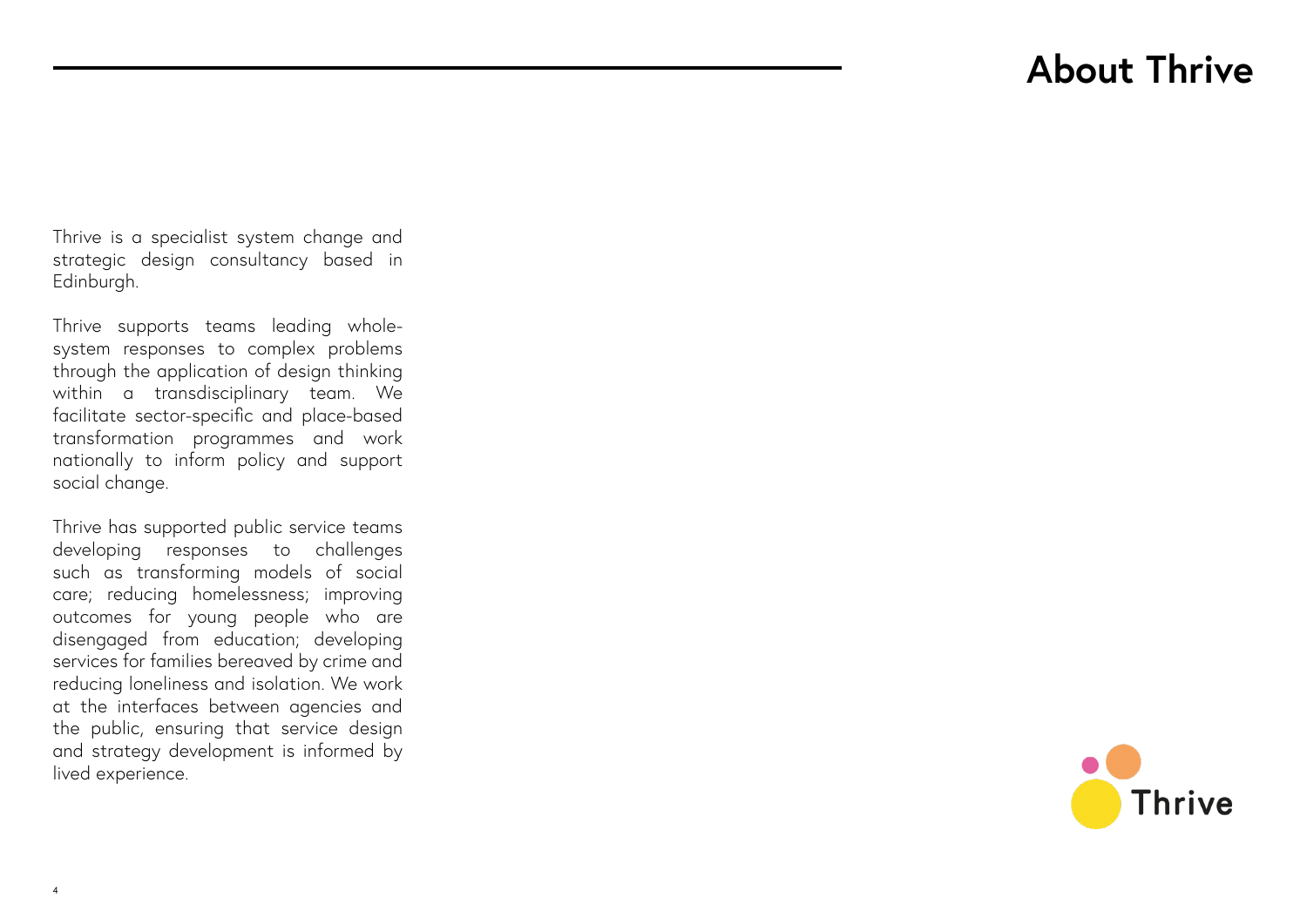## **Acknowledgements**

The authors would like to thank the many representatives from criminal justice agencies who gave their time to contribute to interviews and workshops in support of this project. We would also like to thank the many representatives from third sector organisations represented on the Victims' Taskforce, and Glasgow Disability Alliance and LBGTQ Health for their input and help in providing access to victims' and witnesses' testimony which informed the findings of this report. We are grateful to Sarah Armstrong of the Scottish Centre for Crime and Justice Research for generously sharing insights from relevant research. We would like to acknowledge the input from the project Steering Group, particularly Fiona Cameron, Katharine Cook, Anna Donald, Ruth McQuaid, Kate Wallace and Jim Wilson, whose expertise and insight added depth and rigour to this study. Any errors or omissions remaining are the authors' own

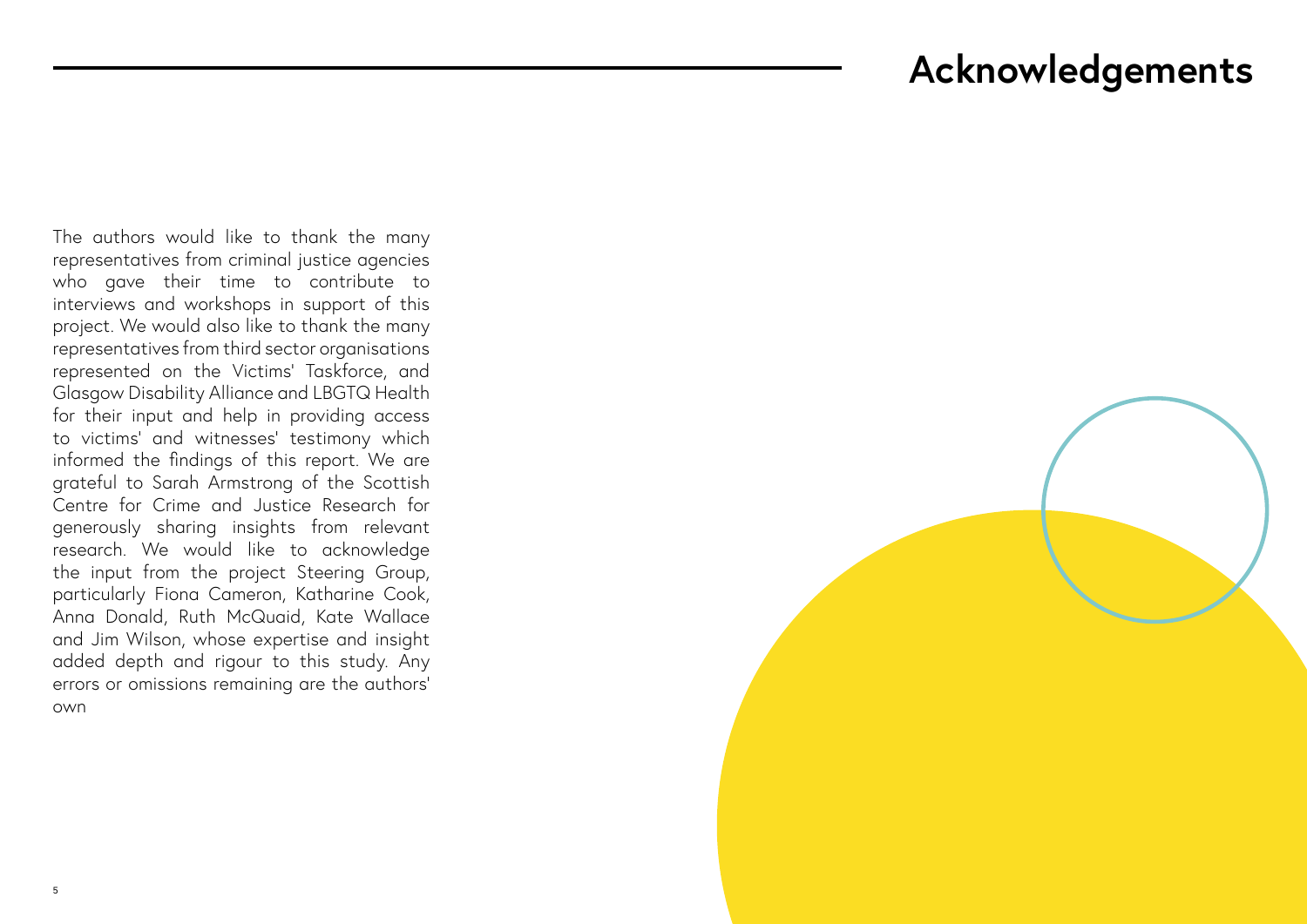**1.**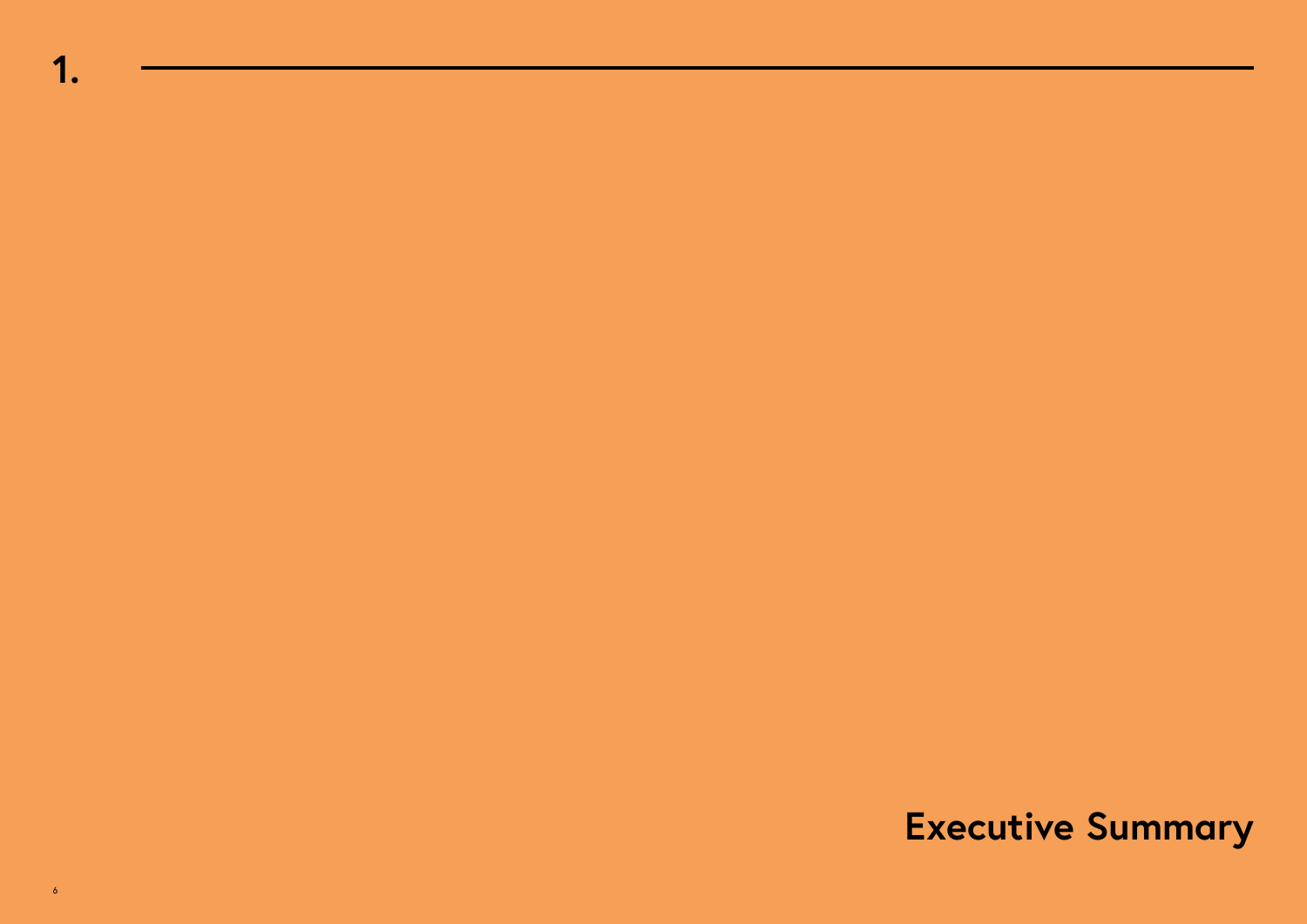Transforming Service for Victims and Witnesses was commissioned jointly by Scottish Government, Crown Office Procurator Fiscal Service (COPFS) and Victim Support Scotland (VSS). The intention was to understand the gaps in support for a victim or witness' journey through the criminal justice system by taking a user-centred, service design approach.

This 'discovery' phase reviewed existing research into the experiences of victims and witnesses interacting with the criminal justice system and gathered further insight through interviews and workshops with those working across the criminal justice system and related support services. Insights generated through the discovery process were tested through reference to previous research and policy reports and in discussion with representatives from across the system.

Oversight of the work was provided by a steering group with representatives of Scottish Government, COPFS and VSS.

Research has consistently shown that victims and witnesses experience problems at all stages of their interaction with the criminal justice system. While the majority of victims

and witnesses may conclude their interactions without any particular issues, for some, their experience of failings in the system is sufficiently problematic to traumatise them further. In a small number of cases, victims have described their experience of interacting with the criminal justice system as more traumatic than the original crime against them.

The Scottish criminal justice system seeks to ensure a just, safe and resilient Scotland. There is clear commitment across criminal justice agencies to improve the experience of victims and witnesses to ensure that their interaction with the criminal justice system does no harm and upholds their rights. However, necessary separation of agencies, cultural differences, legacy systems and processes and a stretching reform agenda, has reduced the capacity for change.

This report synthesises research studies investigating victims' and witnesses' journeys and explores the organisational factors that contribute to the 'pain points' experienced by victims and witnesses interacting with criminal justice agencies. It highlights recurring patterns in the experiences of victims and witnesses that have been highlighted repeatedly in research

and engagement. It makes recommendations that could address systemic barriers to change and result in a transformation of service for victims and witnesses. It highlights the importance of changes in culture and practice in improving outcomes and suggests a shift in both governance and delivery practices.

### The report makes the following recommendations:

Digital technology. Realise service improvements across all crime types by implementing tried and tested digital technologies, supported by a systemwide information architecture to enable secure information sharing and effective customer management across the criminal justice system. The principle of 'tell us once' should extend across the criminal justice system. This has the potential to transform the experience of victims and witnesses, while improving the efficiency and effectiveness of the whole system. **1**

> Collective leadership for system change. Focus leadership attention at all levels on a vision for system

**2**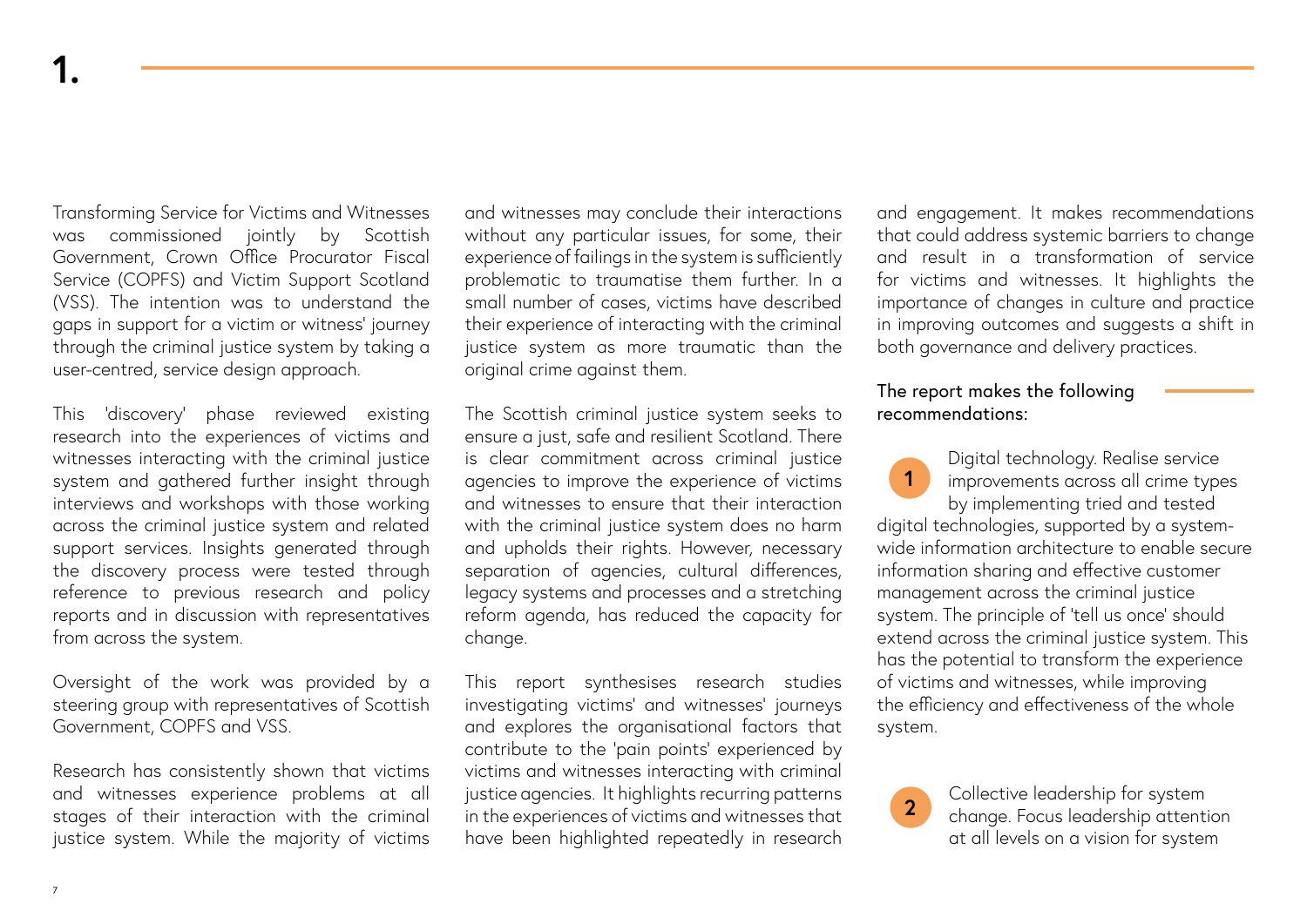**1.**

change, acknowledge and articulate cultural and systemic barriers to change. Develop capacity for collective leadership at all levels, focusing on shifting mindsets towards collaboration and an improvement focus.

Appoint a Criminal Justice Customer Management lead. Introduce a new post, reporting to the Justice Board, with responsibility for customer management across the criminal justice system. This post would have responsibility for design and implementation of the information architecture and for improvements in customer management across 1 2 1. 8 the system, including enquiry management, digital service provision and the proposed witness portal. **3**

Refresh governance and delivery processes. Invest in capacity and capability in transformation through the application of agile and service design approaches, informed by systems thinking and effective change management. **4**

Focus on priority, cross-cutting programmes. Focus on delivery of a small number of high impact, cross cutting programmes, namely the provision of evidence on commission and reduction in court churn / efficiency of court process. **5**

Review Government funding of support agencies. Review Government grant funding and commissioning arrangements to focus on outcomes, drive collaboration, improve geographical coverage and encourage innovation and learning. **6**

**7**

Trauma-informed approaches as standard practice. Recognise and prioritise the personto-person interactions between victims and witnesses and staff across the criminal justice system. Instil kindness as a practice and develop awareness and application of trauma-informed approaches at all levels.

Perhaps the final recommendation has the potential to be the most impactful, although not necessarily the simplest to implement. While organisational improvement and application of technology can be transformational, it will always be the human interaction that has the most potential to ease the journey through the criminal justice system, particularly for vulnerable victims and witnesses.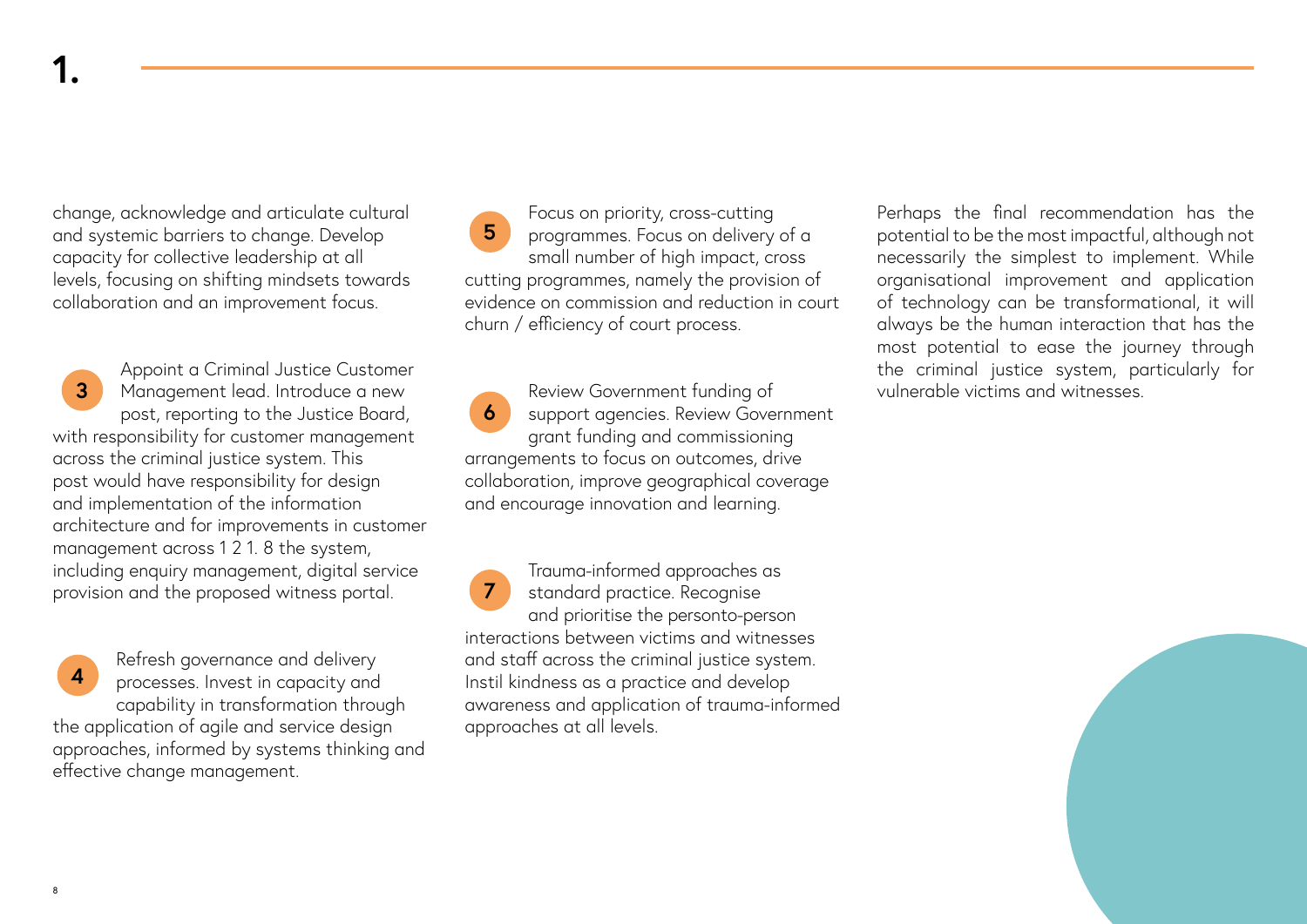**Introduction**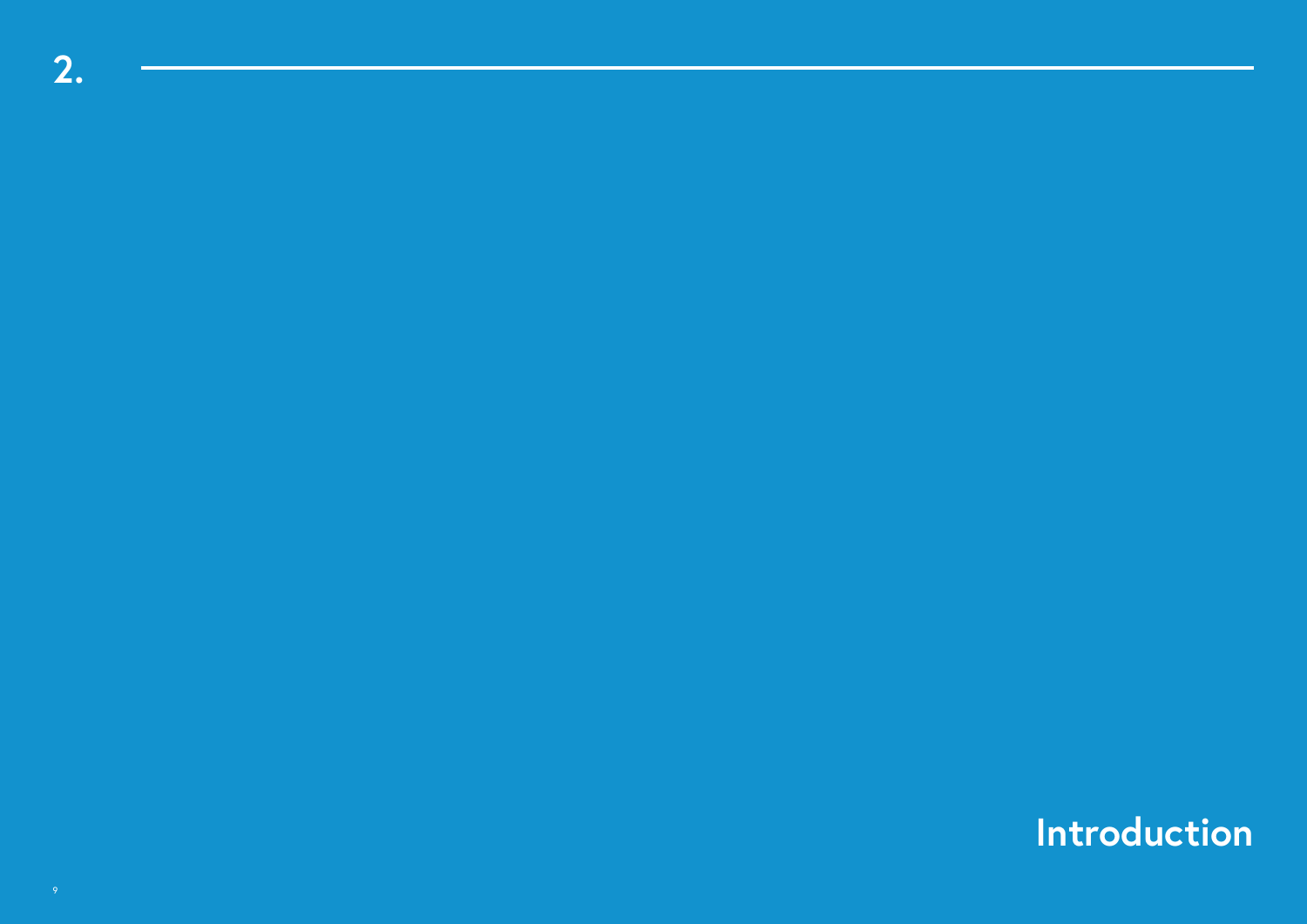Since the turn of the century, there have been a series of reports, research and reviews that have consistently identified what, today, from a design perspective, we refer to as 'pain points' for victims and witnesses in their interaction with criminal justice agencies.

The Thomson Review (2017)<sup>1</sup> helpfully sets out a chronology of developments, from the Scottish Strategy for Victims<sup>2</sup> and the creation of the Crown Office and Procurator Fiscal Service (COPFS) Victim Information and Advice Service (VIA) in 2000, through a range of measures aiming to reduce distress for adult victims giving evidence and increase their access to information, leading towards the Victims and Witnesses (Scotland) Act 2014 and publication of the Victims' Code for Scotland in December 2015.

Since the Thomson Review, policy and legislative reform has continued. The Scottish Court Service Evidence and Procedure Review (2015) set out to 'explore the best possible methods for ascertaining truth in the context of the trial in the modern environment'<sup>3</sup> and made recommendations that aimed to improve the quality of evidence, make the administration of justice more convenient for victims and

witnesses and tackle inefficiencies 'that are endemic in the criminal justice system'; the Forensic Medical Services (Victims of Sexual Offences) Bill<sup>4</sup> contains provisions that will improve the way in which forensic medical examinations and associated healthcare are conducted for adult victims, taking a traumainformed approach and introducing a selfreferral model for victims of sexual crime who wish to have a forensic medical examination without first reporting a crime to the Police; and Scottish Government and other justice agencies produced the first digital strategy for the criminal justice system.<sup>5</sup> It should be noted that many of the provisions of this legislation apply only to adults and as such are not 'trauma informed' in the context of children's experiences in the manner proposed by, for example, the Barnahaus model<sup>6</sup>.

And yet, despite what appears to be a consistent direction of travel in relation to policy and legislation, 20 years on, the Scottish Centre for Crime and Justice Research in describing their findings in relation to 'justice journeys' for victim-survivors of rape and sexual assault, highlighted that while there were some positive experiences, victim-survivors continue to face challenges at each stage of the criminal

1 L. Thomson, *Review of Victim Care in the Justice Sector in Scotland*, 2017, pp 21 - 47

Scottish Strategy for Victims', [http://www.gov.scot/Re](http://www.gov.scot/Resource/Doc/158898/0043164.pdf)[source/Doc/158898/0043164.pdf](http://www.gov.scot/Resource/Doc/158898/0043164.pdf)

3 Scottish Courts Service, 'Evidence and Procedure Review Report', *ScotCourts*, 2015, found at [https://www.scotcourts.gov.](https://www.scotcourts.gov.uk/docs/default-source/aboutscs/reports-and-data/reports-data/evidence-and-procedure-full-report---publication-version-pdf.pdf?sfvrsn=2) [uk/docs/default-source/aboutscs/reports-and-data/reports-da](https://www.scotcourts.gov.uk/docs/default-source/aboutscs/reports-and-data/reports-data/evidence-and-procedure-full-report---publication-version-pdf.pdf?sfvrsn=2)[ta/evidence-and-procedure-full-report---publication-version-pdf.](https://www.scotcourts.gov.uk/docs/default-source/aboutscs/reports-and-data/reports-data/evidence-and-procedure-full-report---publication-version-pdf.pdf?sfvrsn=2) [pdf?sfvrsn=2](https://www.scotcourts.gov.uk/docs/default-source/aboutscs/reports-and-data/reports-data/evidence-and-procedure-full-report---publication-version-pdf.pdf?sfvrsn=2)

4 Forensic Medical Services (Victims of Sexual Offences) (Scotland) Bill, 2019 [https://www.gov.scot/publications/forensic-medi](https://www.gov.scot/publications/forensic-medical-services-victims-sexual-offences-scotland-bill-fsda/)[cal-services-victims-sexual-offences-scotland-bill-fsda/](https://www.gov.scot/publications/forensic-medical-services-victims-sexual-offences-scotland-bill-fsda/)

<sup>5</sup>Scottish Government, 'The Digital Strategy for Justice in Scotland', *Scottish Government Website*, Edinburgh, Scottish Government, 2014, found at [http://www.scotland.gov.uk/Publica](http://www.scotland.gov.uk/Publications/2014/08/5429)[tions/2014/08/5429](http://www.scotland.gov.uk/Publications/2014/08/5429)

6 Barnahus translates literally as 'Children's House' as was developed in Scandanavia based upon the Child Advocacy Model developed in the USA in the 1980s to avoid further traumatisation of children by the legal process. Barnahus brings together operations necessary to conduct criminal investigation, child protection and physical and mental health.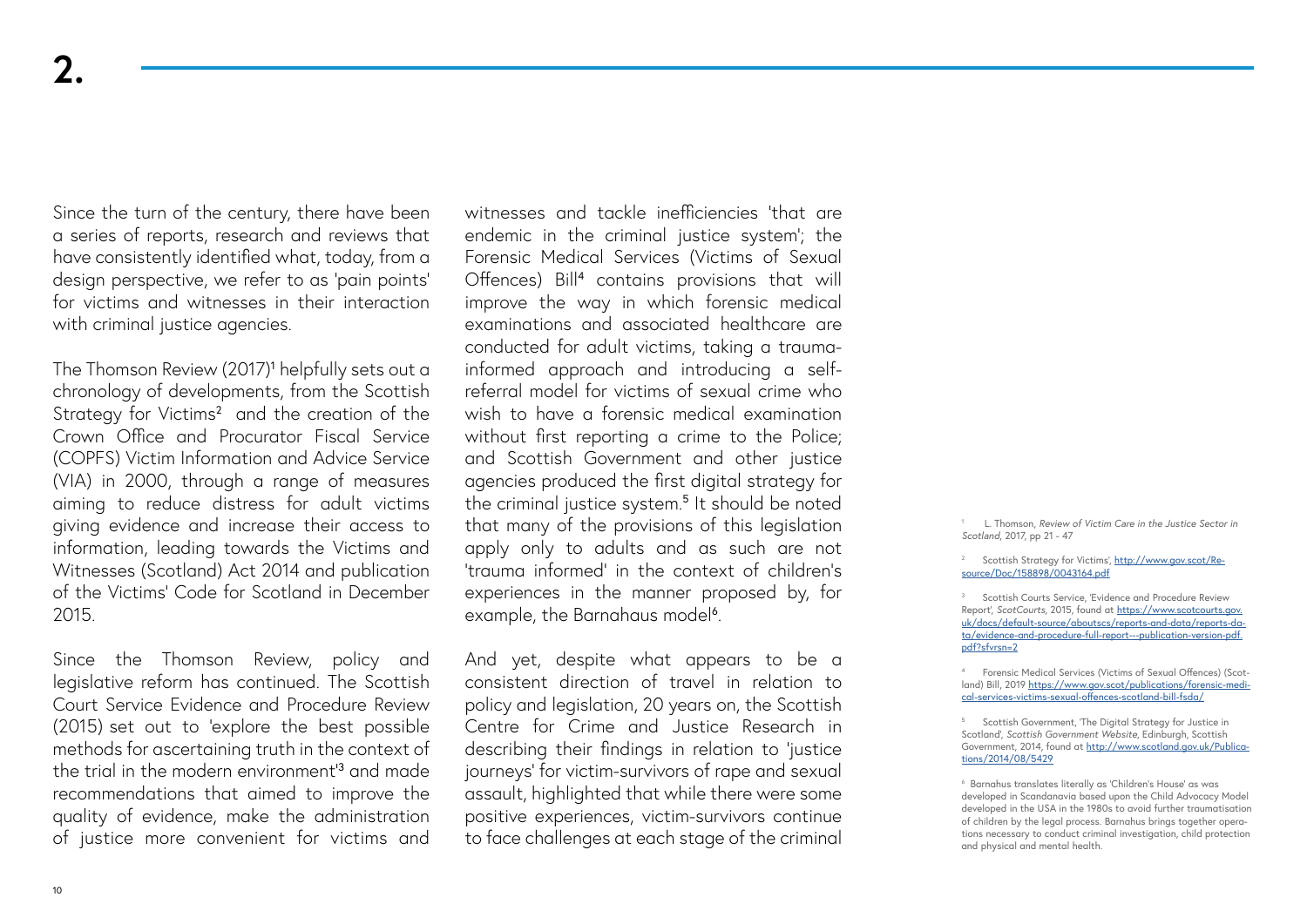justice process. In addition to more generalised concerns relating to inadequate information, the lengthy duration of the process, personal safety concerns and concerns that the system is weighted in favour of the accused, the familiar 'pain points' at each point of interaction with criminal justice agencies, remain 7 .

Transforming Service for Victims and Witnesses was commissioned jointly by Scottish Government, COPFS and Victim Support Scotland. The intention was to understand the gaps in support for a victim or witness' journey through the criminal justice system by taking **a user-centred, service design approach**. This 'discovery' phase was intended to facilitate the definition of **a long-term vision for an end-to-end service for victims and witnesses**; provide strategic direction in relation to policy, digital, business and people; and propose **a framework for how systems and management techniques can improve the experience of victims and witnesses** in Scotland's justice system 8 . Consideration was to be given to the ways in which digital technology could transform delivery of services and access to information for users of the justice system.

7 O. Brooks-Hay, M. Burman & L. Bradley, *Justice Journeys Informing policy and practice through lived experience of victim-survivors of rape and serious sexual assault*, University of Glasgow, 2019

<sup>8</sup> Transforming Services for Victims and Witnesses, Specification, June 2019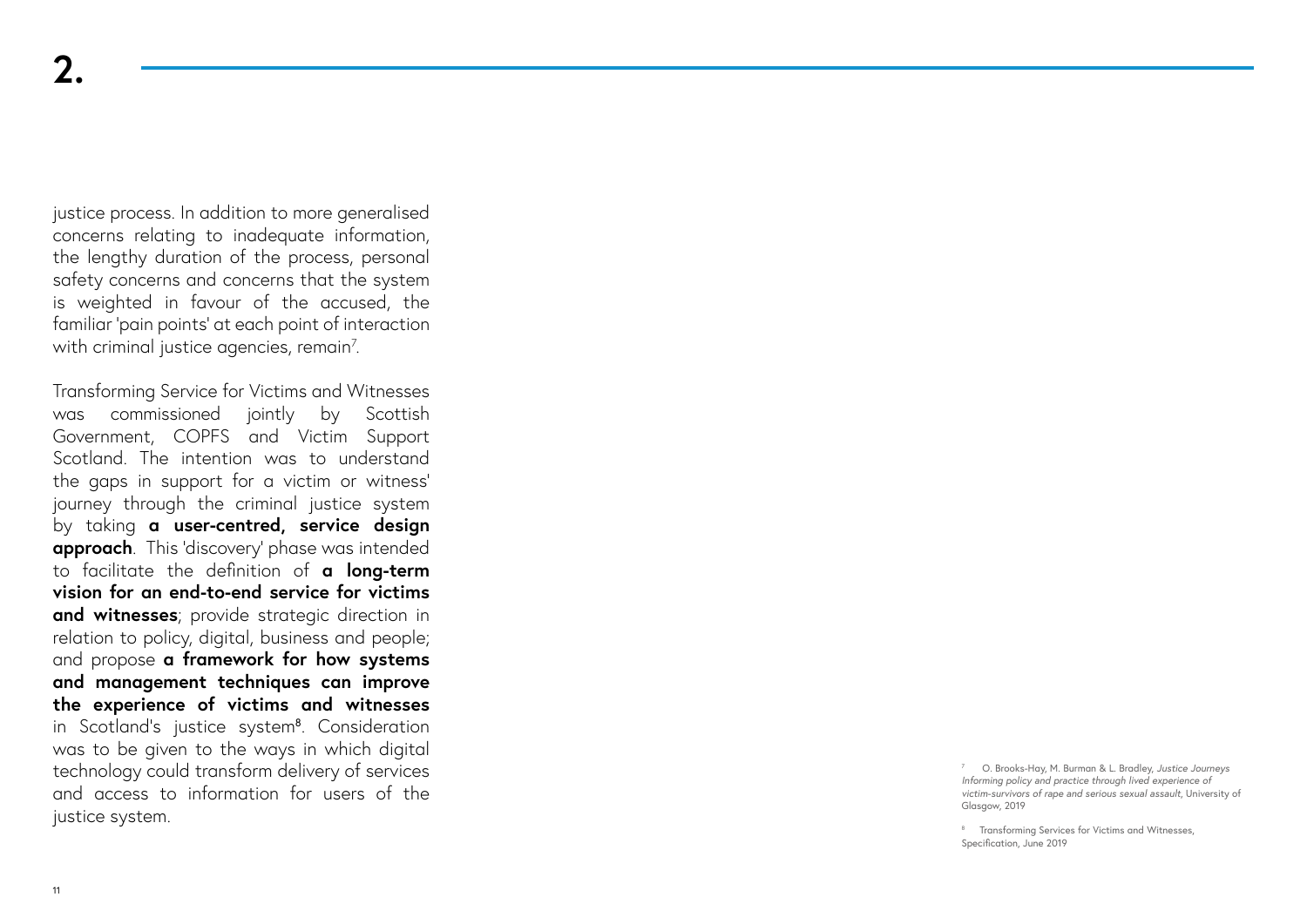**A Service Design Approach**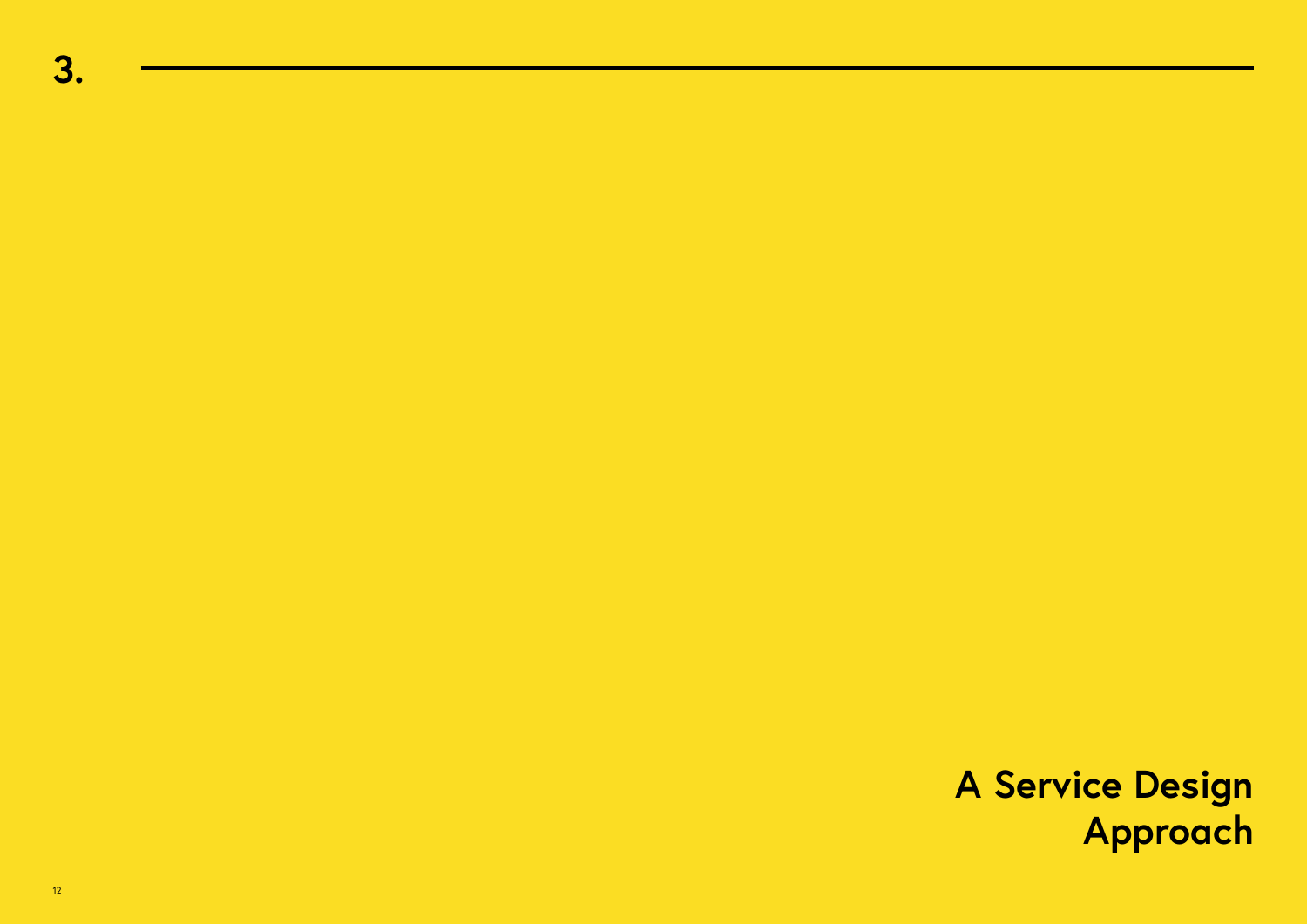Design has come to the fore in the management, business and policy contexts in the last 20 years $^{\circ}$  where it is often described as being about problem-solving from a human-centred perspective. Design can be thought of as 'changing existing situations into preferred ones'10 with a particular focus on reconfiguring social, material and technological resources.

So, a design approach considers how things are, with a view to designing how they could be better. The insights generated in the discovery phase can be thought of as 'hypotheses' to be explored in more detail in later stages of the design process rather than 'truths' in relation to the current state. To that extent, the function of insight gathering activity is to **inspire** the design of a future state, rather than to evidence its requirement or validity: that comes later in the development and testing of prototypes.

However, in Transforming Service for Victims and Witnesses, where possible, and as you might expect in an exploration of the Scottish the criminal justice system, when identifying insights, corroboration of the findings has been sought from other sources.

There is a range of contemporary design practices including:

Design thinking: Design thinking gives prominence to lived experience and the design activities of visualising and prototyping, whether this relates to products, services, strategies or policies. Design thinking proposes that design is a key organisational capability that can be practised by 'non-designers' through application of common tools and methods.

Participatory design, or co-design, involves all stakeholders in the design process to ensure that the resulting design is 'desirable, feasible and viable'.

Agile<sup>11</sup> originated in software design, but the principles of co-located, motivated, selfmanaging, multidisciplinary teams, designing in context and with a focus on simplicity and rapid development cycles, are increasingly applied to wider problem solving and project management approaches.

User experience design (UX) is often associated with digital innovation and emphasises the need to understand how users interact with services, including digital interfaces, in order to inform design and development.

Scottish Government has pioneered the application of design to help resolve social

<sup>9</sup> L. Kimbell, G. Julier et. al, *Co-producing Social Futures Through Design*, Brighton, University of Brighton, 2016

<sup>10</sup>Simon, H (1999) 3rd Edition, *The Sciences of the Artificial*, Cambridge: MIT Press, 1999

<sup>11</sup>K. Beck, M. Beedle, et al, *Agile Manifesto*, Feb 2001, <https://agilemanifesto.org/>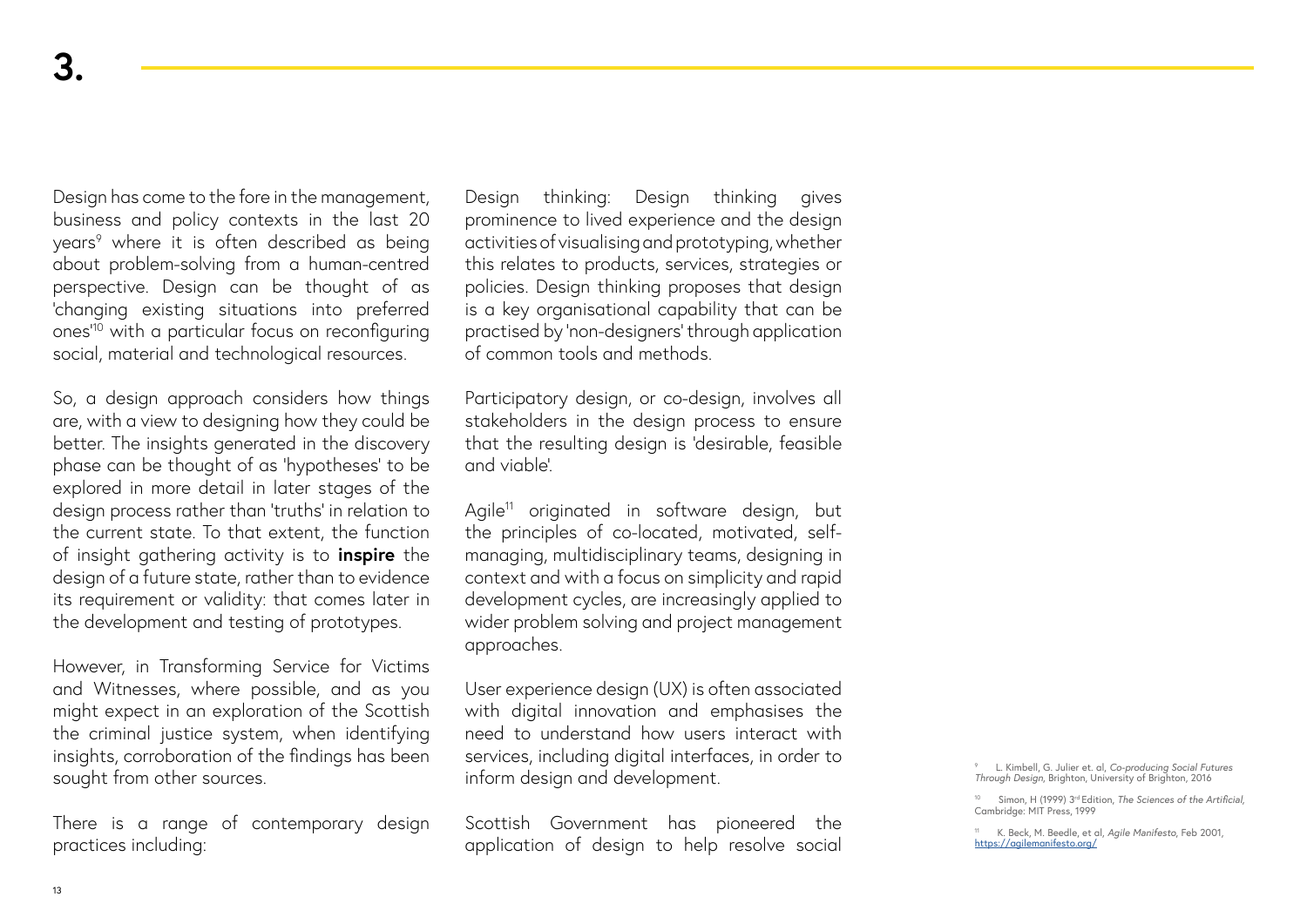problems through the creation of the Office of the Chief Designer, Digital and the codification of the Scottish Approach to Service Design<sup>12</sup>. The Minister for Public Finance and Migration states that 'the vision for the Scottish Approach to Service Design is that the people of Scotland are supported and empowered to actively participate in the definition, design and delivery of their public services from policy making to live service improvement<sup>'13.</sup>

The lexicon of design approaches is well embedded in the Office of the Chief Designer, Digital and through a programme of developing 'design champions' across government and public service partners, there is an intent towards building capability in design-led improvement across public services.

However, design approaches are not without their challenges. In the context of public service, design privileges the citizen over the 'system'. Combine this with an assumption towards digital, which, according to the Scottish Digital Strategy, 'transforms the way in which we live our lives…puts power into the hands of users of services…and has the potential to fundamentally redefine the relationship between the public sector and the people it serves<sup>14</sup> and it is evident that design has the potential to be significantly disruptive.

Given the majority of design techniques focus on understanding the problem and defining a solution, there can be a tendency to think that, because those solutions are based on understanding users needs, they are selfevident and so implementation should be uncontentious.

However, the shift in power towards service users implied in design-led and digital change, can be thought of as a zero-sum game. Where citizens (whether victims, offenders or the general public) may be the winners, the prevailing power bases in the system are the losers. This can result in the 'system' perceiving design as antagonistic, and so rejecting both the approach and the propositions.

Given the inevitable power-shift implied within the design process, skilful navigation of the interests of various stakeholders and the prevailing culture and practices is needed for implementation of the proposed future state to be achieved. This is challenging enough in the context of a single organisation: it is more challenging still in the complex, multi-agency

<sup>12</sup>Scottish Government Digital Directorate, The Scottish Approach to Service Design, *Scottish Government Website,* 2019[https://www.gov.scot/binaries/content/documents/](https://www.gov.scot/binaries/content/documents/govscot/publications/advice-and-guidance/2019/04/the) [govscot/publications/advice-and-guidance/2019/04/](https://www.gov.scot/binaries/content/documents/govscot/publications/advice-and-guidance/2019/04/the) [the-scottish-approach-to-service-design/documents/](https://www.gov.scot/binaries/content/documents/govscot/publications/advice-and-guidance/2019/04/the) [the-scottish-approach-to-service-design/the-scottish](https://www.gov.scot/binaries/content/documents/govscot/publications/advice-and-guidance/2019/04/the)[approach-to-service-design/govscot%3Adocument/](https://www.gov.scot/binaries/content/documents/govscot/publications/advice-and-guidance/2019/04/the) [Scottish%2BApproach%2Bto%2BService%2BDesign.pdf](https://www.gov.scot/binaries/content/documents/govscot/publications/advice-and-guidance/2019/04/the)

#### <sup>13</sup>Ibid, pp6

<sup>14</sup>Scottish Government, Realising Scotland's Full Potential in a Digital World: A Digital Strategy for Scotland, 2017 [https://www.gov.scot/binaries/content/documents/](https://www.gov.scot/binaries/content/documents/govscot/publications/strategy-plan/2017/03/realising-scotlands-full-potential-digital-world-digital-strategy-scotland/documents/00515583-pdf/00515583-pdf/govscot%3Adocument/00515583.pdf) [govscot/publications/strategy-plan/2017/03/realising](https://www.gov.scot/binaries/content/documents/govscot/publications/strategy-plan/2017/03/realising-scotlands-full-potential-digital-world-digital-strategy-scotland/documents/00515583-pdf/00515583-pdf/govscot%3Adocument/00515583.pdf)[scotlands-full-potential-digital-world-digital-strategy](https://www.gov.scot/binaries/content/documents/govscot/publications/strategy-plan/2017/03/realising-scotlands-full-potential-digital-world-digital-strategy-scotland/documents/00515583-pdf/00515583-pdf/govscot%3Adocument/00515583.pdf)[scotland/documents/00515583-pdf/00515583-pdf/](https://www.gov.scot/binaries/content/documents/govscot/publications/strategy-plan/2017/03/realising-scotlands-full-potential-digital-world-digital-strategy-scotland/documents/00515583-pdf/00515583-pdf/govscot%3Adocument/00515583.pdf) [govscot%3Adocument/00515583.pdf](https://www.gov.scot/binaries/content/documents/govscot/publications/strategy-plan/2017/03/realising-scotlands-full-potential-digital-world-digital-strategy-scotland/documents/00515583-pdf/00515583-pdf/govscot%3Adocument/00515583.pdf)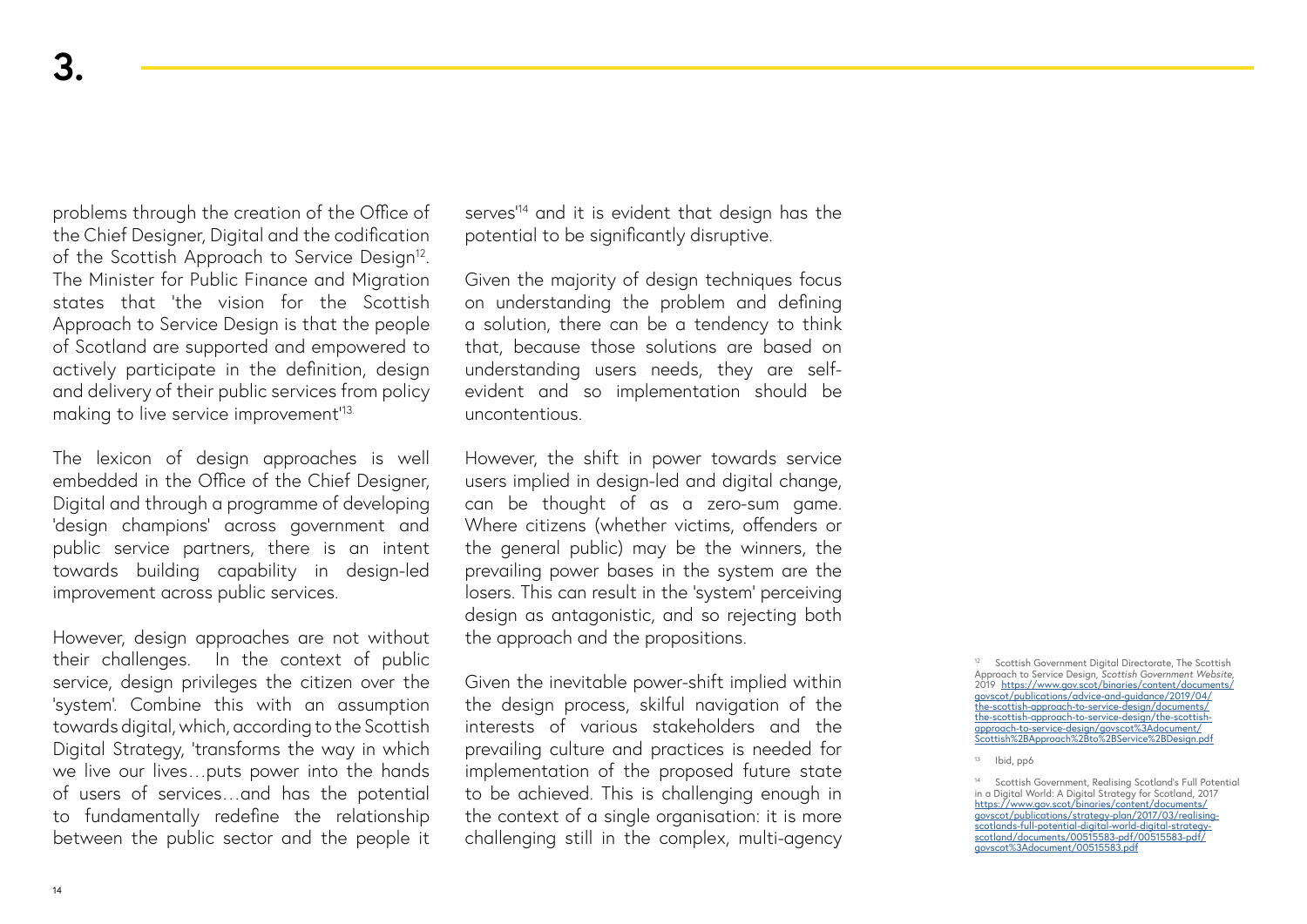environment of the criminal justice system particularly where the public interest which requires to be served by that system cannot be reduced to the interests of stakeholders

The approach to Transforming Services for Victims and Witnesses is design-led and complexity informed. In this way, it recognises that outcomes for victims and witnesses emerge from a complex, adaptive criminal justice system, and it gives consideration to the systemic factors that might help, or hinder, development and implementation of solutions. It also recognises that the design activity itself is an intervention in the system and, as such, will create disturbance.

With this in mind, in addition to exploring the victims' and witness' journey through the criminal justice system, the system itself, is a subject of enquiry. Consideration has been given to the culture and conditions for change; and the capacity and capability across the system to design and implement a future state. The approach consisted of three main strands of activity:

### **1. INSIGHT GATHERING**

This involved reviewing documentation relating to victims' and witnesses' experiences obtained by victim support agencies; gathered in the course of specific reviews of services for victims and witnesses; obtained via VSS from the Victims' Taskforce 'Victims' Reference group'; presented in research studies; detailed in case studies; and described in 'grey literature' such as newspaper reports and similar.

In addition, desk research was undertaken to review a range of strategic, policy, corporate and planning documents. Publicly available performance data and management information gathered across the criminal justice was reviewed alongside the Victims' Code and current and previous Standards of Service reports. Information relating to initiatives in other jurisdictions was reviewed as were approaches to analogous services.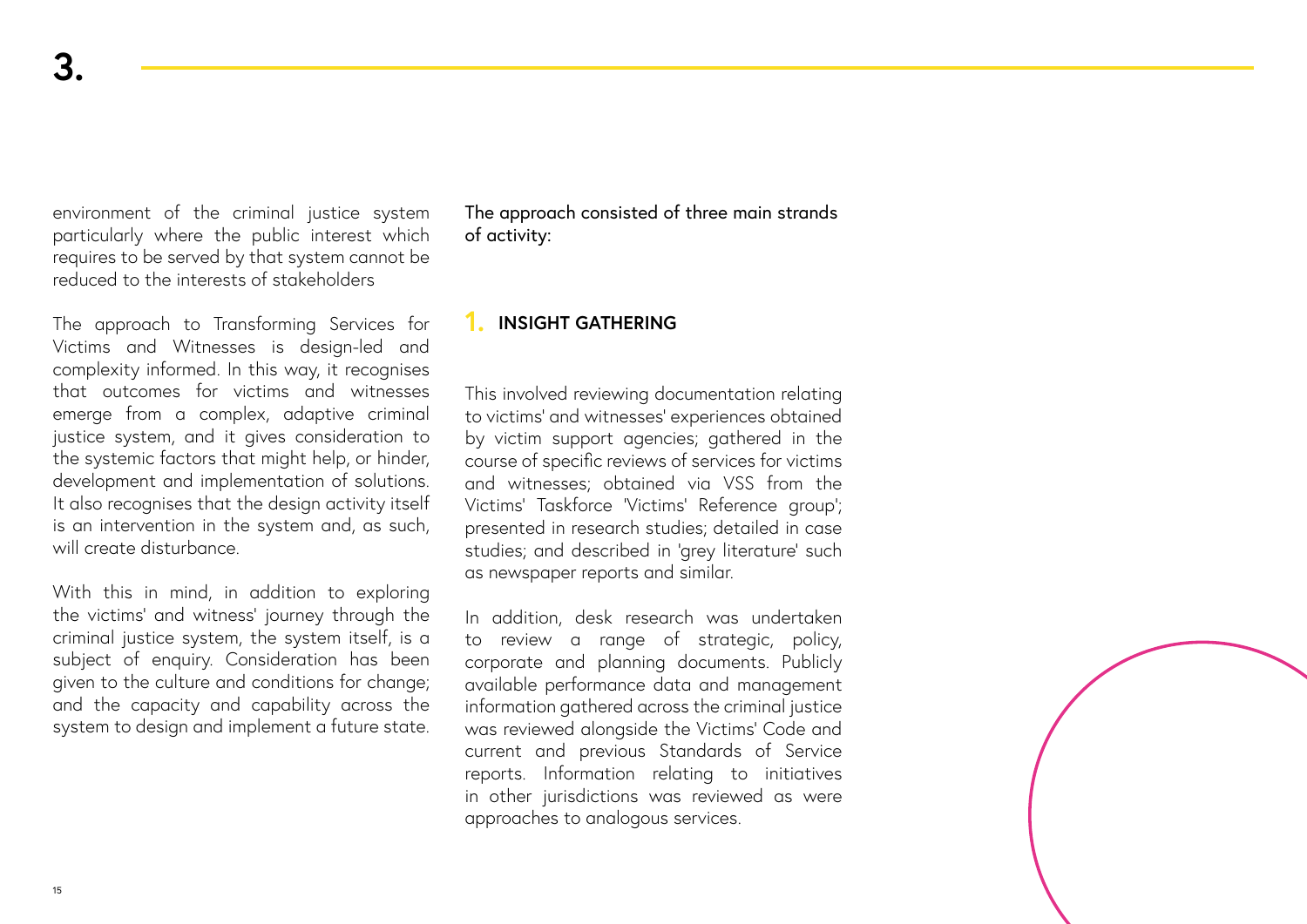Interviews and formal and informal discussions were undertaken with a selection of those currently and previously involved in the criminal justice sector. Interviews were also undertaken with representatives of victim support agencies and interest groups. Further insight was gathered through attendance at seminars and presentations.

Visits to courts, police stations, COPFS offices, support providers and the new video evidence suite were undertaken for the purposes of observational research.

## **2. WORKSHOPS**

The critique emerging from an external design perspective can appear hostile, or antagonistic, to the prevailing system. While disturbance is necessary for change, it is not helpful if defensiveness spreads across employees. This will result in the system acting to restore its balance in the interests of the status quo, and the design initiative faltering or losing priority. Transformation is notoriously difficult, with 75% of all transformation programmes

being unsuccessful.15 To counter this, and to model safe spaces for collaboration, we hosted workshops with representatives from all levels of criminal justice and victim support agencies. Participants provided their own perspectives on emerging issues and opportunities and worked together to explore frameworks for collaboration and planning.

## **3. STEERING GROUP DISCUSSIONS**

Transforming Services for Victims and Witnesses was led by a steering group of representatives from VSS, COPFS and Scottish Government. The steering group met on average fortnightly from November 2019 to March 2020. In addition to providing oversight of the activities, the steering group provided insight into the organisational, cultural and policy context for change and agreed the direction of insight gathering. Members of the steering group ensured Transforming Service for Victims and Witnesses was connected to on-going initiatives within criminal justice agencies and with the work of the Victims' Taskforce.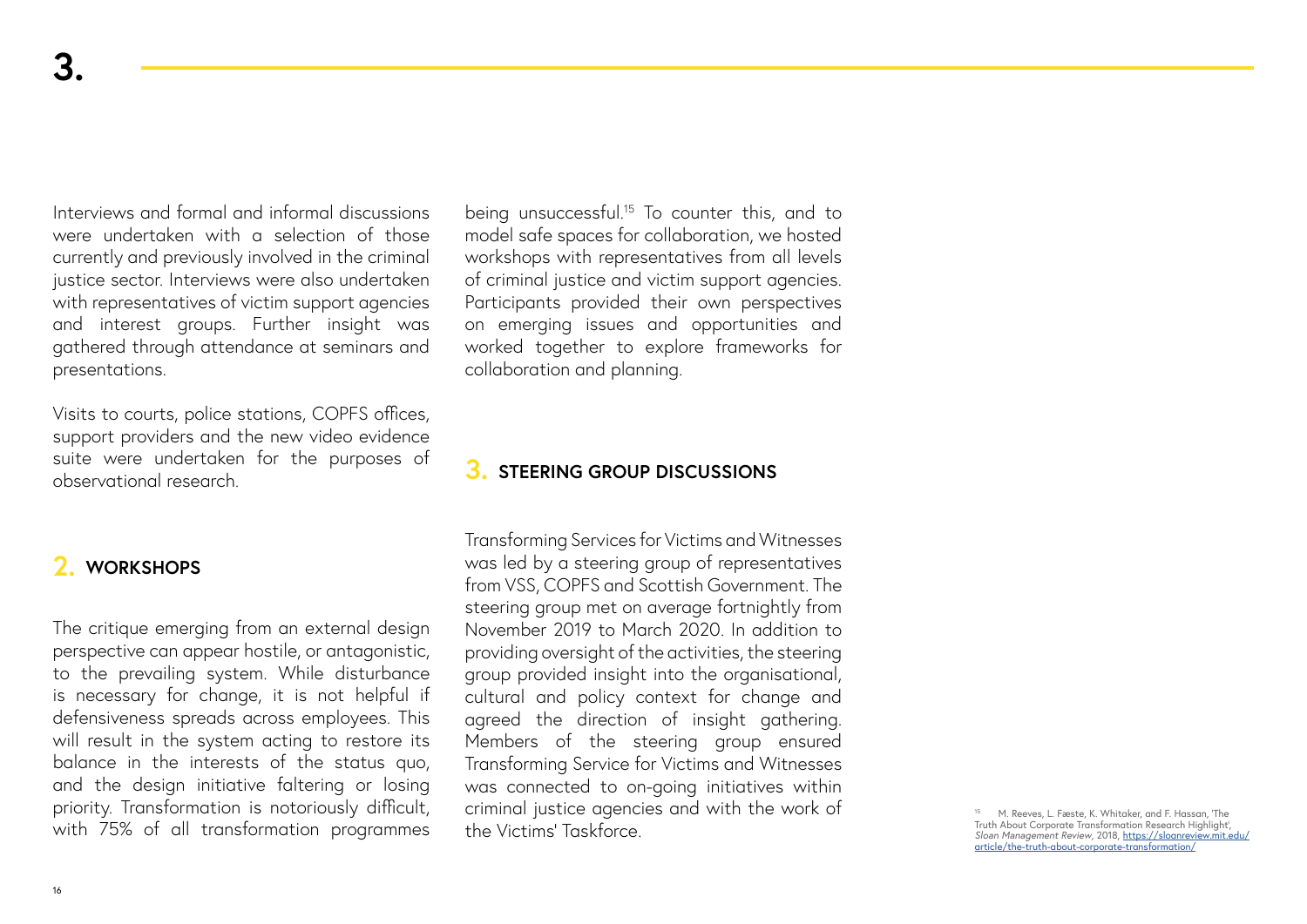Victims of all types of crimes, whether prosecuted or not, were within scope, including victims within the criminal justice and youth justice systems. Victims include next of kin bereaved by crime, road traffic deaths, suspicious deaths abroad and corporate manslaughter.

The scope of the criminal justice system is taken to be Police Scotland; COPFS, including VIA; Scottish Courts and Tribunal Service; the Scottish Prison Service (insofar as they administer the Victim Notification Scheme) CICA and the Parole Board. However, consideration is also given to the system of support services for victims and witnesses.

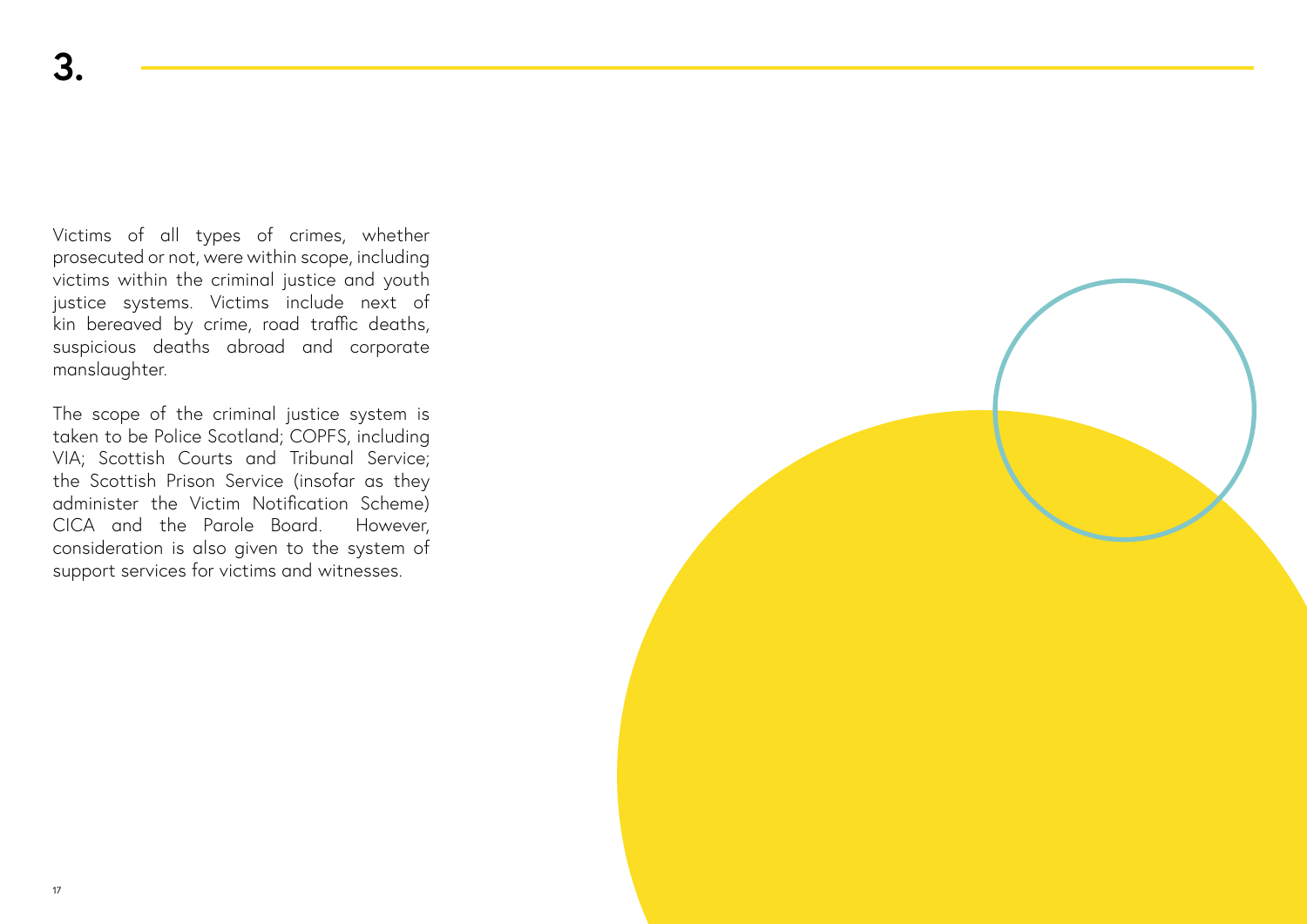**Victims' and Witnesses' Experiences of the Criminal Justice System**

**4.**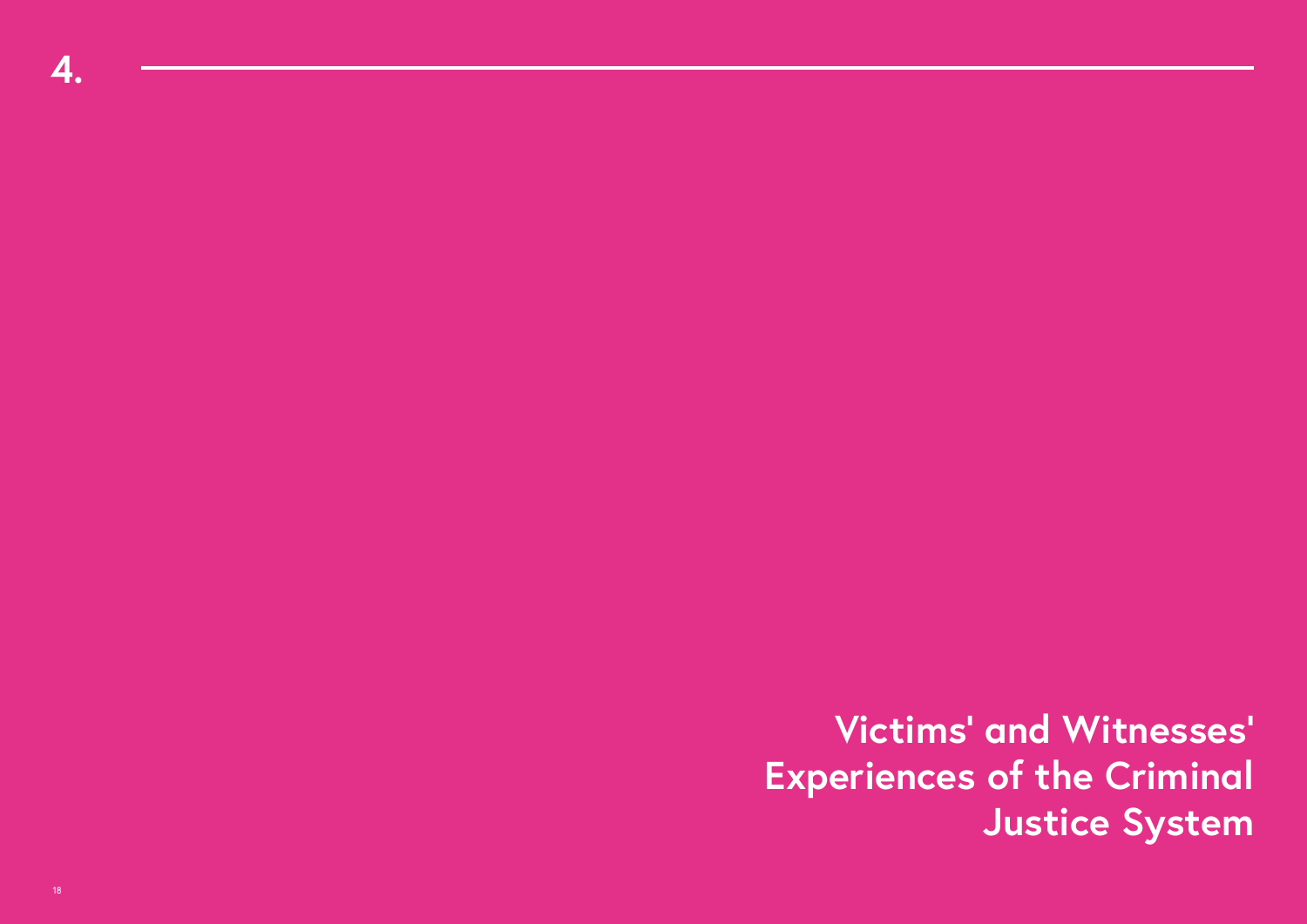This report details the findings of Transforming Services for Victims and Witnesses discovery phase, proposes a long-term vision for end-to-end service for victims and witnesses, and suggests an approach to transformation across the criminal justice system.

But first, a real-life story…

**Gayle.**

## **Gayle is 24 years old. She was raped when she was 21.**

Gayle said, "I hardly remember the person I was before the attack. She was a funny, sassy, optimistic person, always laughing. I don't find myself laughing very often now. Looking back at the what happened, the investigation and the trial, I can see now that I was just surviving. I went from a state of shock to a state of constant anxiety, with moments of overwhelming fear. I still get that from time to time but with support, and from speaking to other survivors I'm learning to manage it.

Knowing what I know now, would I report it? I don't know. Really, I had no idea what to expect. I just knew I didn't want what happened to me to happen to anyone else.

Everything was evidence. I was evidence. They took my clothes, my bag, my phone; literally everything. The police officer explained that it needed to be examined and would be needed as evidence. He didn't explain that I wouldn't see any of it again until the trial. It didn't occur to me to ask. I was stripped of everything. I couldn't have faced having the clothes back, but my phone had on it all the photos of the life I'd had before.

The trial was cancelled twice. The second time I was already at the court when I was told one of the witnesses hadn't turned up so they would have to postpone. On the third date for the trial I was sick in the morning. The anxiety was overwhelming. The prosecutor showed

me a copy of my witness statement. I hardly recognised it.

He was found guilty and sentenced to 3 years. I was informed that he was granted parole. I've moved to a different town now. I'm in touch with other survivors and together we're helping each other to recover"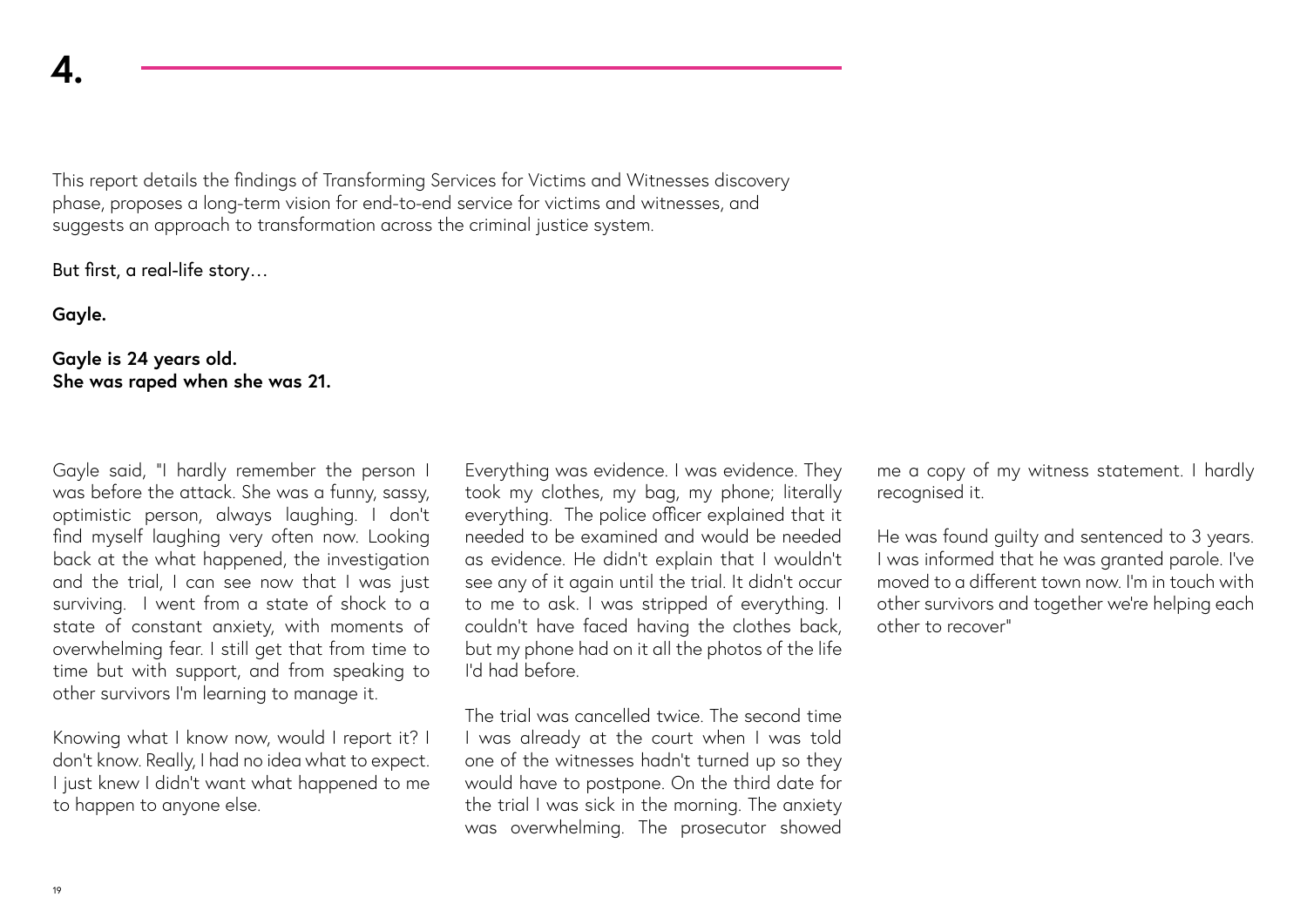Gayle's story is not the story of an individual person. She is a persona. In the design process, a persona is a fictional character based on an amalgam of real-life experiences of service users, drawn from user research, and developed to illustrate examples of victims' experiences of interacting with criminal justice agencies.

It is important to note that while Gayle's experiences are based on real examples of victim survivors experiences, this is not to say that they are representative of the majority, nor that these experiences are the intention of any policy. Gayle's experiences represent what can – and has been – the case for specific victim survivors at individual touchpoints in the criminal justice process. These experiences of individual 'pain points' are not necessarily common, but nor are they unique. However, Gayle's 'persona' uniquely brings a range of 'pain points' together as an illustrative story, framed as an individual's experience.

In this case, Gayle is a woman who has experienced sexual violence. There has been some discussion at the Steering Group about the whether the experiences of victims of sexual crime are representative of victims in general. Crimes of sexual violence account for only 5% of recorded crimes in Scotland<sup>16</sup> and research shows that views on the quality of the justice experience do vary by crime type<sup>17</sup>. There is also research to suggest that for victims of violent crimes, their experience of the justice process is associated with more and longer term distress than victims of other crimes $18$  and that victims of sexual assault are more likely than victims of physical assault to be dissatisfied with the police and court process<sup>19</sup>.

However, there is an argument in service design for considering 'non typical' users of services. These people may be small in number but they may require more intensive interaction with services or have particular wants and needs. If service redesign can improve their experience, then it will also improve the experience for the majority of service users. Given that there are examples of 'pain points' across interactions with all agencies within the criminal justice system for victims of sexual violence, it was considered reasonable to explore their journeys as a source of insight. Further, Victim Support Scotland gathered feedback from victims in the Victims' Reference Group within the Victims' Taskforce and confirmed that based on their engagement

<sup>&</sup>lt;sup>16</sup> Recorded crime in Scotland: 2018-2019, <u>https://www.gov.scot/</u><br>p<u>ublications/recorded-crime-scotland-2018-19/pages/4/</u>

<sup>17</sup> S. Armstrong, B. Weaver and T. McCulloch, *Measuring Justice: Defining Concepts, Developing Practice*, SCCJR, 2020

<sup>18</sup> ibid

<sup>19</sup> R.B. Felson, P. Pare, Gender and the Victim's Experience With the Criminal Justice System, Social Science Research, vol 37,pp 202-19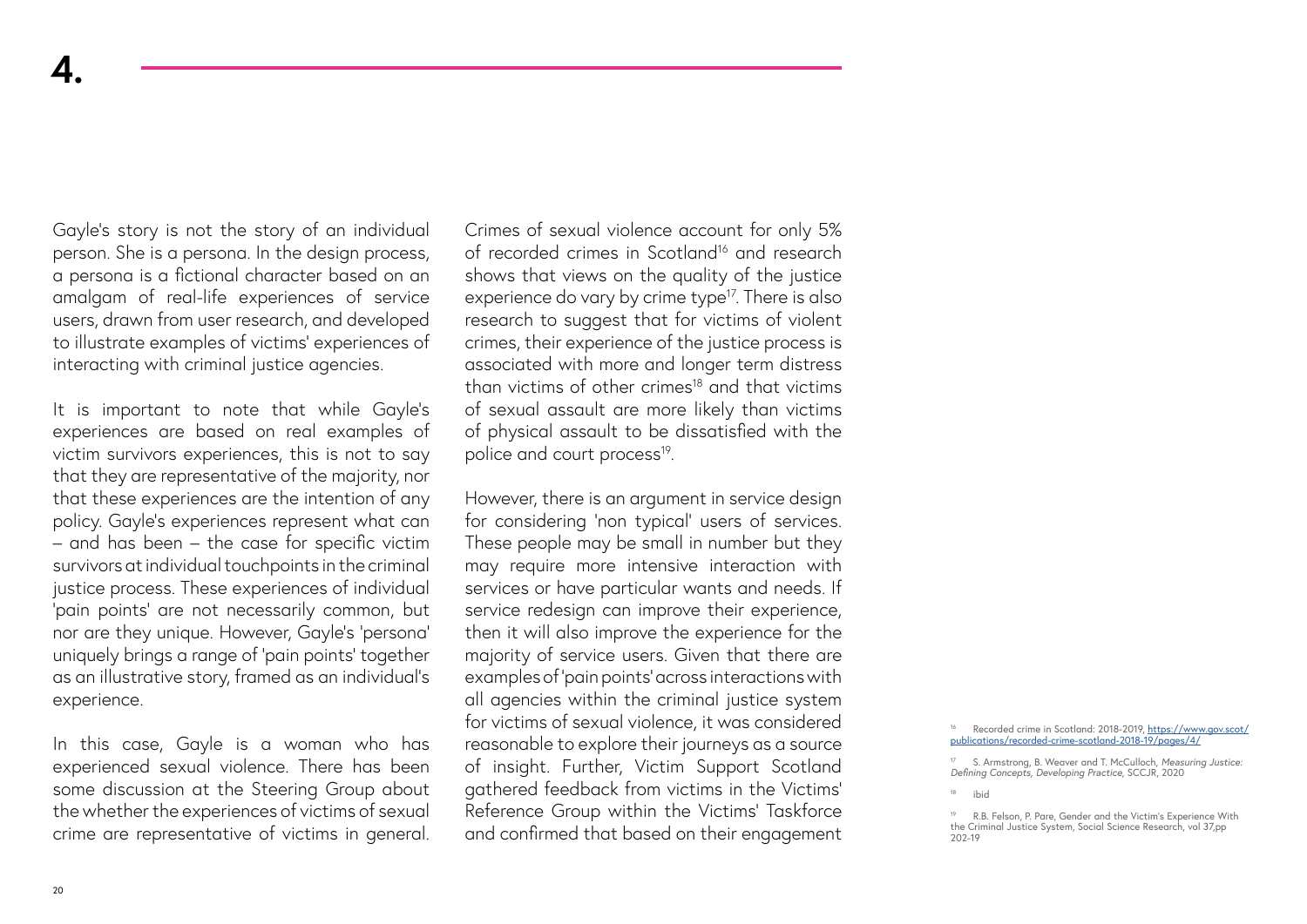with Victims, there were consistent patterns in relation to 'pain points' across all crime types. These aligned with the experienced described in the SCCJR study, Justice Journeys, which detailed the experiences of victim-survivors of sexual assault20.

The scope of Transforming Service for Victims and Witnesses required that insights would be based on secondary research into victims' experiences and data from victim support agencies. It is the case that there is a greater body of contemporary research into victims' experiences to draw upon in relation to violent crime, particularly sexually violent crime and homicide. In addition, there is an apparent bias in recent research towards a particular demographic of victim<sup>21</sup>. Going forward, there is a strong argument for further research into the experiences of victims of different crime types and those with different demographic profiles, including, for example, culturally diverse victims, those with disabilities and from other marginalised groups.

**We explore the insights gathered, illustrated through the Gayle's experience as she interacts with the criminal justice system:**

20 Brooks-Hay et all 2019

<sup>21</sup> S. Armstrong, B. Weaver and T. McCulloch, Measuring Justice: Defining Concepts, Developing Practice, SCCJR, 2020, pp45

**4.**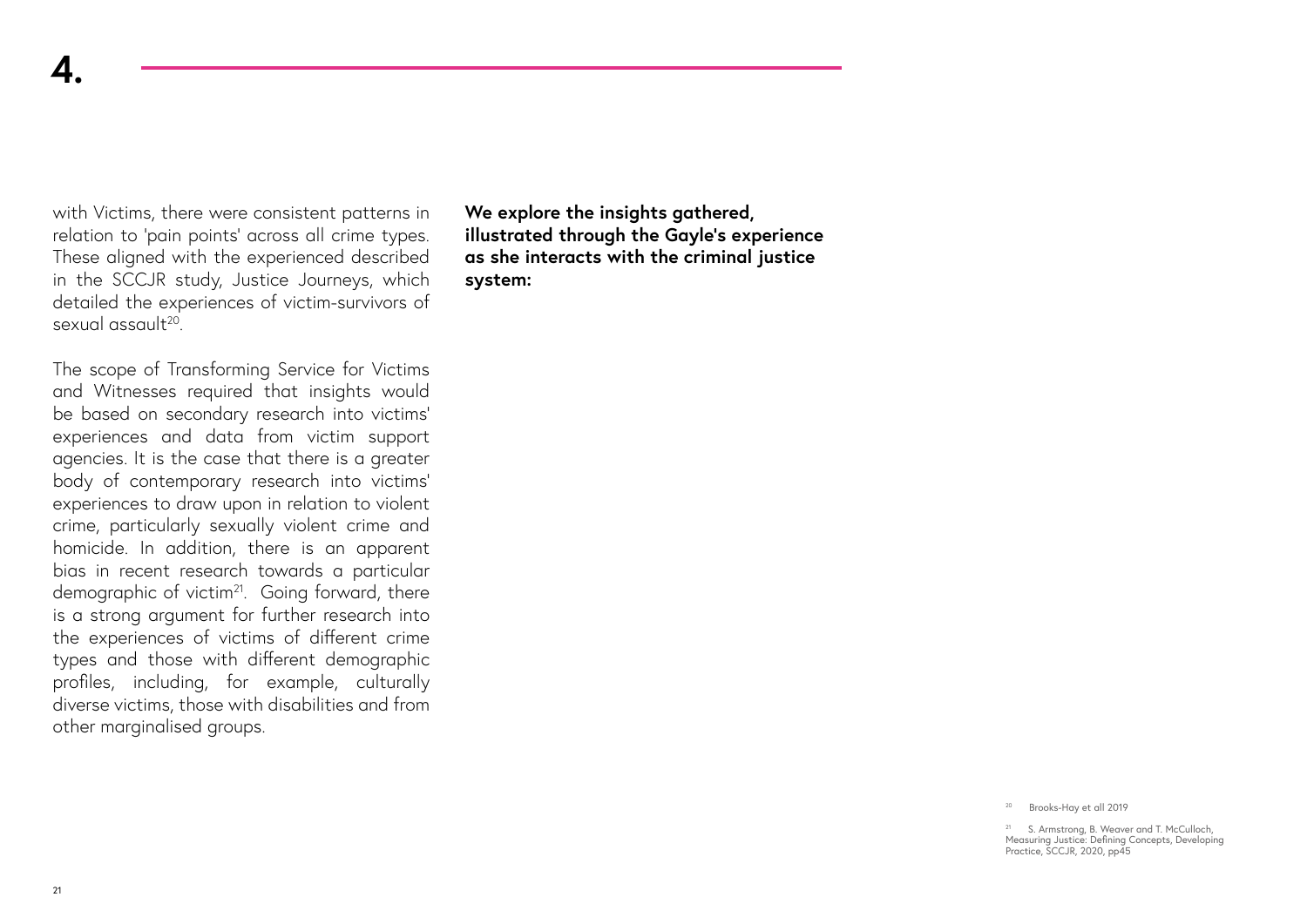# **Initial Reporting**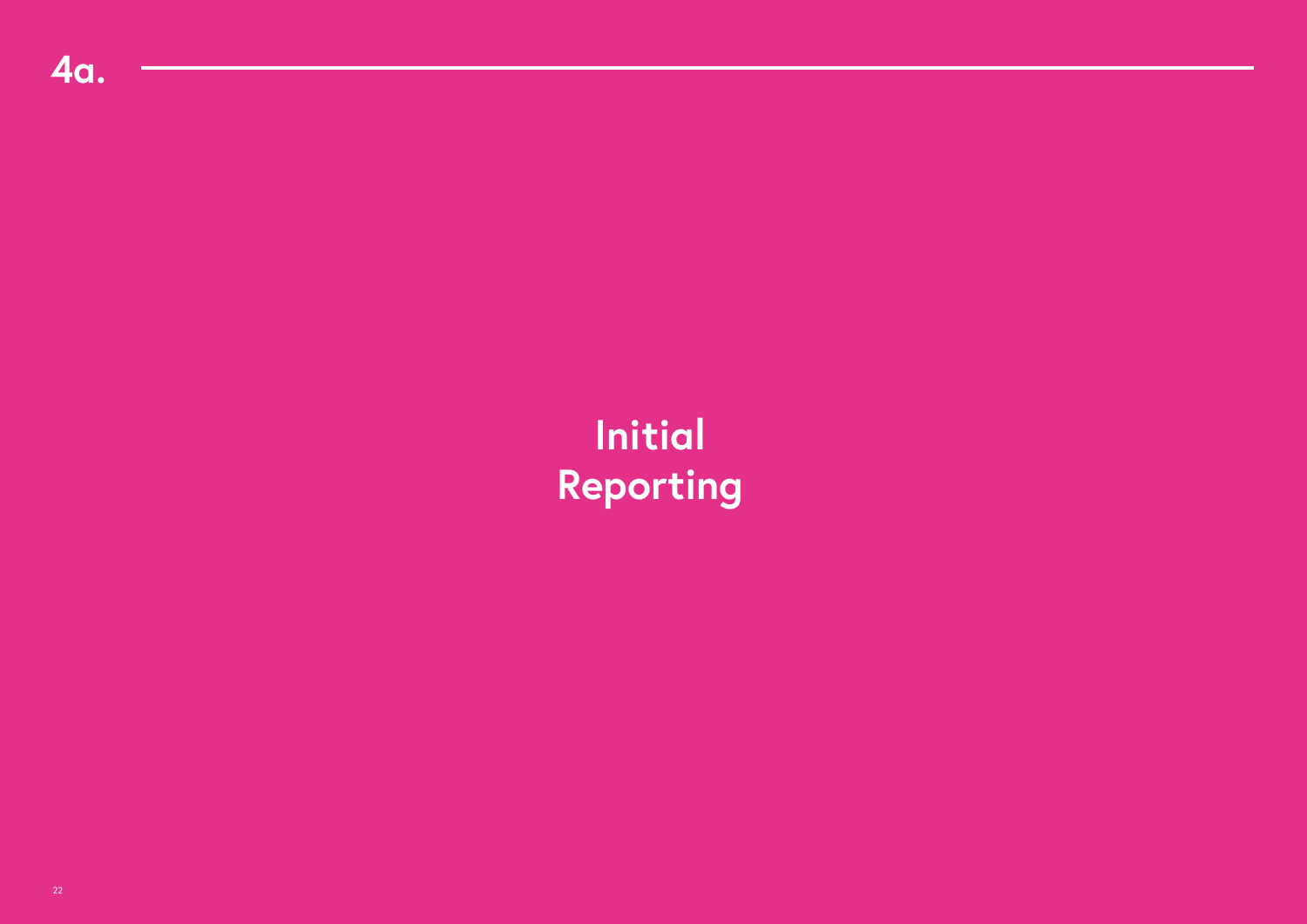**Gayle's Story**

When I got back to the flat I was in shock. I couldn't believe what had happened. I was just sitting shaking. I phoned my friend and she came round. She said, 'Look, you've got to report this.' She googled what to do. Then she phoned 101 and they told us to go to the police station. I didn't really think about it. I just went along. I didn't realise that once I reported it, it was out of my hands.

When we got to the police station, the woman at the reception was so nice. She offered me a cup of tea and I think she felt bad that the waiting area was so cold. I was shivering but I think it was just the shock. She asked me if I'd like to speak to a male or a female officer. I said a female.

We had to wait for 2 hours. The woman at reception said they were dealing with an incident. My thoughts were all jumbled. Eventually a male police officer came out and spoke to me. He said there wasn't a female available so he would interview me.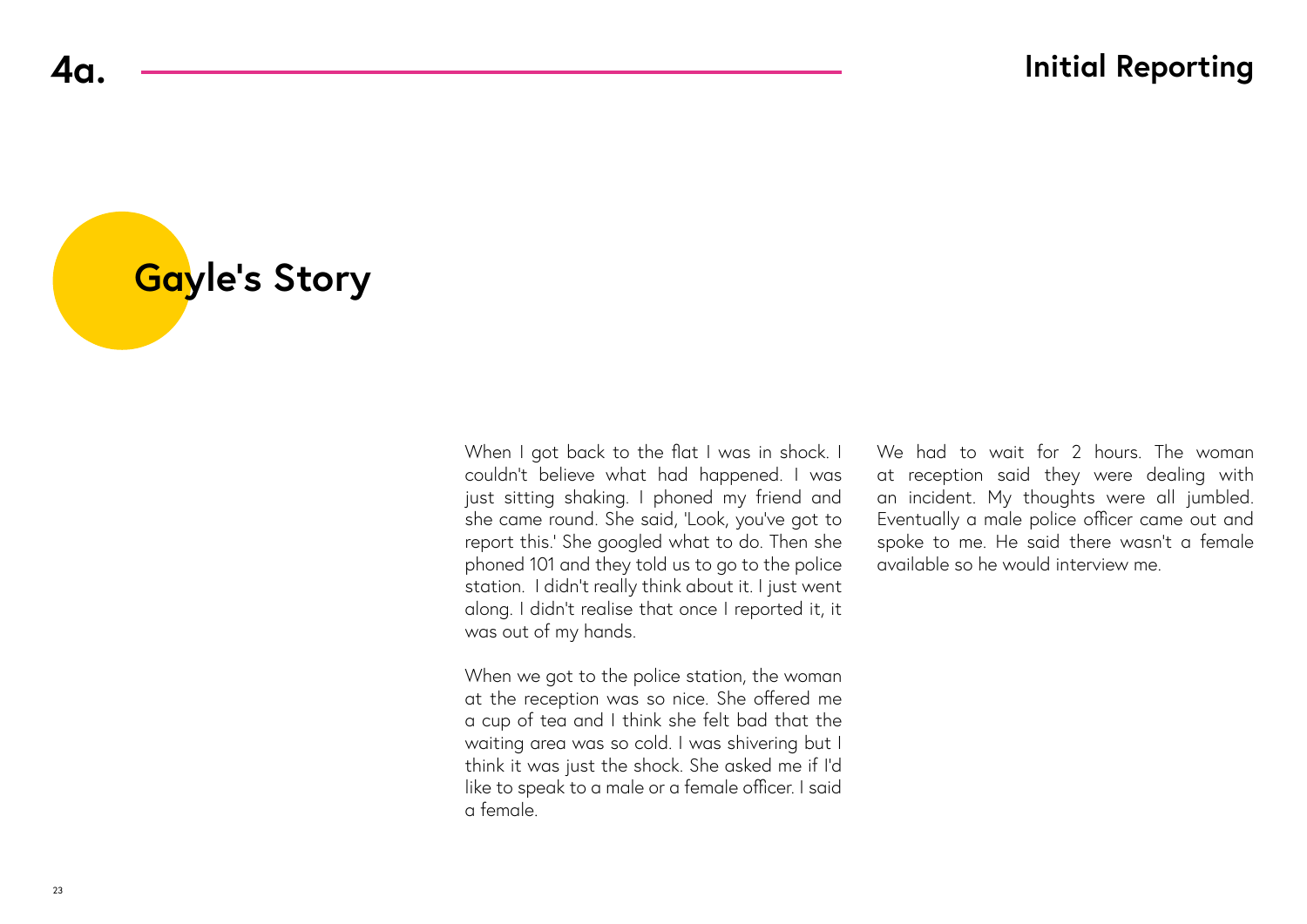## **4a. Initial Reporting**

# **Pain points**

- Third parties, whether friends, colleagues or support workers can often be instrumental in people's decision whether to report. Yet, outside of professionals and support workers, there is limited knowledge of the system. 76% of adults in Scotland say they don't know much or anything about the criminal justice system<sup>22</sup>. Consequently, it is difficult for victims to make an informed decision whether to report
- Victims are not aware that they can't change their minds and decide to 'drop the charges'. Choices to report, or not, are not always informed and victims can feel they lose choice and control in the process, compounding experience of trauma
- First encounters are very important. Research shows that those who feel they are treated unfairly from the start of the process have higher incidence of PTSD23

• Victims of sexual assault (and other specified crime types) have the right to request that they are interviewed by an officer of their chosen  $sex<sup>24</sup>$ . However, across eligible crime types, this was not deemed practical in 14.9% of cases in 2018/1925

> <sup>22</sup> Scottish Crime and Justice Survey self-completion sections 2016/17-2018/19, [https://www.gov.scot/](https://www.gov.scot/publications/scottish-crime-justice-survey-2017-18-main-findings/) [publications/scottish-crime-justice-survey-2017-18-main](https://www.gov.scot/publications/scottish-crime-justice-survey-2017-18-main-findings/)[findings/](https://www.gov.scot/publications/scottish-crime-justice-survey-2017-18-main-findings/)

23 J.A. Wemmers, 'Victims' experiences in the criminal justice system and their recovery from crime', *International Review of Victimology*, 2013, vol 19 issue 3, pp221–233

24 Victims' Code for Scotland, https://www.mygov.scot/ victims-code-for-scotland/

<sup>25</sup> Police Scotland, the Crown Office and Procurator Fiscal Service, the Scottish Courts and Tribunals Service, the Scottish Prison Service and the Parole Board for Scotland, *Standards of Service for Victims and Witnesses Annual Report on Performance* 2018 – 2019, May 2019, pp10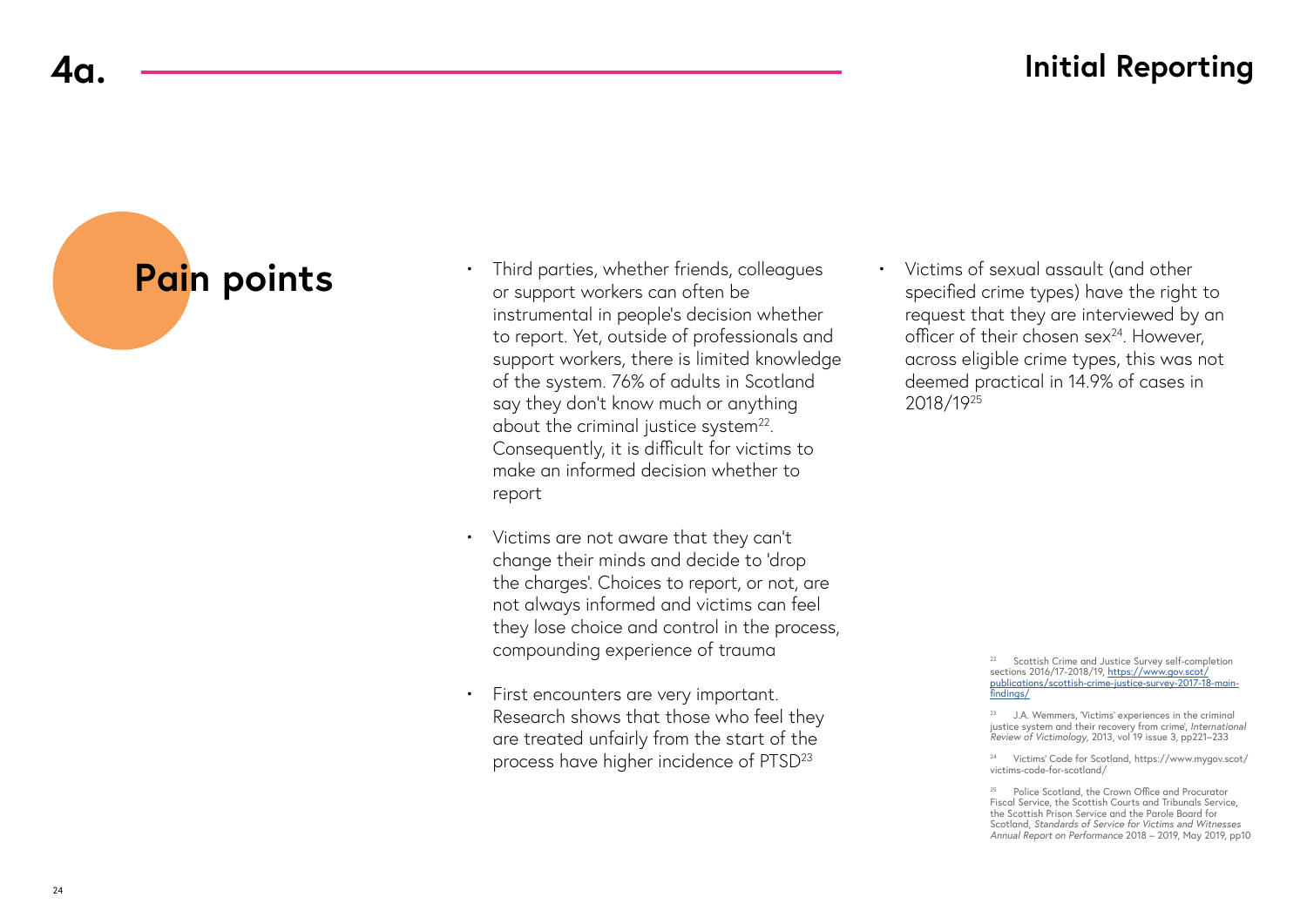## **4a. Initial Reporting**

# **General points**

- Online sources are often the first place people go for information
- Intentional management of online contact and search engine optimisation would improve information provision and ensure people are directed to reliable information and advice
- Online reporting on Police Scotland website is not easy to navigate and only available for selected crimes. 'Query' versus 'reporting' forms can be confused
- Better use of online reporting could improve customer service across all crime types and reduce cost to serve
- Victims of violent crime are a relatively small proportion of victims. Not all victims experience distress therefore victims of lesser crimes would benefit from a more coherent online approach
- Victims often say their motivation to report is because they don't want it to happen to anyone else
- Conversely, victims who do not report often say they didn't see the point because they doubted it would result in any action. This was highlighted particularly by victims of hate crime and by those at reporting centres<sup>26</sup>
- Feeling that they are believed and taken seriously has an important impact on victims' experiences. Male victims of sexual assault have reported that they were not taken seriously by police resulting in significant impacts on mental health
- People who do not report hate crime to the authorities, do discuss their experience in their communities and this can add to a sense that the community is unsafe<sup>27</sup>
- Better communication to inform the public that reporting data is used to improve policing could incentivise reporting and participation

<sup>26</sup> Scottish Alliance of Regional Equality Councils, *Why Me?: Research*  into the experiences of those who have experienced hate crime in order *to understand the kind of support services that they actually need,* 2017, pp10

<sup>27</sup> Scottish Alliance of Regional Equality Councils, *Why Me?: Research into the experiences of those who have experienced hate crime in order to understand the kind of support services that they actually need*, 2017, pp28-29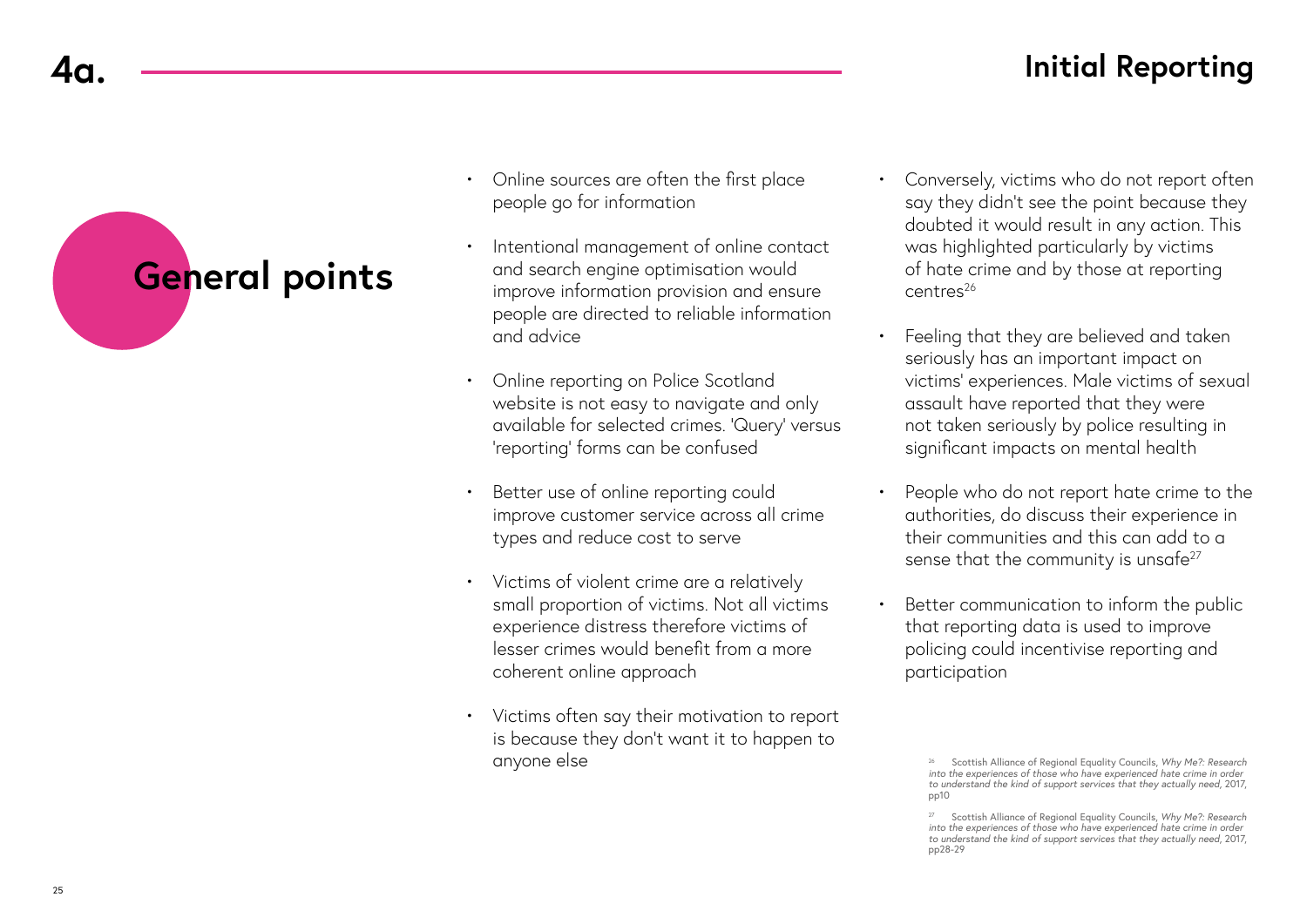**Giving a Statement**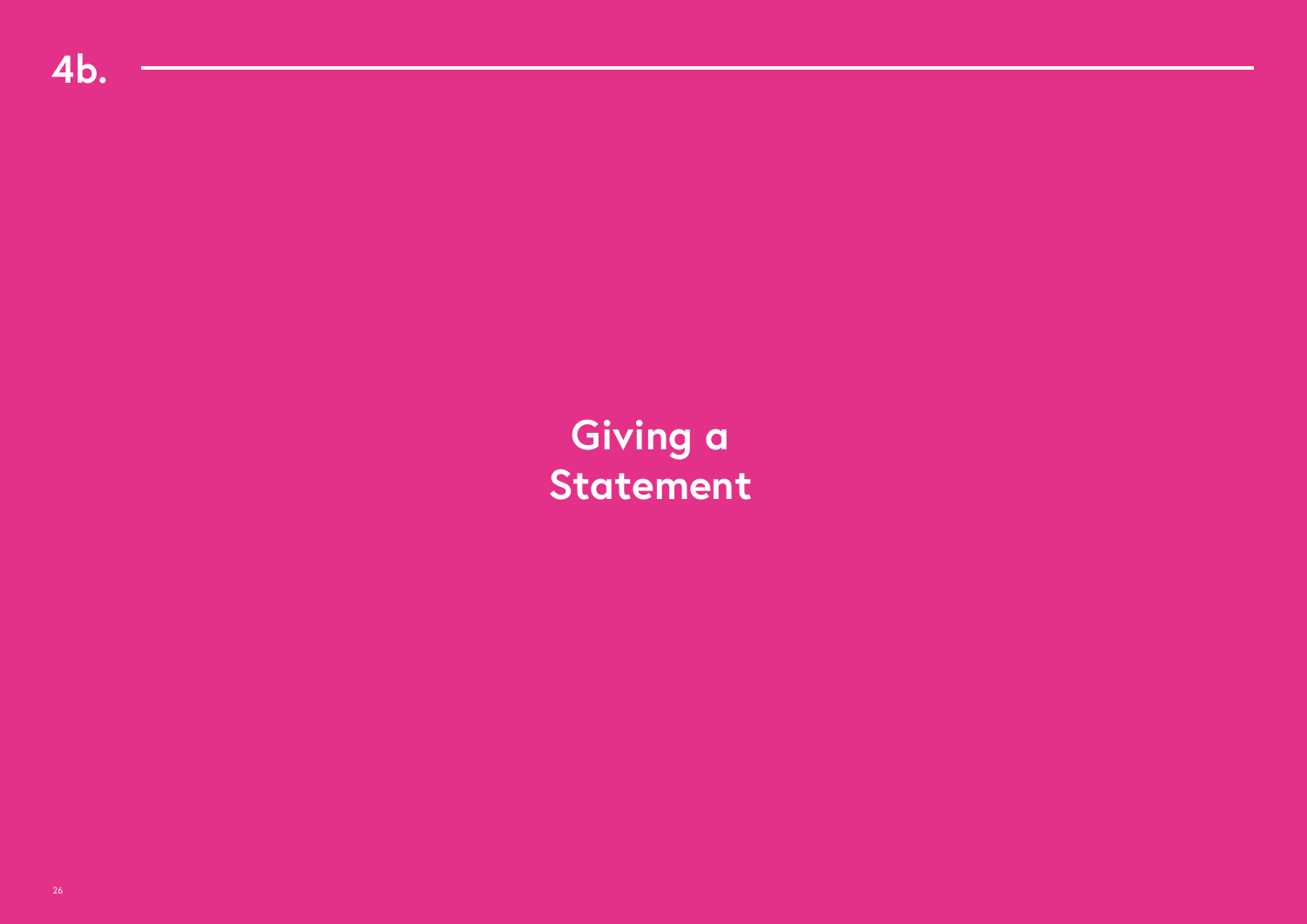**Gayle's Story**

I was taken to a small room with no windows. I felt very anxious. The police officer sat opposite me with a pen and paper and began asking me questions, really detailed questions about what happened when. It was really hard to remember the details. I wasn't sure. I kept having to say, 'I can't remember'. I felt stupid and confused, as though he wouldn't believe me. It was all very matter of fact for him but this was the worst experience of my life. After everything I said it took a long time for him to write it down. While he was writing, I was reliving the whole thing in my head. It was horrendous.

I was in there for hours, with nothing to eat or drink and no one asking me if I was ok.

When he read the statement back to me. it really hit me what had happened. It didn't sound like me. It was in his words. It was brutal.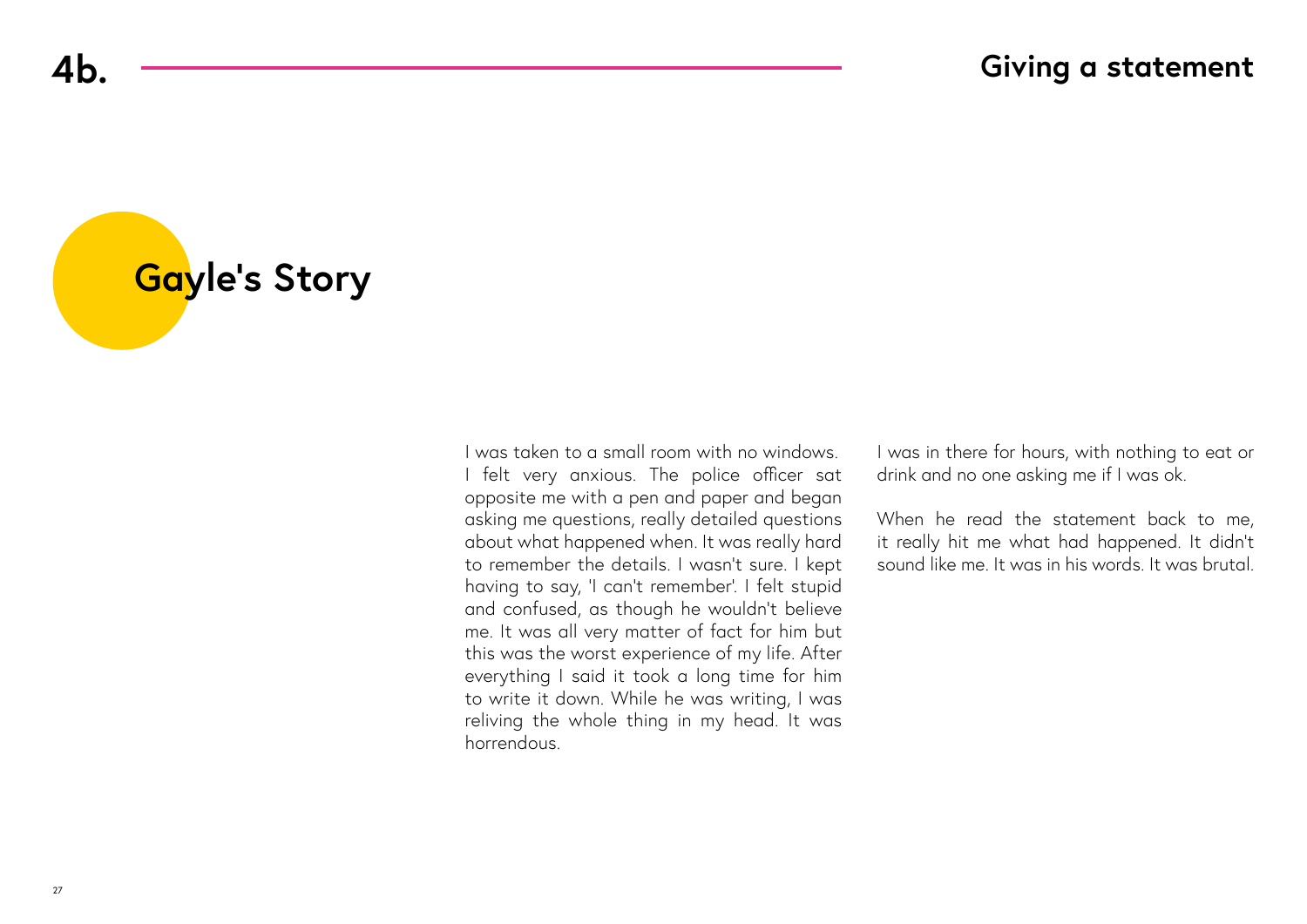# **Pain points**

- Uncomfortable environments compound feelings of being unsafe
- Victims can find it difficult to remember things in the order that the police wish to record them in the statement $^{28}$
- The statement is not the story of what happened
- Remembering accurately can be very difficult after a traumatic event<sup>29</sup>
- Hand writing statements can lead to short cuts or errors in recording
- The process can be very lengthy, with victim-survivors reporting that statements took 36hrs to record<sup>30</sup>
- Going back over the statement can be very difficult
- Most often victim-survivors give their statement alone. However, those who are accompanied find it very beneficial<sup>31</sup>
- There are practical concerns with victims reporting that their basic needs for food, water and toilet facilities were not met<sup>32</sup>

- 30 O. Brooks-Hay et all, Justice Journeys, pp3
- ibid, pp16-19
- $32$  Ibid, pp4

<sup>&</sup>lt;sup>28</sup> O. Brooks-Hay et all, Justice Journeys, pp3

Lancashire Traumatic Stress Service, 'How Trauma Affects the Way in Which We Encode and Store Memories', 2013, [https://www.lscft.nhs.uk/media/Publications/Traumatic-](https://www.lscft.nhs.uk/media/Publications/Traumatic-Stress-Service/How-Trauma-Affects.pdf)[Stress-Service/How-Trauma-Affects.pdf](https://www.lscft.nhs.uk/media/Publications/Traumatic-Stress-Service/How-Trauma-Affects.pdf)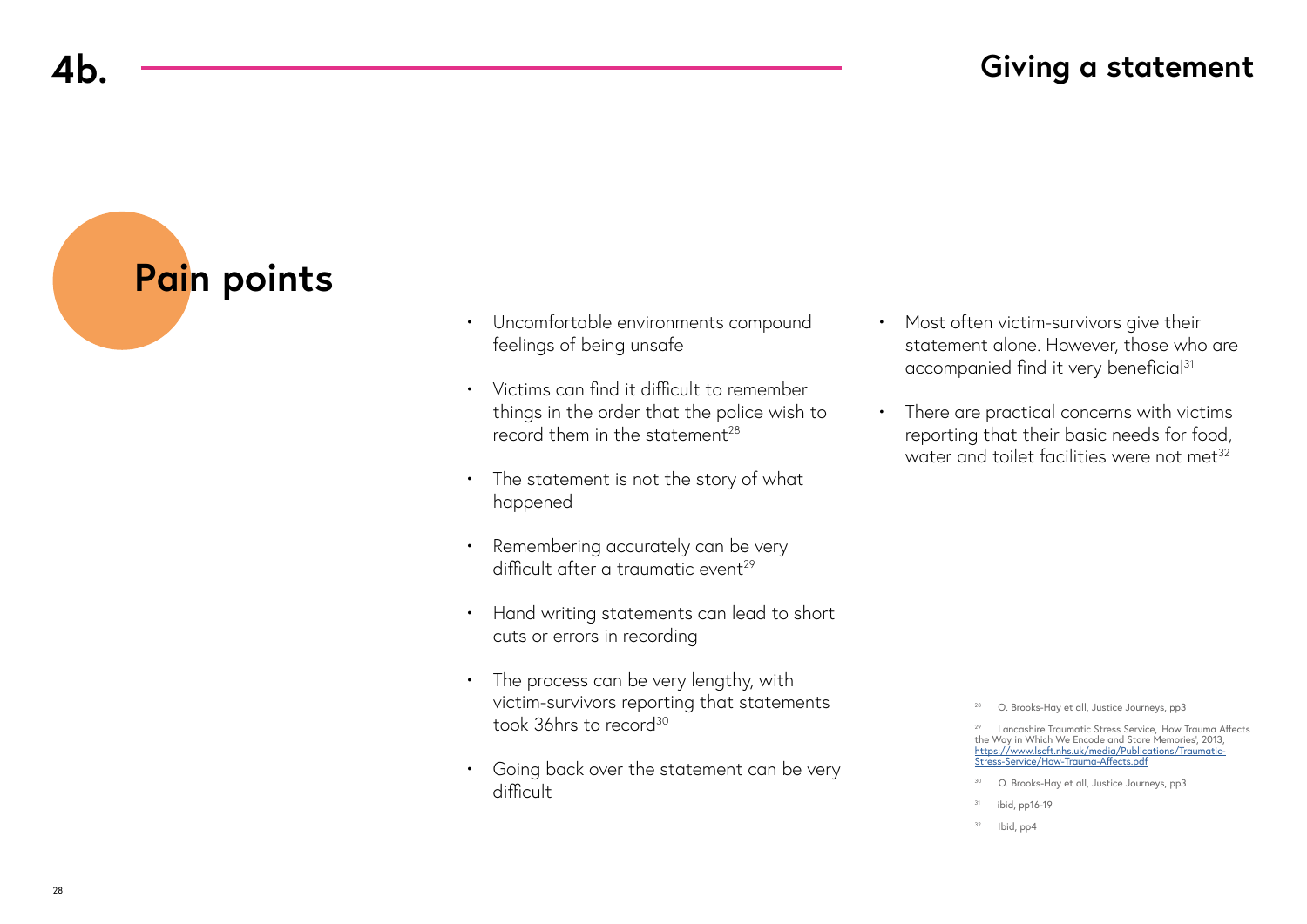# **General points**

- Giving a statement after a traumatic event is particularly difficult but the statement process is identified as a pain point across all crime types for victims and witnesses
- The mode and order of questioning in order to get the statement in the format that is useful for the police does not always lead to the 'best evidence' from the witness
- Hand writing is time consuming, prone to error and seems 'dated<sup>33'</sup>
- Explaining that victims can be accompanied to give a statement would be helpful to many
- Reducing anxiety will improve the quality of evidence gathered
- Basic errors in recording statements undermine victims' and witnesses' confidence in the process and cause problems further down the line with the prosecution process<sup>34</sup>
- Statements are available prior to trial but this is not always explained
- Accuracy of the statement, rather than remembering its content, seems to be a concern for the victim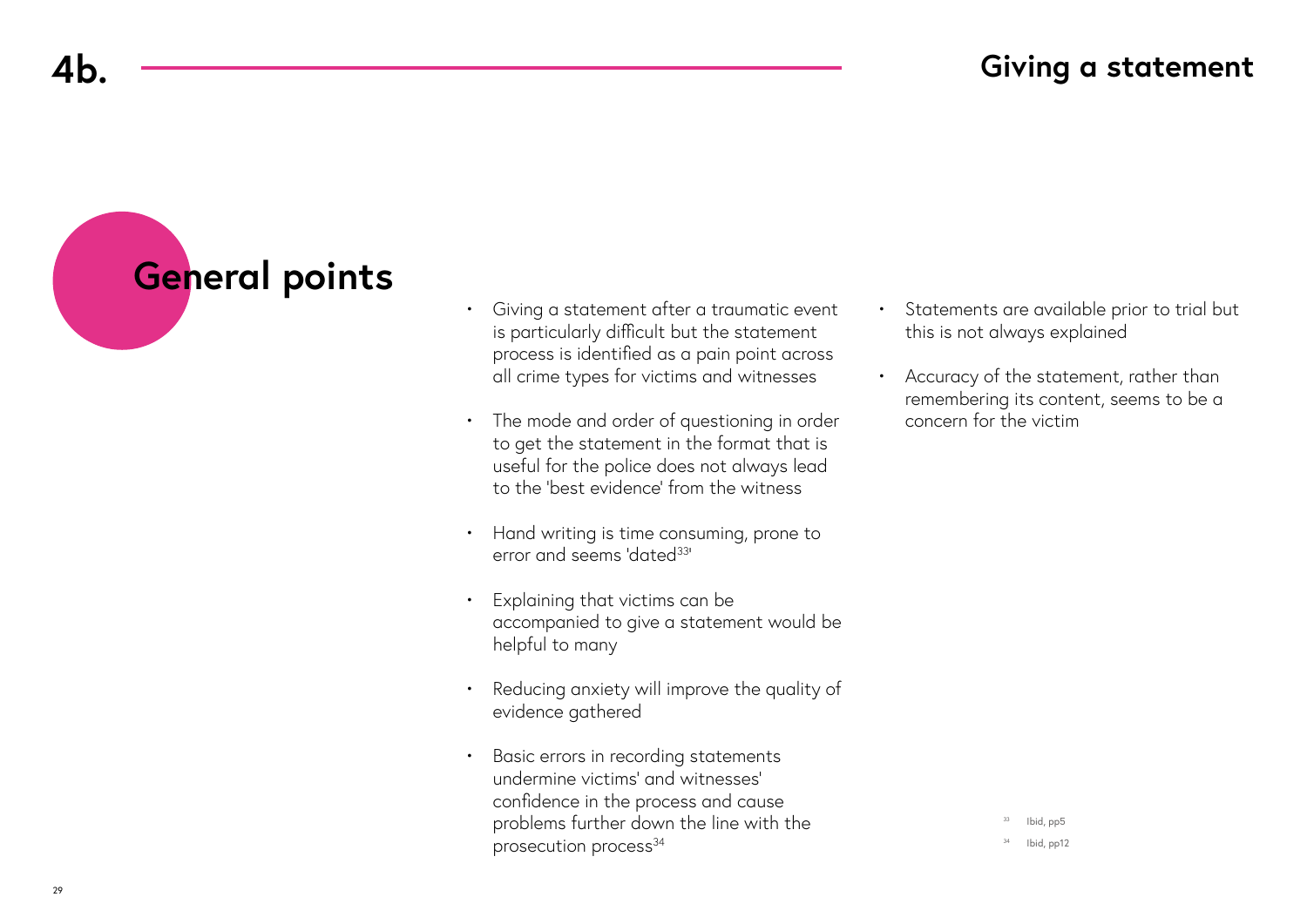**Initial Evidence Gathering**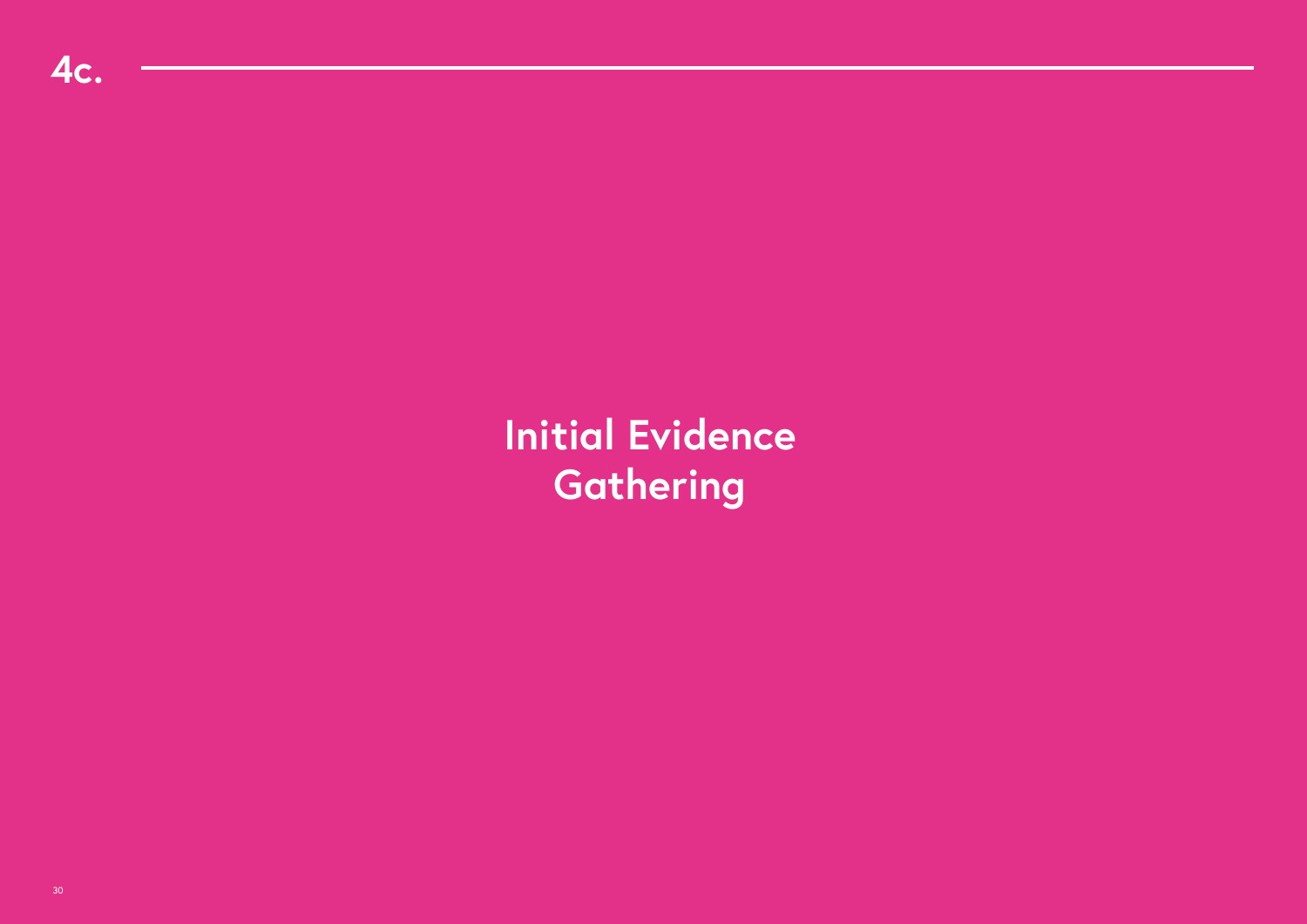**Gayle's Story**

Everything was evidence. I was evidence. They took my phone, my clothes, everything. They wanted to see texts and so on but my phone had my whole life on it, photos, phone numbers. My old life was all gone.

They explained that I needed a medical examination. I had to wait for that and all I wanted was to be home, and clean, and warm.

The doctor was kind. He talked me through everything and explained what was happening but it felt like I was just being processed. Then, after the examination the police officer was saying, oh hold on, we should have done a toxicology report. I thought, on no, after all that I don't want them to have missed something.

I was really scared that my attacker might have infected me with something. I didn't want to ask about it. I figured they'd tell me after they got the results.

**4c.**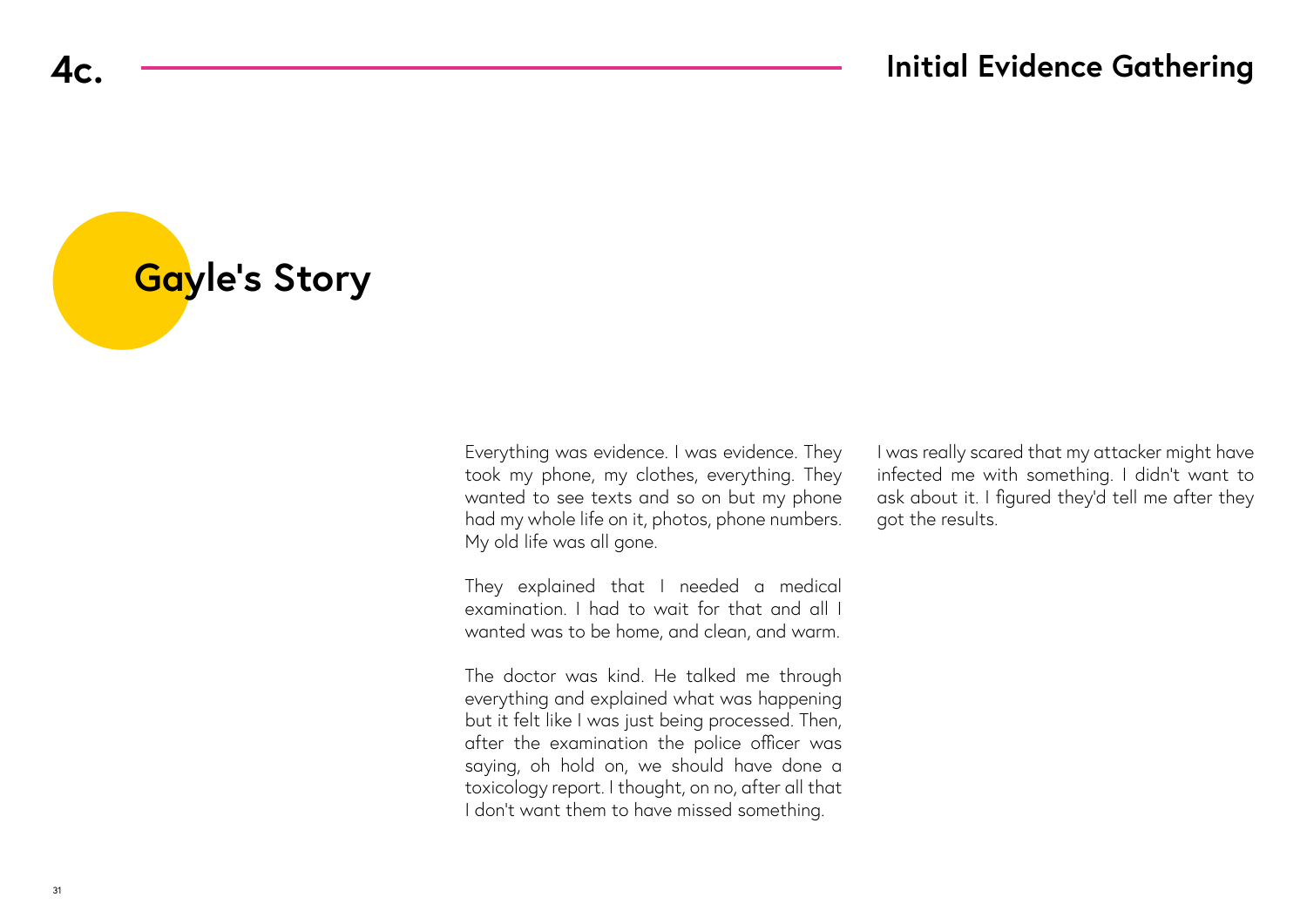## **4c. Initial Evidence Gathering**

**Pain points**

- Loss of belongings, especially mobile phones, can have a significant impact. While it is the responsibility of the police to return belongings after the prosecution, this can may be over a year later. Many never get their belongings back
- Trauma informed approaches, and treating victims with dignity and respect has a significant positive impact<sup>35</sup>
- Victim-survivors want to be reassured that all evidence has been gathered and that the process has been undertaken properly. Their participation in the process as providers of evidence and insight into the event is important<sup>36</sup>
- Wellbeing support in the form of basics like access to food, drink and washing facilities is important, as is access to medical care

• Effective implementation of the provisions of the Forensic Medical Services (Victims of Sexual Offences) Scotland Bill should improve access to medical care for victimsurvivors while enabling best evidence and access to examination by a medical professional of the chosen sex

<sup>&</sup>lt;sup>35</sup> Scottish Government, 'Improving NHS services for victims of sexual crime', 2019, [https://www.gov.scot/](https://www.gov.scot/news/improving-nhs-services-for-victims-of-sexual-crime/) news/improving-nhs-services-for-victims-of-sexual-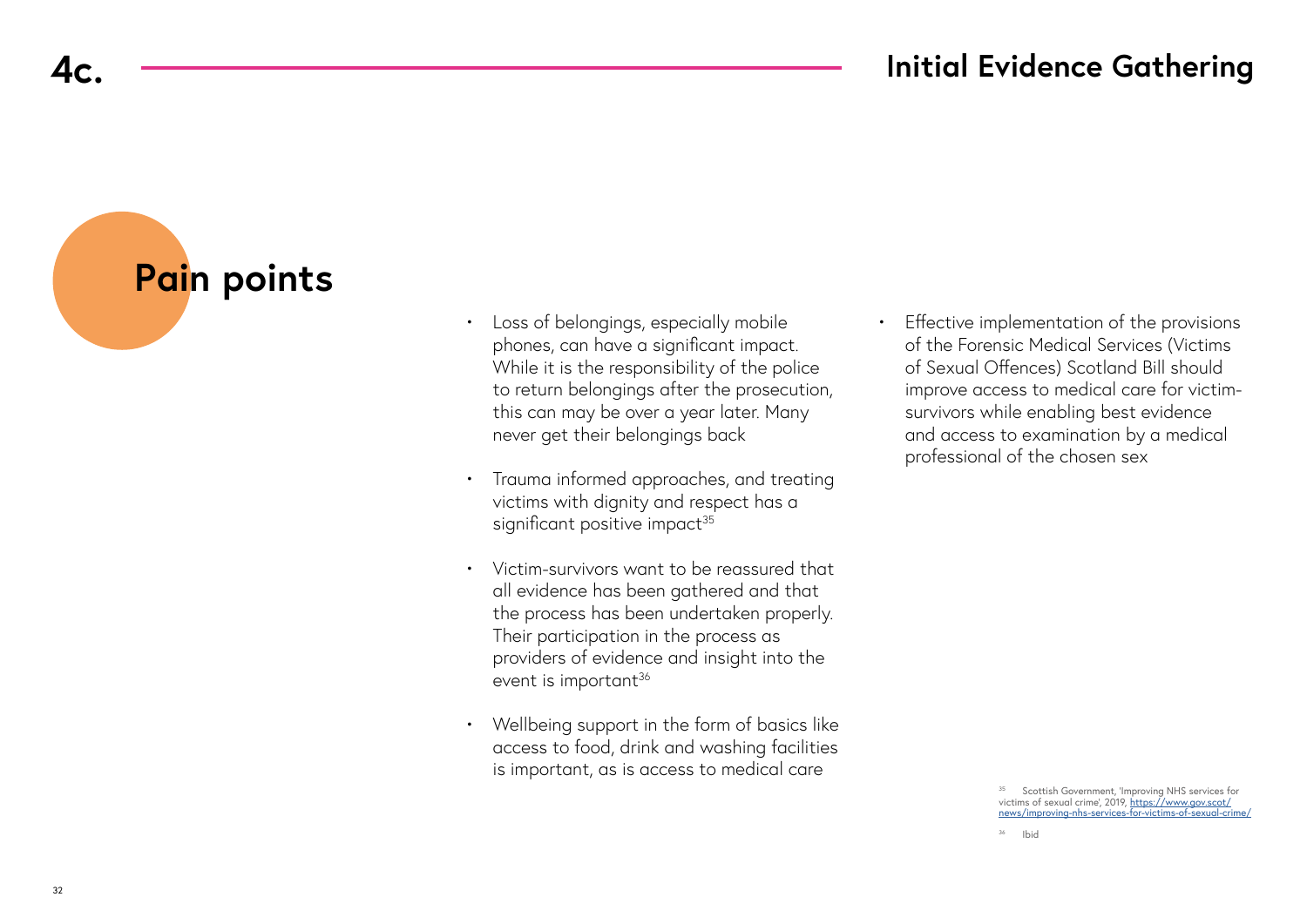## **4c. Initial Evidence Gathering**

# **General points**

- While there are specific experiences in relation to the gathering of forensic evidence from victim-survivors of sexual assault, victims of other crime types also report concerns
- In the case of murder or culpable homicide, those bereaved highlight concerns that evidence may have been missed and there are concerns that the crime scene is not cleaned after evidence has been gathered, leaving those bereaved with the traumatic task of cleaning the murder scene<sup>37</sup>
- Loss of possessions is a common and serious concern. Withholding personal possessions can feel like further victimisation. Often property is not returned to victims and witnesses and they are left without information relating to whether they should continue to pay phone charges, for example. Loss of laptops can impact on employment. There is an expectation that police should be able to download digital evidence and return these items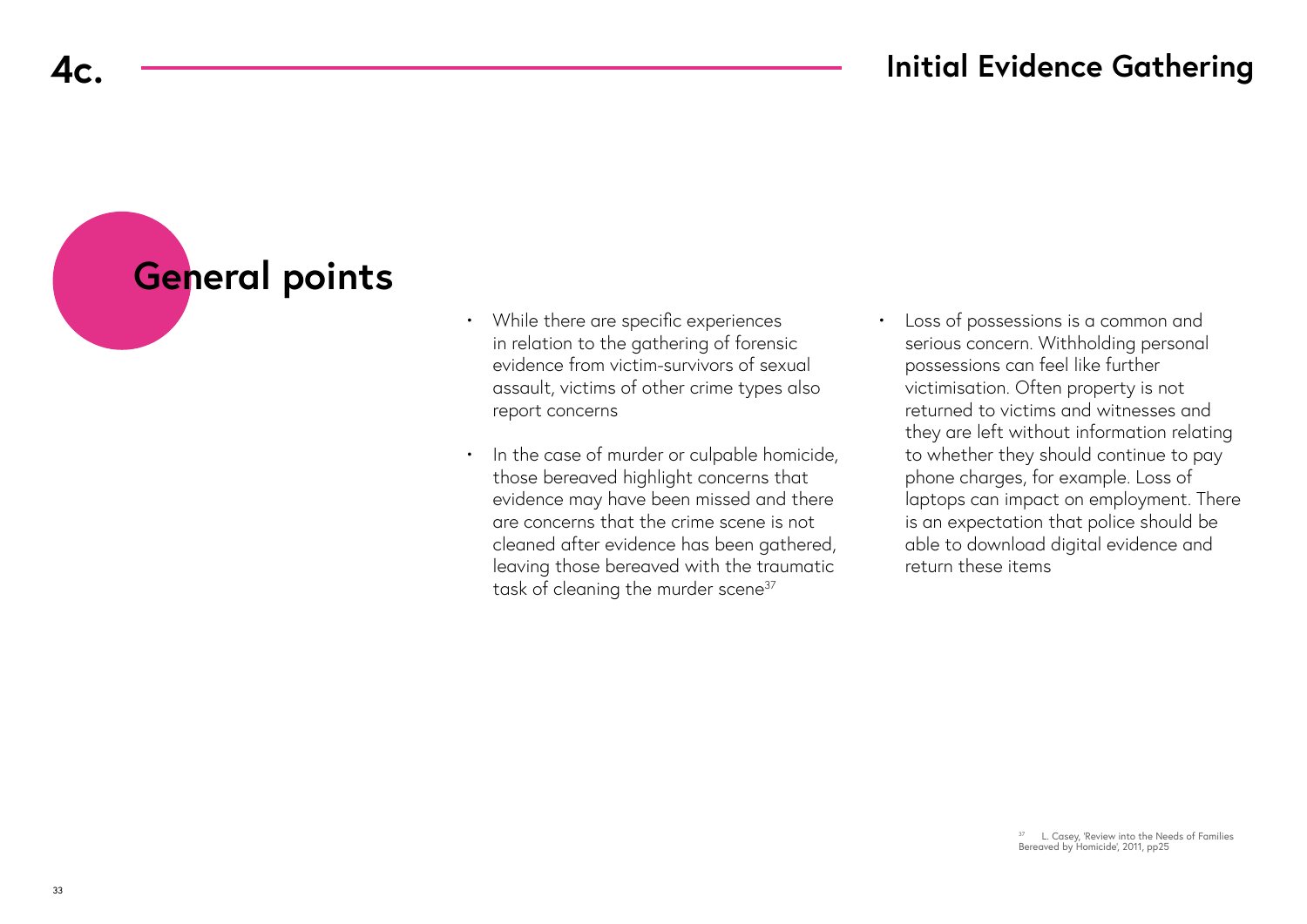# **After Reporting**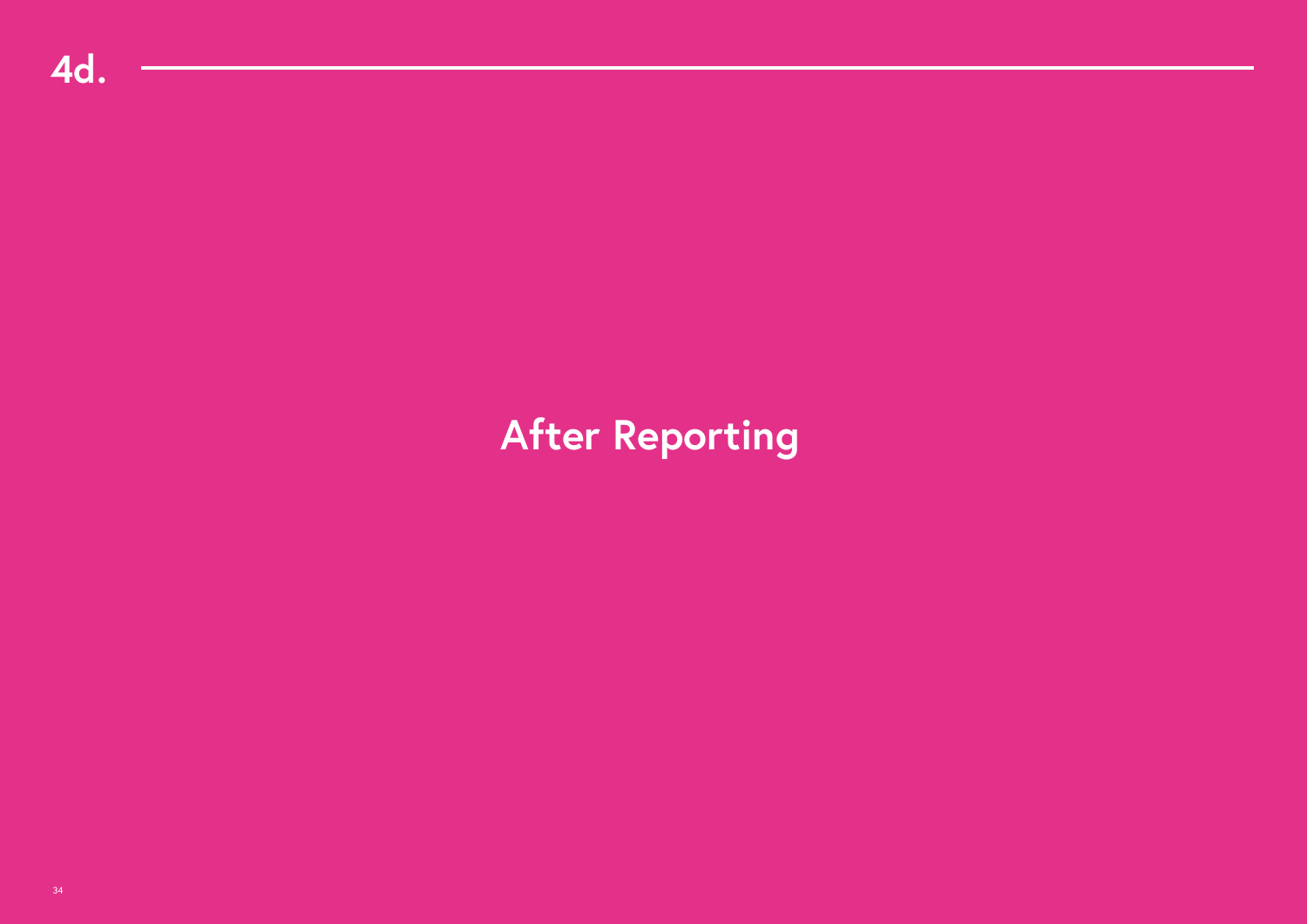**Gayle's Story**

Reporting the attack was a really intense experience. When I got home, I just felt dull.

I didn't know what to do, who to tell, how to tell my mum. I couldn't go in to work but I didn't want to tell them why. My flatmate rang in sick for me.

One of the police officers told me that she was my SOLO. She told me that she had referred me for support and someone would be in touch to help me if I wanted. But I didn't have my phone so I wasn't sure how that was going to work.

My flatmate went to work and when she came back I was still sitting there on the sofa. I'd hardly moved all day. That's how it was for a week or so.

I went back to work after a week but I was anxious and tearful and had to take more time off.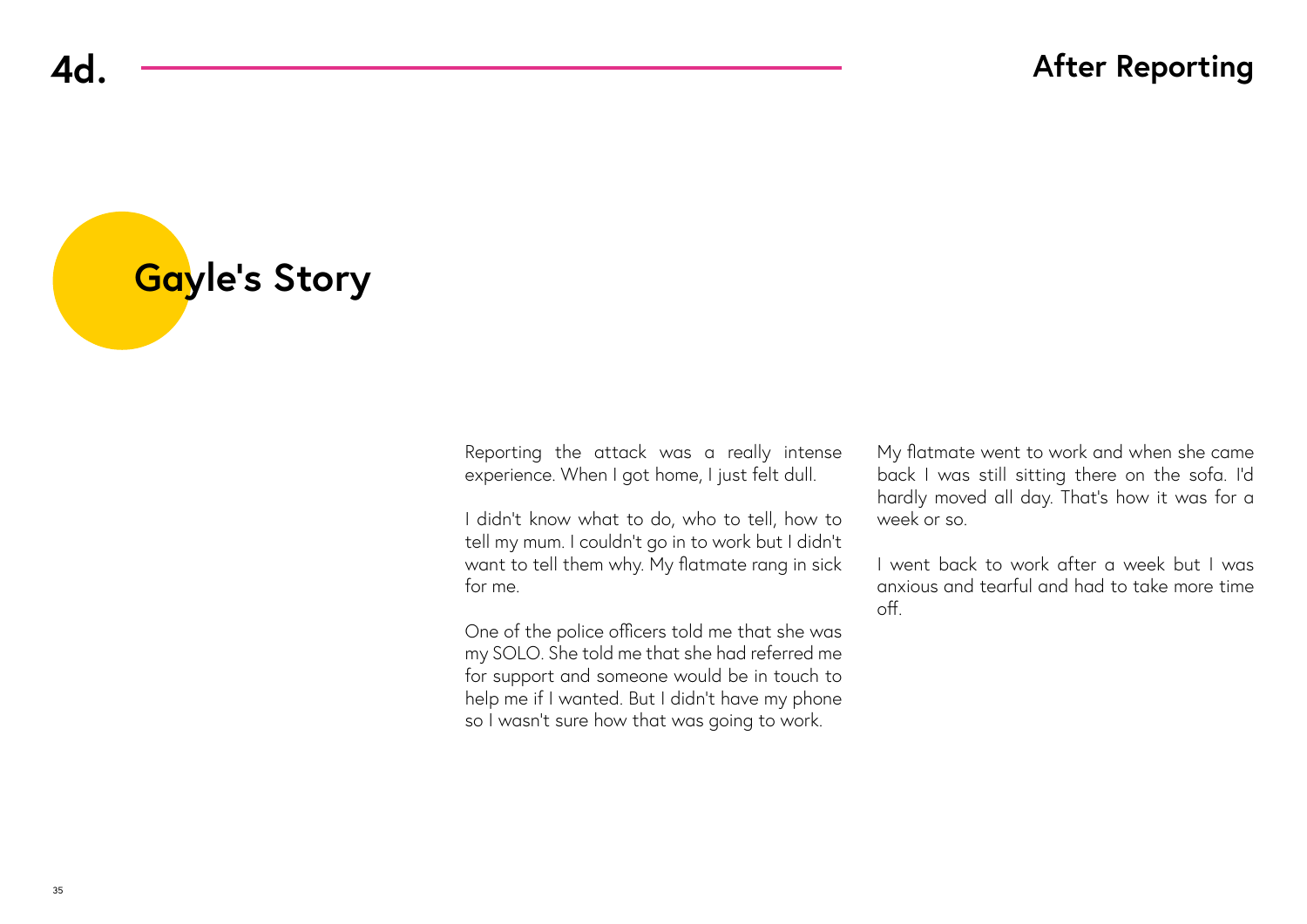**Pain points**

- After the experience of reporting, it can feel like there is a lull in the process from the victim-survivor perspective<sup>38</sup>
- Victim-survivors experiences mean that they may not be able to pick up the routines and relationships of their life as they had been previously<sup>39</sup>
- Personal and practical concerns are very important and affect wellbeing
- Access to practical and emotional support at the earliest stage is important

<sup>38</sup> O. Brooks-Hay et all, Justice Journeys, pp7

39 H. Easton, R Matthews, 'Investigating the experiences of people trafficked into commercial sexual exploitation in Scotland', Equality and Human Rights Commission, Glasgow, 2012, pp45-47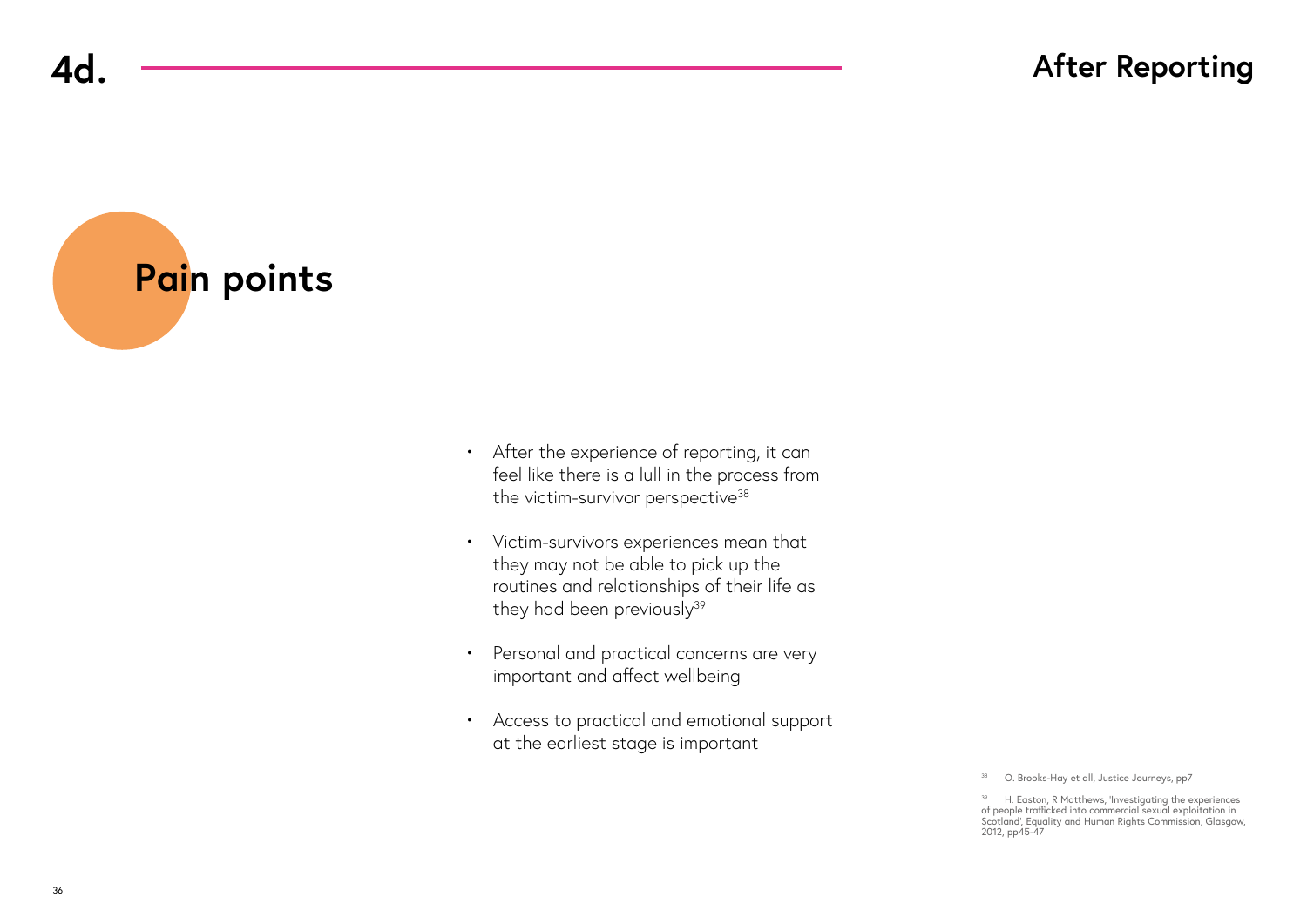**4d.**

**General points**

- While research evidence of victims experience often focuses on the interactions with the criminal justice system, the impact on day to day life can be overlooked
- Victims' journey through the experience of crime and the justice process is not entirely focused on interactions with criminal justice agencies. They have personal and practical concerns
- The experience of crime can have a significant impact on relationships with family and friends and on practical matters like return to work and caring responsibilities<sup>40</sup>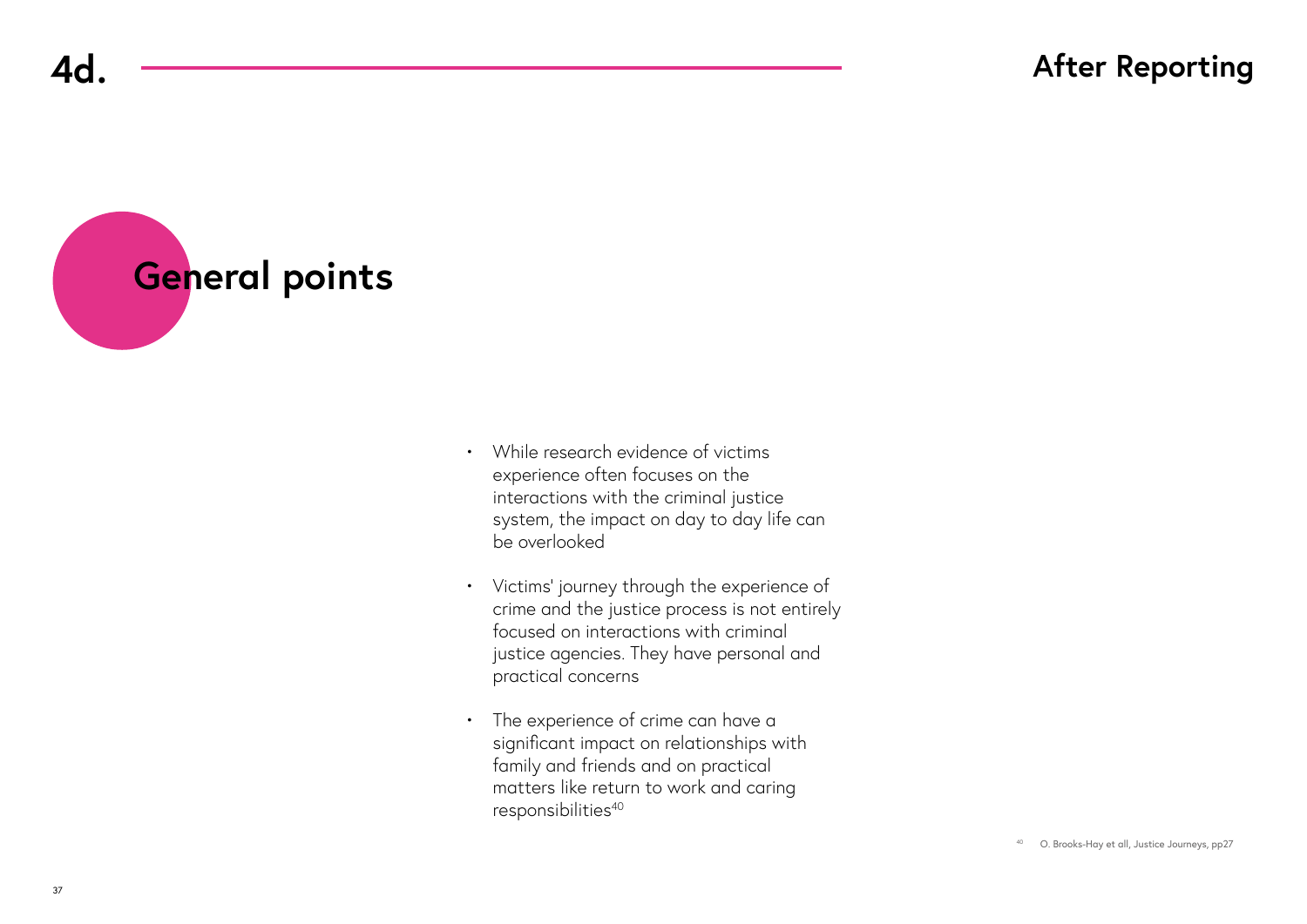# **Investigation**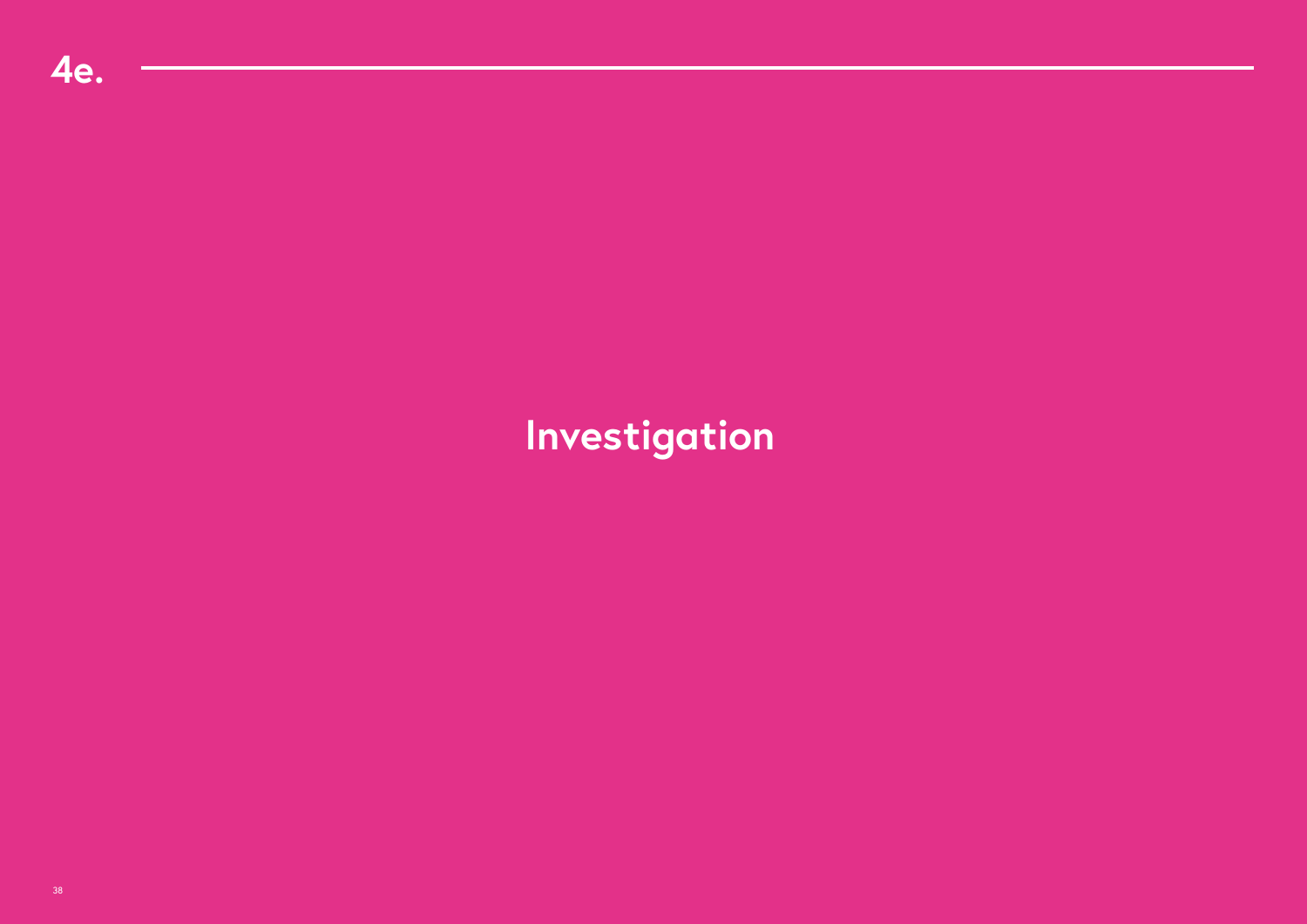**Gayle's Story**

The SOLO came round to the flat and explained that for a successful prosecution, they needed corroboration. I had no idea that was how it worked. No one explained it to me at the start. She told me they would be gathering evidence from other people who were there that night and she would let me know how things were progressing.

I felt very agitated and started thinking about who might have been there that I might have missed. I went online to see if I could find out anything more about him. I was in this kind of frenzy of trying to find out anything I could. I just wanted to feel there was something I could do. I called the SOLO and said that I'd found other women he'd been involved with through Facebook but she said it wasn't relevant.

She rang me again two weeks later, then two weeks after that to say things were progressing. I didn't know what that meant. My advocacy worker explained that this was normal, not to worry. She was a point of certainty in the whole confusing process for me.

**4e.**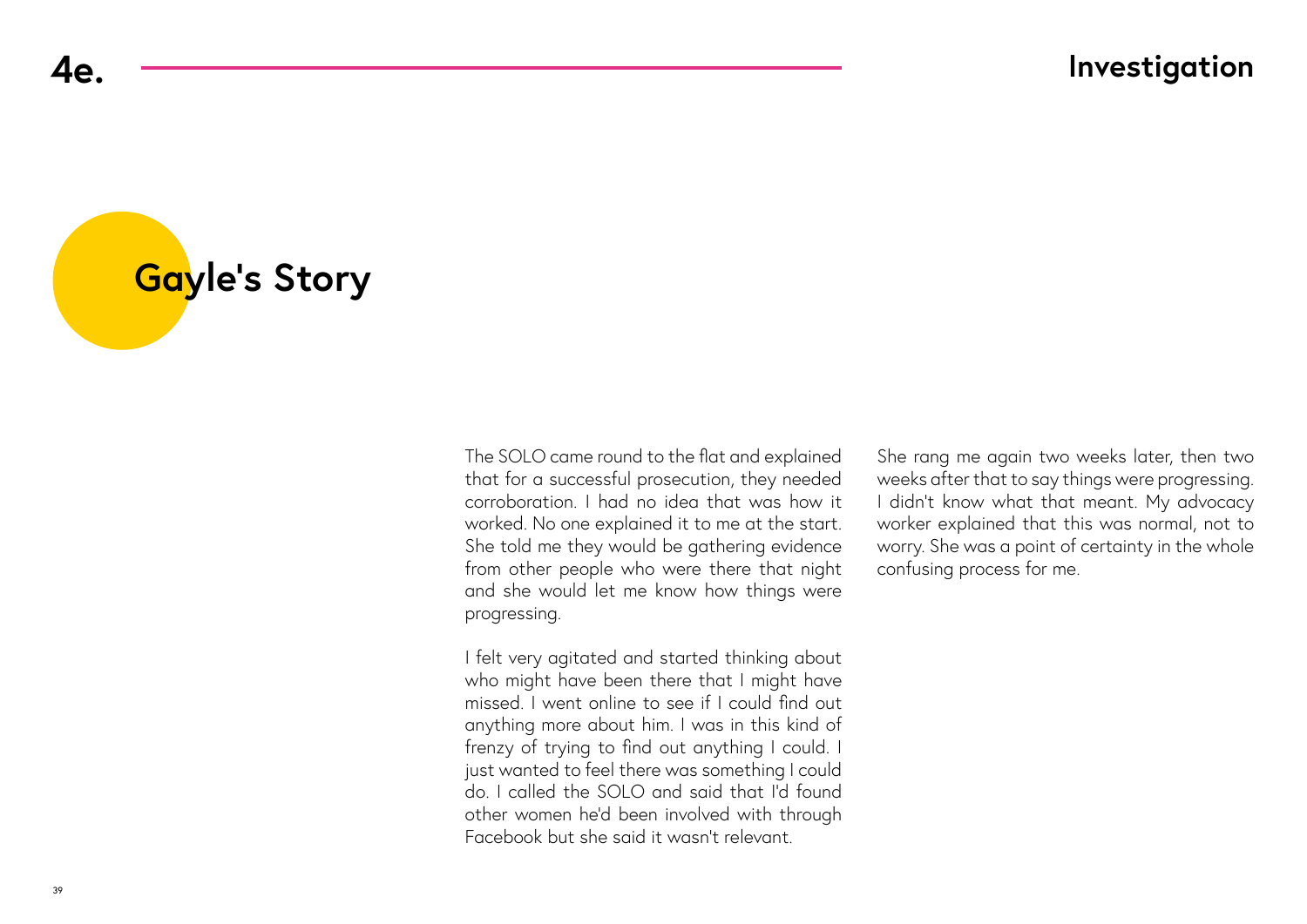**Pain points**

- The requirement for corroboration is not well understood<sup>41</sup>
- The evidence gathering process is not transparent or understood<sup>42</sup> by victims and witnesses. This can leave victims feeling that their input is not important or valued or that important evidence has been missed and the process is not reliable. Whether or not concerns are valid or rational, the uncertainty can traumatise further
- Victim-survivors expectations of the process can be quite different from the reality, leaving some victim-survivors feeling disappointed

• Support workers are helpful in navigating the process and providing reassurance. While the criminal justice system is 'neutral', there is benefit to victimsurvivors of feeling their support worker is knowledgeable and there for them<sup>43</sup>

> 1 bid, pp9  $42$  Ibid

43 Ibid, pp10

**4e.**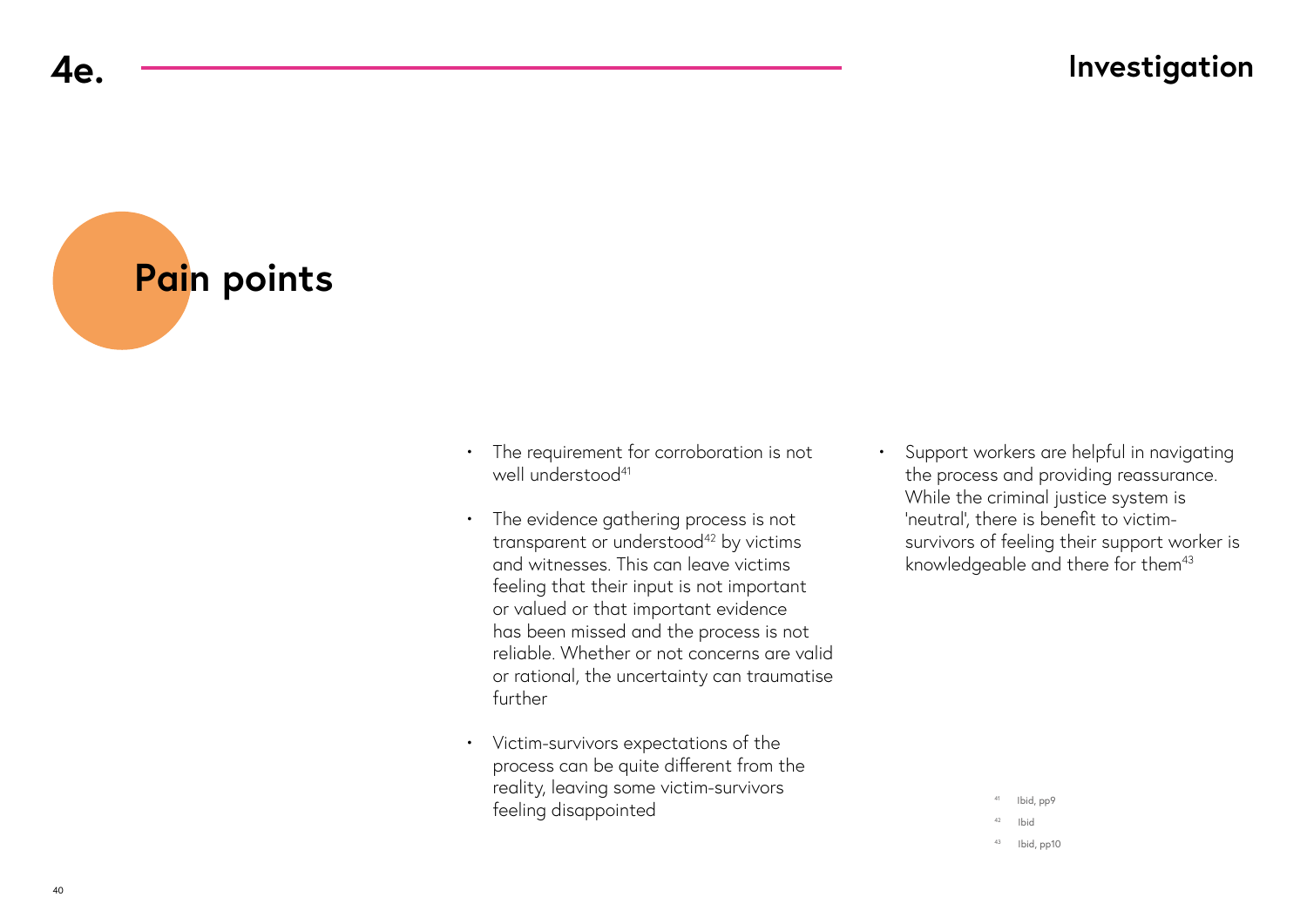**General points**

• The criminal justice system is not well understood by the general public or by victims and witnesses, and nor are processes within it. This can leave victims feeling that they are secondary to the process and amplify their feelings of being out of control, which in turn can be traumatising

**4e.**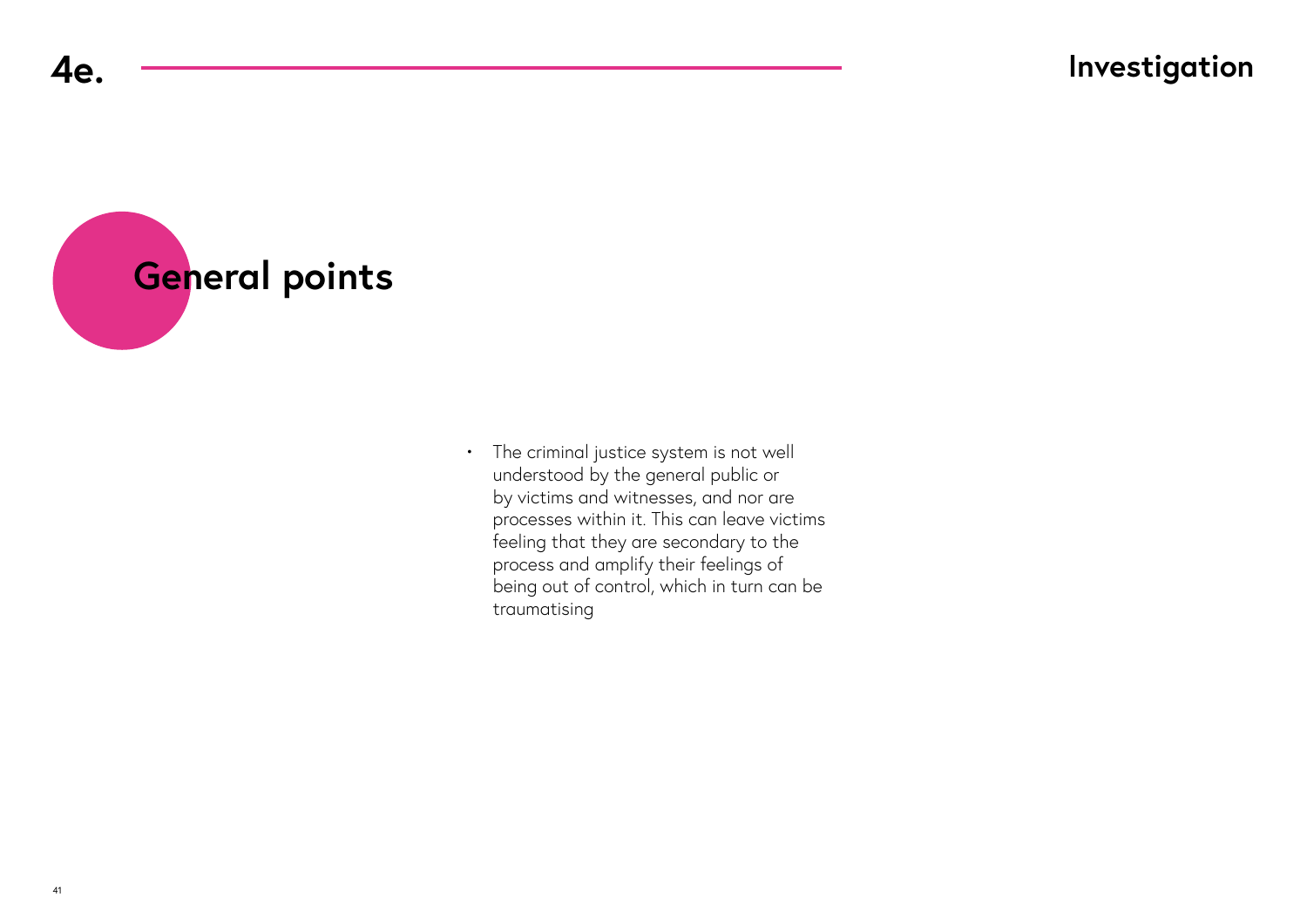**Prosecution**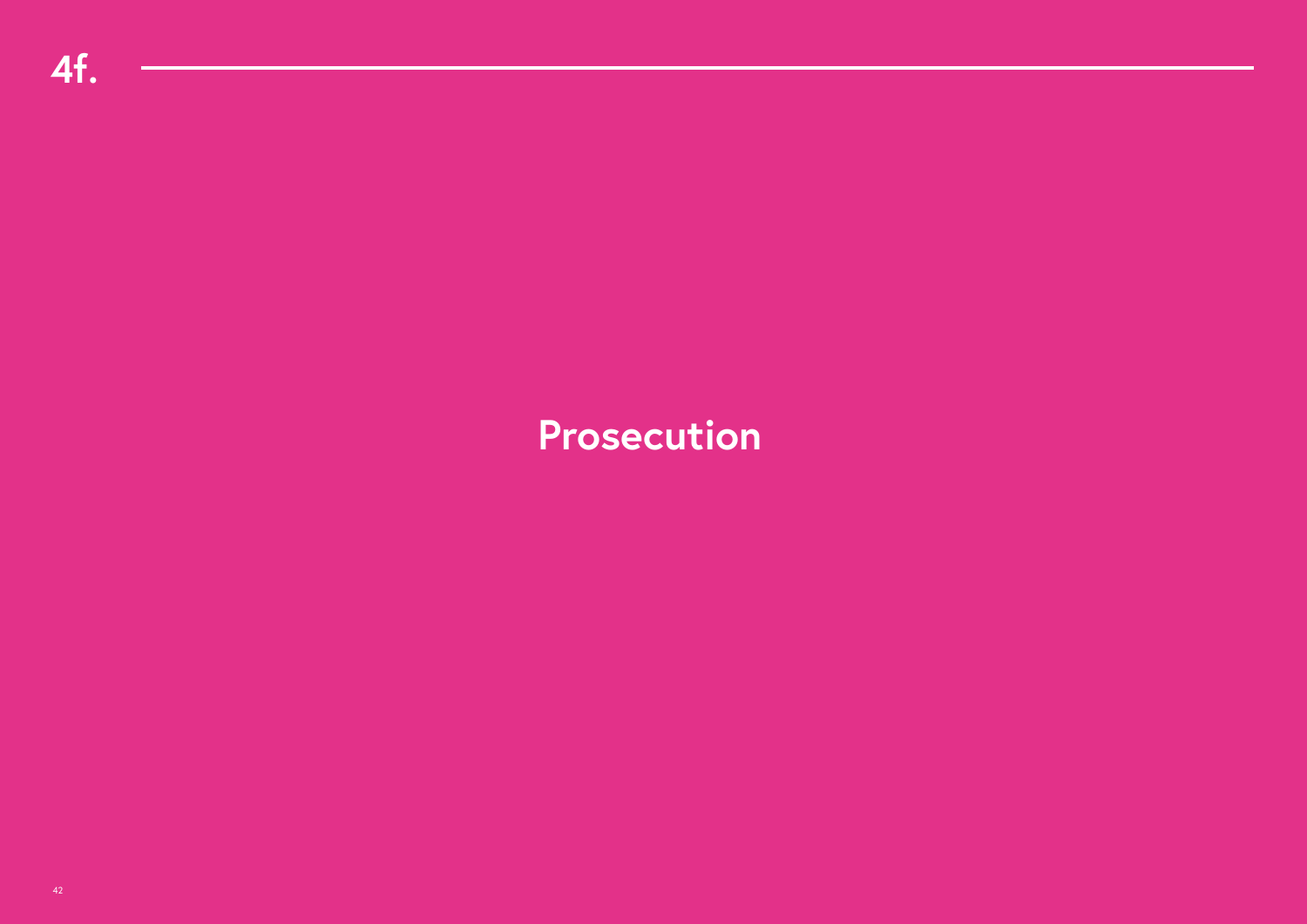**Gayle's Story**

Not a single day went by that I wasn't thinking about it. It affected my work, my relationships, everything.

The SOLO got in touch to tell me that they were proceeding with the prosecution. It was 4 months after the assault. The SOLO explained that now that the case was going forward, she would hand over to a VIA officer and they would explain what would happen next. We met the VIA woman. She couldn't tell me when my case would go to court or who would be taking my case. She told me I would have the option to give my evidence from behind a screen so I didn't have to see my attacker.

I felt like my life was on hold. After that initial meeting, I didn't hear from VIA for 6 weeks. I thought they must have lost my case. My advocacy worker tried to contact them but they didn't call back. When I got through they said there was no new developments and they would be in touch. Weeks later I got a letter saying there would be an initial hearing that I didn't need to attend. Then I got a letter saying I had to go to court for the trial.

**4f.**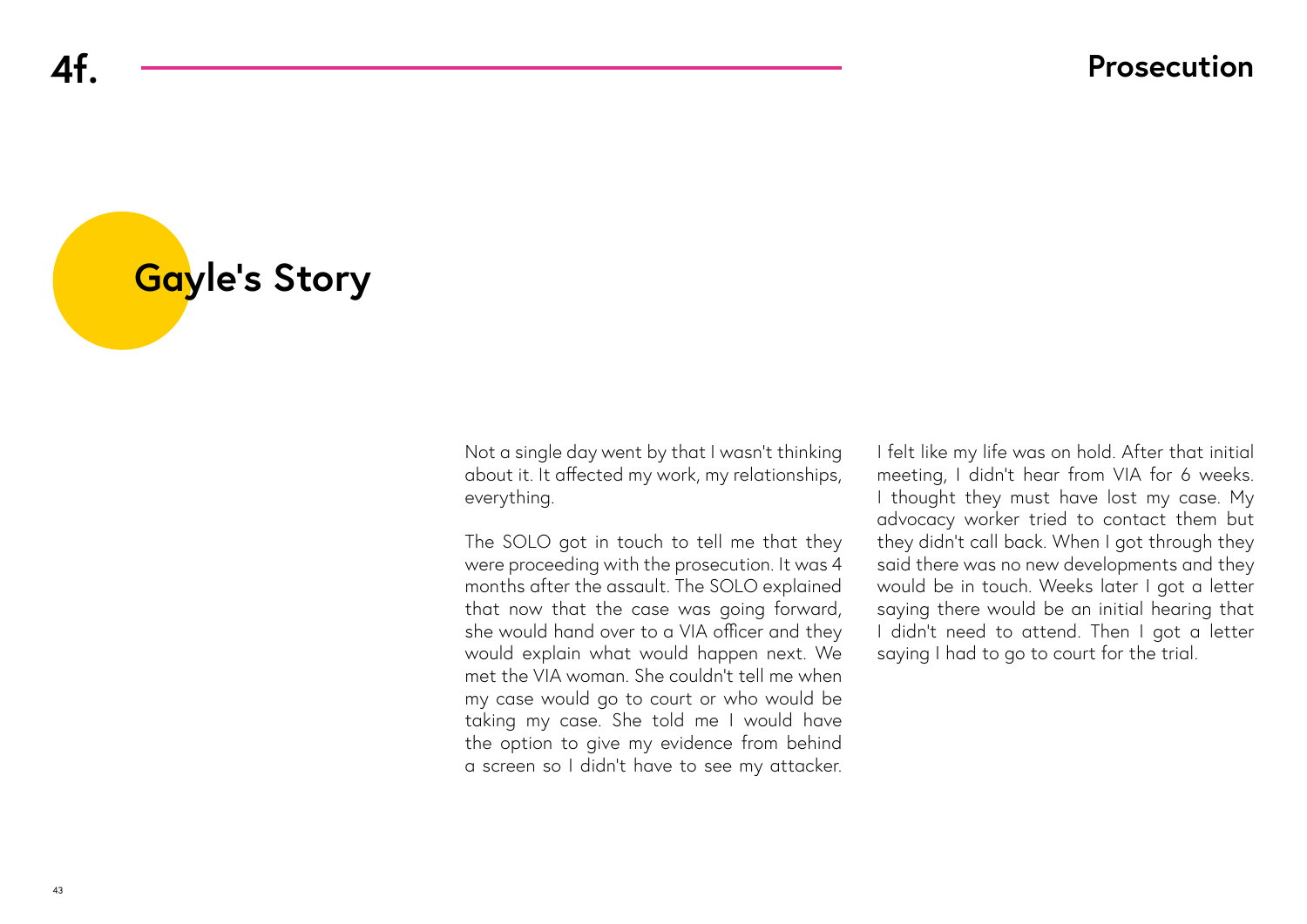**Pain points**

- Involvement in the criminal justice process can have a wide effect on victim-survivors
- Protracted process can mean victimsurvivors are in limbo, unable to move forward in their lives or their recovery
- Handover from Police to VIA often means a change in style, form and regularity of communication44
- Lack of regular contact can cause concern and a sense that nothing is happening or there has been a failure in the process
- Support workers can be useful in providing confidence and reassurance through regular contact

• The prosecution process is not transparent or widely understood and can be confusing to lay people

**4f.**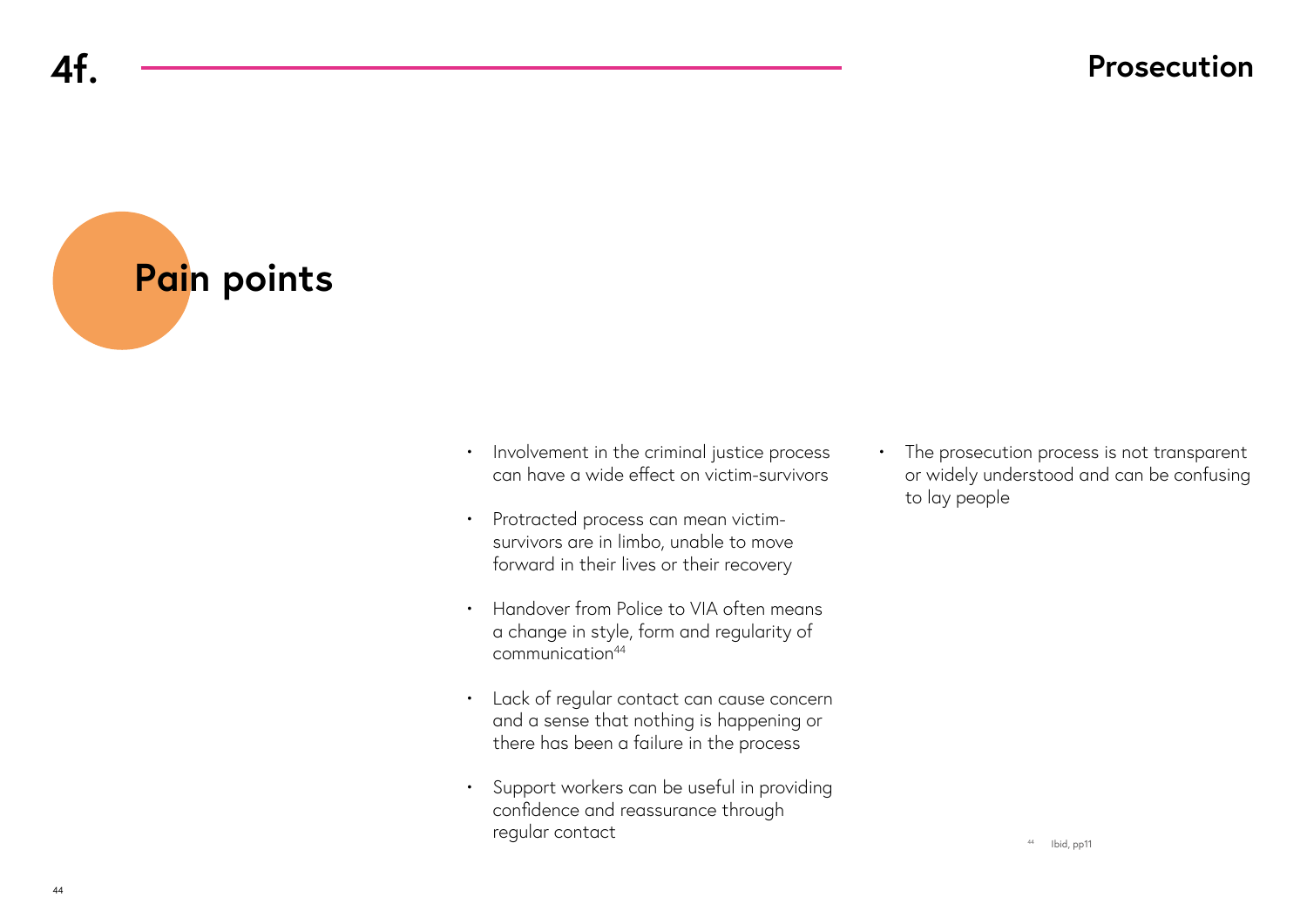**General points**

- Only specified cases are allocated to VIA, including all cases with vulnerable witnesses. For other cases, individuals may request information
- Lack of understanding of the criminal justice system, combined with the expert nature of the legal process and its particular language, can make this stage of the process baffling and distressing for victims and witnesses
- Witnesses may hear nothing about the progress of the case until they receive a citation to attend court. This may be some considerable time after they gave their initial statement
- Experiences of insensitive communication can have long lasting emotional effects on victims45
- The difference in regularity and nature of contact between Police and VIA is marked. FLOs and SOLOs give victims mobile numbers and often offer additional support and regular contact. This access to a known individual and regular contact is cut off when the case transfers to VIA

**4f.**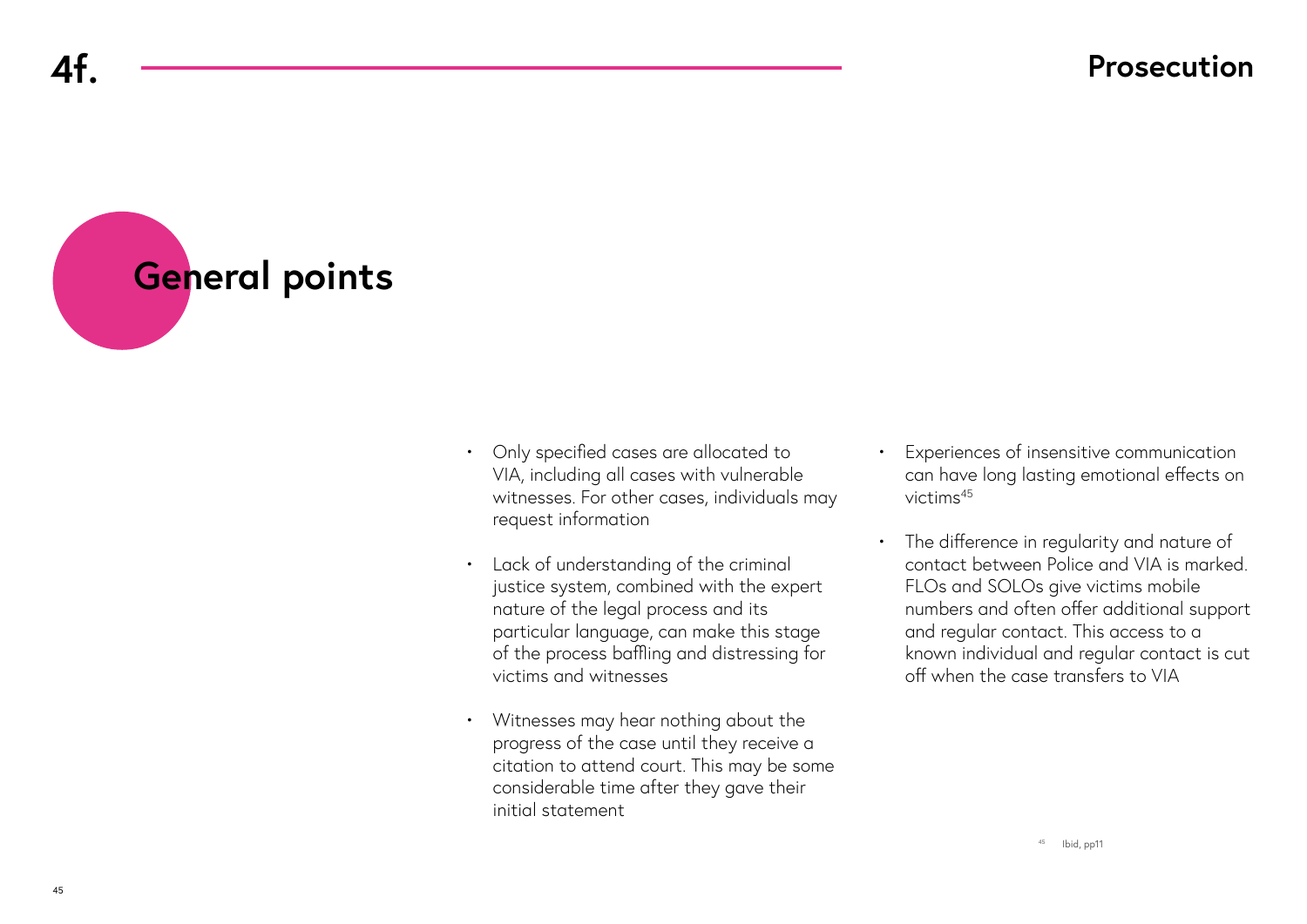**Preparation for Trial**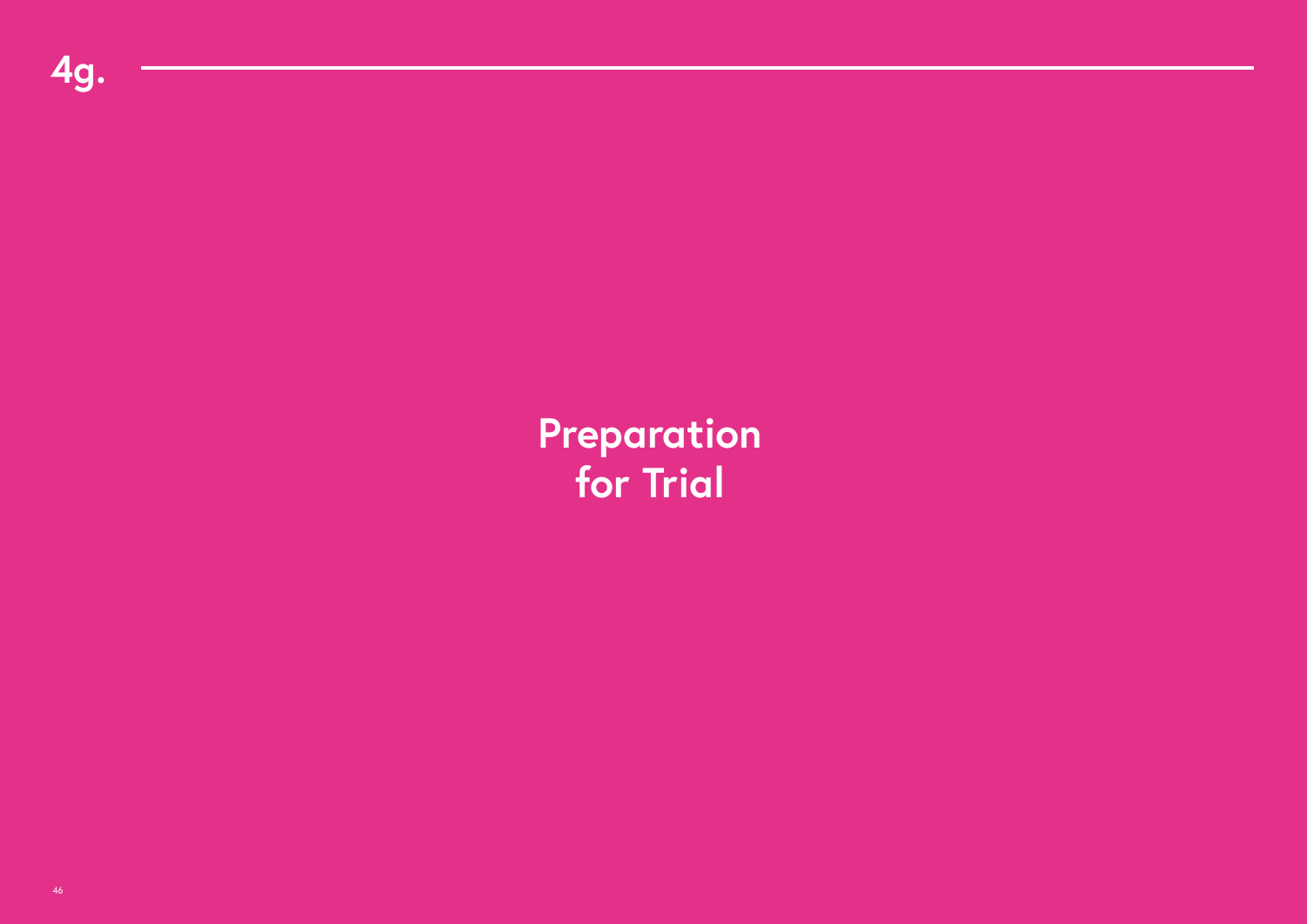**Gayle's Story**

My advocacy worker talked to me about what it would be like going to court and showed me a video of what it would look like inside the courtroom. Once we had watched the video, we went to visit the actual court so I could see what it was like. It was quiet and we were shown round by a volunteer. I was glad I went but it felt very different on the day.

The VIA officer told me I had to come and read my witness statement before the trial and make arrangements for giving evidence. He said there was a room in the court where I could give my evidence by video. I wasn't sure how that would work but he said it would be fine if that was what I wanted.

I didn't realise I would get to see my statement again and had been racking my brain, awake all night going over and over trying to remember every detail. My advocacy worker came with me to the Fiscal's office to read the statement. I couldn't believe it. It sounded like it had been written by a primary school kid. It made me sound stupid. Some of the details had been written down incorrectly. I was really upset.

**4g.**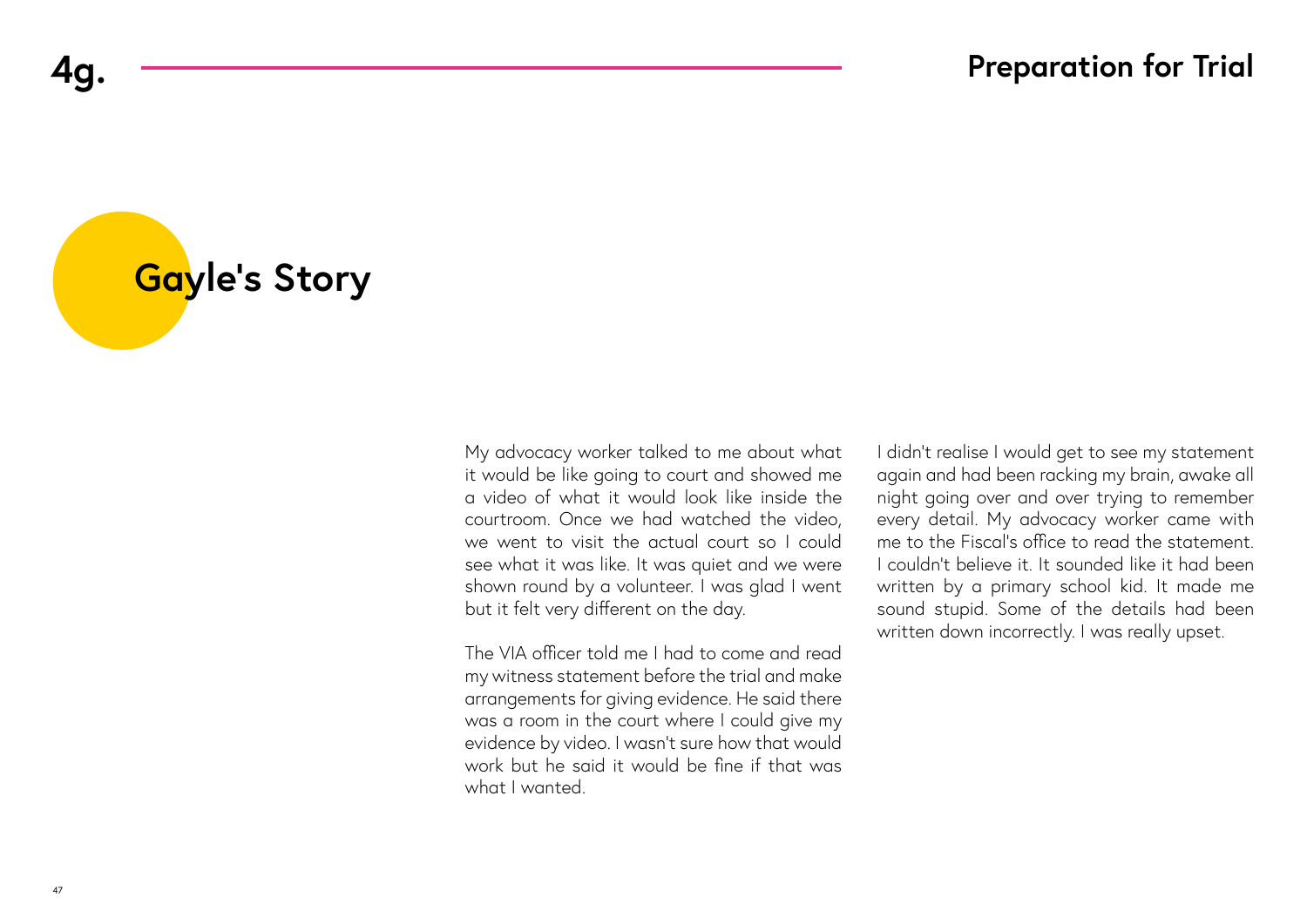**Pain points**

- Pre-trial court familiarisation is valuable and can help reduce anxiety
- Visits on quiet days with a host do not prepare victims and witnesses for the reality of court
- Victims do not necessarily understand their rights in relation to special measures. Some feel they are not provided with sufficient information to make informed choices about whether to opt for special measures<sup>46</sup>
- Victim-survivors are often not aware that they will see their statement again<sup>47</sup>

• Errors in statements and the style and tone in which they are written can be upsetting for victims and witnesses. While errors undermine confidence in the process, the style and form makes the statement feel like it is not 'their story'. This adds to the feeling of being marginalised in the process

<sup>46</sup> O. Brooks-Hay et all, Justice Journeys, pp16

Ibid, pp ii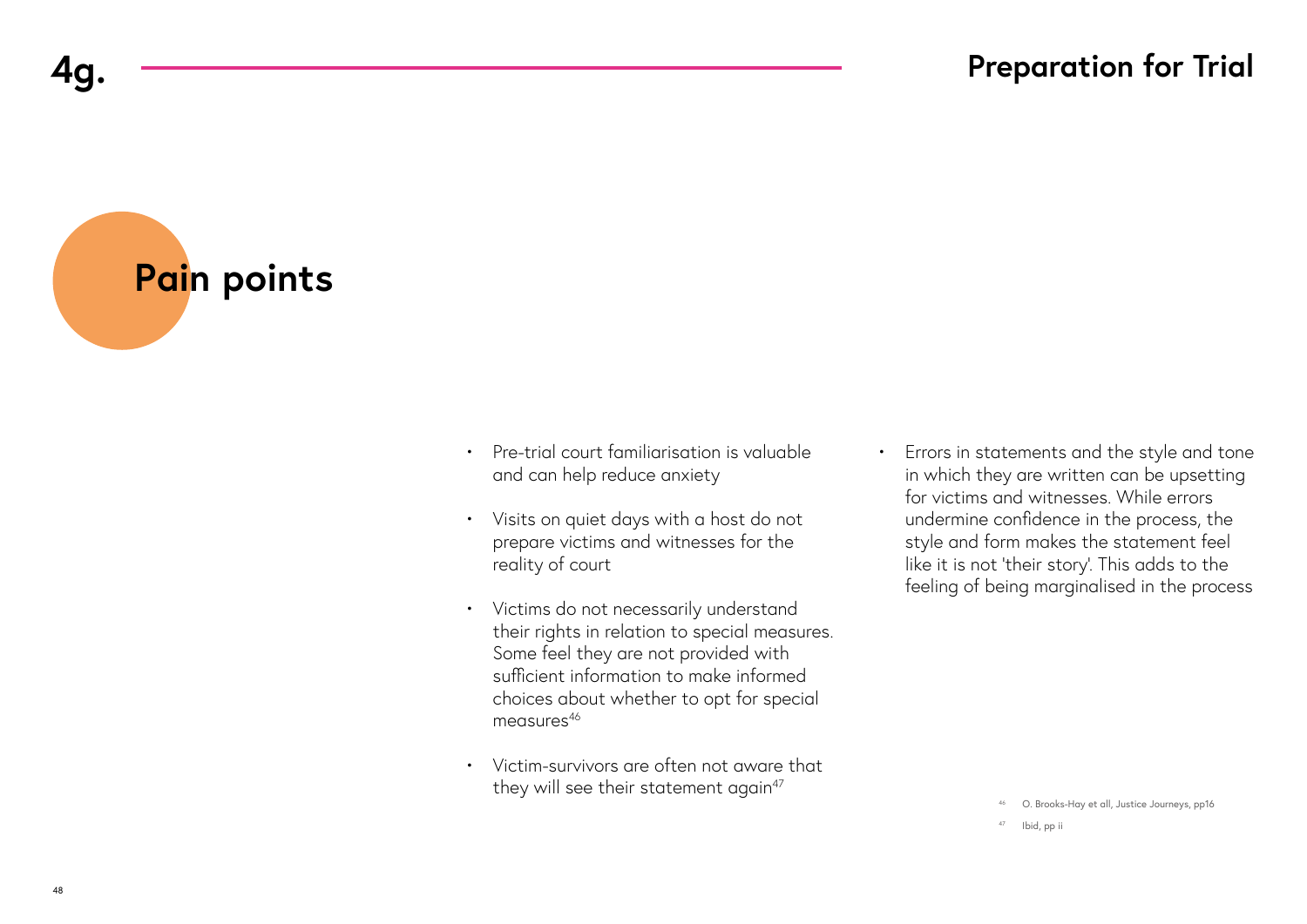**General points**

- Court familiarisation visits are valuable for victims and witnesses, although they do not fully represent the experience of a busy court on the day of the trial
- Witness statements are a source of concern for victims and witnesses. There is scope for error when statements are transcribed and the order in which details and events are recorded does not always correspond with the way in which victims or witnesses remember them
- Victims and witnesses are concerned with telling their story of events. This can feel like a memory test when there has been a significant period of time between the event and the trial. This is compounded for victims who have been traumatised
- Victims are not necessarily given time or information to decide on whether they want special measures and if so, what form. Where they have opted to accept a special measure, they can later be dissuaded if it is suggested that it will compromise their evidence or the perception the judge or jury might have of them

**4g.**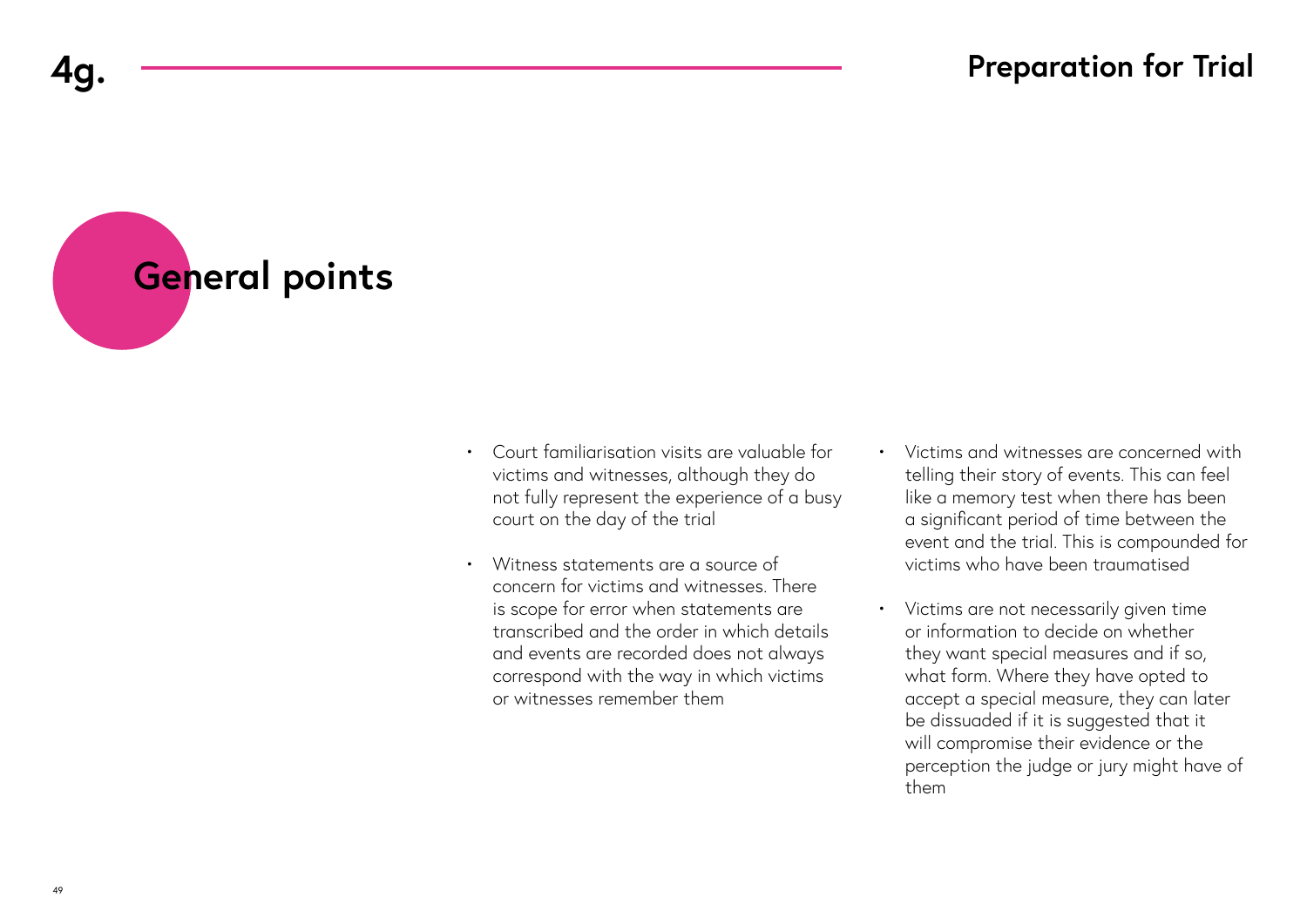## **The Court**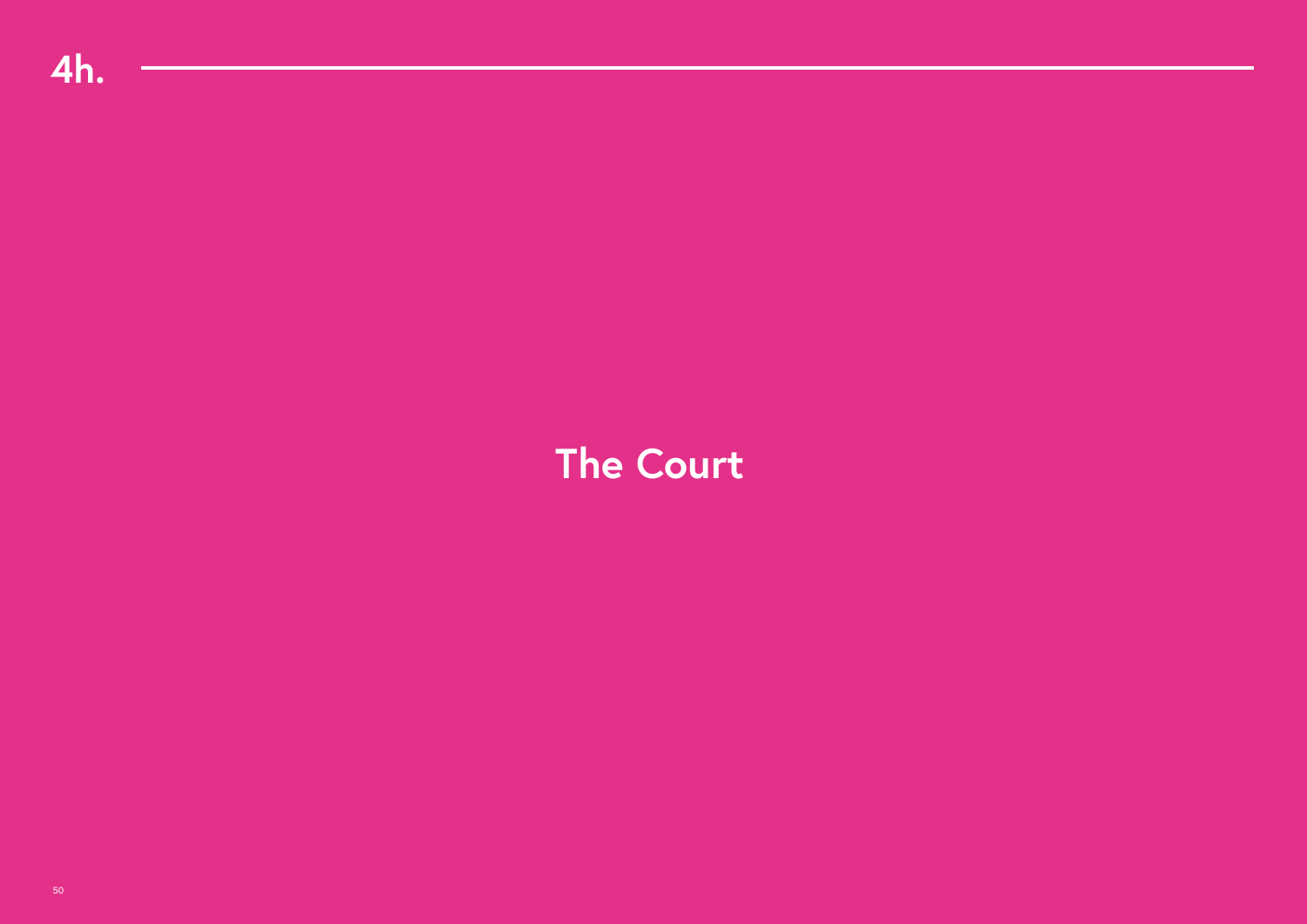**Gayle's Story**

After the first date was set, I got a letter saying it was cancelled. Just like that. No notification of when the new date would be.

For the next trial date, I turned up at the Court with my mum and my support worker. The Court was really busy. Everyone seemed to arrive at the same time and I was really anxious in case I came across my attacker in court. I wouldn't feel safe around him or his friends and family. My advocacy worker knew her way around and found the place for witnesses to go.

The first time I met the Advocate Depute was when he came to tell me the case was cancelled. One of the witnesses hadn't shown up. I had got myself all psyched up and was just told to go home.

The trial went ahead on the third attempt. Each time I'd had to ask for time off and by the third time my boss was wondering what was going on.

The Advocate Depute came to speak to me. He explained that although I'd asked to give evidence by video, he thought it would be better if the jury were able to see me in person. I thought he would know best so I agreed.

We waited for a long time. There was nowhere to get coffee or a drink in the waiting room and no toilet. My advocacy worker got us a sandwich and a drink. She said to keep my strength up.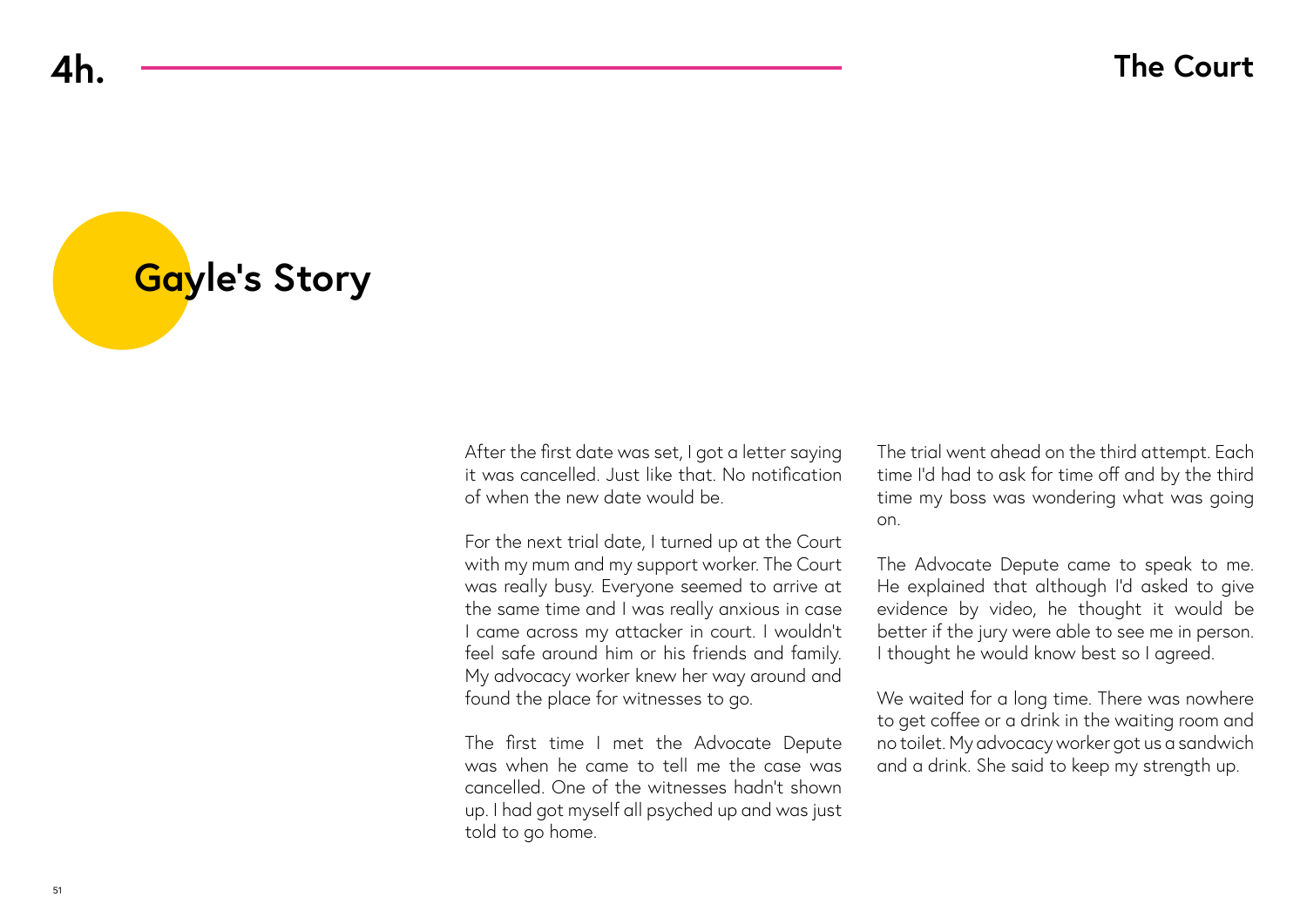**4h.**

**Pain points**

- Cancellation of trial dates is a significant concern. It causes anxiety, feelings of loss of control and loss of confidence in the process
- The Court arrival process can create bottle necks at key points and risk victims and accused coming into contact raising safety concerns
- Support workers are helpful in providing reassurance and support through the process, but this is a significant commitment of time and resource
- Basic provision of safe access to refreshments and toilet facilities can be overlooked
- The lack of contact with the prosecution is unexpected for many victim-survivors who had previously thought of the prosecution as 'their lawyer'48
- The sense that the prosecutor is rushing and may only just have picked up the case causes anxiety and loss of confidence<sup>49</sup>
- Concerns about jurors' attitudes to and perceptions of evidence which is prerecorded or given by CCTV link can lead to prosecutors advising against the use of certain special measures
- Lack of engagement with witnesses or failure to deliver citations can lead to witnesses failing to turn up at court and so cancellations of trials

<sup>48</sup> O. Brooks-Hay et all, Justice Journeys, pp19

<sup>49</sup> Ibid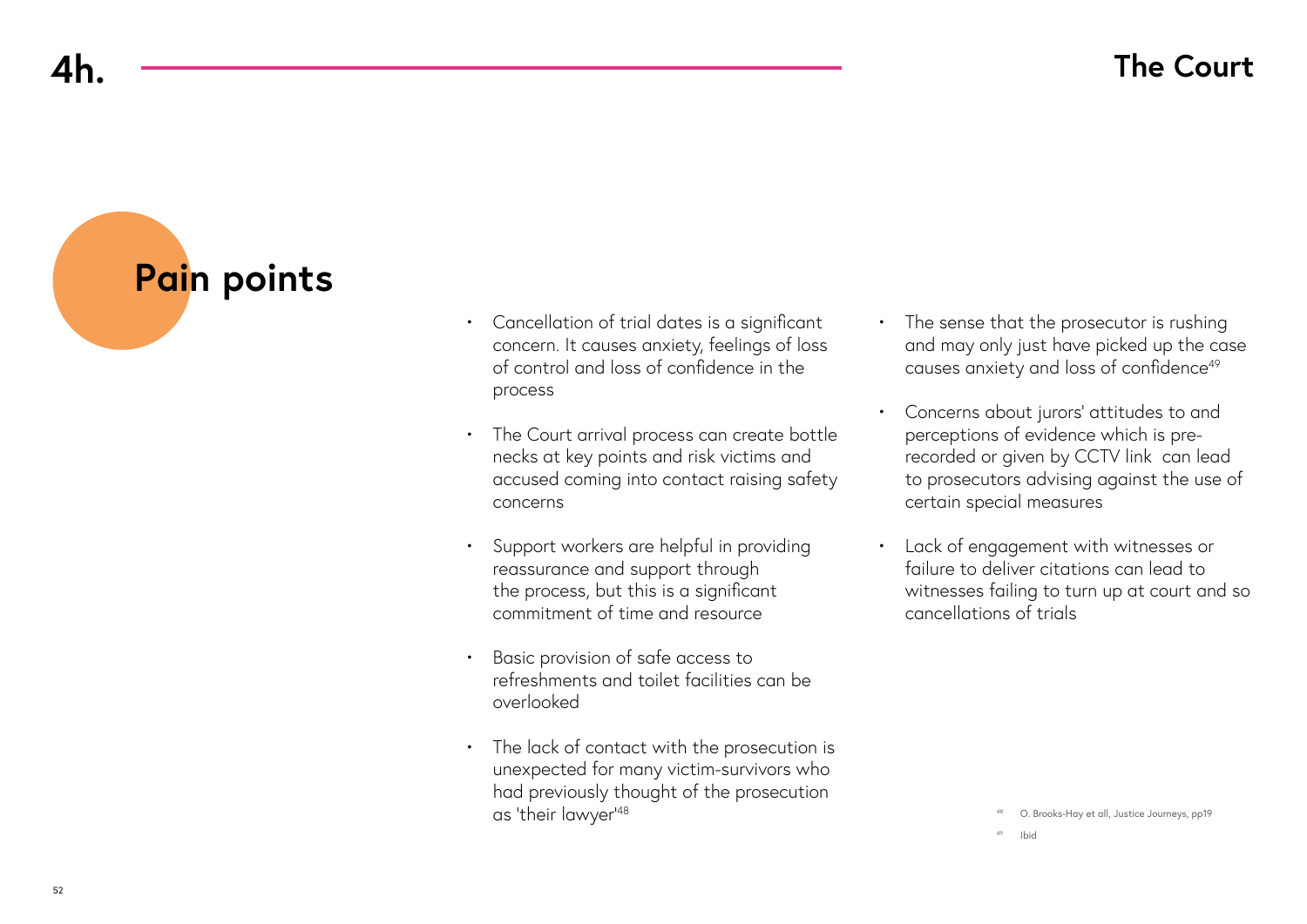## **General points**

- While court schedules are available online, this is not widely known and without a search function, this facility is difficult to use
- Court buildings are generally difficult to navigate, with poor signage, limited separation of victims and witnesses and poor disabled access
- While court buildings themselves are often old and inflexible, there is some scope to improve the design with greater consideration of signage and flow of people. This has been explored and recommendations made in a report by the Customer Service Institute that has been seen during the course of this review but is not in the public domain
- When it is suggested that victims use a side or back entrance to avoid the accused, this adds to the impression that the process favours the accused
- Travel arrangements and expenses, getting time off work, waiting in court only to be told that the trial is cancelled, all add to the inconvenience and upset caused by the court process. This experience is reported across all crime types<sup>50</sup>
- Quality of volunteer services in court can be variable and capacity can be an issue. During a visit in one court, it was evident that volunteers struggled to get around all the witnesses to speak with them
- The volunteers showed witnesses a poor quality, laminated photograph of the court and with evident capacity constraints, the focus was on the task not the individuals and their specific concerns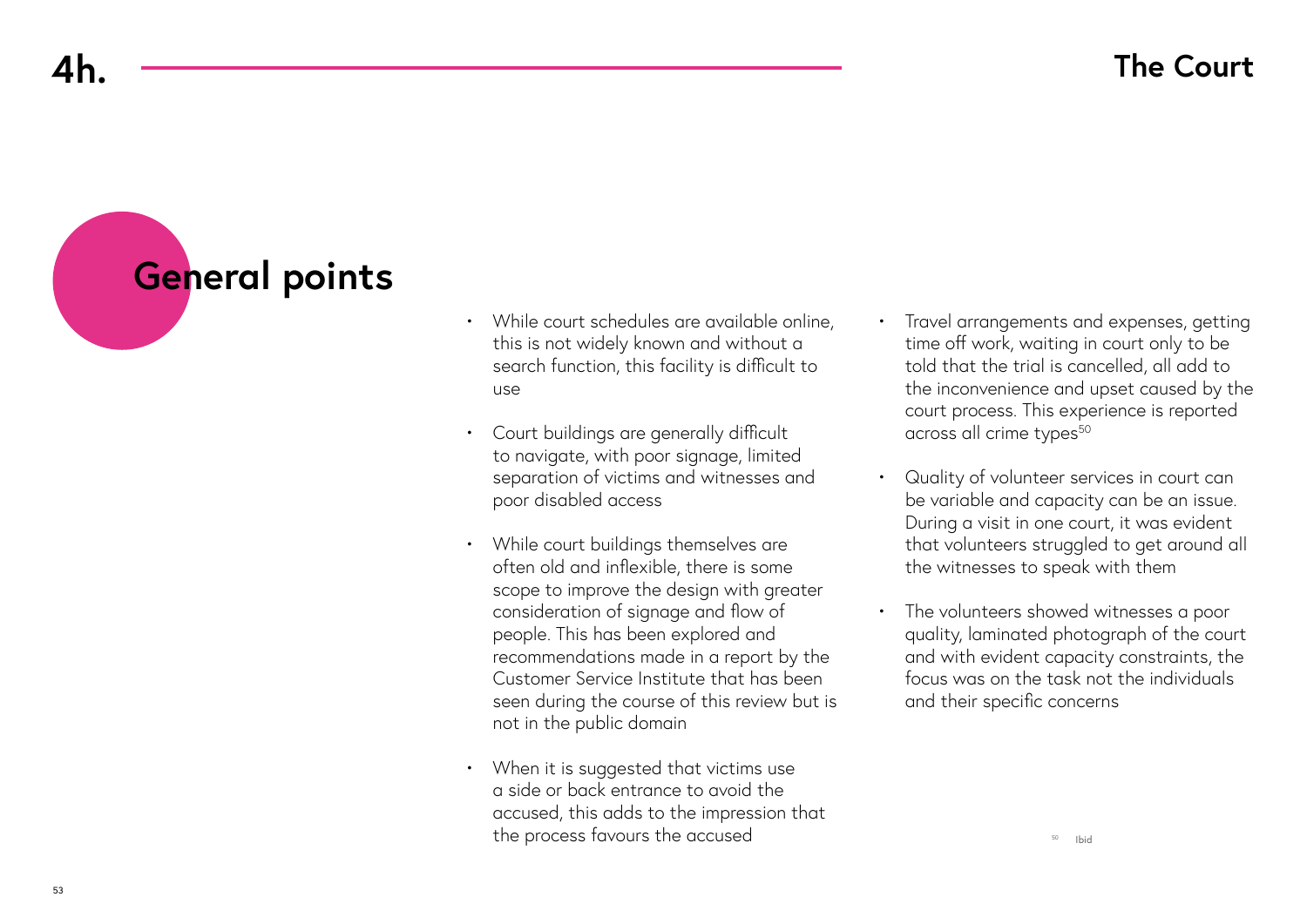## **4h.**

# **General points**

- High Court and Sheriff Court experiences can be contrasting with more sensitive treatment of victims and witnesses at the High Court
- There are reports of citations not being received by witnesses. Text reminder messages do not appear to be sent routinely
- The Scottish Children's Reporter Administration are outside of the scope of this study. However they offer interesting insight in that they make explicit commitment to improving service and have launched a Customer Charter that they post in their locations. They have sought to improve the 'customer experience' of interacting with them and to embed this within their culture
- COPFS commissioned the Customer Service Institute to undertake a review of the court experience, with a principal focus on the Edinburgh Sheriff Court. Following this review COPFS developed a prototype Witness Portal for testing and improved the witness release process. SCTS made improvements to the signage of the Edinburgh Sheriff Court. The evidence suite being piloted in Glasgow is undoubtedly an improvement. However, greater attention could be given to access (secure access is next to the main entrance and requires those using it to use the stairs to the suite on an upper floor of the building. Consequently, it is unsuitable for disabled people); design components to improve use; user testing and feedback (roll out is planned but an evaluation has not been completed); elements that might affect evidence quality (such as technicians zooming in or out during evidence)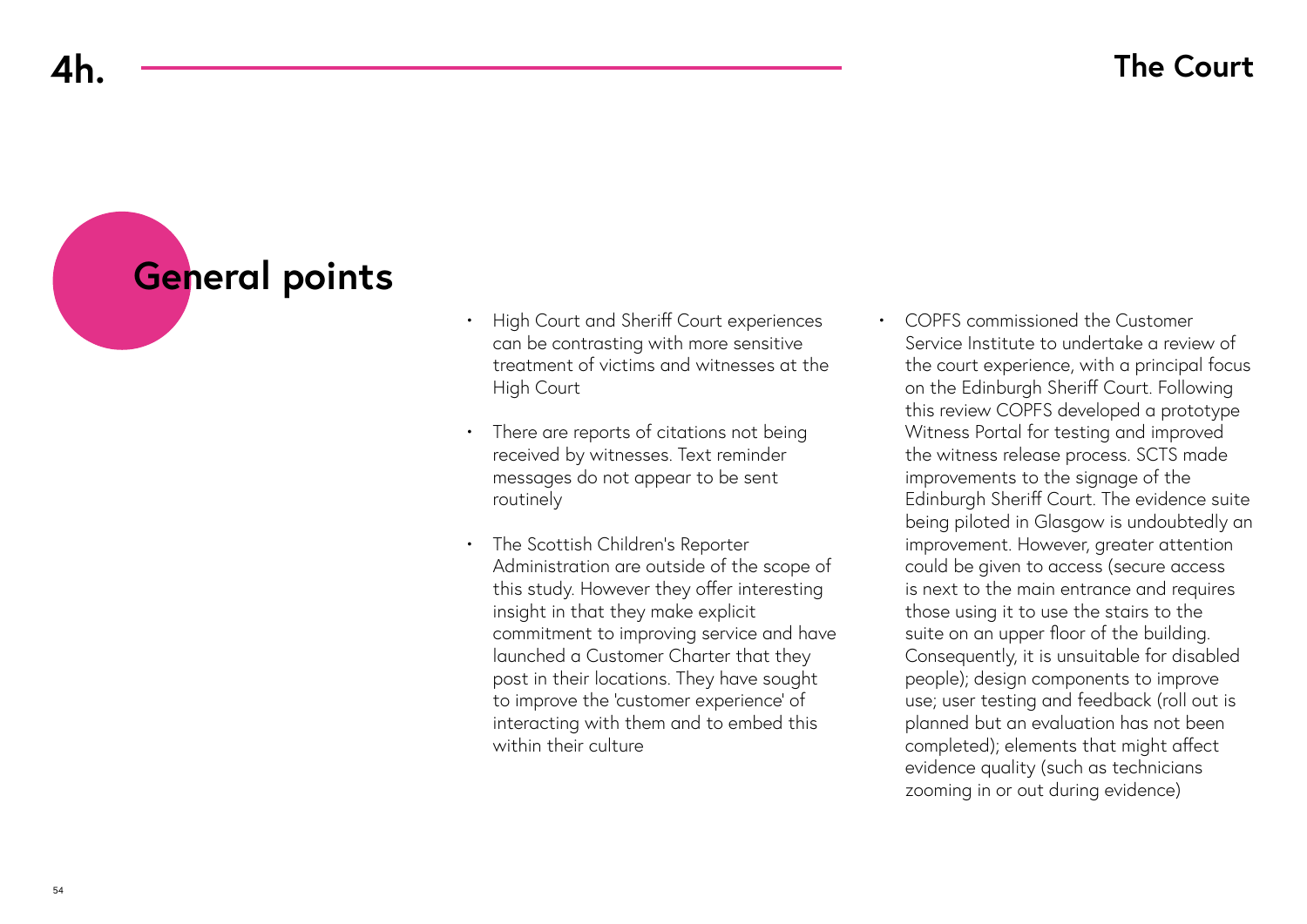# **Giving Evidence**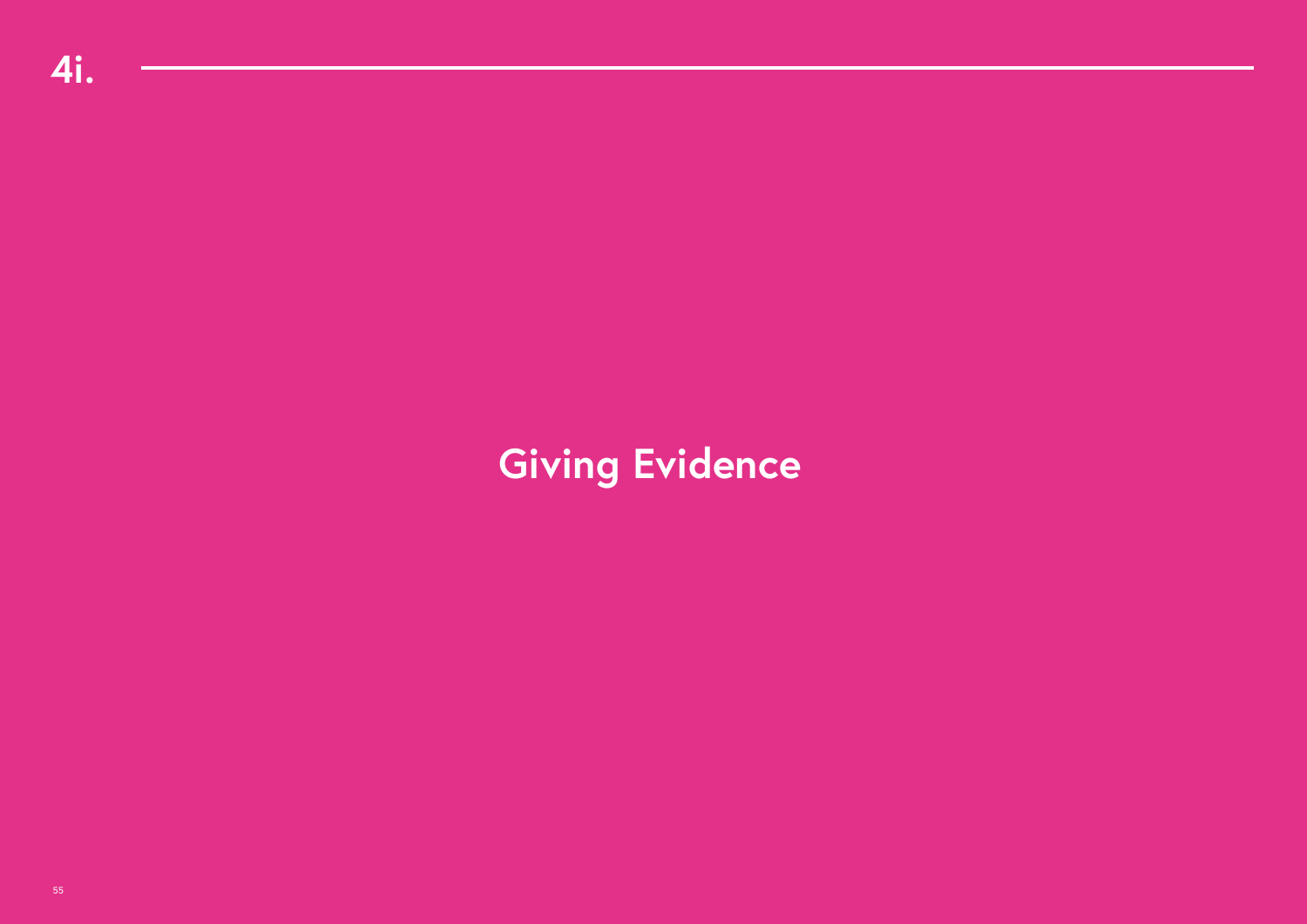# **Gayle's Story**

The process of giving evidence was nothing like I imagined. It was awful. I thought I would have an opportunity to tell my story, at least explain what happened in my own words. I thought the prosecutor would be on my side, but he just seemed to ask bland questions that seemed to go off at a tangent.

And the defence. I don't think anything could have prepared me for the 7 hours of questioning, the accusations that I was lying, asking me about my Facebook, things I had no idea they were going to ask me about. Having to stand there and talk about intimate details of what happened that night, all the while with him looking at me like I was making it up.

By this time it was year after the attack, a year I'd spent trying to block it out of my mind and now I was being asked detailed questions about the night in a random order and all the time they're trying to catch you out.

I know that to the defence, it's just a job, but I don't think he has any idea about the effect that has had on the rest of my life. I have flashbacks regularly, not just to the attack but how helpless and out of control the defence questioning made me feel.

**4i.**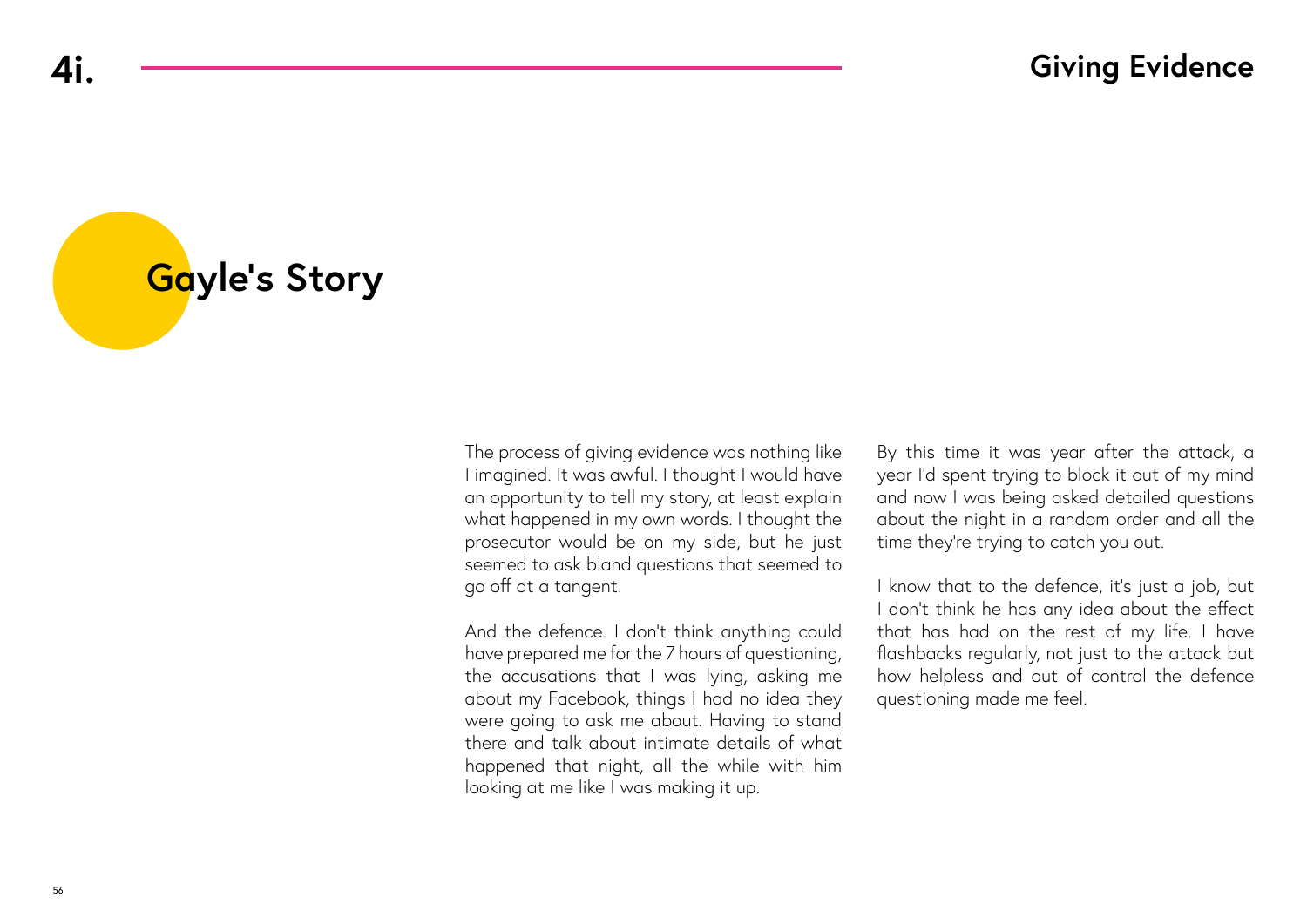## **Giving Evidence**

**Pain points**

- The process of giving evidence is not the opportunity to 'tell their story' that victims often expect
- The process of giving evidence is traumatic and contributes to feelings of being out of control. Victims report that this feeling of lack of control is particularly acute at the trial<sup>51</sup>
- The questioning is not as expected in that it often doesn't follow a linear, chronological sequence. This is confusing and can be upsetting
- The length of time that has passed, and the impact of the trauma that victimsurvivors have experienced, means that they cannot always recall details
- Lack of understanding of the process disempowers those giving evidence<sup>52</sup>
- Expectations that the prosecutor is the 'victim's lawyer' can add to the upset and feeling of being unsupported and marginalised through the process
- The adversarial nature of the process, and the stress experienced by victims and witnesses make it difficult to give 'best evidence'
- The impact of giving evidence can be traumatic, harmful and have long lasting negative effects

<sup>51</sup> O. Brooks-Hay et all, Justice Journeys, pp20

<sup>52</sup> Ibid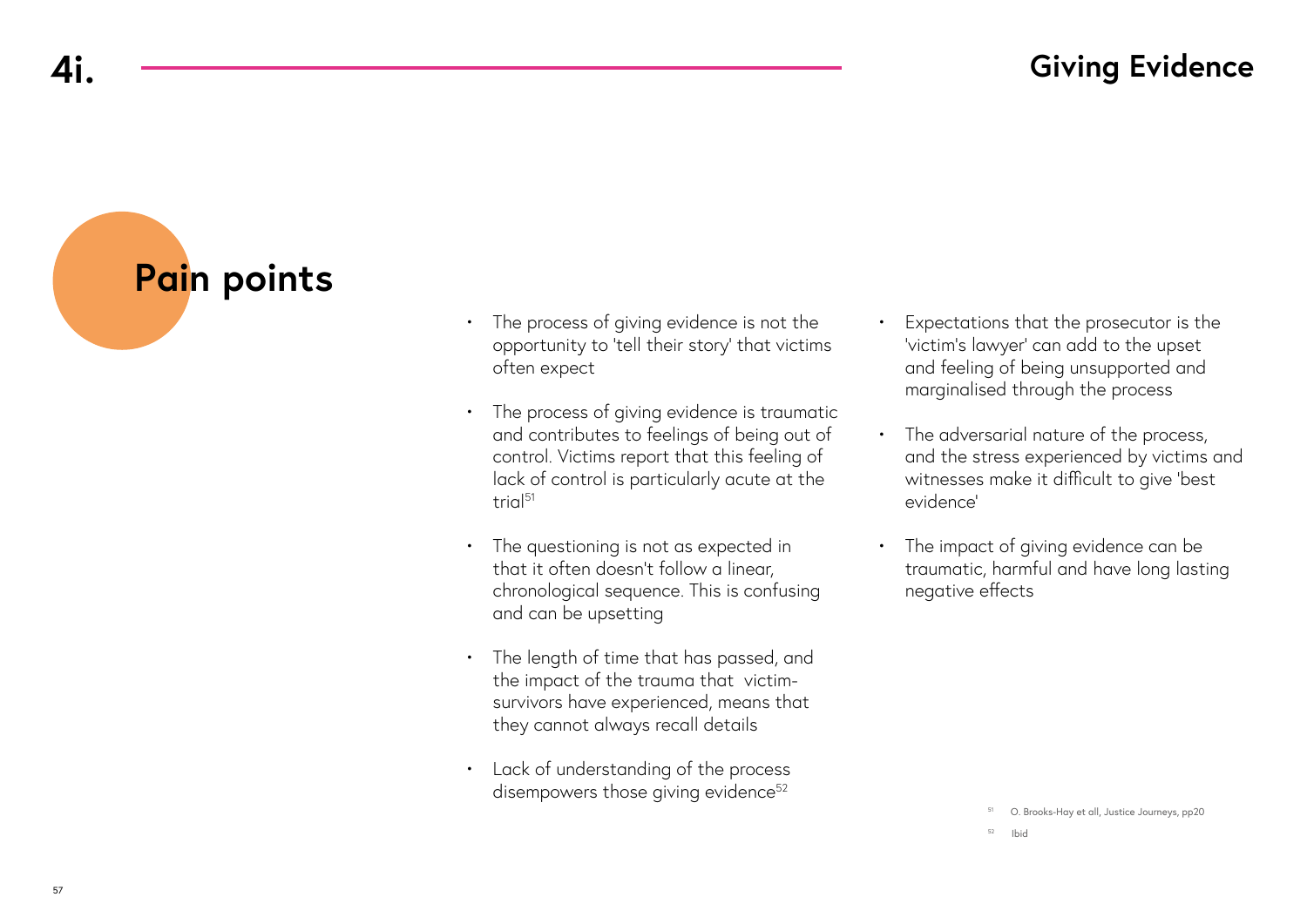**General points**

- Those giving evidence across a range of cases, whether victim-witness or witness, report problems with accuracy of their statement. They may only see their statement again just prior to giving evidence. Any errors that emerge at this stage can undermine confidence in the legal process
- The interrogatory nature of questioning can be upsetting and disempowering
- The process of giving evidence, and the defence and prosecutor questioning, is often described using metaphors relating to 'performance' where the quality of the performance is thought to sway the outcome. This language, and the reality that, for many, their expectations of the criminal justice system are based upon TV or film dramas, compounds a mis-match of expectations and lack of understanding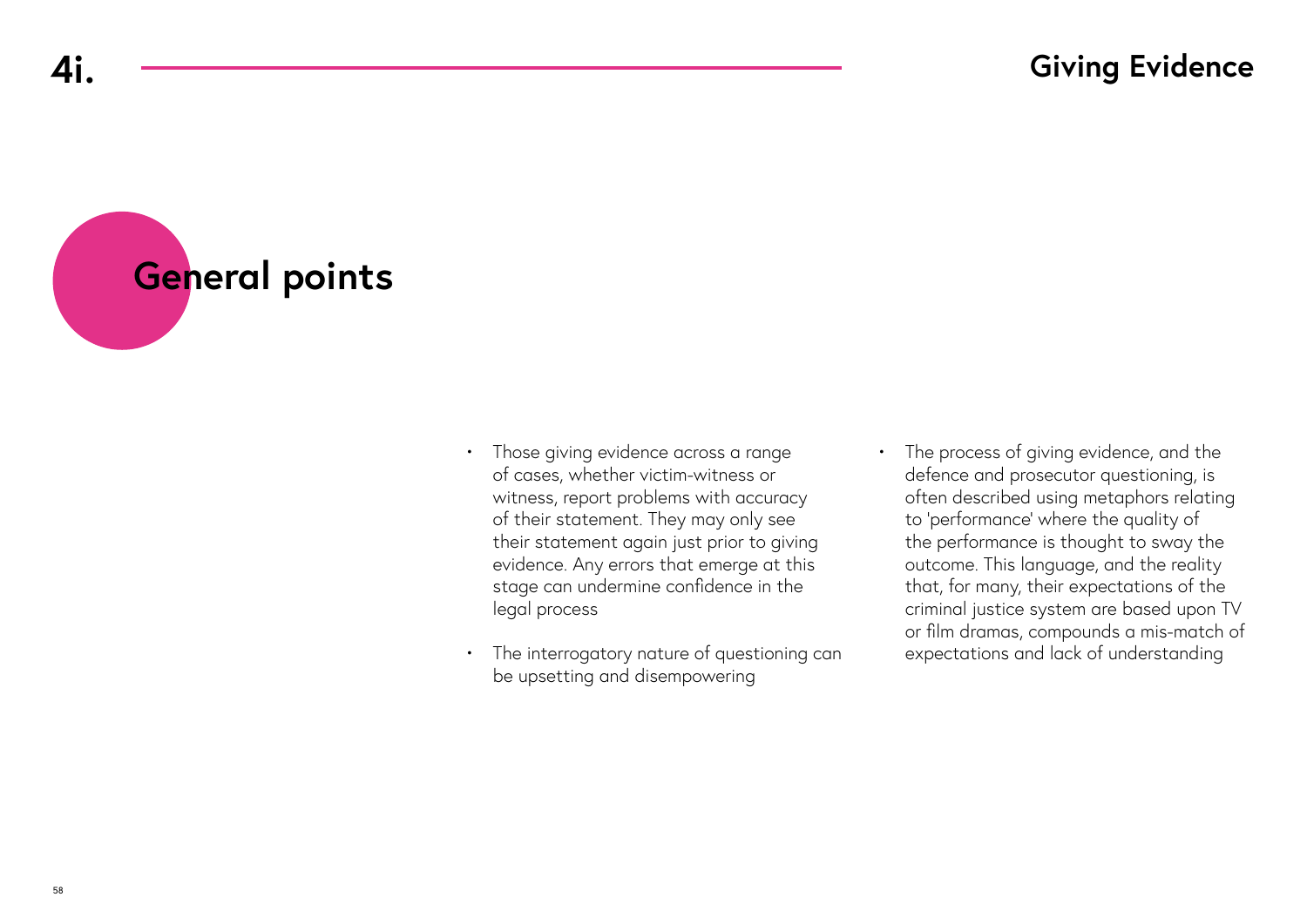# **After the Trial**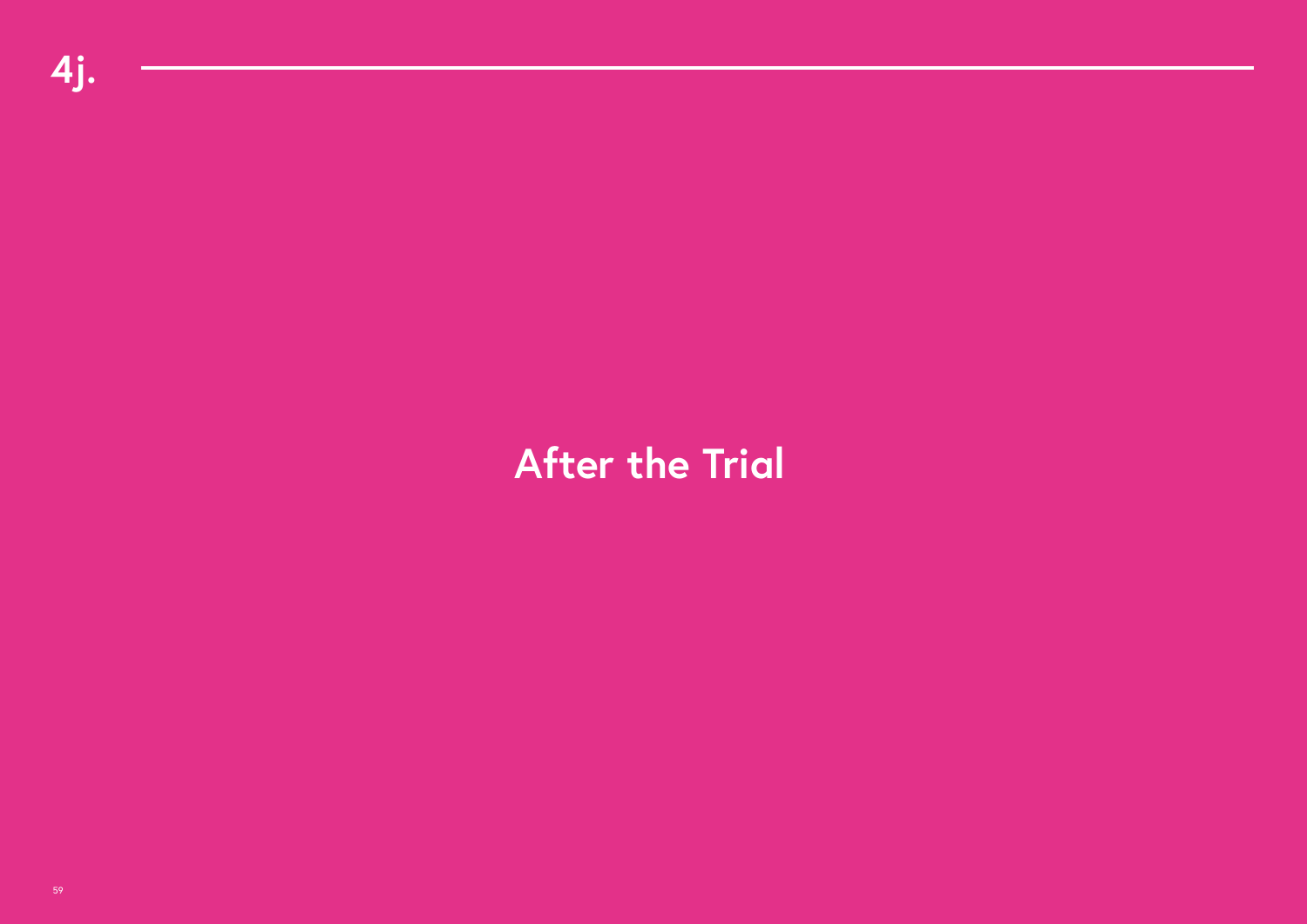**Gayle's Story**

I don't know if justice has been done. I'm glad that he was found guilty. I made an impact statement and the Judge mentioned it when he sentenced him. I'm glad they believed me in the end. When I realised how short his sentence was, I felt really nervous. I didn't know how I would feel.

After the trial I was advised to apply to CICA for compensation. I hadn't thought about it but I was encouraged to apply. It was another official process, telling all the details again. The woman on the phone was nice but I didn't like going through it all again. It took about 6 weeks for a decision and they sent me some compensation. I was glad to receive the money but it felt disconnected from the experience I'd had.

About 6 months after the trial, I moved out of my flat and moved in with another friend in the next town. I think my flatmate was relieved. She'd been through a lot with me and she was called to give evidence in the end. I think she was glad to move on. I don't hear from her now. My flatmate got a letter from the prison service that she sent on to me. It told me that he was going to be released from prison.

I had to stay off work when I heard. It really hit me. I thought I was getting better but I'm not there yet.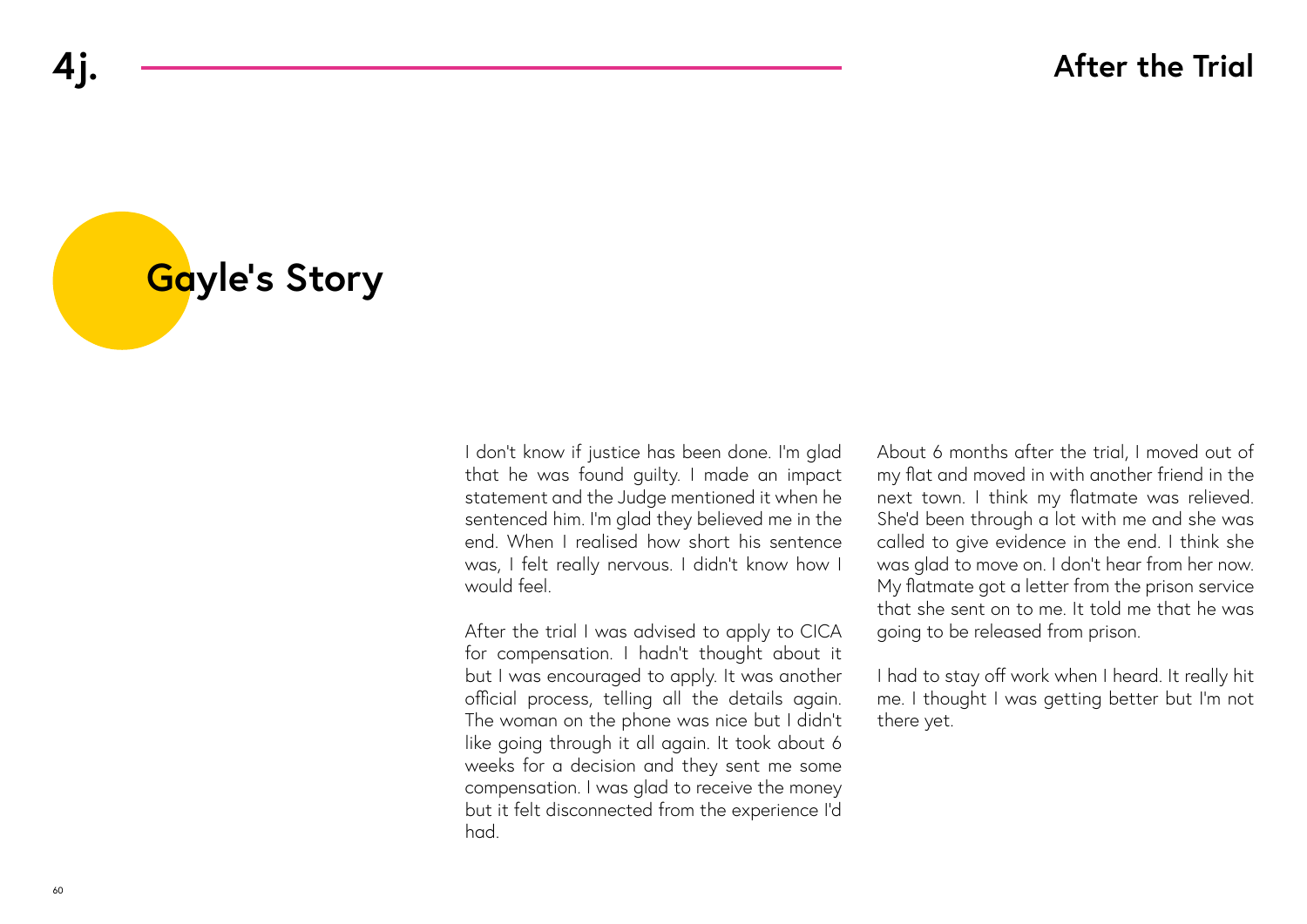**Pain points**

- When impact statements are referenced in Court, it adds to feelings of being listened to and believed
- Sentencing can be difficult to understand, especially where there are a number of charges or when the perpetrator has been detained prior to trial
- CICA process is rules-driven. This may ensure consistency but for many, it is not perceived as transparent or easy to understand. While CICA works within a prescriptive legislative framework, the organisation has taken steps to improve customer experience and develop a more customer-focused culture. The results of this will come through in future research with service users
- Maintaining contact with VNS can be problematic when people move home or their contact details change
- Capacity issues within the prison service, and complex processing, can lead to challenges in ensuring that appropriate information is provided in a timely way to those registered on the scheme
- Victims can be retraumatised at notification of release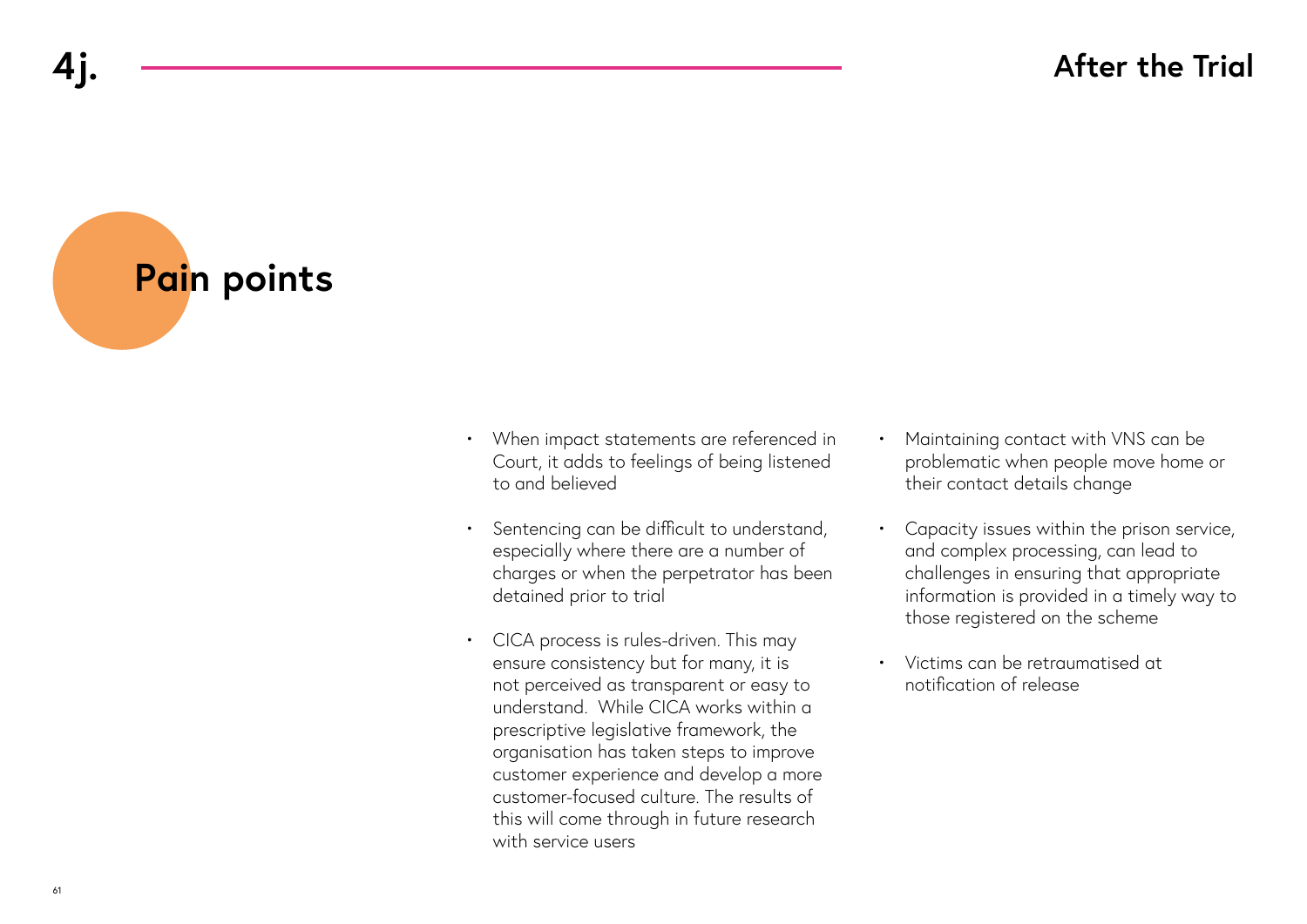**General points**

- Perceived fairness of sentencing is influenced by a number of factors
- Attention to safety concerns is important particularly when the accused is released – whether guilty, not proven, or acquitted
- Criminal justice proceedings have long lasting effects on relationships and life circumstances for victims and witnesses
- The impact extends beyond the end of interaction with the justice system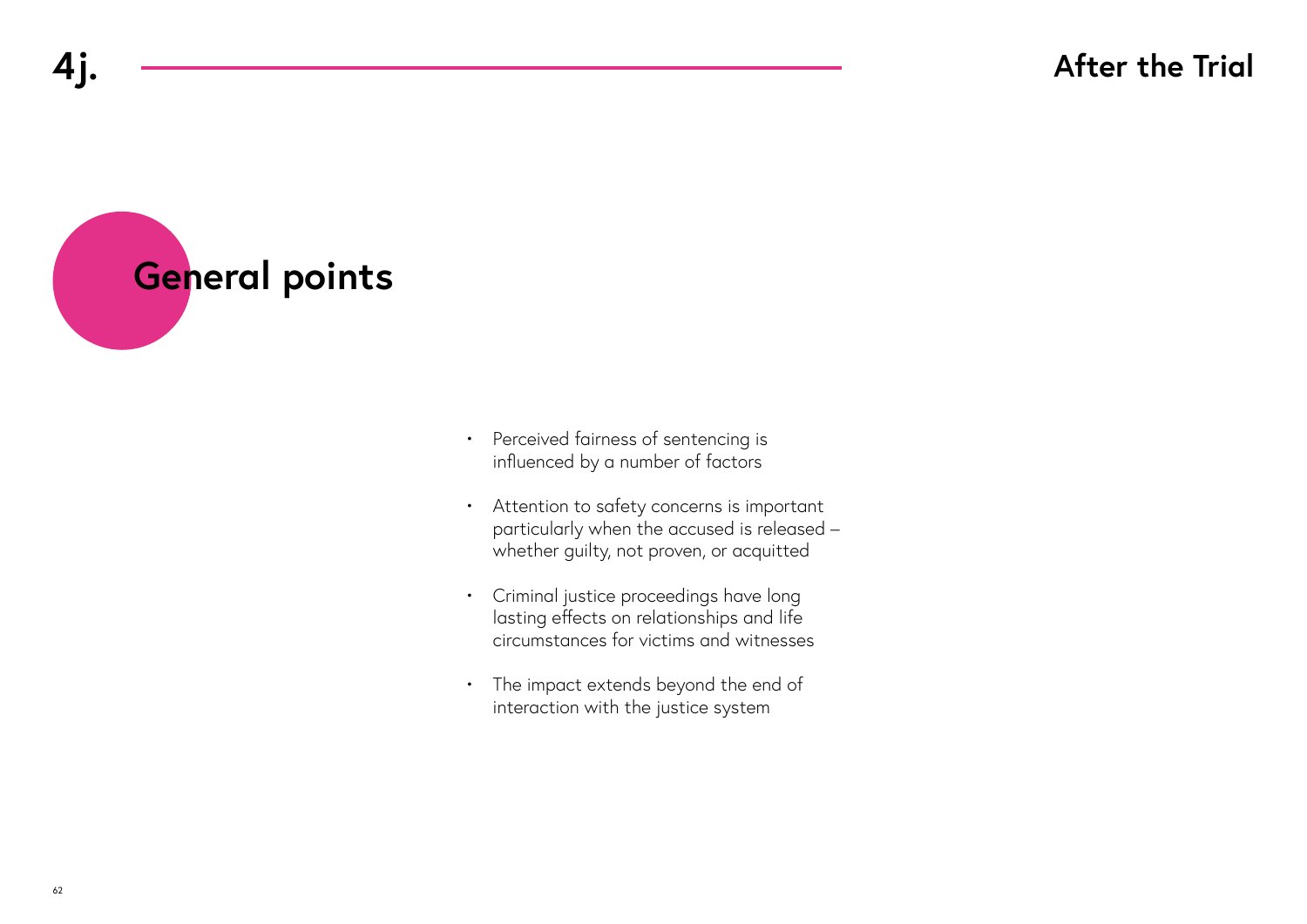## **4. Summary of 'pain points'**

- Lack of awareness of criminal justice process
- Lack of information to make an informed decision whether to report
- Information available is difficult to understand when in trauma
- Lack of understanding of impact of reporting

- Digital process is not well designed
- Inconvenient
- Waiting times
- Lack of support for vulnerable victims and witnesses
- Lack of availability of appropriately trained officers of the chosen sex
- Lack of attention to basic needs
- At times not treated with dignity and respect, taken seriously or believed
- The process is not set out clearly and plainly
- Lack of awareness of rights
- Access for marginalised groups

### **Incident Reporting Investigation**

### • Process is not transparent

- Lack of ability to participate
- Lack of choice and control
- Lack of information or regular contact
- Concerns about quality of the process
- Inaccuracies in witness statements
- Witness statements do not reflect victim's 'voice'
- Lack of awareness of the need for corroboration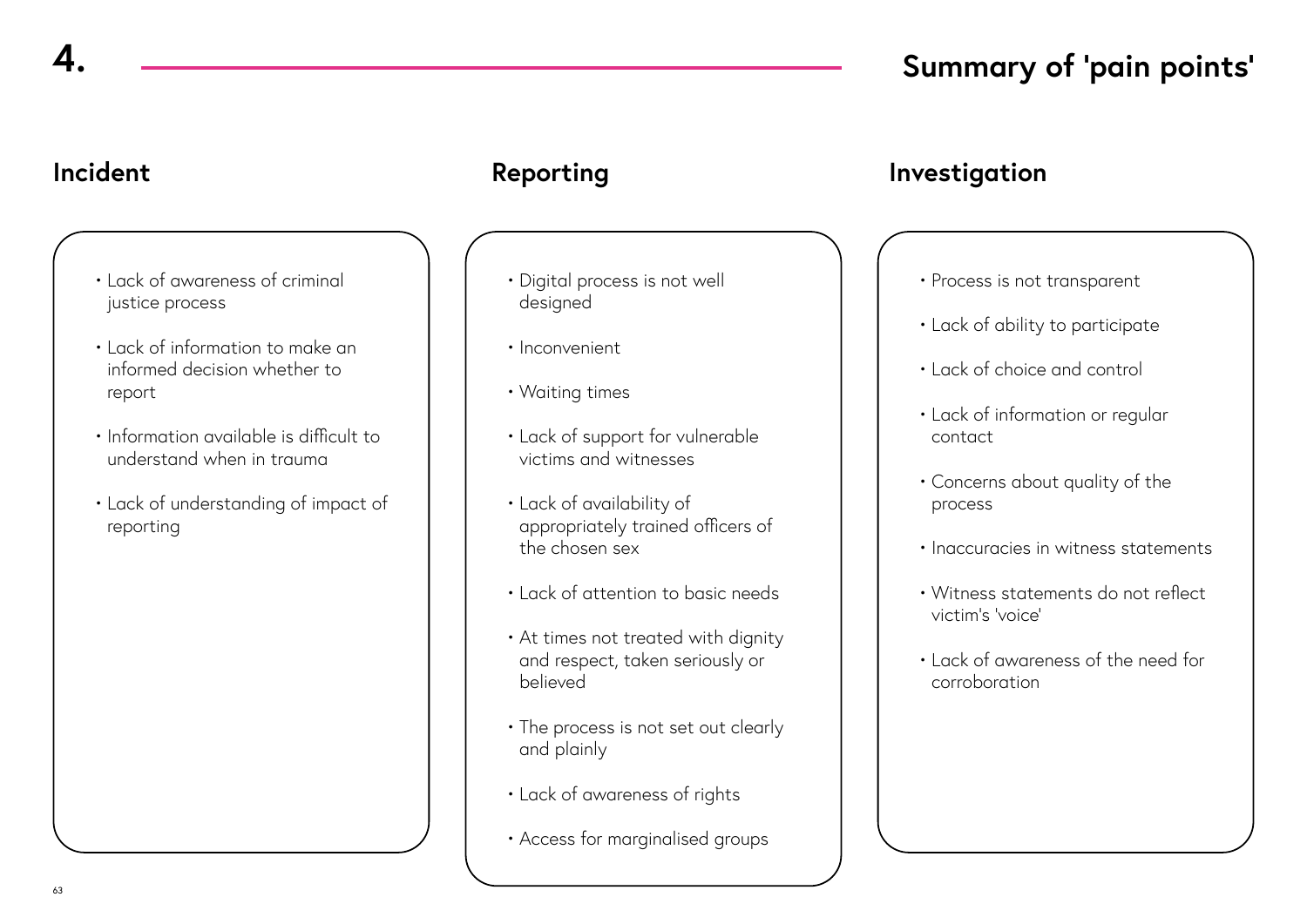## **4. Summary of 'pain points'**

## **Trial**

- Lengthy delay from reporting to trial
- Cancellations and postponements
- Court buildings are poorly laid out
- Lack of facilities in court
- Lack of provision for safety
- Lack of provision for access
- Lack of access to refreshments
- Special measures inconsistently applied
- Implications of special measures not always understood (for example, victims may not realise that they can still hear the accused through the screen and this can be found intimidating).
- Concerns over jury education in relation to special measures
- Inaccuracy of witness statements
- Adversarial questioning is traumatic
- No scope for victims to 'tell their story'

### **Post trial**

- Safety concerns without the protection of bail conditions
- Access to support services is variable
- Story must be re-told for impact statement, CICA and further administration for VNS
- VNS is not reliable in making or maintaining contact

These 'pain points' are noted in terms of 'critique'. They are framed as 'problems' that could be 'solved' to improve the victims and witnesses experiences. It is important to note that these problems do not occur for all victims and witnesses, and in many cases there are policies in place that intend to avoid these problems. However, research consistently shows, victims and witnesses do experience these problems. While it may be the case that many, even the majority, of victims and witnesses go through the criminal justice system without experiencing significant 'pain points', by addressing the problems reported in the body of customer experience research, there is potential to improve the process, in terms of experience, efficiency and effectiveness, for all. These 'pain points' in victims and witnesses experience of the interacting with the criminal justice system are relatively well known. Most have been identified consistently in research into victims experience for over a decade. The challenge is to find effective ways for the justice system to act on the basis of this intelligence.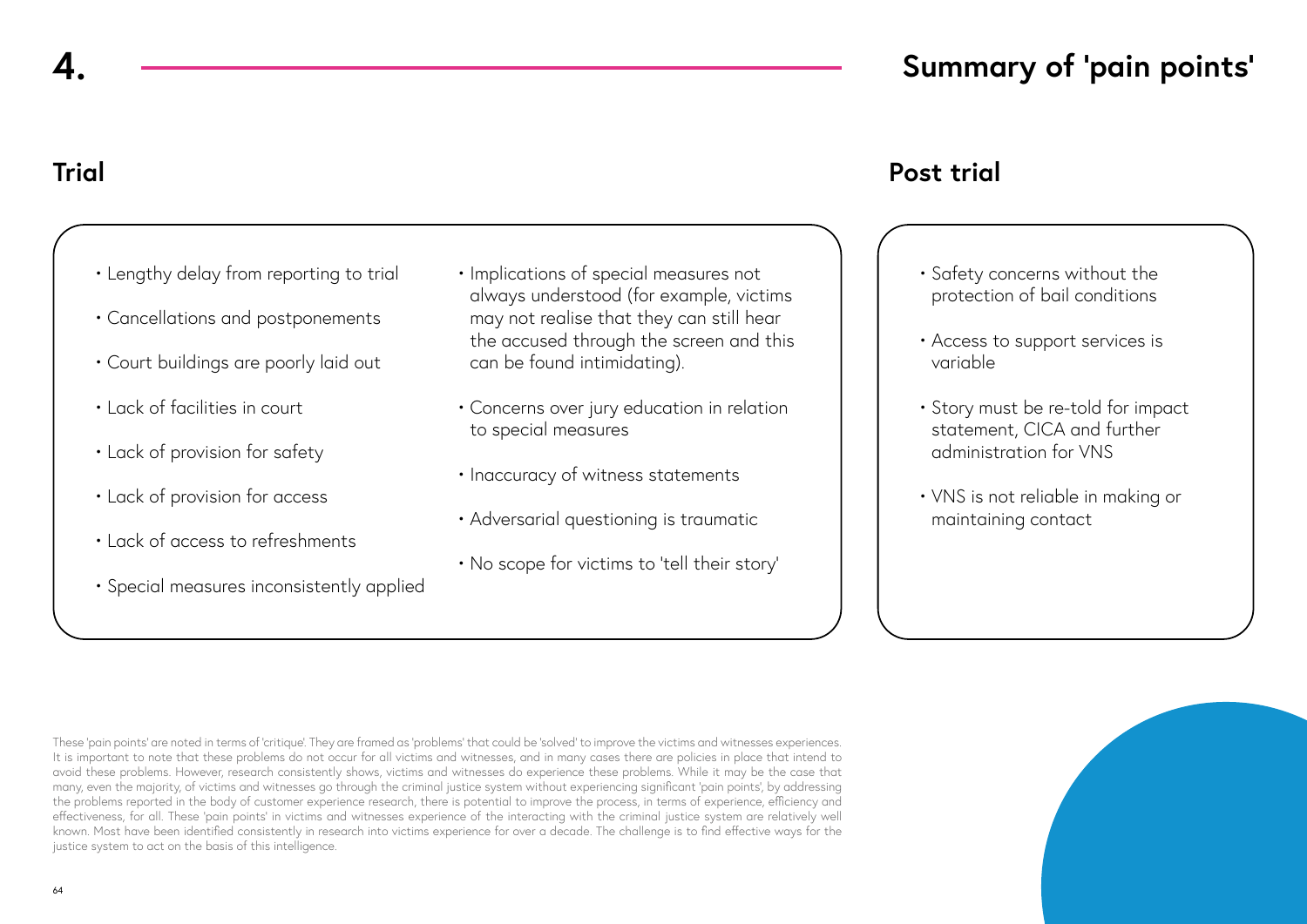**Organisational and System-wide Factors Affecting Transformation of Services for Victims and Witnesses**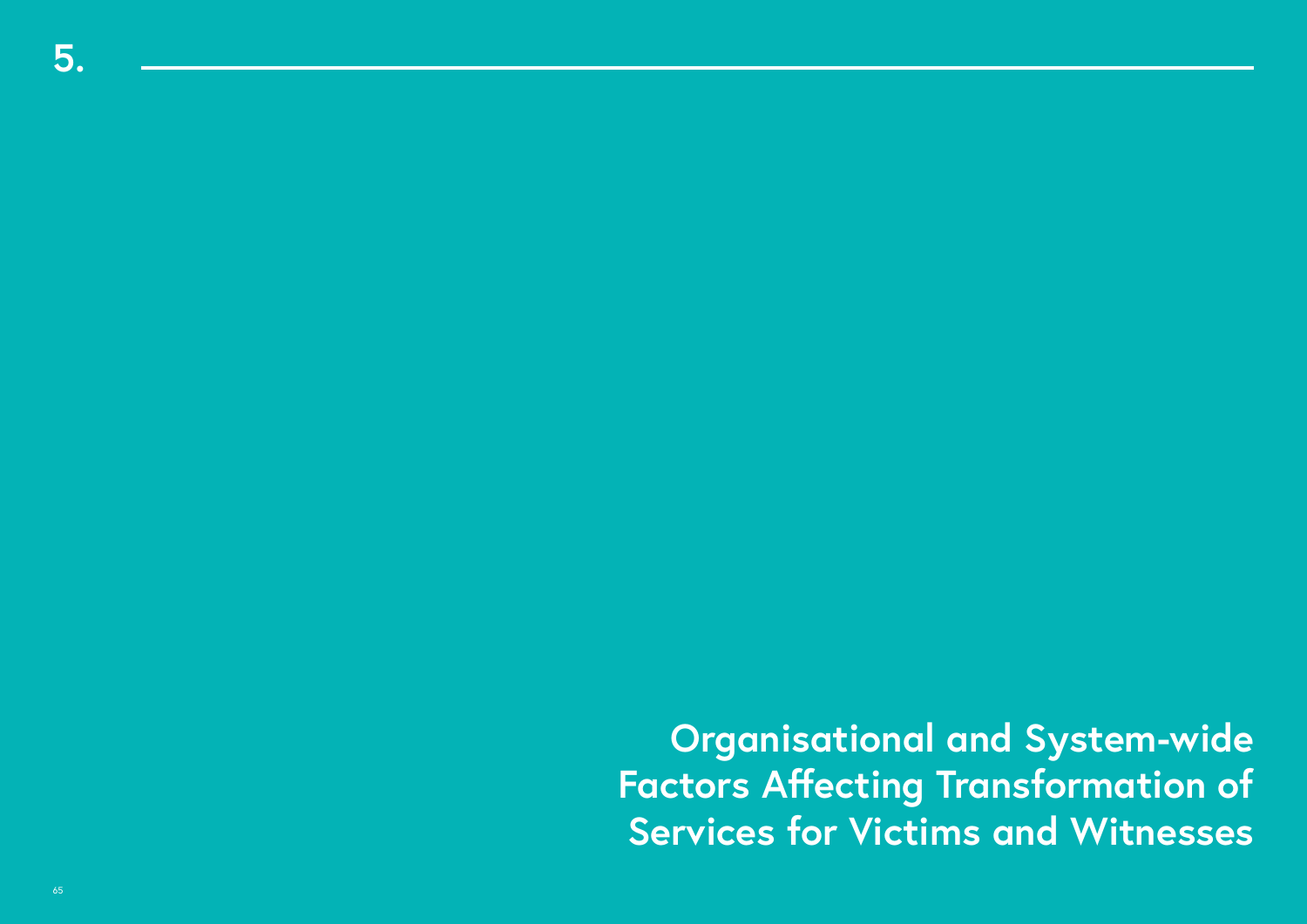In considering the potential for transformation in the experiences of victims and witnesses, it is necessary explore the system in which any organisational change would take place and to consider the factors and systemic patterns that may act to constrain or promote improvements in victims' experiences. With this understanding, change efforts can be prioritised and configured to focus on the leverage points that will have most impact in enabling change. By considering not only the 'models' implied by organisational structures, hierarchies, policies and processes, but also the inevitable local variation that occurs in interactions between individual people, there is greater likelihood of reaching a shared perspective on the reality of human experiences of the criminal justice system, and create a shared endeavour towards transformation.

### **VISION, GOALS AND PRIORITIES**

The criminal justice system in Scotland consists of a number of bodies, with different roles and accountability arrangements. This fragmentation is necessary to ensure that the power of the State is separated from the processes of maintaining and upholding the law, but it makes co-ordinated improvement  $difficult<sup>53</sup>$  and it is experienced as complex, disjointed, and at times chaotic, by victims and witnesses interacting with individuals employed within its component parts.

The National Criminal Justice Board was formed in 2003 in response to criticism in the Normand report on the criminal justice system<sup>54</sup> that individual bodies were largely unaware of the actions of other bodies and that the way in which individual bodies worked, hindered the work of others. Normand concluded that a set of overarching aims and objectives for all criminal justice bodies was required to improve cooperation and coordination across the system.

The Justice Board launched the first Strategy for Justice in 2012<sup>55</sup>. This was followed in 2017 with Justice in Scotland: Vision and Priorities<sup>56</sup>.

The vision outlined here by the most senior leaders of the criminal justice system is for:

'A just, safe and resilient Scotland'57

Although outside the scope here, there are many perspectives on what is meant by <sup>53</sup> Audit Scotland, An overview of Scotland's criminal justice<br>system, 2011 <u>[https://www.audit-scotland.gov.uk/docs/central/2011/](https://www.audit-scotland.gov.uk/docs/central/2011/nr_110906_justice_overview.pdf)</u> [nr\\_110906\\_justice\\_overview.pdf](https://www.audit-scotland.gov.uk/docs/central/2011/nr_110906_justice_overview.pdf)

55 Scottish Government, The Strategy for Justice Scotland, 2012

57 ibid

<sup>54</sup> Normand CB, A, Proposals for the Integration of Aims, Objectives and Targets in the Scottish Criminal Justice System, Scottish Executive, 2003

<sup>56</sup> Scottish Government, Justice in Scotland: Vision and Priorities, 2017 [https://www.gov.scot/binaries/content/documents/](https://www.gov.scot/binaries/content/documents/govscot/publications/strategy-plan/2017/07/justice-scotland-vision-priorities/documents/00522274-pdf/00522274-pdf/govscot%3Adocument/00522274.pdf) govscot/publications/strategy-plan/2017/07/justice-scotland-<br><u>[vision-priorities/documents/00522274-pdf/00522274-pdf/](https://www.gov.scot/binaries/content/documents/govscot/publications/strategy-plan/2017/07/justice-scotland-vision-priorities/documents/00522274-pdf/00522274-pdf/govscot%3Adocument/00522274.pdf)</u><br>[govscot%3Adocument/00522274.pdf](https://www.gov.scot/binaries/content/documents/govscot/publications/strategy-plan/2017/07/justice-scotland-vision-priorities/documents/00522274-pdf/00522274-pdf/govscot%3Adocument/00522274.pdf)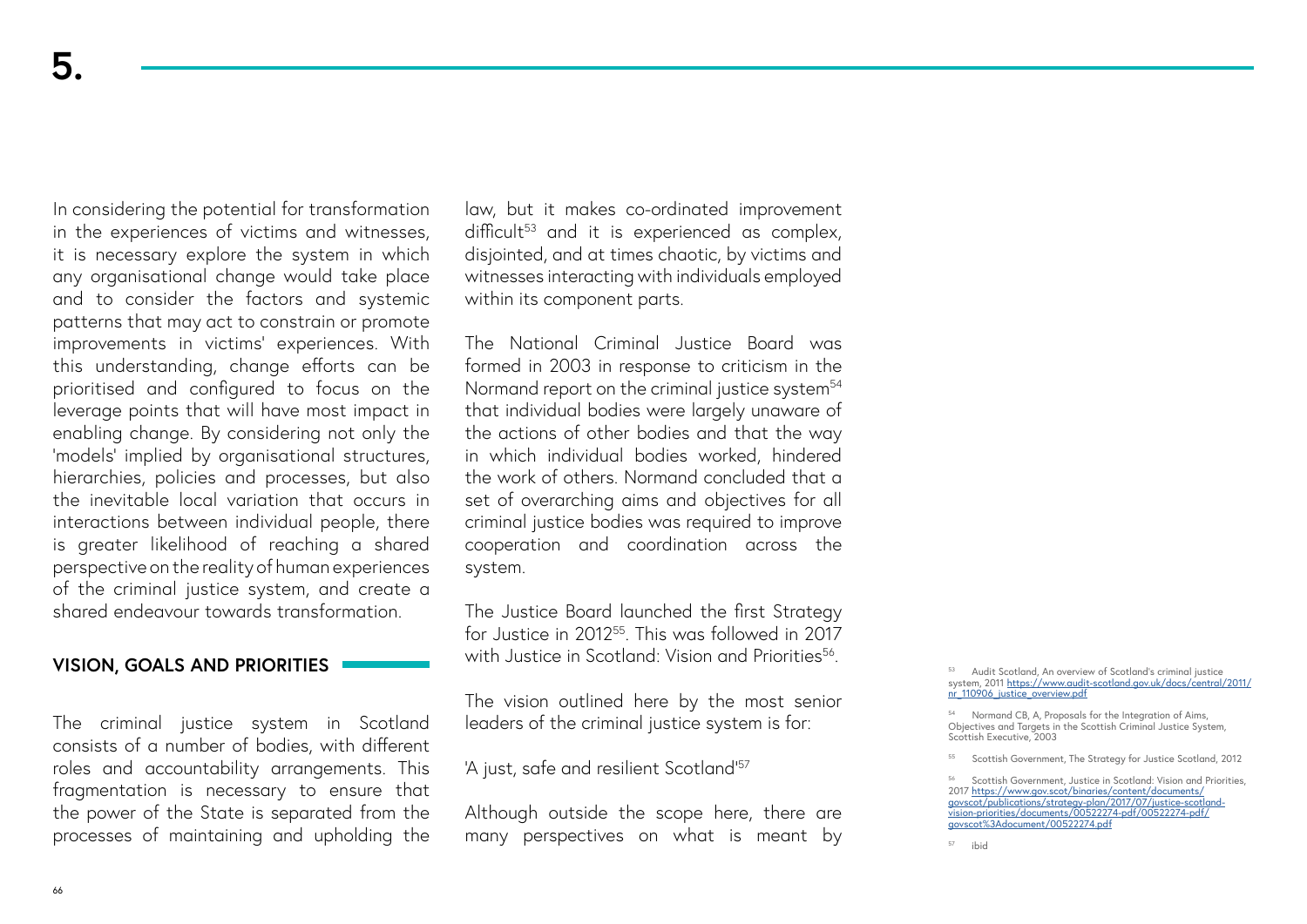'just'58, and it is evident from this investigation that, in fact, the criminal justice system has considerable potential to negatively affect resilience, particularly in the case of vulnerable witnesses.

The Justice Board comprises of the most senior leaders with responsibility for the criminal justice agencies. Justice in Scotland: Vision and Priorities is a statement of their collective priorities across justice agencies. While this is evidence of collective leadership at the highest level, it is not evident that vision and priorities are embedded and driving collaboration across agencies or that collective leadership towards achieving these priorities is embedded at all levels across justice agencies.

From the various interviews and discussions with actors across the criminal justice system, it was clear that there is a shared concern for improving the experience of victims and witnesses. However, that is not to say it has the same priority for all. The 'Criminal Justice System Transformation Mapping Report' highlighted that of 113 projects reviewed, 75 were not explicitly aligned to justice system priorities for modernisation and improving victims' experiences<sup>59</sup> and these initiatives were largely 'vertical' in nature, being led and delivered by single agencies according to their specific priorities.

The nature of a complex system, such as the criminal justice system, is that there are many different perspectives on both problems and solutions. However, the nature of this system, with separation of duties, distinct statutory obligations, and a stretching agenda for legal reform, can lead to individual agencies 'just getting on with it', according to their individual priorities, and as a result, missing potential opportunities for more robust, cross cutting solutions that would improve the efficiency and resilience of the whole system, and the experience of victims and witnesses.

There are also more philosophical dilemmas in relation to the prioritisation of victims' and witnesses' experiences within the criminal justice system resulting from the different 'worldviews'.

While legislation and policy suggest the need to balance the rights of all those involved, there can be a tendency amongst actors within the system to think of the rights and the interests of victims, and the interests of the accused, to be a zero-sum game. Interviewees within support agencies talked about 'the pendulum having

Armstrong, S, Measuring Justice, SCCJR, 2020

<sup>59</sup> Criminal Justice System Transformation Mapping Report to the Justice Systems Planning Group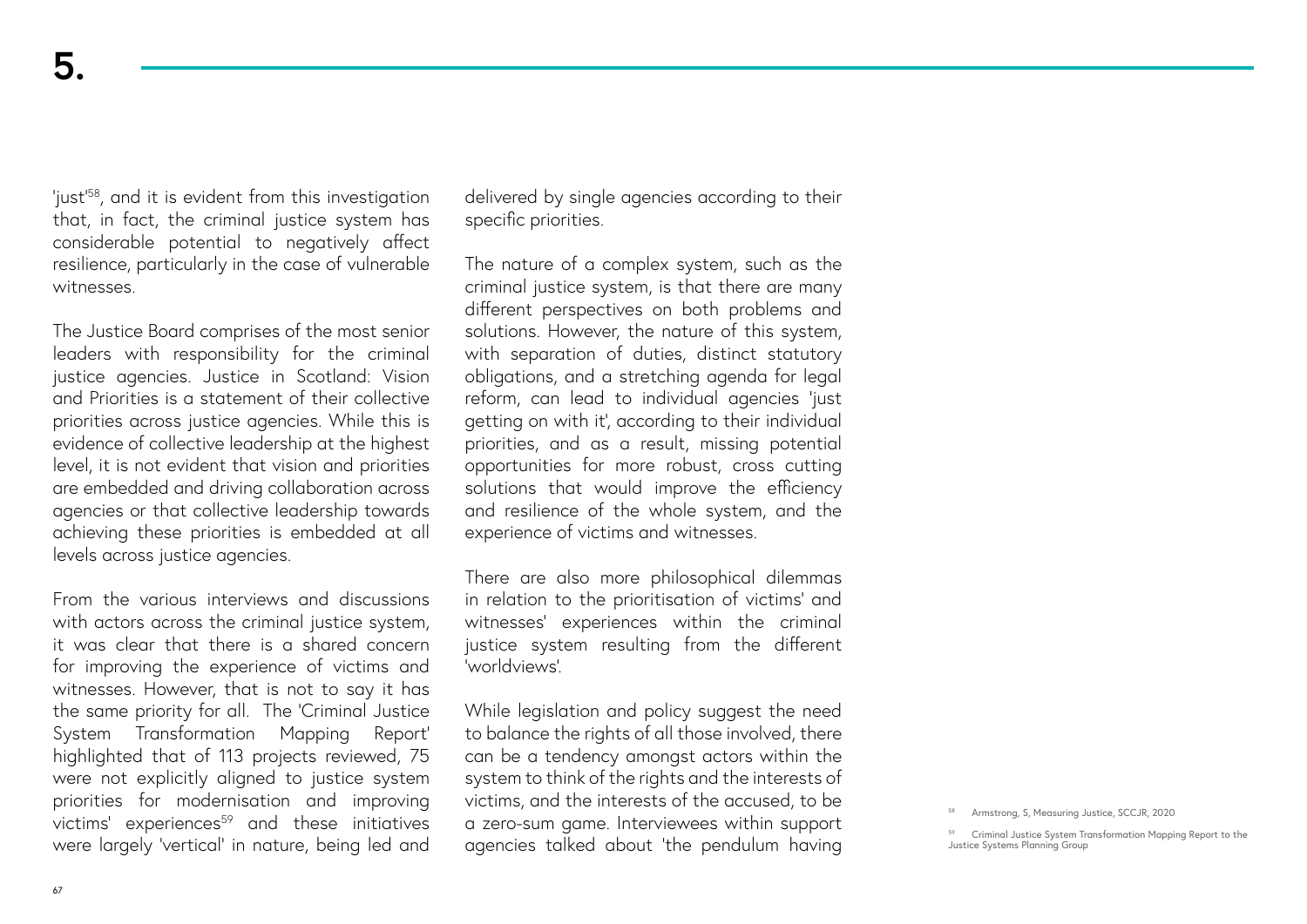swung too far' in the interests of the accused, while representatives of COPFS pointed out that their purpose was to prosecute in the public interest, and this may not always align with the interests of victims and witnesses. This perceived conflict of interests between the victim and the accused is challenged by research which indicates that both victims and accused are more likely to rate a process as fair when they feel that both sides are treated respectfully personally and in terms of rights<sup>60</sup>. However, these views in relation to trade-offs between rights are apparent in the culture and mind-set of agencies across the criminal justice system. With different 'worldviews' it is challenging to achieve sufficient coherence behind a shared vision for a 'victim-centred' criminal justice system to garner system change.

Further, there is an extent to which the terminology of a 'victim-centred' criminal justice system might inadvertently promote an individualised, 'consumer' model which may not align with emerging thinking and policy in relation to community experiences of justice and public health approaches.

An often-heard expression in interviews and

discussions with representatives of the criminal justice system was, 'One week they're the victim, the next they're the accused'. While in some instances this may suggest a scepticism towards services for victims within the criminal justice system and an inherent view of victims as either 'worthy' or not, there is some factual basis for this remark. While there is no Scotlandspecific research, studies in other jurisdictions show that there is a significant victim/offender overlap, particularly in relation to repeat violent victimisation, with victims of violence themselves becoming perpetrators of violence. While 1 in 100 adults in Scotland experience repeat violent victimisation, their experiences are significant and account for 59% of all violent crime.61 This suggests that the relationship between victimisation and offending is worthy of further exploration.

Representatives of the Scottish Children's Reporter also discussed the victim / offender overlap, highlighting that often, young offenders are often themselves victims of adverse childhood experiences, and as such, victims.

These complex relationships between victimisation and offending, and the role of communities, suggest a risk that articulating

**<sup>60</sup>** S. Armstrong, Measuring Justice, SCCJR, 2020

Scottish Government, Scottish Crime and Justice Survey, p45, [https://www.gov.scot/binaries/content/documents/govscot/](https://www.gov.scot/binaries/content/documents/govscot/publications/statistics/2019/03/scottish-crime-justice-survey-2017-18-main-findings/documents/scottish-crime-justice-survey-2017-18-main-findings/scottish-crime-justice-survey-2017-18-main-findings/g) [publications/statistics/2019/03/scottish-crime-justice-survey-2017-](https://www.gov.scot/binaries/content/documents/govscot/publications/statistics/2019/03/scottish-crime-justice-survey-2017-18-main-findings/documents/scottish-crime-justice-survey-2017-18-main-findings/scottish-crime-justice-survey-2017-18-main-findings/g) [18-main-findings/documents/scottish-crime-justice-survey-2017-18](https://www.gov.scot/binaries/content/documents/govscot/publications/statistics/2019/03/scottish-crime-justice-survey-2017-18-main-findings/documents/scottish-crime-justice-survey-2017-18-main-findings/scottish-crime-justice-survey-2017-18-main-findings/g) [main-findings/scottish-crime-justice-survey-2017-18-main-findings/](https://www.gov.scot/binaries/content/documents/govscot/publications/statistics/2019/03/scottish-crime-justice-survey-2017-18-main-findings/documents/scottish-crime-justice-survey-2017-18-main-findings/scottish-crime-justice-survey-2017-18-main-findings/g) [govscot%3Adocument/scottish-crime-justice-survey-2017-18-main](https://www.gov.scot/binaries/content/documents/govscot/publications/statistics/2019/03/scottish-crime-justice-survey-2017-18-main-findings/documents/scottish-crime-justice-survey-2017-18-main-findings/scottish-crime-justice-survey-2017-18-main-findings/g)[findings.pdf](https://www.gov.scot/binaries/content/documents/govscot/publications/statistics/2019/03/scottish-crime-justice-survey-2017-18-main-findings/documents/scottish-crime-justice-survey-2017-18-main-findings/scottish-crime-justice-survey-2017-18-main-findings/g)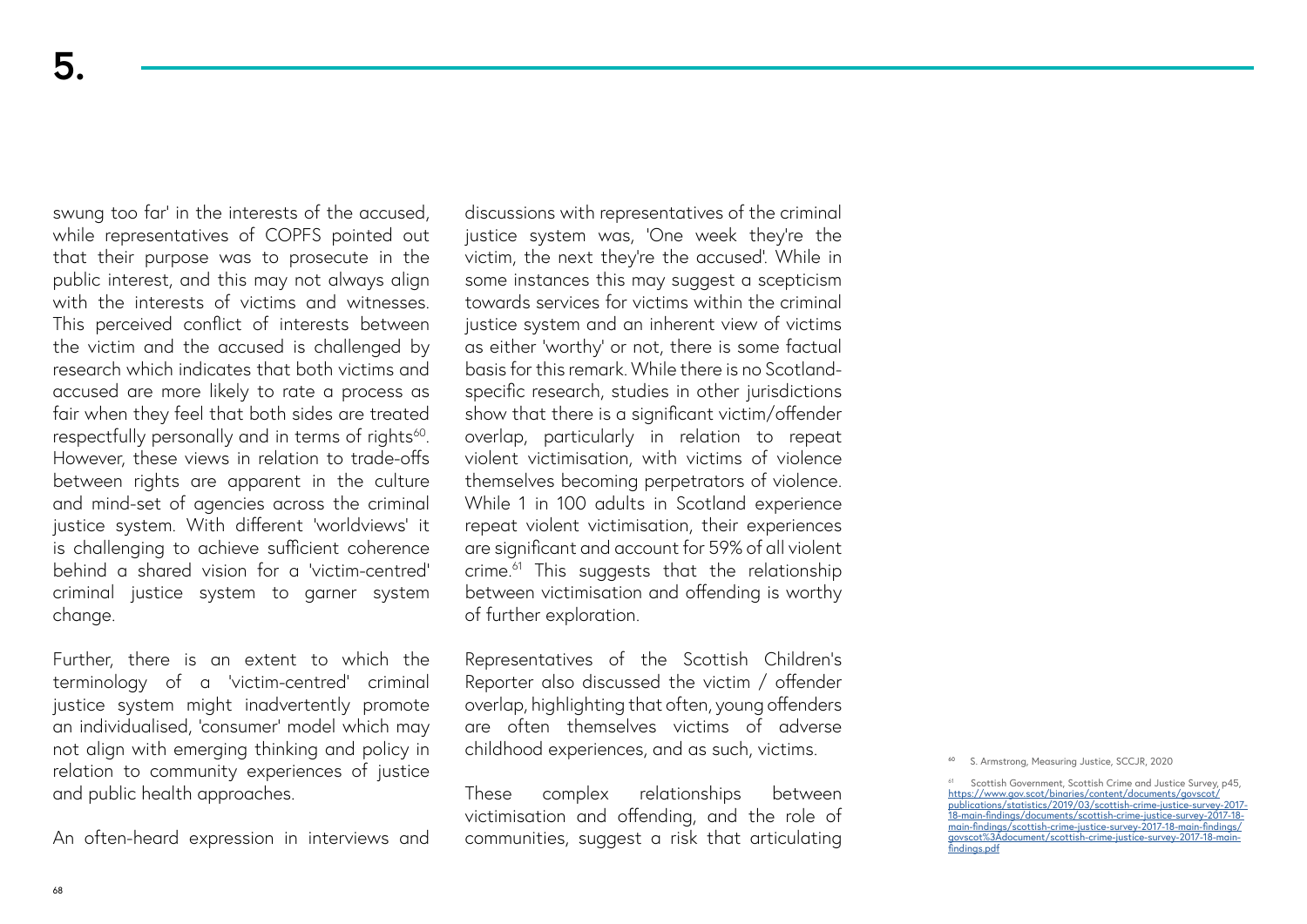a vision for Scotland's criminal justice system in terms of victim-centredness, may unintentionally draw attention away from a whole system response that recognises the wider factors relating to a just society.

The Victims' Taskforce was created in 2018 to improve support, information and advice for victims<sup>62</sup> with a primary role in co-ordinating and driving action to improve the experiences of victims and witnesses within the criminal justice system, while ensuring a fair justice system for those accused of crime. The Task Force meets quarterly and brings together senior decision makers from across the justice system, the legal sector, third sector support agencies and includes direct representation of victims. At the meeting of the Taskforce in December 2019, workplans for 5 workstreams were presented and a catalogue of over 80 'relevant initiatives' was set out<sup>63</sup>

There is no doubt that there has been considerable reform in the criminal justice system and the creation of the Victims' Task Force has provided transparency and visibility in relation to the wide range of initiatives underway. However, it can appear that there is an ever-increasing industry of those providing 'oversight' with the unintended consequence that there is less capacity within the system to get things done.

### **CAPACITY AND CAPABILITY FOR CHANGE**

The Victims' Taskforce has raised awareness of initiatives across the sector and as such, the potential for greater collaboration. However, it appears that the tools, methods, capabilities and practices of user-centred, collaborative problem solving are not yet well embedded. The 'Criminal Justice System Transformation Mapping Report<sup>64'</sup> highlighted the lack of reference to user research or service design in the project documentation for the 113 transformation projects it reviewed alongside a lack of clear links between policy priorities and downstream technical and operational planning.

During a workshop with members of Workstream 1, Victim Centred Approach, an outcome-based collaborative planning tool was introduced to encourage explicit consideration of whole system impacts of change initiatives. Multi-agency groups worked together and commented that collaborating was easier than

See<https://www.gov.scot/groups/victims-taskforce/>

See [https://www.gov.scot/binaries/content/documents/](https://www.gov.scot/binaries/content/documents/govscot/publications/minutes/2019/12/victims-taskforce-papers-december-2019/documents/victims-taskforce-catalogue-of-initiatives---11-dec/victims-taskforce-catalogue-of-initiatives---11-dec/govscot%3Adocumen) [govscot/publications/minutes/2019/12/victims-taskforce](https://www.gov.scot/binaries/content/documents/govscot/publications/minutes/2019/12/victims-taskforce-papers-december-2019/documents/victims-taskforce-catalogue-of-initiatives---11-dec/victims-taskforce-catalogue-of-initiatives---11-dec/govscot%3Adocumen)[papers-december-2019/documents/victims-taskforce](https://www.gov.scot/binaries/content/documents/govscot/publications/minutes/2019/12/victims-taskforce-papers-december-2019/documents/victims-taskforce-catalogue-of-initiatives---11-dec/victims-taskforce-catalogue-of-initiatives---11-dec/govscot%3Adocumen)[catalogue-of-initiatives---11-dec/victims-taskforce](https://www.gov.scot/binaries/content/documents/govscot/publications/minutes/2019/12/victims-taskforce-papers-december-2019/documents/victims-taskforce-catalogue-of-initiatives---11-dec/victims-taskforce-catalogue-of-initiatives---11-dec/govscot%3Adocumen)[catalogue-of-initiatives---11-dec/govscot%3Adocument/](https://www.gov.scot/binaries/content/documents/govscot/publications/minutes/2019/12/victims-taskforce-papers-december-2019/documents/victims-taskforce-catalogue-of-initiatives---11-dec/victims-taskforce-catalogue-of-initiatives---11-dec/govscot%3Adocumen) [Victims%2BTaskforce%2B-%2BCatalogue%2Bof%2BInitiatives%2B-](https://www.gov.scot/binaries/content/documents/govscot/publications/minutes/2019/12/victims-taskforce-papers-december-2019/documents/victims-taskforce-catalogue-of-initiatives---11-dec/victims-taskforce-catalogue-of-initiatives---11-dec/govscot%3Adocumen) [%2B11%2BDec.pdf](https://www.gov.scot/binaries/content/documents/govscot/publications/minutes/2019/12/victims-taskforce-papers-december-2019/documents/victims-taskforce-catalogue-of-initiatives---11-dec/victims-taskforce-catalogue-of-initiatives---11-dec/govscot%3Adocumen)

ibid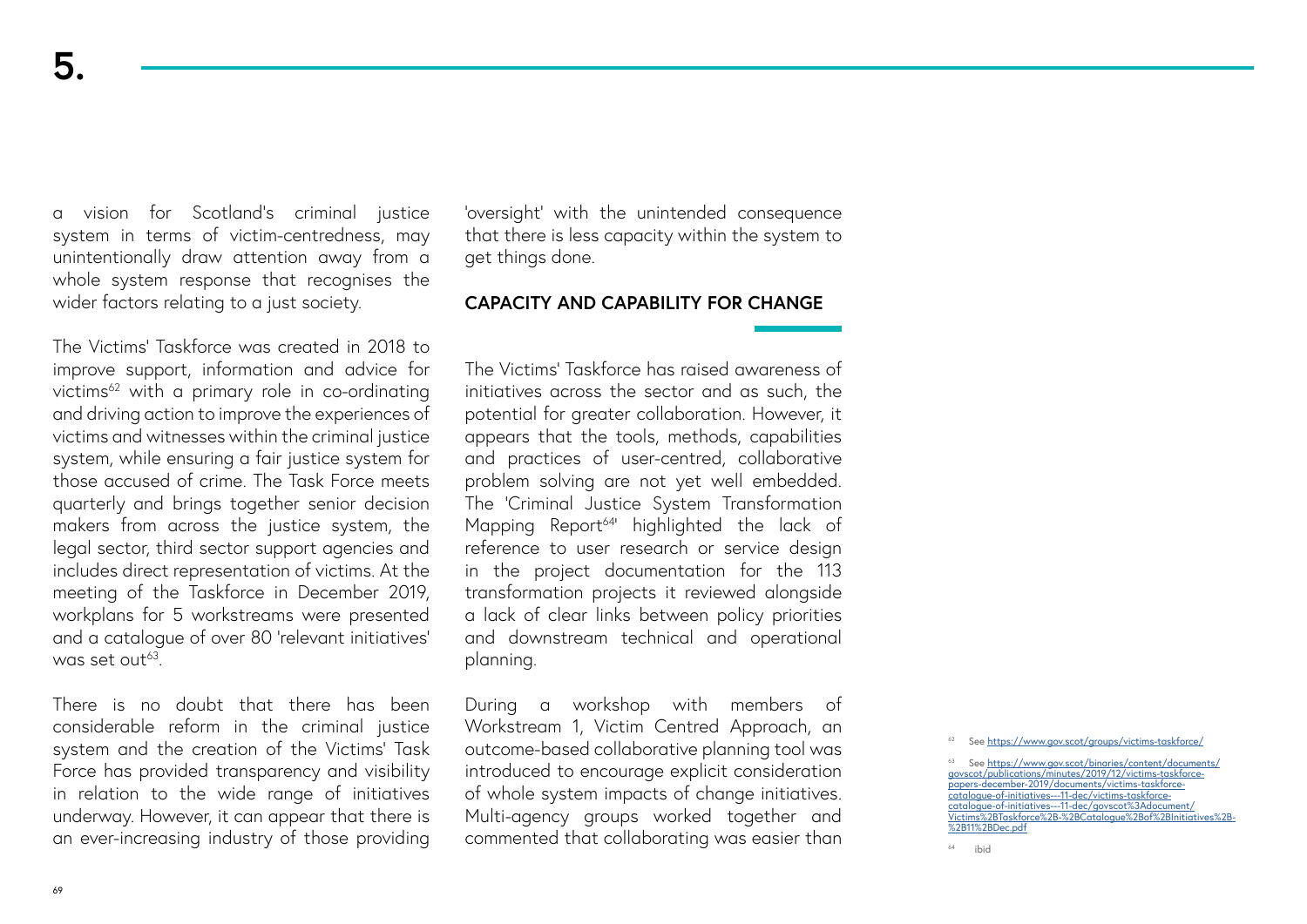they thought is might be, and that colleagues were not as defensive as had been expected.

As Cruddas points out, quoted in Measuring Justice, 'public leadership is not the technical task of delivering outcomes. It is the moral practice of getting people together. It's about unlocking the capacity we have to work collectively for the common good.<sup>65'</sup>

Unlike in the commercial sector, where effective customer service has a clear link to organisational success, criminal justice agencies exist to discharge their statutory duties within their operational budgets. Each of the agencies across the criminal justice system has different priorities, and none of them need to prioritise the interests of victims and witnesses in order to 'survive'. Statutory duties, bureaucratic structures, regulations, protocols and procedures ensure consistency, but limit the ability to act dynamically in response to feedback or intelligence in relation to outcomes and impacts. This can lead to atrophy and limit the adaptability necessary for any system to survive in the face of shocks and challenges.

COPFS, perhaps the most significant agency within the criminal justice system in light of its role in directing police investigation, making decisions in relation to public interest and prosecuting cases, has experienced a range of challenges including the changing profile of crime, the pace of regulatory reform, increased duties in relation to disclosure of evidence, technological change and increased responsibilities in relation to vulnerable witnesses. Evidence presented to the scrutiny committee on the role and purpose of COPFS in 2017 suggested an organisation that was 'just about managing' in the context of increasing demand and budgetary pressure<sup>66</sup>. However, since 2017 COPFS has been provided with a significant uplift in resources by the Scottish Government in order to address some of the evolving challenges, which it is facing. For example, in August 2018 COPFS received an additional in year budget of £3.6 million. This has provided some additional capacity which has been allocated to a series of improvement initiatives.

The creation of Police Scotland has led to significant requirements for integration and there are challenges relating to legacy systems that impact on operational capacity and information flows between partner agencies. Increasing numbers of registrations with the

<sup>&</sup>lt;sup>65</sup> J. Cruddas, "Lecture on The Role of the State in the Good Society", delivered to the Centre for Social Justice, reproduced in the New Statesman, 13 December 2012

<sup>66</sup> Justice Committee, 9th Report, (Session 5): "Role and Purpose of the Crown Office and Procurator Fiscal Service", Scottish Parliament, 2017 http://www.parliament.scot/S5\_JusticeCommittee/ Reports/JS052017R09Rev.pdf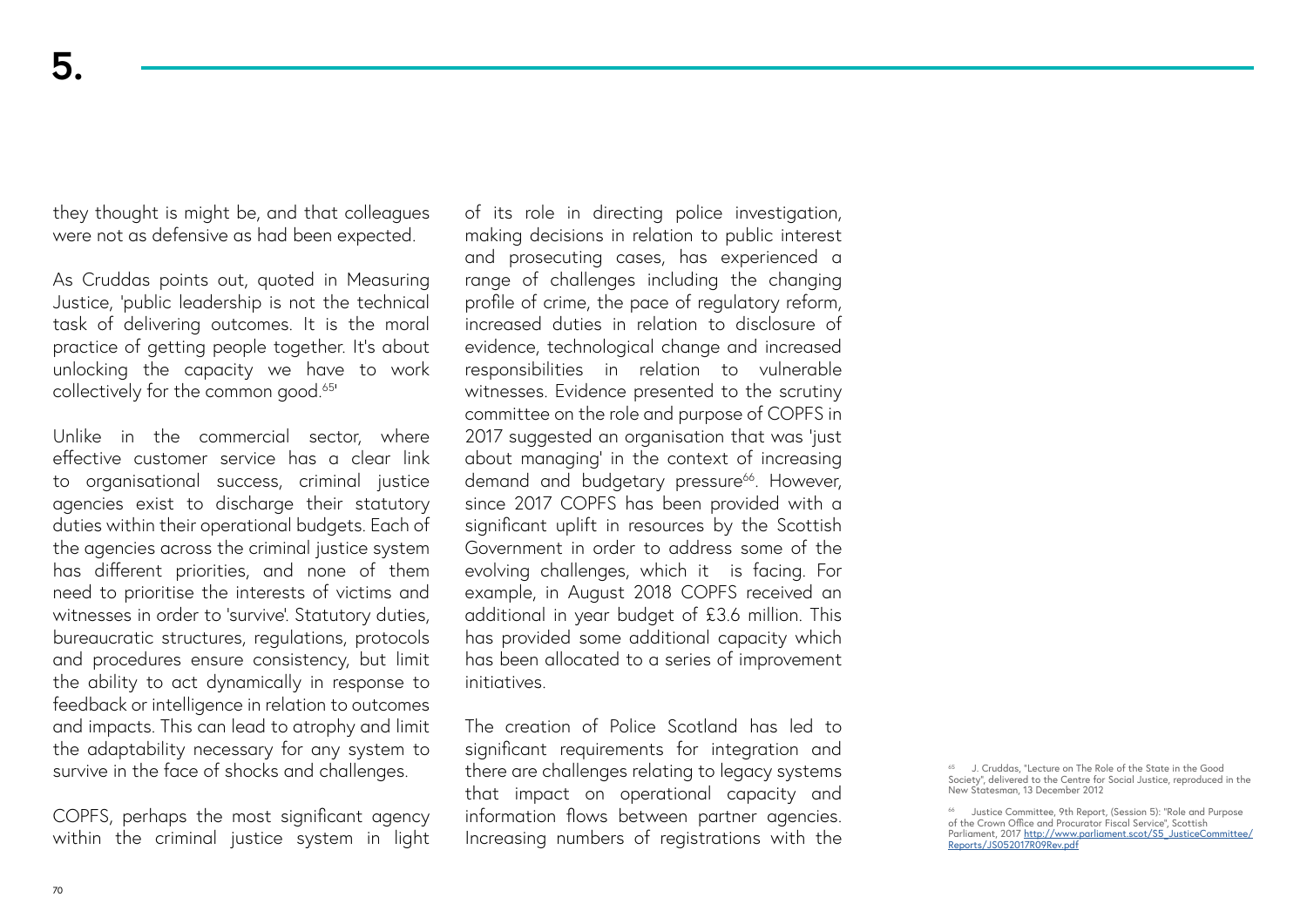Victim Notification Scheme and increased numbers of offenders in custody has created challenges for the Prison Service.

These challenges impact the capacity for change across the system and impact on experience of victims and witnesses in the criminal justice system directly and indirectly. The 2017 scrutiny committee noted that, 'Overall, the impression given was of a service whose primary preoccupation was the demanding task of keeping the prosecution system ticking over, and avoiding major errors, in a time of limited resources. In that context, relationship-building with victims and witnesses could come across as a lesser priority; something to be squeezed in when time allowed'. Since then, pressures on COPFS capacity have, if anything, increased further.<sup>67</sup>

Processes within Police Scotland for recording witness statements and preparing police reports are based on legacy systems and are subject to considerable scope for human error. This can lead to distress for witnesses who find errors in the recording of their statements prior to trial and problems for COPFS in relation to incomplete or incorrect reports.

The latest report on Standards of Service highlights the complexity of managing the victim notification scheme and the need for individual interrogation of an average of around 1,245 alerts each month. Loss of two members of staff to promotion within the Prison Service adversely affected performance in relation to the standards of service for the Victim Notification Scheme<sup>68</sup>

As well as the operational challenges described above, rules and processes within criminal justice agencies may limit their propensity and ability to adapt and respond to intelligence in relation to customer experience. Transforming Service for Victims and Witnesses examined the ways in which information flows between victims and the criminal justice agencies, the ways in which customer service is monitored and managed and how these processes drive or inform change.

ibid

Police Scotland, the Crown Office and Procurator Fiscal Service, the Scottish Courts and Tribunals Service, the Scottish Prison Service and the Parole Board for Scotland, Standards of Service for Victims and Witnesses Annual Report on Performance 2018 – 2019, May 2019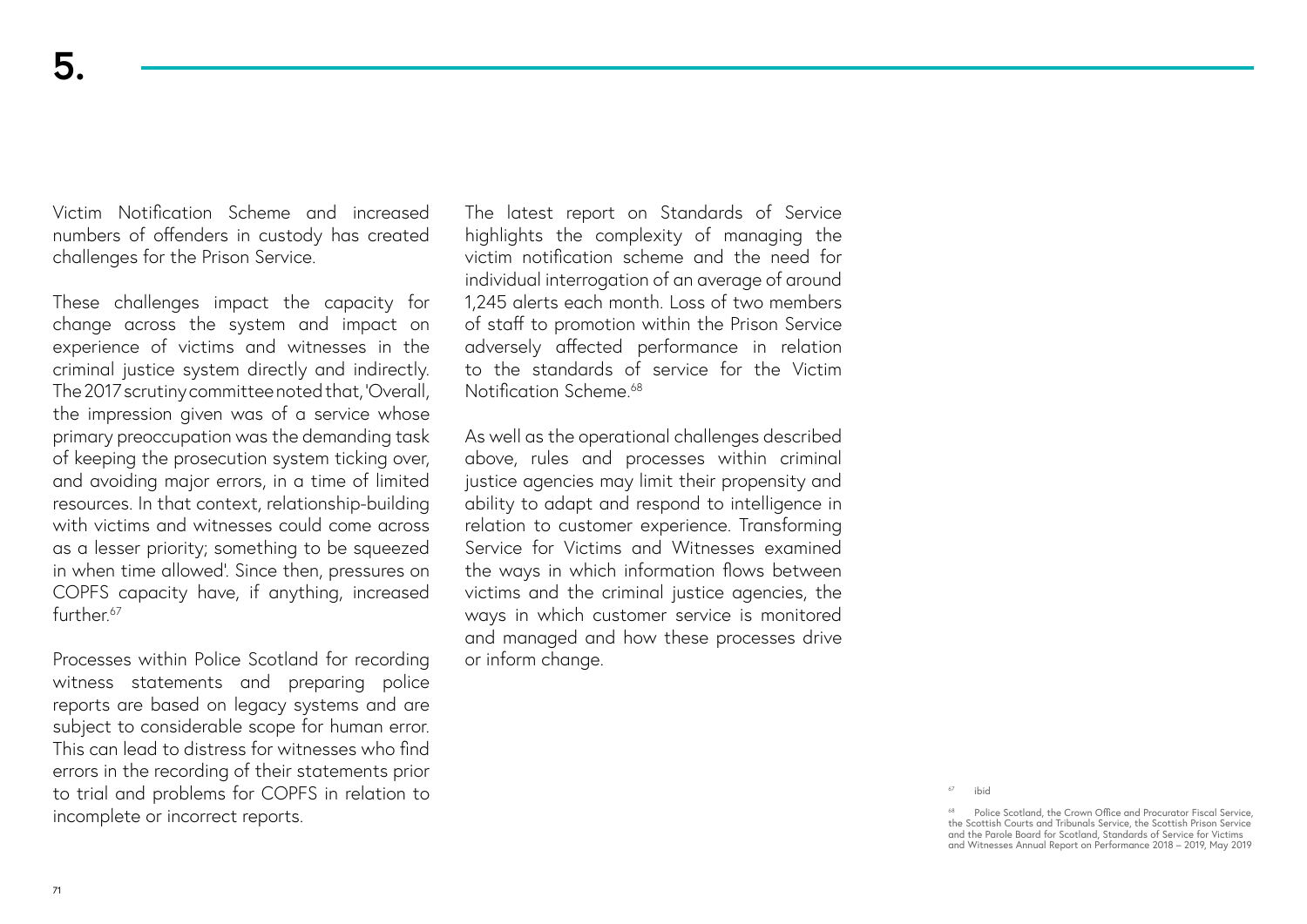### **MEASURING SERVICE FOR VICTIMS AND WITNESSES WITHIN THE CRIMINAL JUSTICE SYSTEM**

The Victims Code sets out specific rights for victims and witnesses and the Victims and Witnesses (Scotland) Act 2014 requires criminal justice agencies to publish service standards so victims and witnesses know what to expect from them. The Standards of Service document  $69$  also sets out complaint procedures for each of the justice agencies. In addition, there are protocols, notably between Rape Crisis, COPFS and Police Scotland, to facilitate feedback from victim-survivors to these agencies.

Each year, agencies publish standards of service and report on their performance against these standards. They also include narrative on general activities undertaken in relation to improving services for victims and witnesses.

These standards of service are not in the form that might be expected in, for example, a typical commercial setting, where quantifiable targets for service quality standards would be set and services would be monitored and reported against the achievement of these standards.

There are some targets set in relation to response times. For example, Police Scotland sets a standard that all applications received from victims requesting information will receive a response within 40 days. Requests for information must be made by completing a standard form and providing proof of identity. However, in 2018-2019 the annual standards of service report states that, of 9 such requests, only 5 were responded to within the target timeframe<sup>70</sup>. This is reported without explanation or indication whether it is better or worse than last year. Further, it may be considered as surprising that only 9 requests for information were made. This reflects the fact that only requests for information submitted according to a police process, involving completion of a lengthy form and provision of evidence of identity to prove eligibility to request the information, are counted in the standard of service. 'Information' here relates to specific case information and not what might be considered as information more widely by the general public.

Police Scotland also highlight the rights of victims of specified offences to request that the police interviewing officer is of a specific gender. However, in 2018-2019 in 14.8% of

<sup>69</sup> Police Scotland, the Crown Office and Procurator Fiscal Service, the Scottish Courts and Tribunals Service, the Scottish Prison Service and the Parole Board for Scotland, Standards of Service for Victims and Witnesses 2019-20

Ibid pp9

Ibid pp10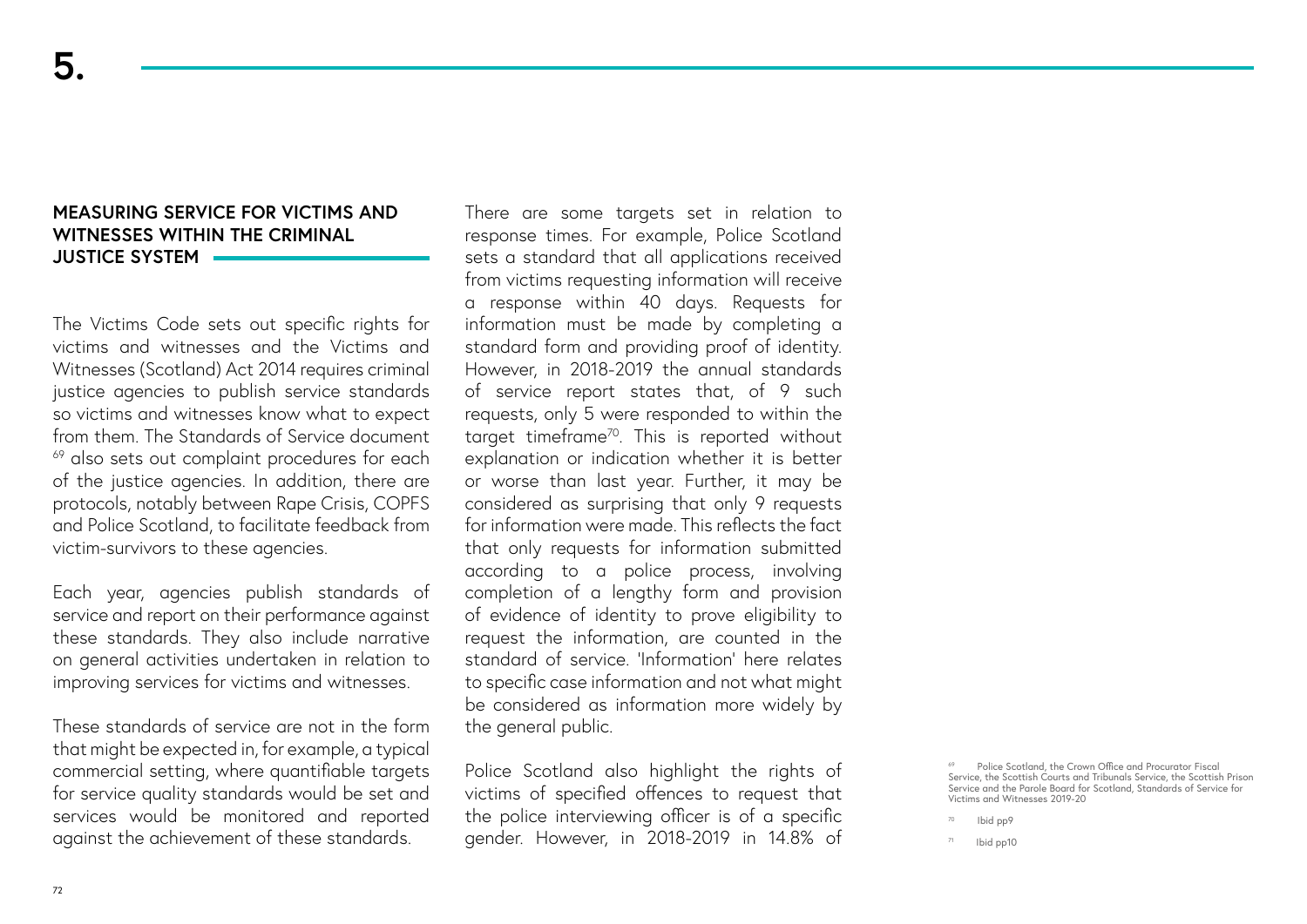cases, it was not deemed reasonably practical to uphold these rights $71$ . Again, this is reported without comment or explanation. Police Scotland do collect data in relation to customer service and report aggregate levels of customer satisfaction. However, while this information is gathered at a disaggregated level quarterly, and reported in Police Scotland management information, it is not provided in the Standards of Service report.

Much of the content in the Standards of Service annual report is in narrative form, with no indication of whether progress is on, behind or ahead of target. The Standard of Service document offers assurances that the agencies 'need to do more, and can do more, and … are committed to doing more'72 but it is difficult to connect the rhetoric to objective measures of progress. It seems unlikely that victims and witnesses would be aware of this document and, if they were, it would not provide a useful basis upon which to hold agencies to account. Individual agencies do gather information relating to victims' and witnesses' interactions with them but in the main, this information relates to whether agencies have discharged their statutory duties rather than whether victims and witnesses were satisfied with the service they received. Each agency has its own complaints process, with victims and witnesses first having to identify which agency was responsible for the interaction and then contact them with a formal complaint. Agencies then review the complaint determine whether statutory duties were met , in which case the complaint is rejected, or not, in which case it is upheld.73

Interestingly, COPFS does publish information akin to 'standards of service' in its Book of Regulations74. These regulations set out 'quality standards' in relation to the issuing of indictments and court process. So, for example, in cases where the accused has appeared on petition, 60% of all bail indictments must be issued within 8 months; 80% within 9 months and 100% within 10 months. Where the accused is in custody, indictment must be served within 80 days, preliminary hearing within 110 days and trial within 140 days of apprehension. However, these standards are intended to protect the rights of the accused. As stated in the Book of Regulations, 'victims, witnesses and next of kin have no legal rights in relation to delays', unless the delay can be construed as a breach of their rights in terms of Articles 3 or 8 of the European Convention on Human Rights

Ibid, pp10

Ibid, pp47-49

<sup>&</sup>lt;sup>74</sup> COPFS, Book of Regulations: Precognition and Management<br>Solemn Business, 2003, pp6 <u>https://www.copfs.gov.uk/images/</u><br><u>[Documents/Prosecution\\_Policy\\_Guidance/Book\\_of\\_Regulations/](https://www.copfs.gov.uk/images/Documents/Prosecution_Policy_Guidance/Book_of_Regulations/Book%20of%20Regulations%20-%20Chapter%204%20-%20Precognition%20and%20Management%20Solemn%20Business.PDF)</u><br><u>Book%20of%20Regulations%20-%20C</u> [Precognition%20and%20Management%20Solemn%20Business.PDF](https://www.copfs.gov.uk/images/Documents/Prosecution_Policy_Guidance/Book_of_Regulations/Book%20of%20Regulations%20-%20Chapter%204%20-%20Precognition%20and%20Management%20Solemn%20Business.PDF)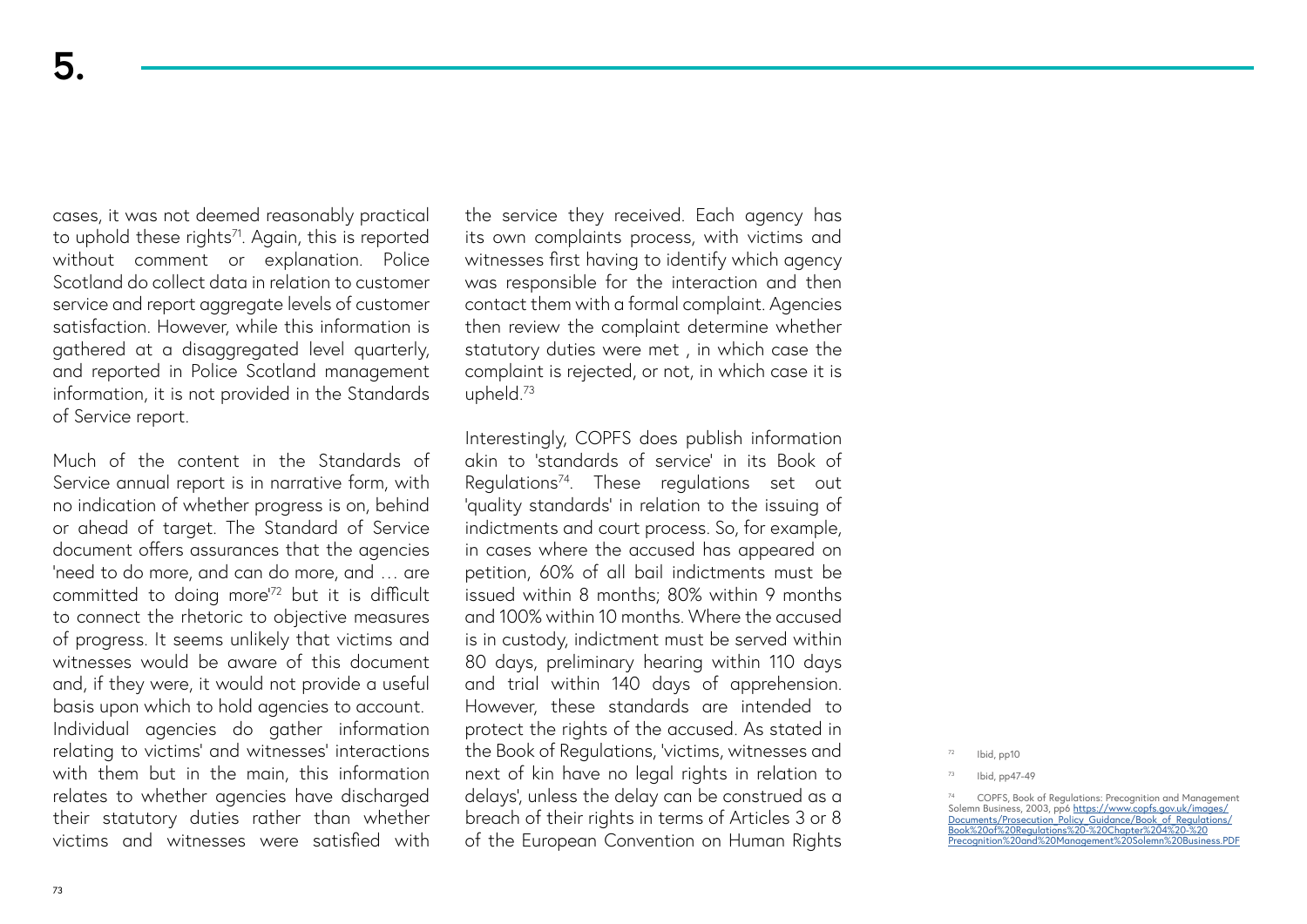and there are no 'quality standards' for victims and witnesses akin to those for the accused.

Rape Crisis provide feedback to COPFS and Police Scotland from survivors supported through their advocacy service. This feedback is gathered based upon an agreed format and shared with COPFS and Police Scotland on a monthly basis. In the case of COPFS, monthly feedback is circulated to senior operational legal managers and the head of the National Sexual Crime Unit who then distributes the feedback to Crown Counsel. These individuals are invited to provide comments, whether caserelated or in relation to recurring themes. The policy division then collates responses and provides an analysis of these and the feedback, comparing previous results and discussing any on-going work which may assist in addressing issues raised, or identifying additional action that might be required. This analysis is then circulated quarterly, along with the feedback forms, to Law Officers, senior legal managers and the head of the National Sexual Crime Unit. Depending on the content of the Policy Division briefing, there may be an instruction from a Law Officer to take certain action or request further information.

So, it may be the case that more than three months may have passed, following the conclusion of a case and the feedback being submitted, before there is a direction from senior managers for improvement in response to this information. COPFS suggest there is sufficient flexibility in the process to allow for more immediate action to be taken where required and supplementary processes are also in place to enable Rape Crisis to raise operational issues arising in cases on an ongoing basis so that immediate action can be taken if required during the life of a case. There is no doubt that the protocol provides useful feedback.

Within the Victims' Taskforce, a survivors' reference group, established by Rape Crisis Scotland, and a victims' reference group, established by Victim Support Scotland, have been formed within the Victim-Centred Criminal Justice Workstream. Through these reference groups, victims of a range of crimes have shared their experiences, including directly with the Cabinet Secretary for Justice and the Lord Advocate, and this has been fedback to the governance and operational groups of that workstream.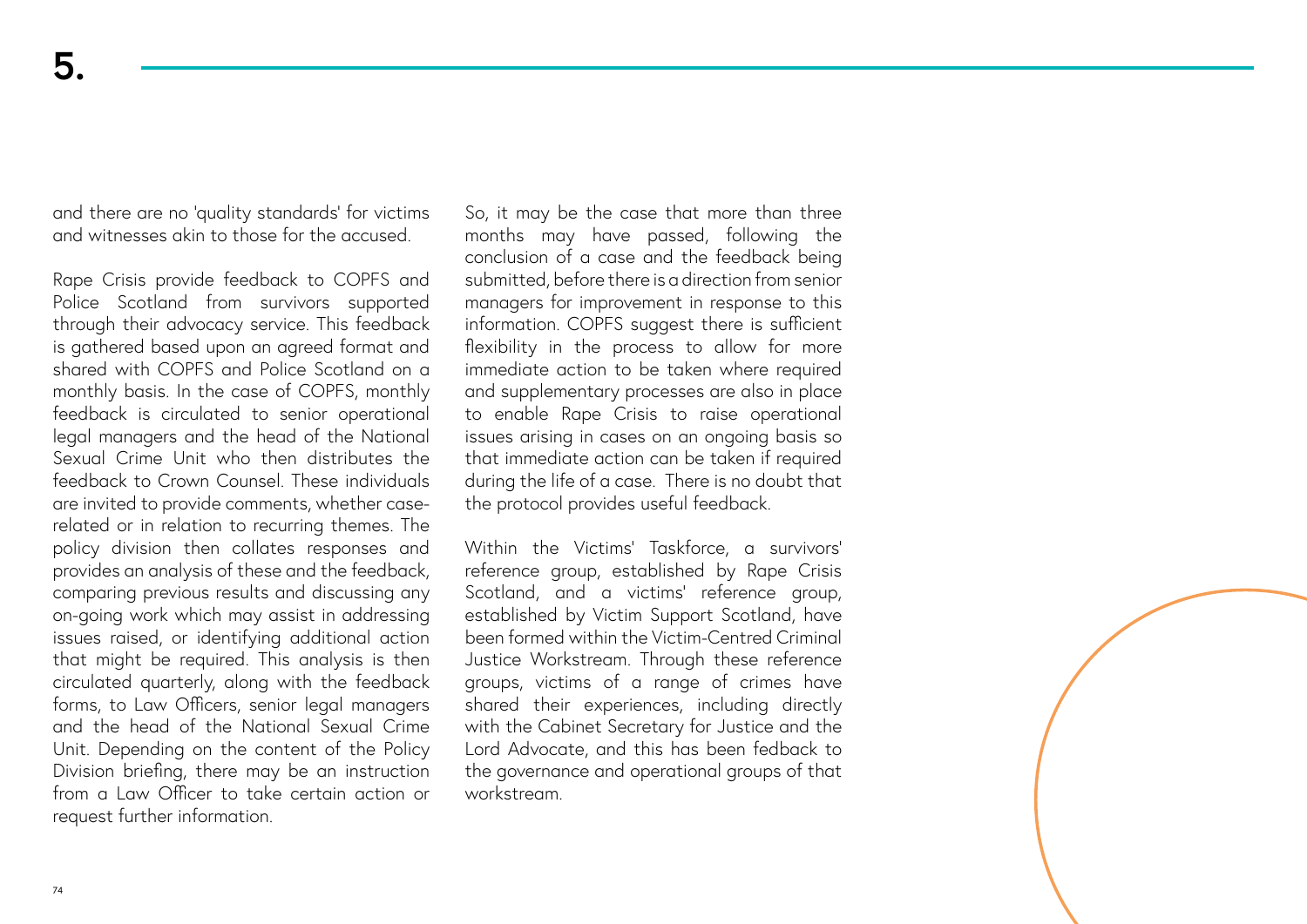It is evident that there is a willingness to hear the experiences of victims and witnesses within organisational and programme structures. It is less clear how the feedback from victims and witnesses might dynamically inform change, nor how the contributing victims and witnesses might be informed of the results of their feedback.

So, despite a vision of a just, safe and resilient Scotland, the criminal justice system as it operates currently, has considerable scope to cause harm. The arcane legal justice process exacerbates feelings of disempowerment and loss of control experienced by victims. It maintains a power asymmetry that makes change in favour of victims and witnesses difficult to achieve, and its propensity towards embedding practice in laws, rules, standard operating procedures, protocols and 'a robust evidence base' mitigates against the adaptability.

Against this backdrop, how might we take a design-approach to reconfigure our resources, and apply technology, to change this current state into a preferred future state?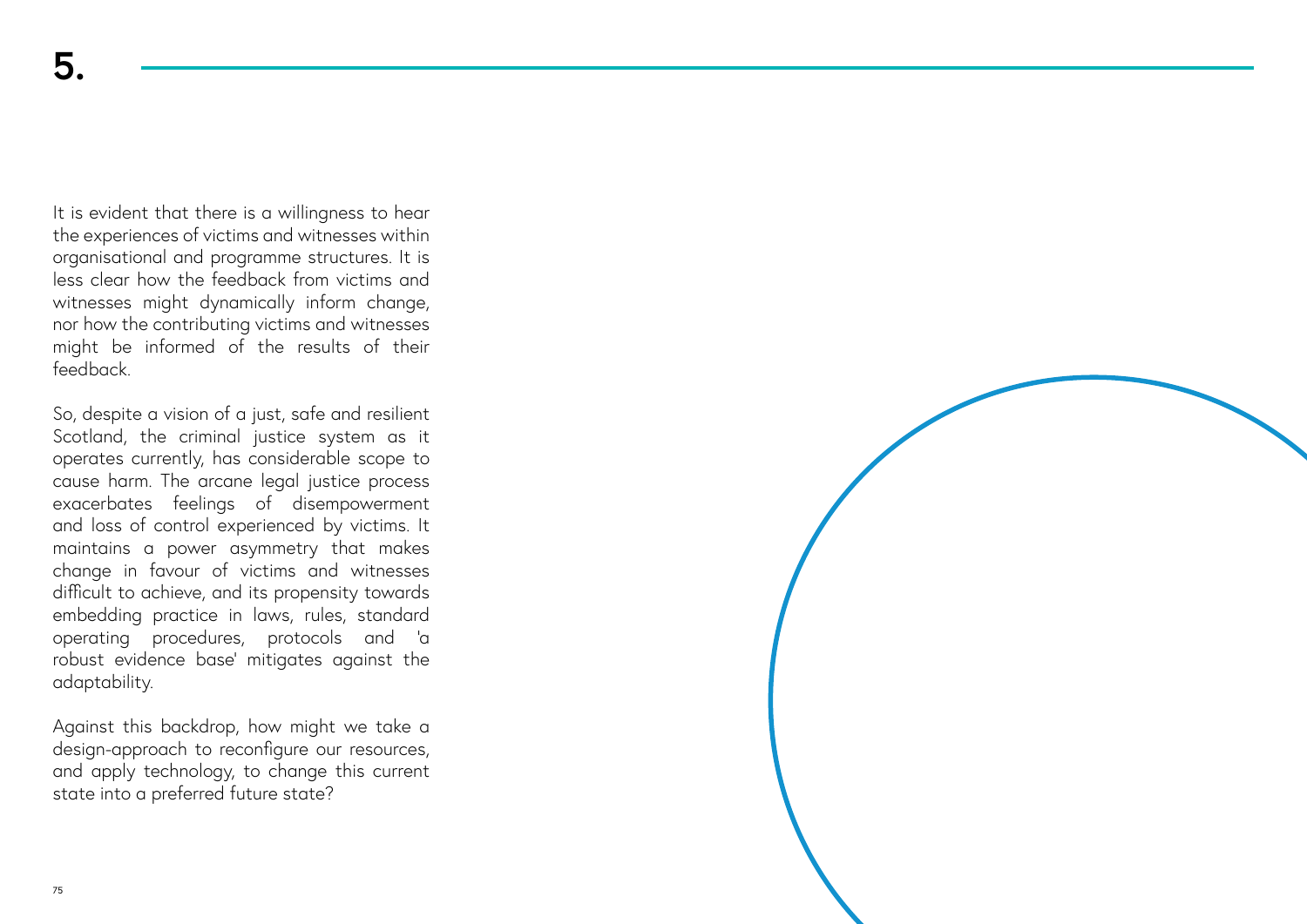**Towards a Vision for End-to-end Services for Victims and Witnesses**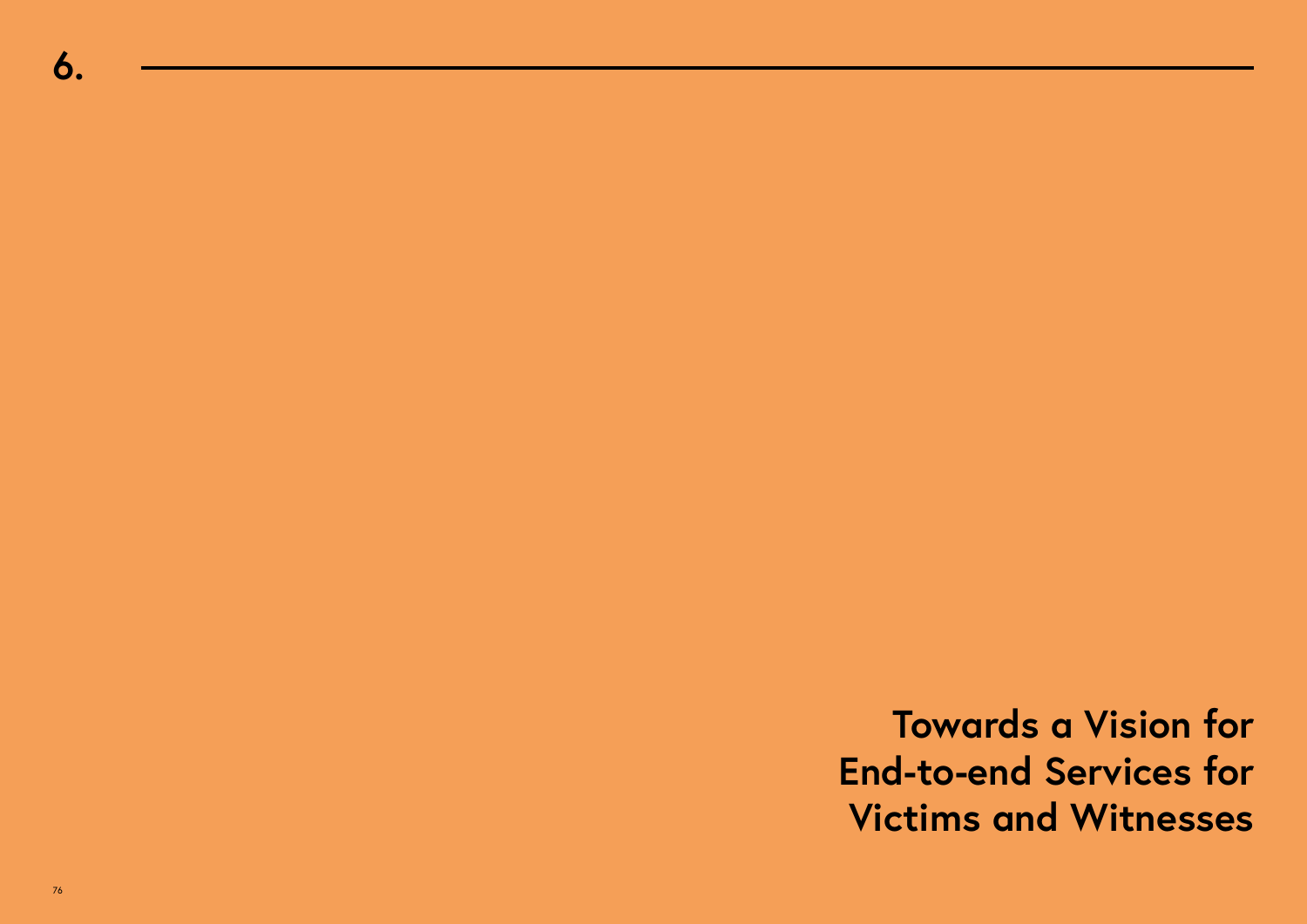It is evident that there is an understanding of the 'pain points' experienced at points of interaction with individual agencies in the criminal justice system. However, less attention is given to the overarching wants and needs of victims and witnesses of crime, or the recognition that their 'journey' does not begin and end with the criminal justice system.

The purpose of exploring victims' and witnesses' experiences is not simply to develop an 'evidence base' for change initiatives; it is also about engendering empathy so that designs and decisions are made with the benefit of a deep understanding of how these might affect victims and witnesses in their daily lives. Developing a sense of empathy is all the more important when the process of asking the people who use a service about their experience risks traumatising them further.

It is evident that no one 'wants' to use the criminal justice system. However, people do experience crime. Within a compassionate criminal justice system, that is just and ensures the safety and resilience of communities, the aim of an end-to-end service could be to minimise trauma and enable recovery from the experience of crime. An end-to-end service for victims and witnesses could address their needs and provide the following outcomes:

## **Outcomes for Victims' and Witnesses' Services**

- Victims and witnesses can make informed decisions about whether to report a crime.
- Victims and witnesses know what action will result from their decision to report a crime.
- Should they choose to report a crime, they will be able to do so in a manner that is safe, convenient and timely.
- Victims and witnesses will be supported to give their best evidence, and any other information necessary to provide them with support and participation in the process, once, and at the earliest possible stage.
- Victims and witnesses are not disadvantaged as a result of their engagement in the criminal justice system.
- Victims and witnesses, whether or not they choose to report, have access to appropriate, timely support to enable their recovery from their experience of crime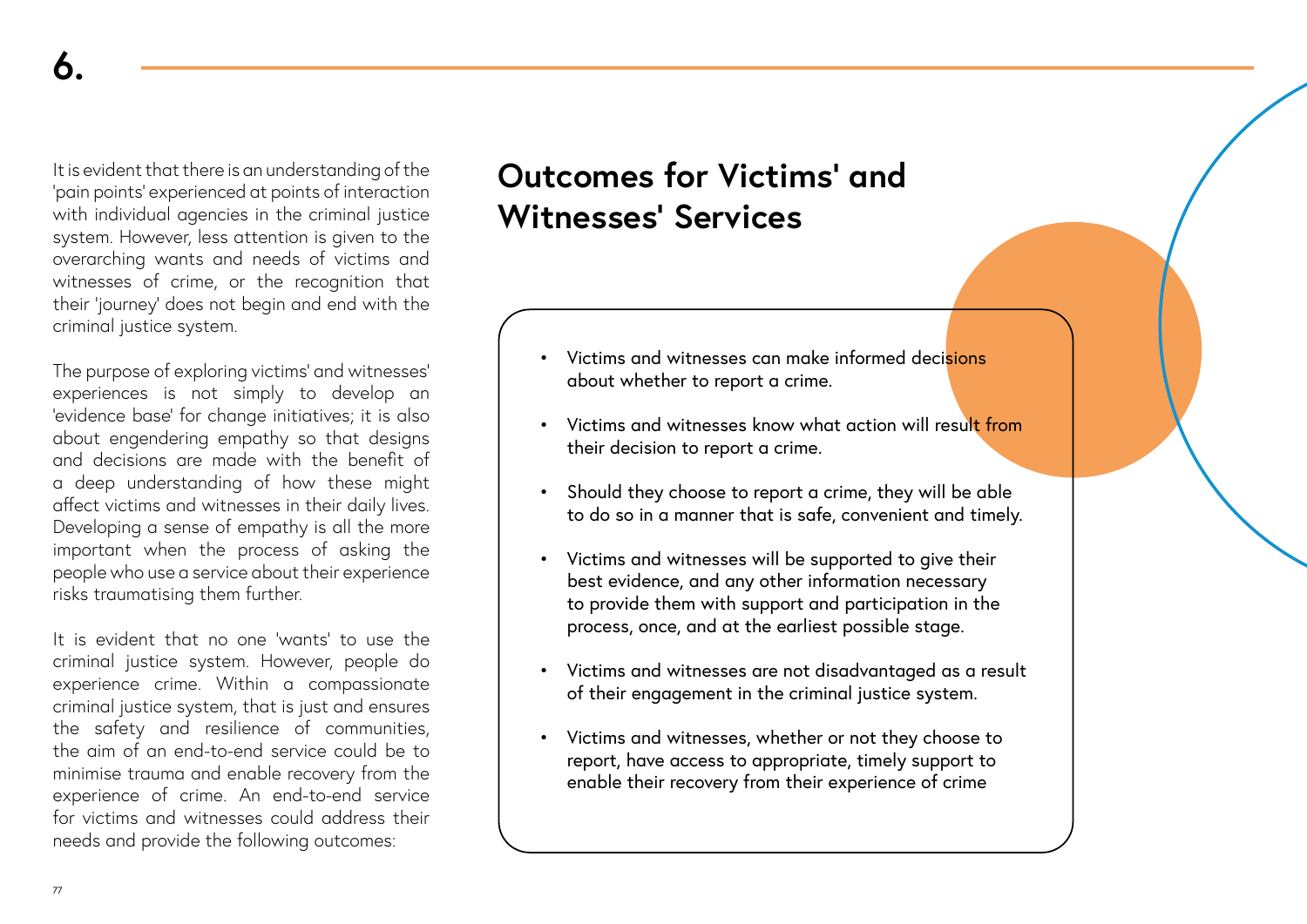## **Within an over-arching, end to end customer journey, Gayle's journey would change considerably:**

I was sexually assaulted.

**6.**

I knew I could go straight to the specialist centre at the local hospital for a medical examination that would capture any evidence and give me the medical attention and care I needed. I had heard about it on TV and social media.

The receptionist greeted me kindly and I was treated with dignity and respect throughout. I asked for a female examiner. After 15 minutes, I was examined by a specialist female nurse. The nurse explained the whole process to me. The examination room was warm and I felt safe and cared for.

After the examination, I was able to shower and have a cup of tea. My clothes were kept as evidence. I rang my flatmate and she brought me some clothes I could go home in. The nurse explained that if no one was home, they could give me some clean fresh clothes that had been provided by a charity.

She explained that a support worker would

come and talk to me about what happens next and what my choices are.

While I was in the waiting room, I googled the process on my phone. My search went straight to the Scottish Government advice service where there was a diagram of the process and some straightforward information about the justice process.

The support worker arrived and explained what would happen. If I chose to report the incident, I would be interviewed by a police officer and what I said would be recorded on video to ensure they had an accurate record. They had the evidence that was gathered from the medical examination and they would keep that safely so that the police could access it if I chose to report the crime at a later date.

After our discussion, I decided I wanted to report the incident. I didn't want this to happen to anyone else.

I reported the incident on my phone and asked them to text me. The police texted back and arranged for me to come for an interview that day. The interview room was warm and comfortable. They made a video of what I said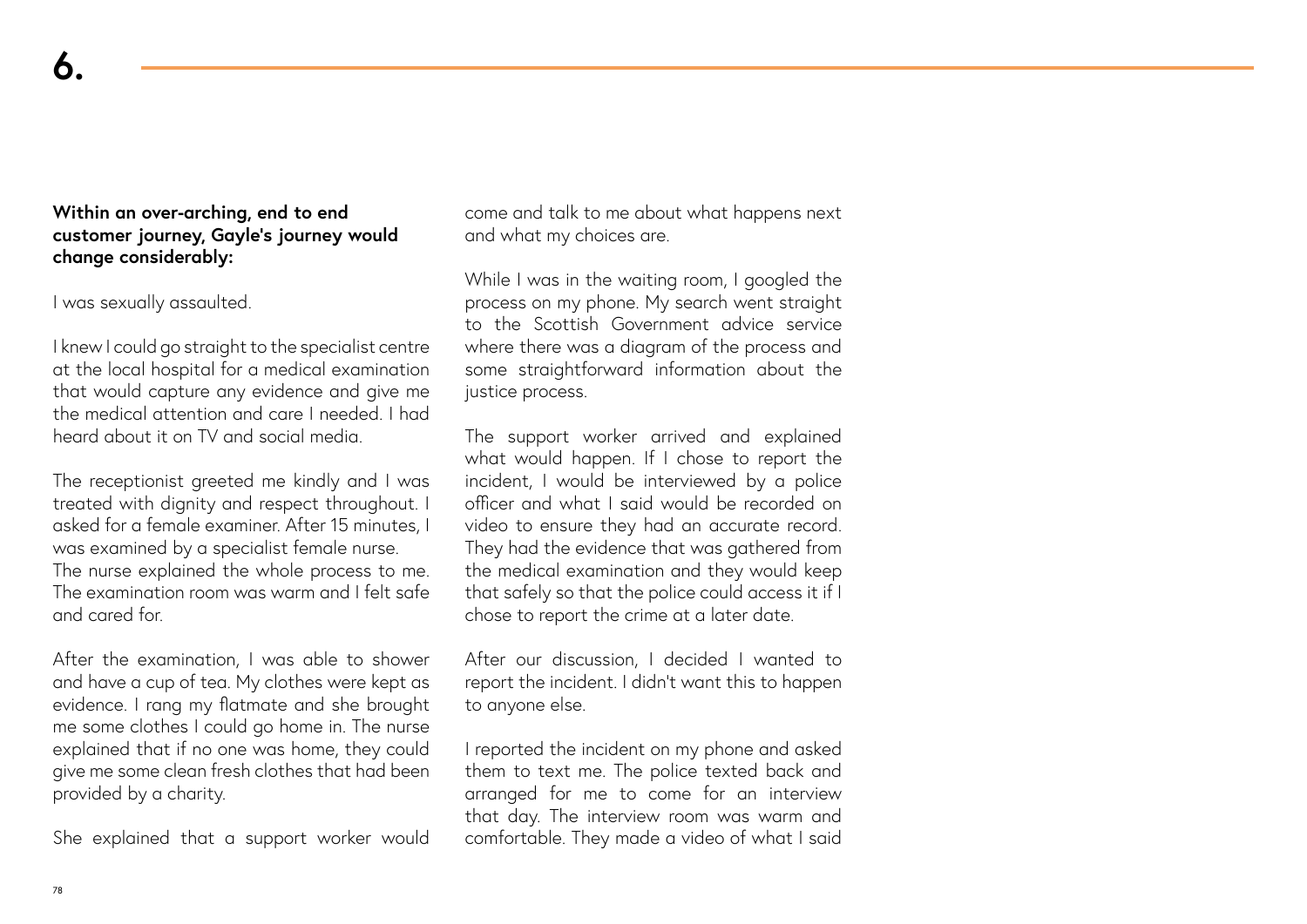so that they had an accurate record. This was my initial statement. They took my phone so they could access text messages and they took information about my social media accounts. They said they would get my phone back to me within a week and they did.

The day after, I didn't feel able to go to work. I rang in sick and called the number of the support service I had been given at the hospital. A support worker came round. When I opened the door I burst out crying but she sat with me and listened. She understood my concerns about how I would tell my family what happened and about not feeling able to go to work. She understood and helped me to think about what to do next.

The police liaison officer called me every other day to let me know what was happening. 6 weeks after the incident the police officer rang and explained that they would like me to come in to answer questions and this would be the evidence presented to the court.

My support worker went with me to the evidence suite. It was like a modern office with comfortable chairs. The Advocate Deputy prosecuting the case introduced himself and explained the process. He would ask me questions and then the defence would ask me questions. He reassured me that the questions had been agreed by a judge and while they would be thorough, they would not be intimidating.

It took 4 hours in total. I was allowed to take breaks and have something to eat and drink. Although I had tried to block out what had happened to me, I was able to read a transcript of the initial video I had given, and I could remember the details clearly.

After the questioning, the person at the evidence suite explained that they had all the information they needed from me now. If they needed anything further they would let me know. They would let me know next steps but if I wanted to, I could log in to a secure website where I could get access to certain information about my case.

My support worker arranged for me to see a counsellor and she introduced me to a support group of women who had been through similar experiences. It was really important to know that I wasn't alone.

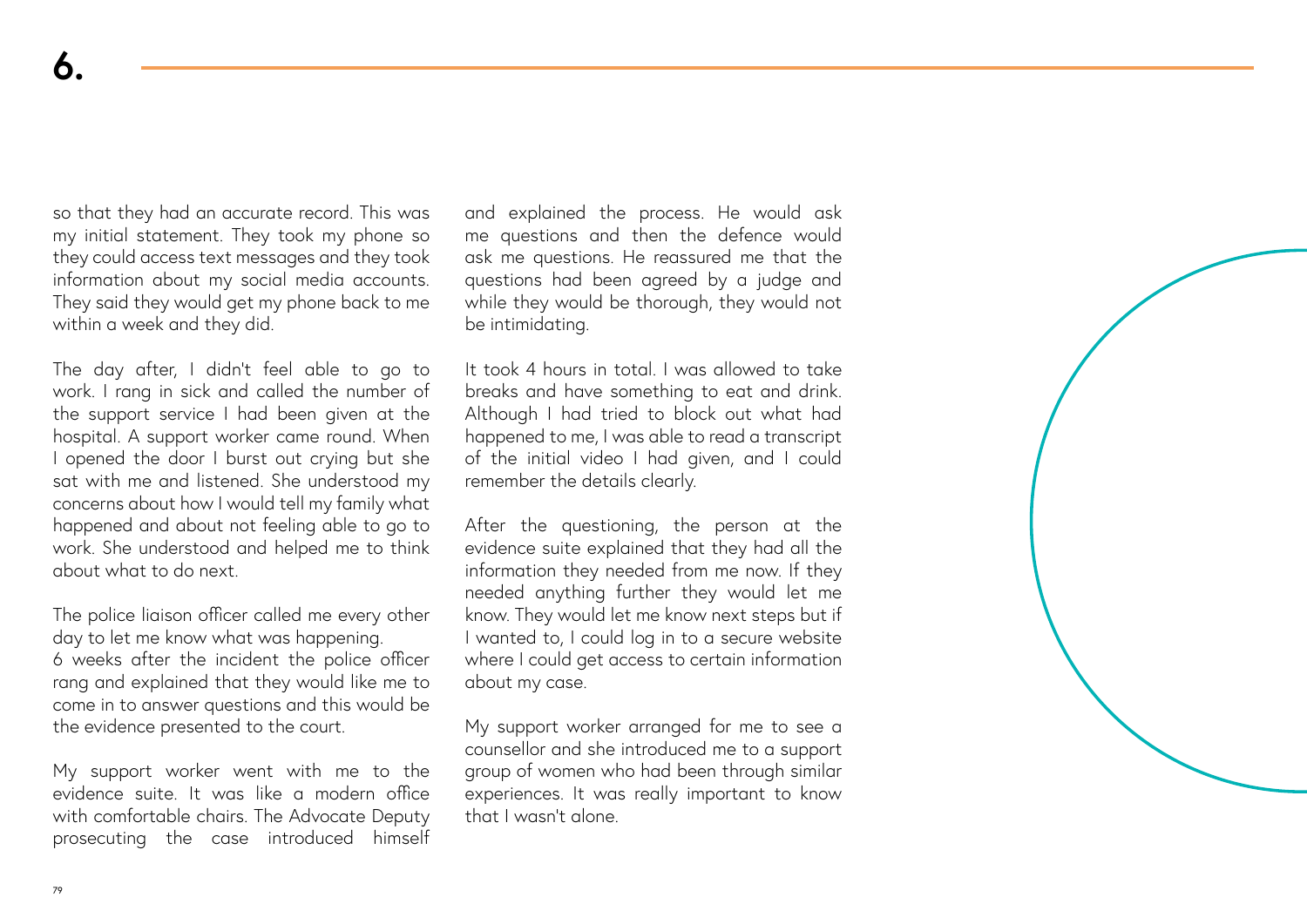After 6 months, I was told when trial was going ahead. If I wanted to, I could attend, or I could watch the trial by video link at the evidence suite. I decided I wanted to watch at the evidence suite. The trial was over in a day and he was sentenced to 3 years. The judge referred to the impact statement that I had given when I was in the evidence suite so I knew my thoughts had been taken into account.

There were two notifications on my phone so I logged on to the portal when I got home. There was a notification to say that they were now able to confirm my award for compensation. It will help because I had to take some time off work, and it's reassuring to know it's there in case I have a dip in my recovery. There was also a message asking me if I wanted to register to be told when my attacker was released from prison. I filled in the form and registered my details online.

I will never forget what happened to me and reporting the crime was emotionally hard. But I'm happy with the outcome and I'm proud of myself for reporting the crime. I'm moving on with my life and the support I'm getting – and giving – with the peer network is making a big difference.

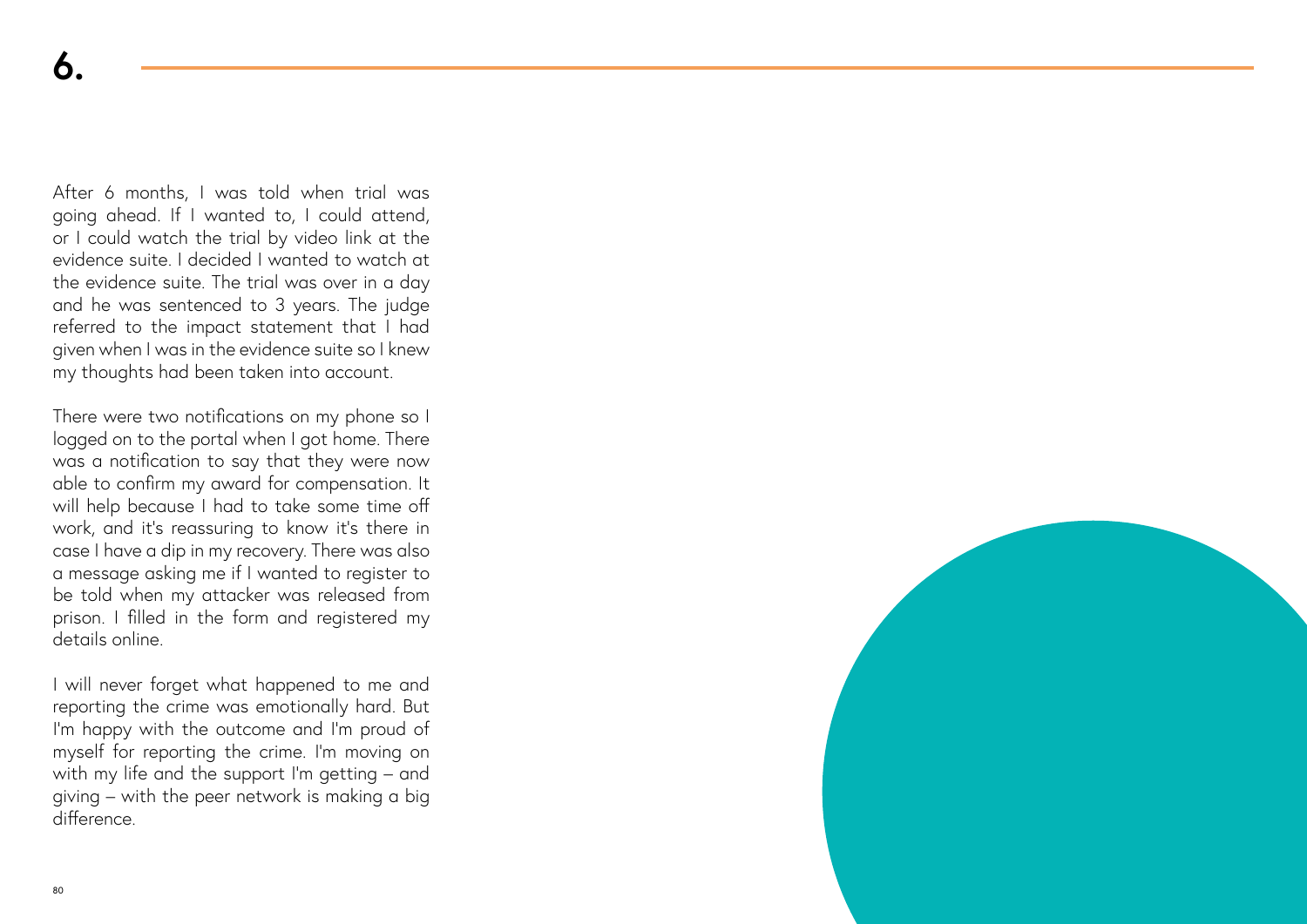## **Design Principles for Victims' and Witnesses'**

An end to end service designed around victims' and witnesses' needs would:

- **• Be based on high levels of awareness of the criminal justice process and support services, with consistent, reliable provision of information**
- **• Make use of digital technology to enable reporting and increase convenience and service levels for all types of crime**
- **• Make use of digital technology for recording of evidence and enabling a 'tell us once' approach to gathering witness statements, providing impact statement and applying for compensation**
- **• Make use of digital technology to gather data to use to improve service and efficiency across the criminal justice system**
- **• Reduce the risk of harm to victims and witnesses by shortening the period of interaction and minimising the impact of interacting with the criminal justice system**
- **• Increase the efficiency of court processes by reducing churn (through gathering evidence in advance)**
- **• Decrease the pressure on court services and the requirement to manage people in attendance at court**
- **• Reduce the need for lengthy advocacy support to navigate the criminal justice system, and focus provision of support for recovery**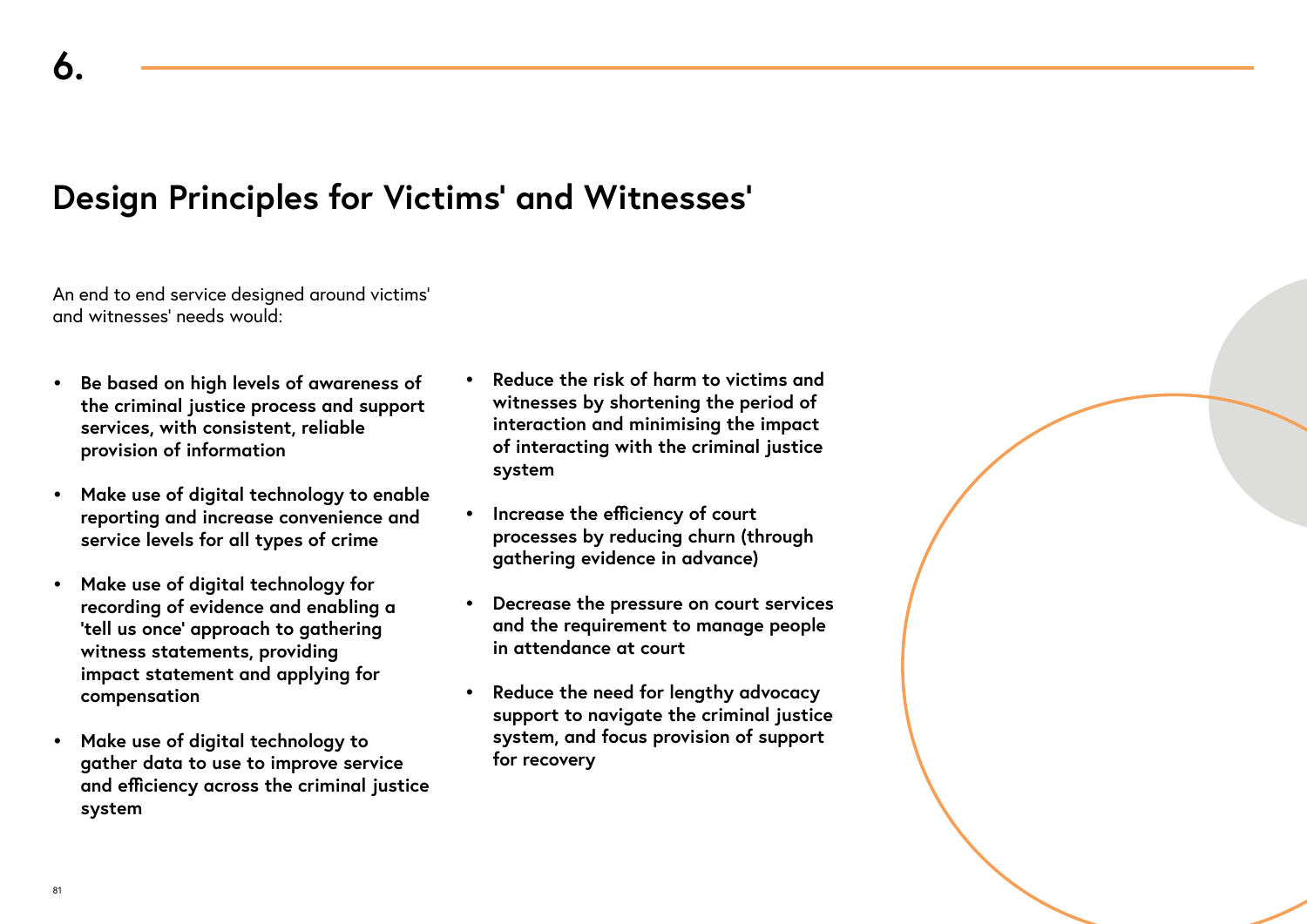**Recommended Steps Towards Transformation of Services for Victims and Witnesses**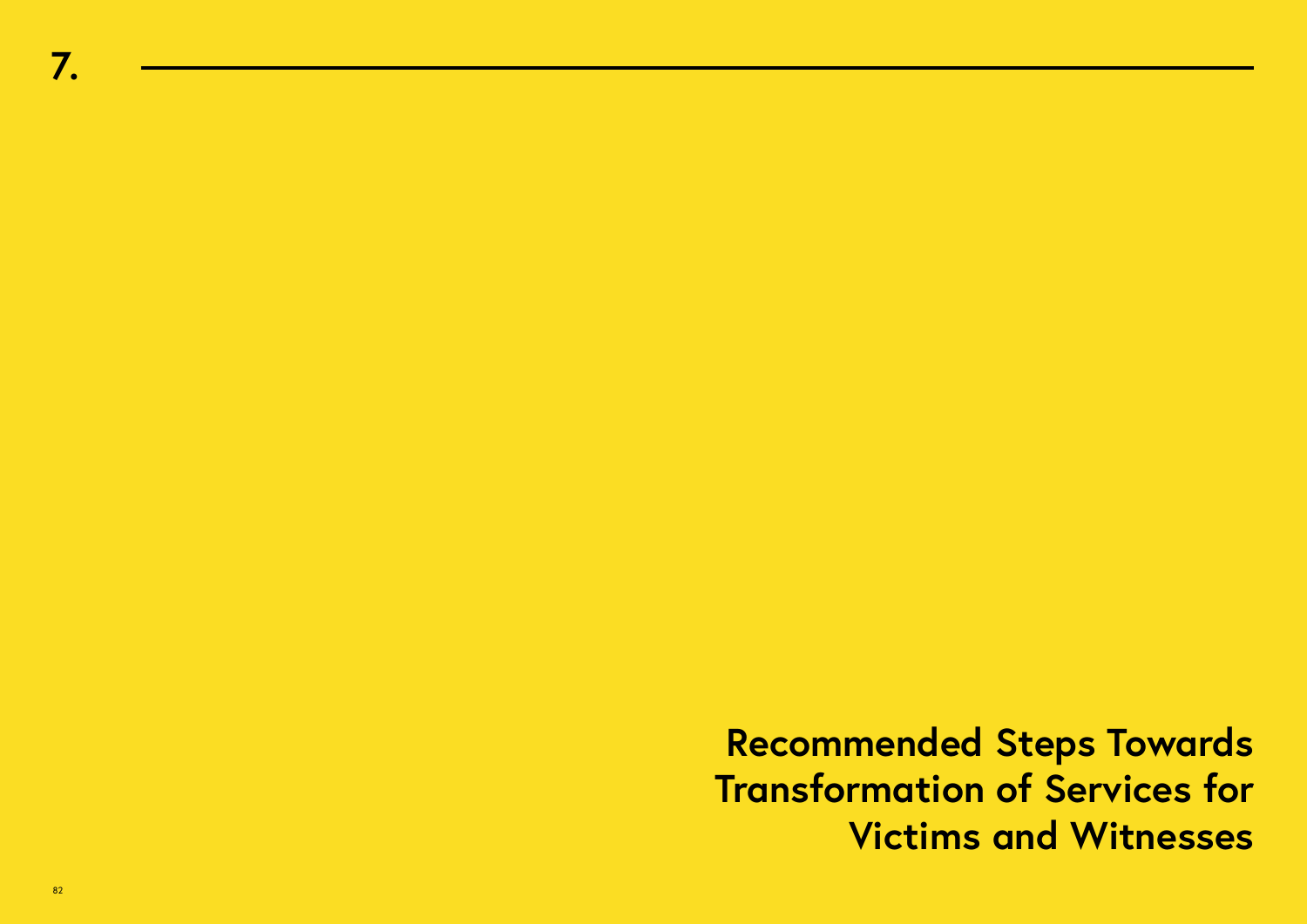We have seen evidence of intent towards transforming services for victims and witnesses, and identified a number of systemic and organisational barriers that pose challenges to progress.

Here we set out tangible steps that could be taken to address these barriers and bring about a step change in victims' and witnesses' experiences.



We were asked to consider the potential for digital to transform services for victims and witnesses. The Criminal Justice System Transformation Mapping Report, referred to earlier, set out a range of digital initiatives already underway. It is clear that there is considerable scope for digital technologies to enhance services but, as yet, the potential for customer-led service improvement is not being realised.

The improvements described in our persona, Gayle's, journey through the criminal justice system rely on implementation of digital technology. However, it is important to highlight that significant improvement is not reliant on *innovative* technology. The technology required to enable an end to end service for victims and witnesses is tested and available.

At its simplest, provision of consistent, accurate, well communicated information, online, would make a difference to victims' and witnesses' experiences. This is cheap and easy, with the application of the appropriate capabilities.

Taking a small step further in imagination and the better design and implementation of digital interaction would enhance the experience of reporting all crime types. Given that the majority of crimes relate to crimes against property, being able to report a crime and be given a crime number, online, would make a significant improvement to convenience and allow victims to move forward with insurance claims, for example. It would also, inevitably, increase the capacity of the 101 call-centre to deal with more complex or serious issues.

A small step further still could involve feeding back to citizens the way in which data from crime reporting has been used to improve policing and investigation of crime. The analysis of the data could be made public, increasing transparency and highlighting, for example,

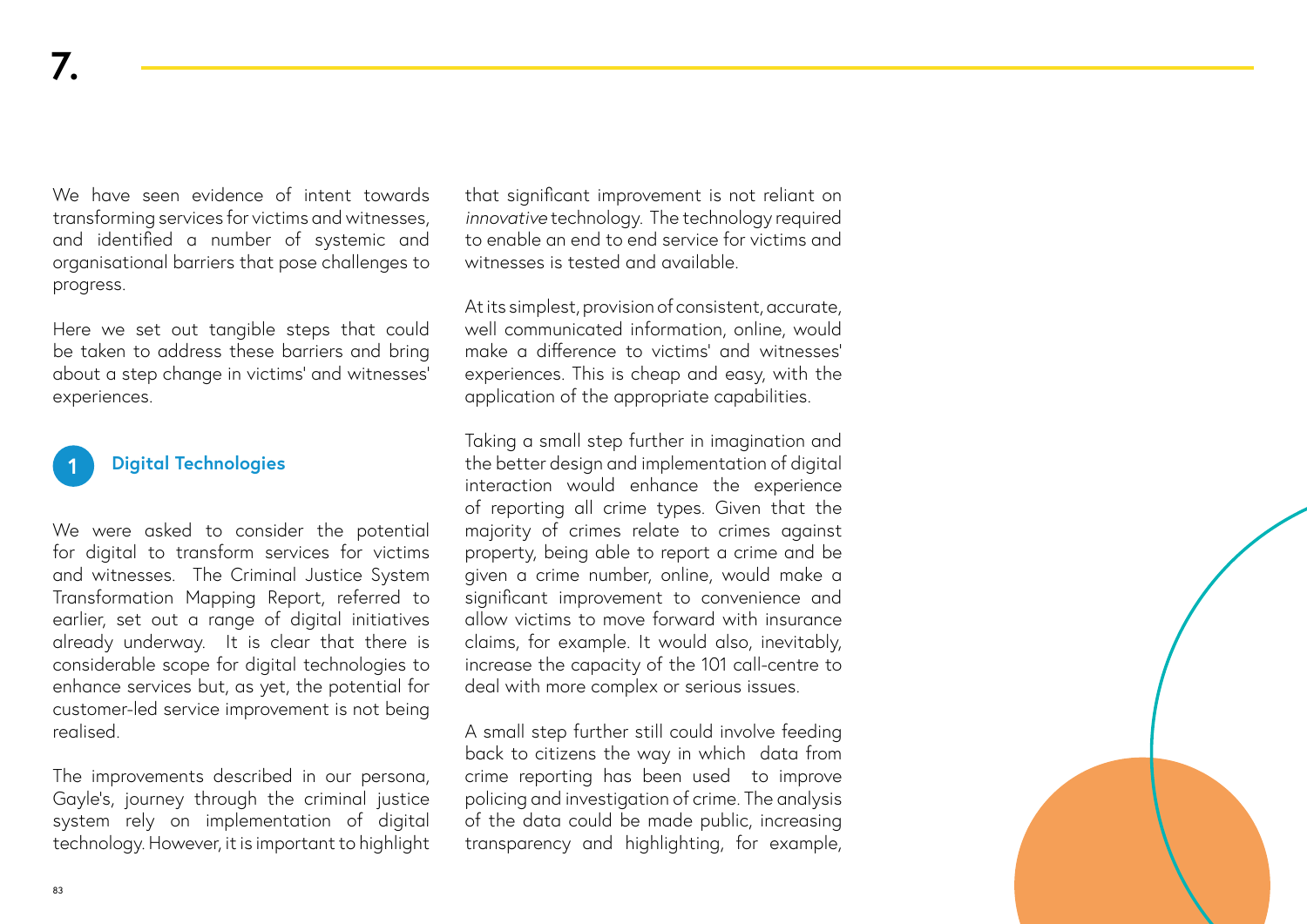clusters or patterns in crime types, behaviours, locations and frequency. Feeding back to citizens informing them of the ways in which police have responded to information provided would provide reassurance that reporting is worthwhile and that police do respond. This could increase confidence and trust in relation to crimes such as hate crime, where communities have said that they feel there is no point in reporting crimes.

In order to perform their statutory duties, individual agencies across the criminal justice system require information from victims and witnesses and are required to provide information to victims and witnesses. The 'system' requirements in this regard result in the disjointed interactions that leave victims feeling like a pinball, bouncing between agencies. For an end-to-end journey for victims and witnesses, enabled by digital technology, the data necessary to support the justice process, needs to be 'joined up' and this suggests a bolder move: a shared data strategy that enables information to be gathered and stored centrally, and shared across agencies. However, there is no 'centre' as such to the criminal justice system.

There are a number of initiatives underway within individual agencies in the criminal justice system that will, in some way, improve the experience of victims and witnesses. However, a 'whole system' perspective would ensure that opportunities for greater collaboration that could improve outcomes further, and increase overall efficiency, are not missed. The witness portal being taken forward by COPFS will improve access to witness statements, court scheduling and allow witnesses to indicate their availability and claim expenses. However, it does not currently link witnesses to sources of support; similarly, the Victim Notification Scheme does not link victims to sources of support; data sharing protocols between police and local authorities enable sharing of information relating to prisoners who may be released within 12 weeks but information in relation to victims' safety plans is not shared. Truly transforming services for victims and witnesses requires a 'whole system' approach with greater collaboration between agencies and a shared perspective on the end to end customer journey.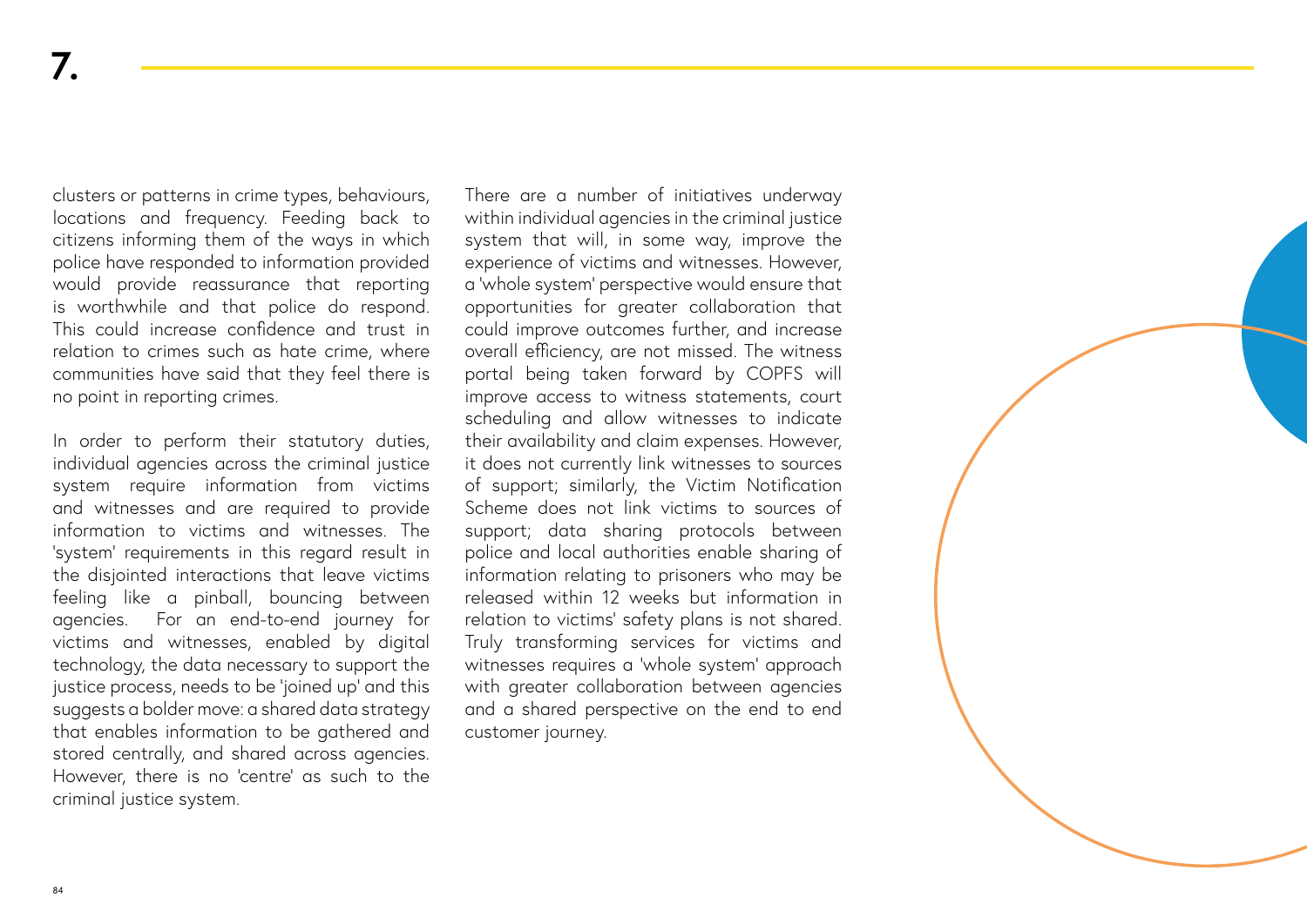#### **2 Collaborative Leadership towards a Vision for 'Whole System' Change**

System thinking would suggest that if you want to change a system then the most effective leverage point is at the level of the system paradigm – in other words at the level of the mindset, or 'worldview'. It is clear that there are different mindsets across the criminal justice system and these are reinforced by the patterns of behaviour, the rules, structures and processes. The challenge for leadership across the criminal justice system is to shift mindsets, generate a simple narrative that describes a shared vision for the future in relation to victims and witnesses, and to hold one another individually and collectively responsible for achieving this. Getting to that narrative and making the link to each organisation's vision and purpose, will require constructive and challenging dialogue between leaders across the system.

The criminal justice system is adversarial and built on pursuit of a 'truth'. But this can lead to cultural patterns that subdue disagreement as though there is a single, objective reality. By de-pathologising conflict and critique, leaders can encourage more coherent innovation

that arises out of the exploration of different perspectives. The Justice Board is one place for this dialogue to take place, but it would be helpful if it was encouraged and extended to lower levels of organisational hierarchies and across the wider criminal justice system. An intentional, facilitated dialogue – not a board meeting or presentation – has the potential to enable the shift in mindset necessary to catalyse change and will also support agencies to develop a shared understanding of priorities and what they mean for action.

This may seem like a 'soft' intervention, but it is necessary for hard edged results. System theorists consistently highlight the importance of changing mindsets in order to change system outcomes. It requires constant leadership attention, skill and tenacity, to keep pointing out the failures and anomalies of the old system, and act visibly and vocally from the perspective of the new one. It also requires investment in capability and capacity to lead in a new way that is better suited to whole systems, complex problems solving.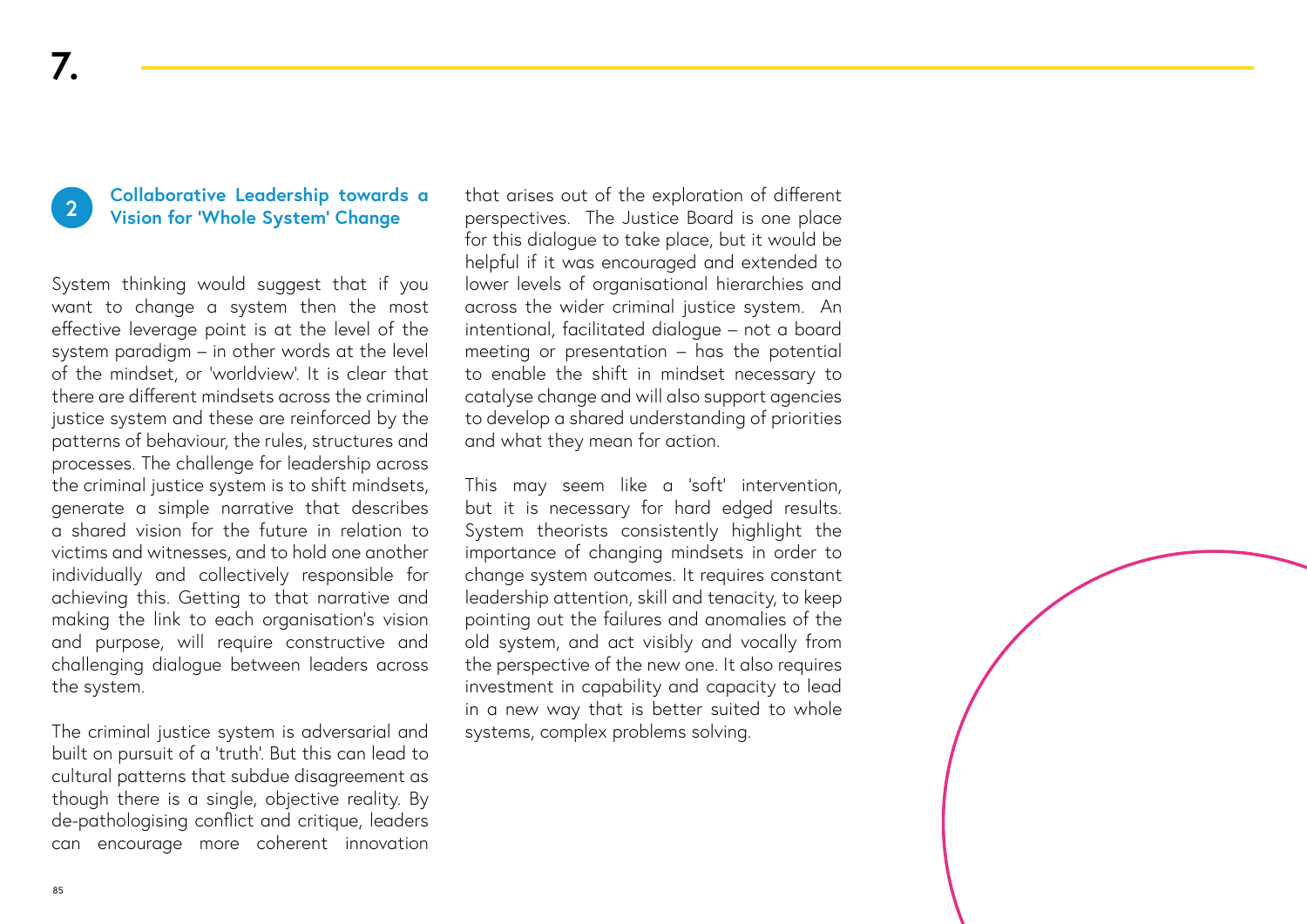#### **3 Appointing a Criminal Justice 'Customer Management' Lead**

In order to transform towards an end-toend service for victims and witnesses (and the accused, and jurors, and all users of the criminal justice system) it is necessary to insert people with visibility, resource and power, to realise the new system.

In practical terms, this means appointing an individual, with responsibility, authority and resources, to implement an overarching enabling framework for customer management across the criminal justice system. Given the nature of the system, it seems appropriate that this individual should report to the Justice Board, or potentially higher. The purpose of this role would be to design and implement a 'customer management' platform to enhance citizens' experience of the criminal justice system. This would include:

- Responsibility for a data strategy and implementation of an integrated information architecture to support service provision and improvement across all justice agencies
- Responsibility for designing and implementing cross sector 'customer journeys' through design of effective customer interactions and customer management across all channels – digital, phone, mail and face to face
- Review of responsibilities for 'enquiries' services with a view to ensuring efficient and effective customer service across all agencies
- Establishing an appropriate and dynamic performance management system to ensure customer service is monitored and feedback is used to improve across all customer interactions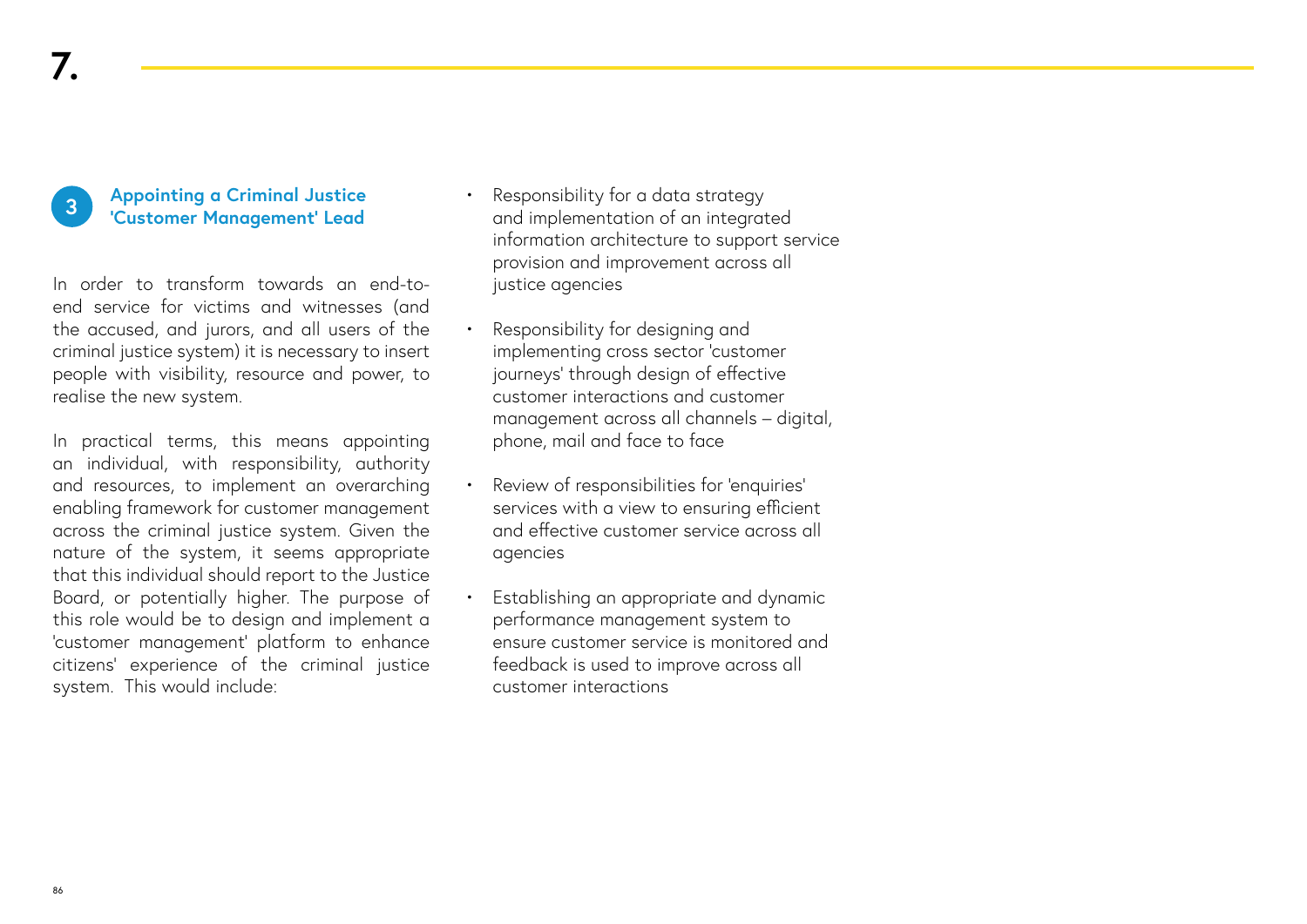This role would include responsibility for a number of recommendations emerging from the Evidence and Procedure review in relation to digital capture of evidence, digital capture and sharing of evidence, and digital access to permitted case information such as witness statements, trial dates etc.

This is a bold and visible way of supporting a transformation of the Justice systems and Justice leaders could emphasis the links to the success of individual agencies by pooling budget resources from each agency centrally to support this function.

#### **Refreshing Governance and Delivery Approaches 4**

In order to shift the focus from discussion to action, the catalogue of initiatives currently under the oversight of the Victims' Taskforce should be reviewed and a small number of priority projects with cross cutting implications identified. The Task Force should then be re-configured to drive delivery of these programmes, with co-located, fixed term, multi-agency teams, working with agile methods where appropriate, and supported with capability in service design, change management, and quality improvement. In governance terms, accountability should be located with those who are responsible for resource allocation and prudential control and it should be clear and transparent to all stakeholders. Where stakeholders are providing input in an advisory capacity, or an advocacy capacity, this should also be clear, and should not be conflated with decision making authority.

We have noted the significant challenges to the agencies within the criminal justice system in relation to their capacity to deliver and the relative lack of adaptability inherent in the structures, systems and processes of organising. The inclination towards establishing 'programme management' style governance infrastructures, with steering groups, reference groups and other fora for discussion is an example of a pattern of behaviour across the system that can result in the unintended consequence of reduced availability of capacity to actually get thing done.

It is important that both governance and delivery approaches are appropriate for the stage and nature of the initiatives at hand and that individual accountability, roles and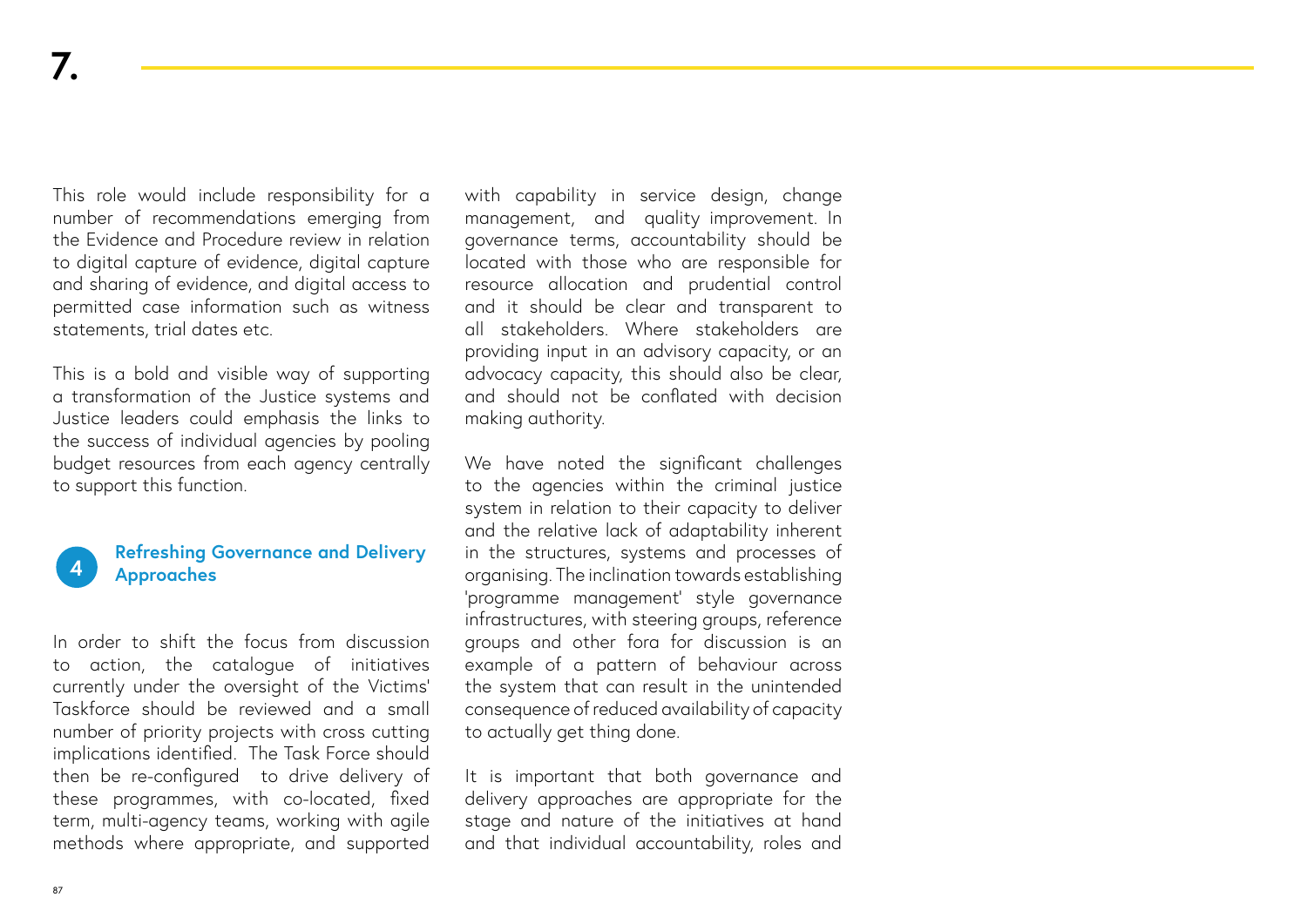responsibilities are clear and understood. Greater distinction between governance tasks and delivery tasks would be helpful in ensuring that whole system capacity is deployed to best effect and attention needs to be given to develop capacity and capability in both functions.

Delivering service transformation across a whole system is more likely to be effective if it is a collaborative effort, given the necessity for change across a number of different actors. Service design and agile processes provide managed, structured approaches that promote clarity of outcomes, service user focus, transparency and sufficient flexibility to respond to learning as the process progresses. However, service design and agile are not well embedded in the criminal justice system. The addition of skills in systems thinking to transformation teams has been seen to improve results and this should be encouraged across priority programmes in the criminal justice system.

A shift from traditional single organisation, project management approaches, towards multi-agency, collaborative, agile service design approaches, requires a shift in governance also. Significantly more governance attention is needed in the initial stages, agreeing scope and defining requirements. Teams can then be afforded responsibility and given permission to act. With transparent working methods and regular 'show and tell' activities, if intervention is necessary it can be made at an early stage. Key decision points are anticipated and those with governance responsibility are prepared and informed at the point that decisions are needed.

This is a more dynamic, responsive, engaged and action orientated form of delivery and governance and will require investment in specific development activity to build capability. However, if a transformation in services for victims and witnesses is to be achieved, a commitment of this kind will be needed.

### **Focusing on Priority Programmes with Reach Across the Whole System 5**

In support of the Victims' Taskforce, a directory of projects was collated and showed the considerable extent of improvement activity underway across the system. There can be inclination within traditional programme

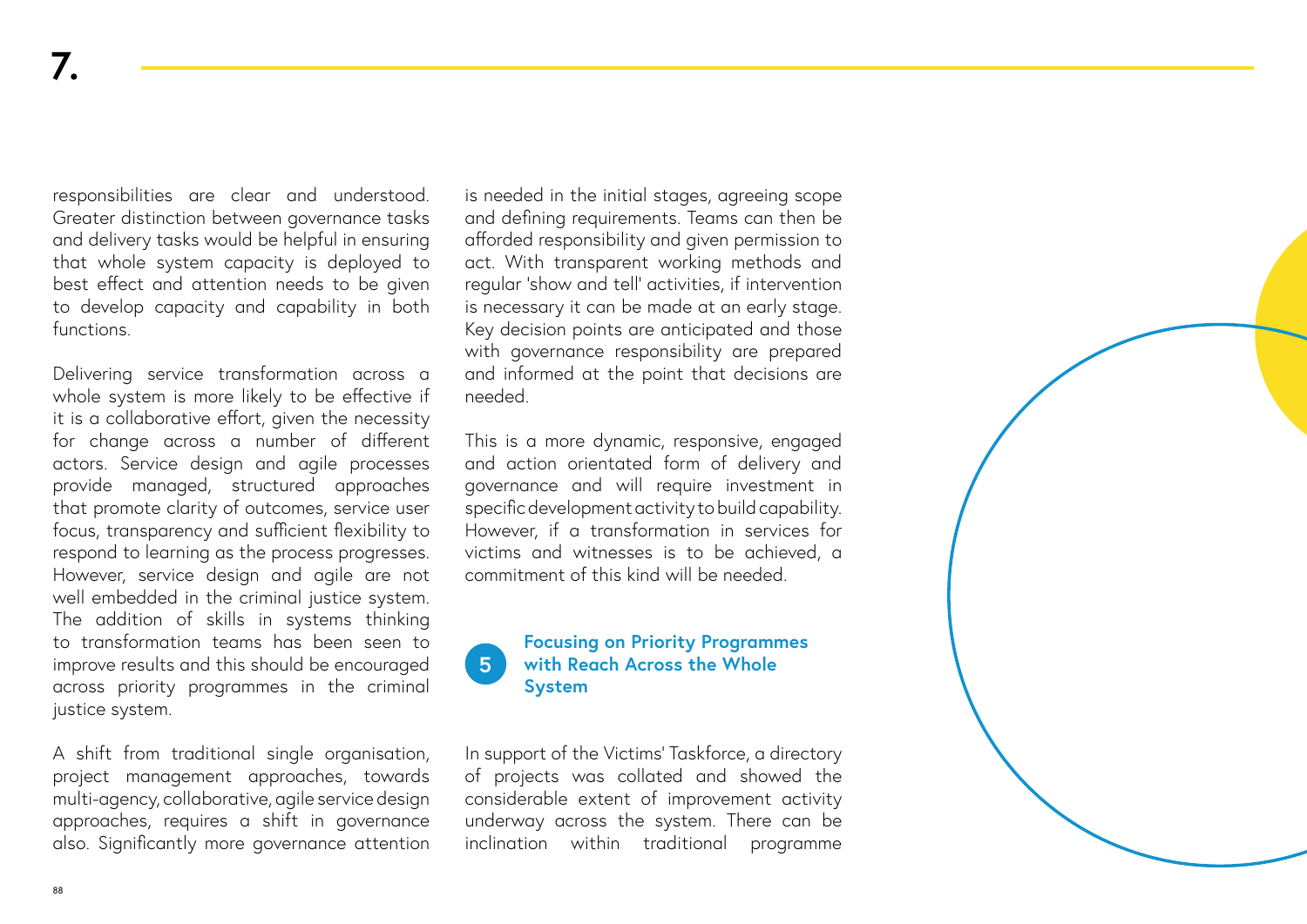management approaches to coral all related activities and to monitor and report on them at regular meetings. This can add unnecessary bureaucracy and complexity to initiatives that are rightly within the scope and authority of single agencies. Instead, greater focus, and dedicated multi-agency teams, focusing on a small number of cross-cutting projects, will deliver greater impact and act as a proof of concept for new working practices. We recommend that individual agencies focus on progressing activity within their own remit, without the need for additional reporting, and that resource is allocated to time-limited, multiagency teams to focus on the cross-cutting programmes with the most potential impact on victims and witnesses. We recommend the following areas of focus initially:

### **REDUCING COURT CHURN**

Reducing court churn has been an on-going issue. Refreshing the approach and sharing responsibility for change has the potential to transform services. Applying a service design approach would involve a multi-agency 'discovery' of the problems across the system that result in churn and adopting a personcentred perspective to understand these issues and identify opportunities for improvement across the whole system. It is anticipated this would bring into scope a number of initiatives currently being led within individual agencies, for example, improving the process of collecting witness statements and producing police reports (avoiding premature reporting) to COPFS; links with the witness portal to ensure effective scheduling and provision of information; and provision of witness support The multi-agency team would be supported by additional service design and change management capacity, potentially drawn from The Office of the Chief Designer, Digital, and the various innovation and transformation functions within the individual agencies.

This work would seek to solve the problem of cancelled trials and the traumatising impact this has on victims, and increase the efficiency of the court system. Given that the audit commission estimated churn cost the system in the region of  $£10m^{75}$ , this has potential to release significant savings.

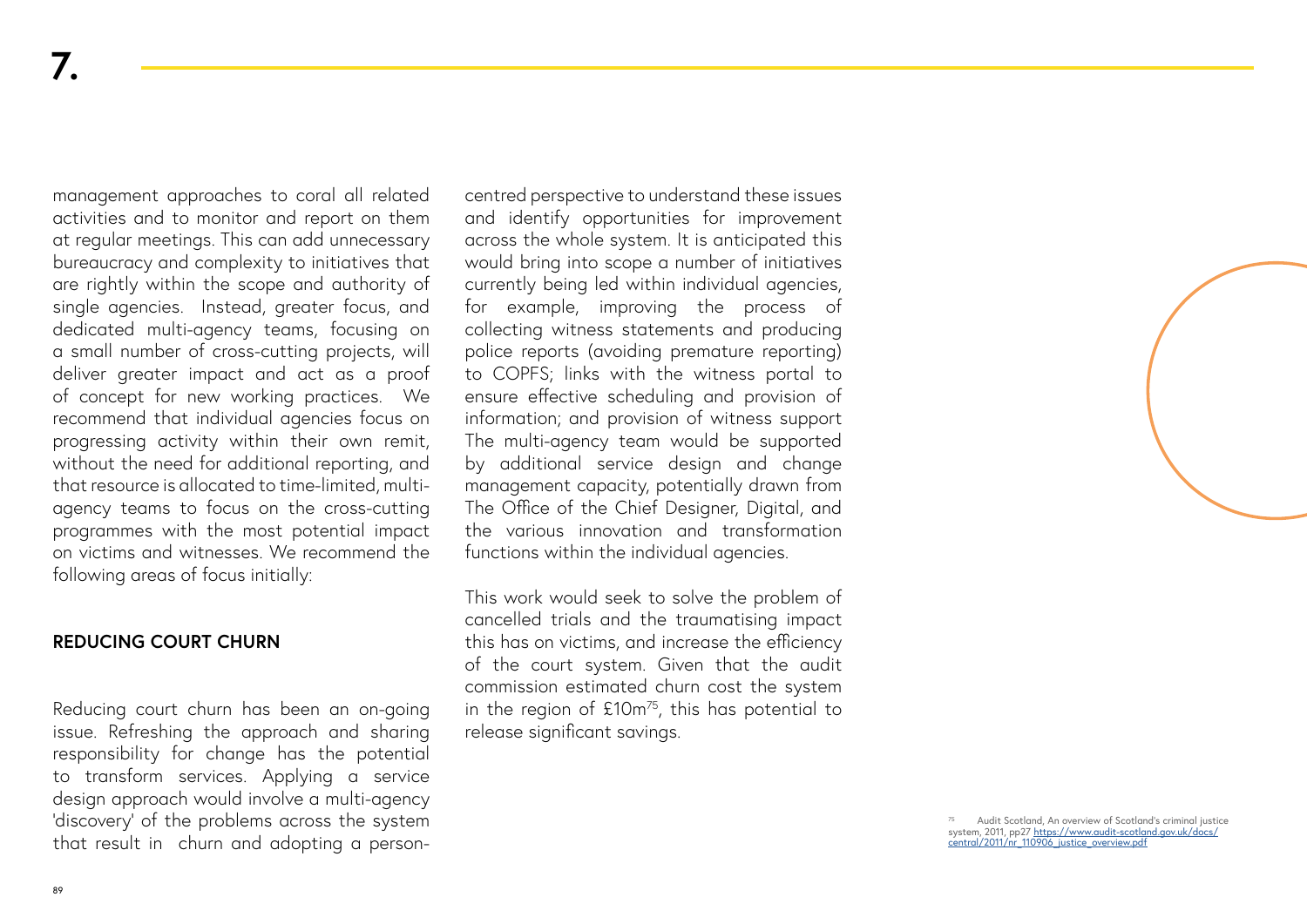## **IMPLEMENTATION OF DIGITAL RECORDING OF WITNESS STATEMENTS AND EVIDENCE ON COMMISSION**

This programme is underway with a pilot of a small number of cases, but, again, the delivery should be undertaken by a multi-agency team with the addition of design and change capability. Potentially, this could come under the remit of a newly appointed customer service lead.

The ability to give best evidence, as soon as possible within the process, will limit the time over which victims interact with the criminal justice system and so reduce capacity for harm. It will also reduce the need for services to support victims to navigate the criminal justice system and instead, resource could focus on support with recovery. However, there are considerable challenges in introducing a process that meets the needs of all stakeholders and improves the victims' and witnesses' experience. Effective implementation of a transformational service will require the application of design approaches and skilled change management at every stage, from working with solicitors and the judiciary, to educating jurors, to specification of equipment,

protocols for secure storage of information, and the layout and specification of the rooms where evidence is given.

These programmes are highlighted as they have the potential for significant improvement in the victim and witness experience and have cross-cutting, multi-agency impacts.

### **Review of Commissioning of Support Agencies 6**

The victim and witness journey through their experience of crime does not begin and end with the criminal justice system. As described above, there is often a narrow focus on the interactions victims and witnesses have with the individual agencies across the system and a lack of consideration of their wider lived experience.

Another consequence of this focus on the criminal justice system is that perhaps insufficient attention is given to the system of support services for victims and witnesses. This system can also be experienced by victims as fragmented and disjointed.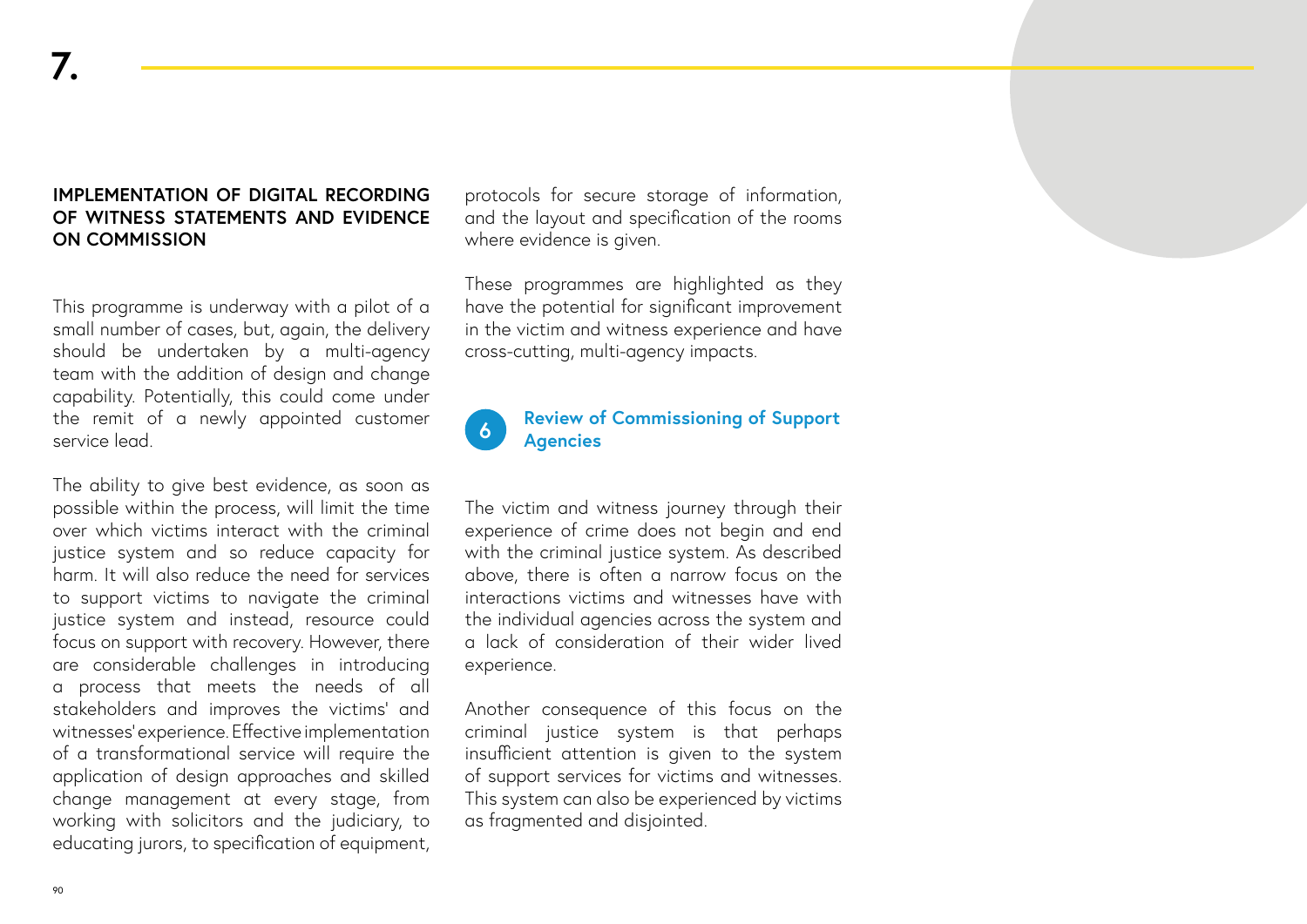Scottish Government allocated £18m to support for victims and witnesses in the  $2019/20$  spending round<sup>76</sup>. However, the services available to victims and witnesses are dependent on where they live and, often, the predisposition of the service provider they approached first to signpost to other support services.

There is scope for leverage of this commissioning expenditure to drive more collaborative provision of support across the third sector. For example, government could consider alliance commissioning models that require collaboration across providers to deliver specified outcomes. In return, funding is provided for longer time scales and there is scope for innovation and learning in relation to what works.

Review of commissioning arrangements for third sector support is outside of the scope of this review but it is important to highlight the requirement for increased collaboration and focus on the victims' and witnesses' journey should extend beyond the boundaries of statutory agencies.

### **'Trauma-informed' as standard practice – the importance of human interaction 7**

This report has been about exploring the potential to transform services for victims and witnesses. It has identified 'pain points' experienced by people as they interact with the criminal justice system. However, while the recommendations above deal with organisational and systemic barriers to transformation, it is important that we do not lose sight of the fact that the interactions with the criminal justice system most often highlighted by victims and witnesses are human-being to human-being exchanges.

While the recommendations for organisational change will improve the efficiency and effectiveness of business processes, which in turn will reduce the need for potentially traumatising interactions with 'the system', it will always be the person-to-person, humanbeing to human-being interaction that has most impact on the experience of victims and witnesses. Kindness, understanding and empathy can make otherwise devastating processes, a little less bad.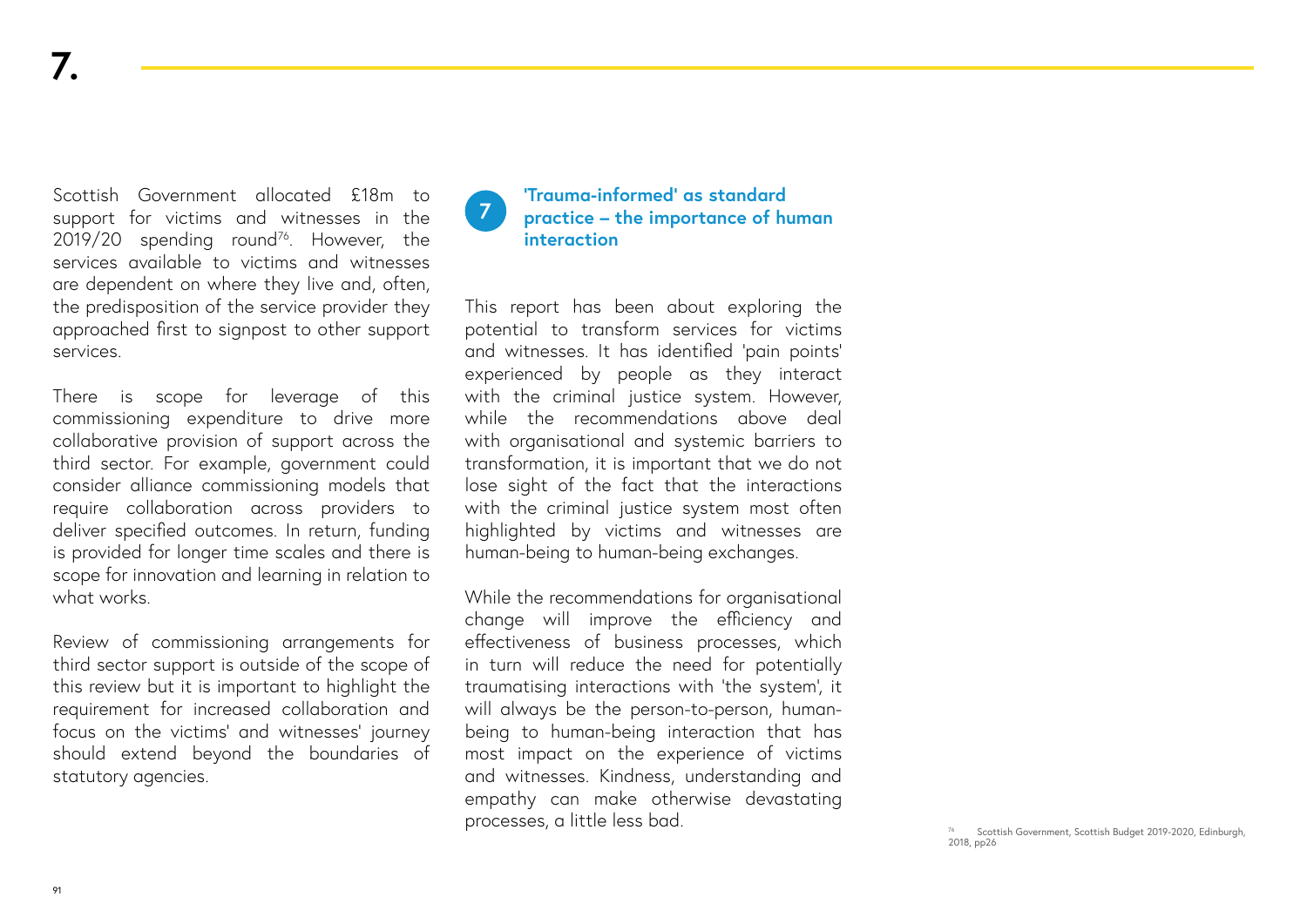Those employed within the criminal justice system and interacting with victims and witnesses can have the most significant impact on the victim and witness experience by showing unconditional positive regard to those they work with – by being kind.

This recommendation should not be thought of as 'fluffy' or 'light weight'; quite the opposite: evidence suggests that it may be the most challenging to implement consistently across the board. Culture and practice, pressure of time or workload, bias, whether conscious or unconscious, can affect how staff 'meet' victims and witnesses, the quality of that interaction and the impact it has.

As a minimum, managers of those who may be interacting with victims and witnesses should instil the importance, perhaps above all else, of being kind. Further, extending kindness should not be limited to victims and witnesses. Staff can be reassured that also being kind to the accused will do no harm, and in fact, it may well do good for all concerned.

We recommend instilling kindness and unconditional positive regard in all staff interacting with victims and witnesses, as a minimum. Going further, we recommend that staff within the criminal justice process involved in a 'case management' capacity with victims and witnesses, including VIA staff, advocates depute, FLOs, SOLOs, support workers, should receive tailored training in trauma-informed approaches.

Trauma-informed approaches recognise specific considerations for interaction with people who may be experiencing trauma or may have experienced trauma in the past. This goes beyond human kindness and common sense. Trauma informed approaches anticipate and recognise the symptoms of trauma in clients, staff and others involved in the process. Providing training to frontline staff will ensure they have the knowledge and tools to work with people in a trauma-informed way.

Trauma-informed approaches should not be limited to frontline staff. Understanding of trauma should be integrated into the development of policies, procedures and practices. Decision makers should understand the principles of trauma informed approached and actively seek to prevent re-traumatisation through on-going process improvement and policy development activity.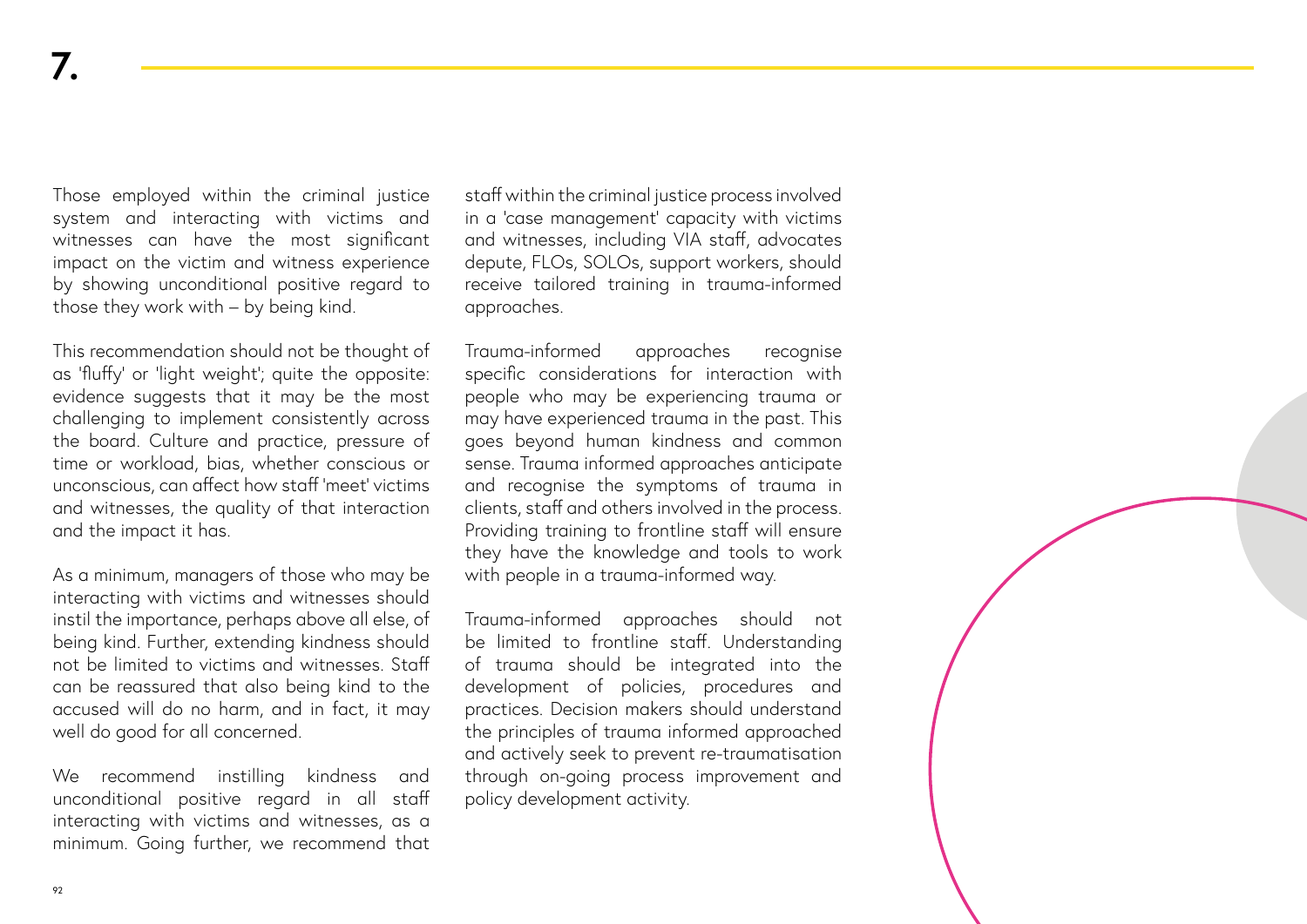# **Conclusion**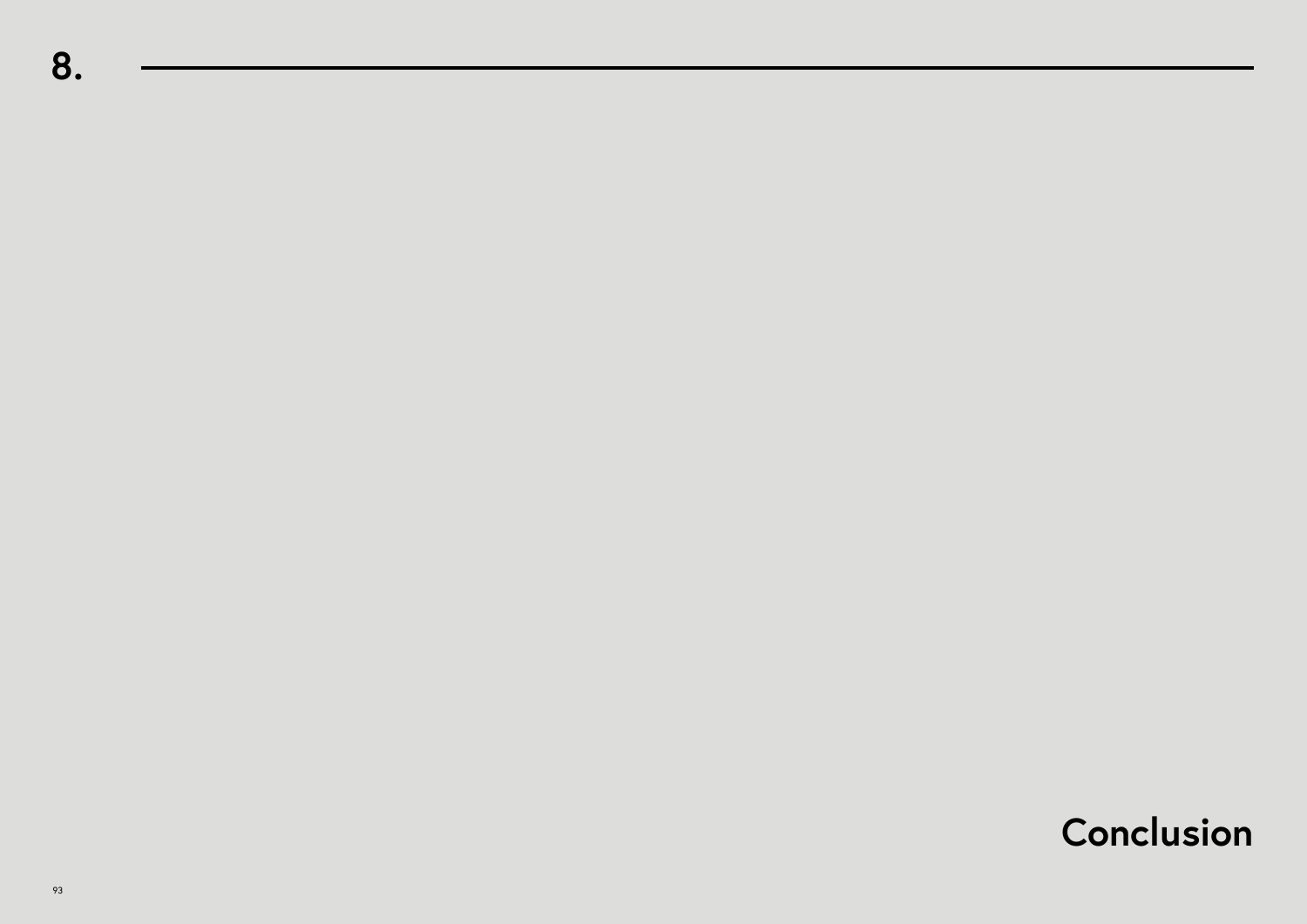For over a decade, research has consistently highlighted problem areas for victims and witnesses interacting with the criminal justice system. Across the criminal justice system there has been commitment to improving services for victims and witnesses but this has been challenging given significant differences in the 'worldview' of actors across the system, separation of agencies in order to maintain their independence, considerable reform of the justice system reducing capacity for change, and lack of available skills and capabilities in collaborative transformation.

In order to enable a step change in the experience of victims and witnesses, this 'discovery' stage points towards taking a whole system perspective and focusing on systemic levers for change. This includes developing a vision and transformative narrative that links improvement to the long term sucess of criminal justice agencies; introducing system level capacity, lead by a senior individual, reporting at Justice Board level, and with responsibility for an overarching information architecture and customer management; prioritising a small number of impactful programmes and managing their implementation with dedicated, multi-agency teams, working within an agile, collaborative process.

Across these change initiatives, digital is a vital enabler, with significant potential to transform service for victims and witnesses. Realising this potential will require leaders across the system to adapt their practices to take a whole system approach. By looking beyond the current paradigm and the processes and practices built within it, leaders can adopt more transformative structures, and ensure that the cycle of incremental, vertical change does not sap the system's capacity for change.

The focus of the organisational changes suggested is, in large part, in reducing the length of interaction with the criminal justice system and so enabling victims and witnesses to progress towards recovery. However, perhaps the most impactful change that could be made is in ensuring that at every interaction with a member of staff in the criminal justice system. victims and witnesses are met with kindness and understanding.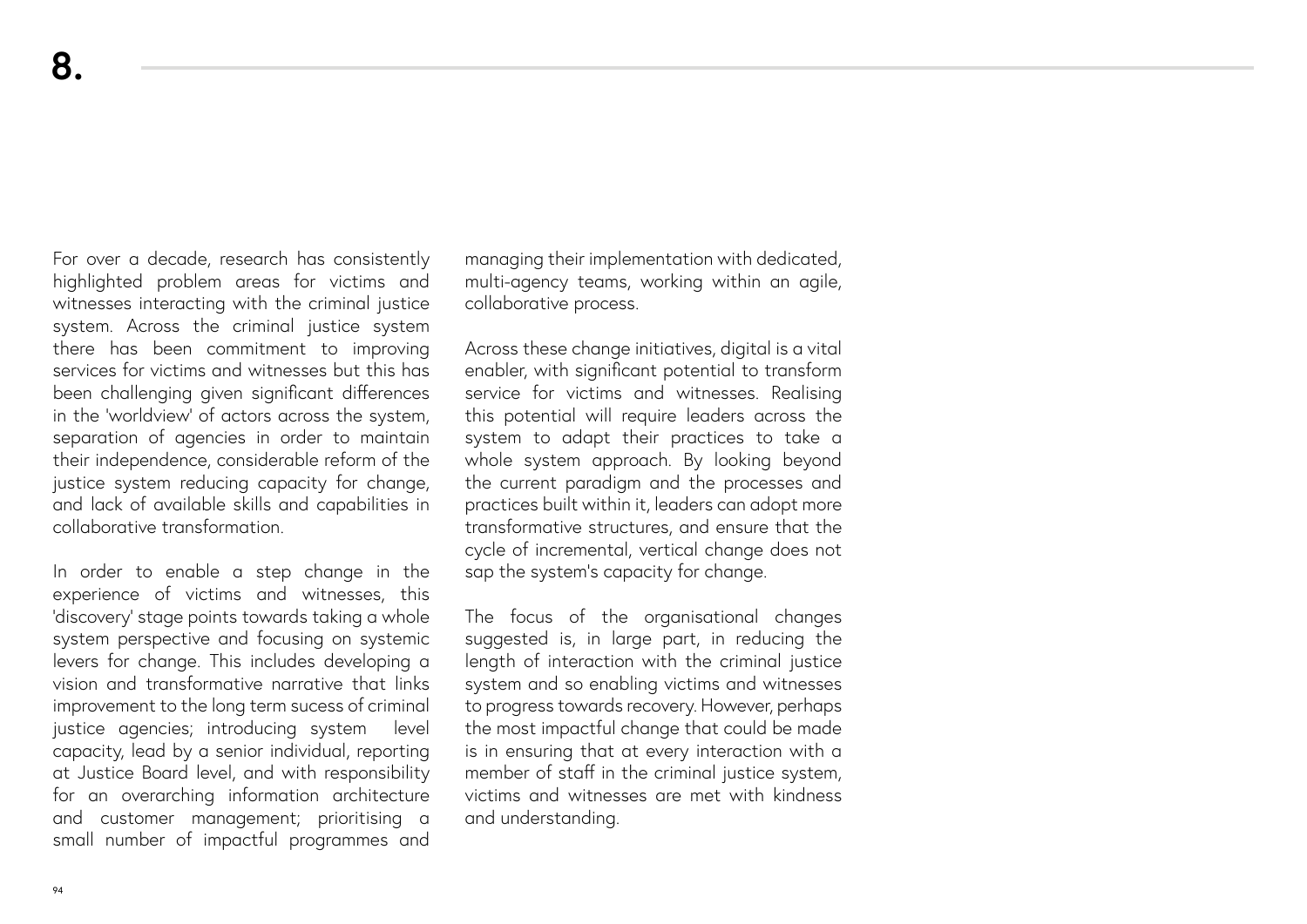## **References**

Audit Scotland, '*An overview of Scotland's criminal justice system'*, 2011 [https://www.audit-scotland.gov.](https://www.audit-scotland.gov.uk/docs/central/2011/nr_110906_justice_overview.pdf) [uk/docs/central/2011/nr\\_110906\\_justice\\_overview.pdf](https://www.audit-scotland.gov.uk/docs/central/2011/nr_110906_justice_overview.pdf)

Criminal Justice System Transformation Mapping Report to the Justice Systems Planning Group

Crown Office & Procurator Fiscal Service, *Book of Regulations: Precognition and Management Solemn Business*, 2003 [https://www.copfs.gov.uk/images/](https://www.copfs.gov.uk/images/Documents/Prosecution_Policy_Guidance/Book_of_Regulations/Book%20of%20Regulations%20-%20Chapter%204%20-%20Precognition%20and%20Management%20Solemn%20Business.PDF) Documents/Prosecution\_Policy\_Guidance/Book\_of [Regulations/Book%20of%20Regulations%20-%20](https://www.copfs.gov.uk/images/Documents/Prosecution_Policy_Guidance/Book_of_Regulations/Book%20of%20Regulations%20-%20Chapter%204%20-%20Precognition%20and%20Management%20Solemn%20Business.PDF) [Chapter%204%20-%20Precognition%20and%20](https://www.copfs.gov.uk/images/Documents/Prosecution_Policy_Guidance/Book_of_Regulations/Book%20of%20Regulations%20-%20Chapter%204%20-%20Precognition%20and%20Management%20Solemn%20Business.PDF) [Management%20Solemn%20Business.PDF](https://www.copfs.gov.uk/images/Documents/Prosecution_Policy_Guidance/Book_of_Regulations/Book%20of%20Regulations%20-%20Chapter%204%20-%20Precognition%20and%20Management%20Solemn%20Business.PDF)

Crown Office & Procurator Fiscal Service, '*Equality Outcomes Progress Report April 2019*', 2019

Engagement City Policy Committee, Item 3, Jan 2020, [http://www.glasgow.gov.uk/](http://www.glasgow.gov.uk/ CouncillorsandCommittees/viewSelectedDocument.asp?c=P62AFQDN0GNTUT0GT1) [CouncillorsandCommittees/viewSelectedDocument.](http://www.glasgow.gov.uk/ CouncillorsandCommittees/viewSelectedDocument.asp?c=P62AFQDN0GNTUT0GT1) [asp?c=P62AFQDN0GNTUT0GT1](http://www.glasgow.gov.uk/ CouncillorsandCommittees/viewSelectedDocument.asp?c=P62AFQDN0GNTUT0GT1)

Forensic Medical Services (Victims of Sexual Offences) (Scotland) Bill, 2019 [https://www.gov.scot/](https://www.gov.scot/publications/forensic-medical-services-victims-sexual-offences-scotland-bill-fsda/) [publications/forensic-medical-services-victims-sexual](https://www.gov.scot/publications/forensic-medical-services-victims-sexual-offences-scotland-bill-fsda/)[offences-scotland-bill-fsda/](https://www.gov.scot/publications/forensic-medical-services-victims-sexual-offences-scotland-bill-fsda/)

H. Easton, R Matthews, *'Investigating the experiences of people trafficked into commercial sexual exploitation in Scotland'*, Equality and Human Rights Commission, Glasgow, 2012

H. Simon, 3rd Edition, *The Sciences of the Artificial*, Cambridge, MIT Press, 1999

Interim Chief Officer, Glasgow City HSCP, '*Homelessness Transformational Change Agenda: Glasgow Alliance to End Homelessness'*, Glasgow City Council, Wellbeing, Empowerment, Community and Citizen

J.A. Wemmers, '*Victims' experiences in the criminal justice system and their recovery from crime'*, International Review of Victimology, 2013, vol 19 issue 3

Justice Committee, 9th Report, (Session 5): "*Role and Purpose of the Crown Office and Procurator Fiscal Service*", Scottish Parliament, 2017 [https://](https://www.parliament.scot/parliamentarybusiness/CurrentCommittees/104512.aspx#i) [www.parliament.scot/parliamentarybusiness/](https://www.parliament.scot/parliamentarybusiness/CurrentCommittees/104512.aspx#i) [CurrentCommittees/104512.aspx#i](https://www.parliament.scot/parliamentarybusiness/CurrentCommittees/104512.aspx#i)

J. Cruddas, "*Lecture on The Role of the State in the Good Society*", delivered to the Centre for Social Justice, reproduced in the New Statesman, 13 December 2012

J. Kania, M. Kramer, '*Collective Impact*', Stamford Social Innovation Review, 2011, [https://ssir.org/articles/entry/](https://ssir.org/articles/entry/collective_impact#) [collective\\_impact#](https://ssir.org/articles/entry/collective_impact#)

K. Beck, M. Beedle, et al, Agile Manifesto, Feb 2001, <https://agilemanifesto.org/>

Lancashire Traumatic Stress Service, '*How Trauma Affects the Way in Which We Encode and Store* 

*Memories*', 2013, [https://www.lscft.nhs.uk/media/](https://www.lscft.nhs.uk/media/Publications/Traumatic-Stress-Service/How-Trauma-Affects.pdf ) [Publications/Traumatic-Stress-Service/How-Trauma-](https://www.lscft.nhs.uk/media/Publications/Traumatic-Stress-Service/How-Trauma-Affects.pdf )[Affects.pdf](https://www.lscft.nhs.uk/media/Publications/Traumatic-Stress-Service/How-Trauma-Affects.pdf )

L. Casey, '*Review into the Needs of Families Bereaved by Homicide*', 2011

L. Kimbell, G. Julier et. al, '*Co-producing Social Futures Through Design*', Brighton, University of Brighton, 2016

L. Thomson, '*Review of Victim Care in the Justice Sector in Scotland'*, 2017

M. Reeves, L. Fæste, K. Whitaker, and F. Hassan, 'The Truth About Corporate Transformation Research Highlight', Sloan Management Review, 2018, [https://](https://sloanreview.mit.edu/article/the-truth-about-corporate-transformation/) [sloanreview.mit.edu/article/the-truth-about-corporate](https://sloanreview.mit.edu/article/the-truth-about-corporate-transformation/)[transformation/](https://sloanreview.mit.edu/article/the-truth-about-corporate-transformation/)

O. Brooks-Hay, M. Burman & L. Bradley, '*Justice Journeys Informing policy and practice through lived experience of victim-survivors of rape and serious sexual assault*', University of Glasgow, 2019

Police Scotland, the Crown Office and Procurator Fiscal Service, the Scottish Courts and Tribunals Service, the Scottish Prison Service and the Parole Board for Scotland, '*Standards of Service for Victims and Witnesses Annual Report on Performance 2018 – 2019*', May 2019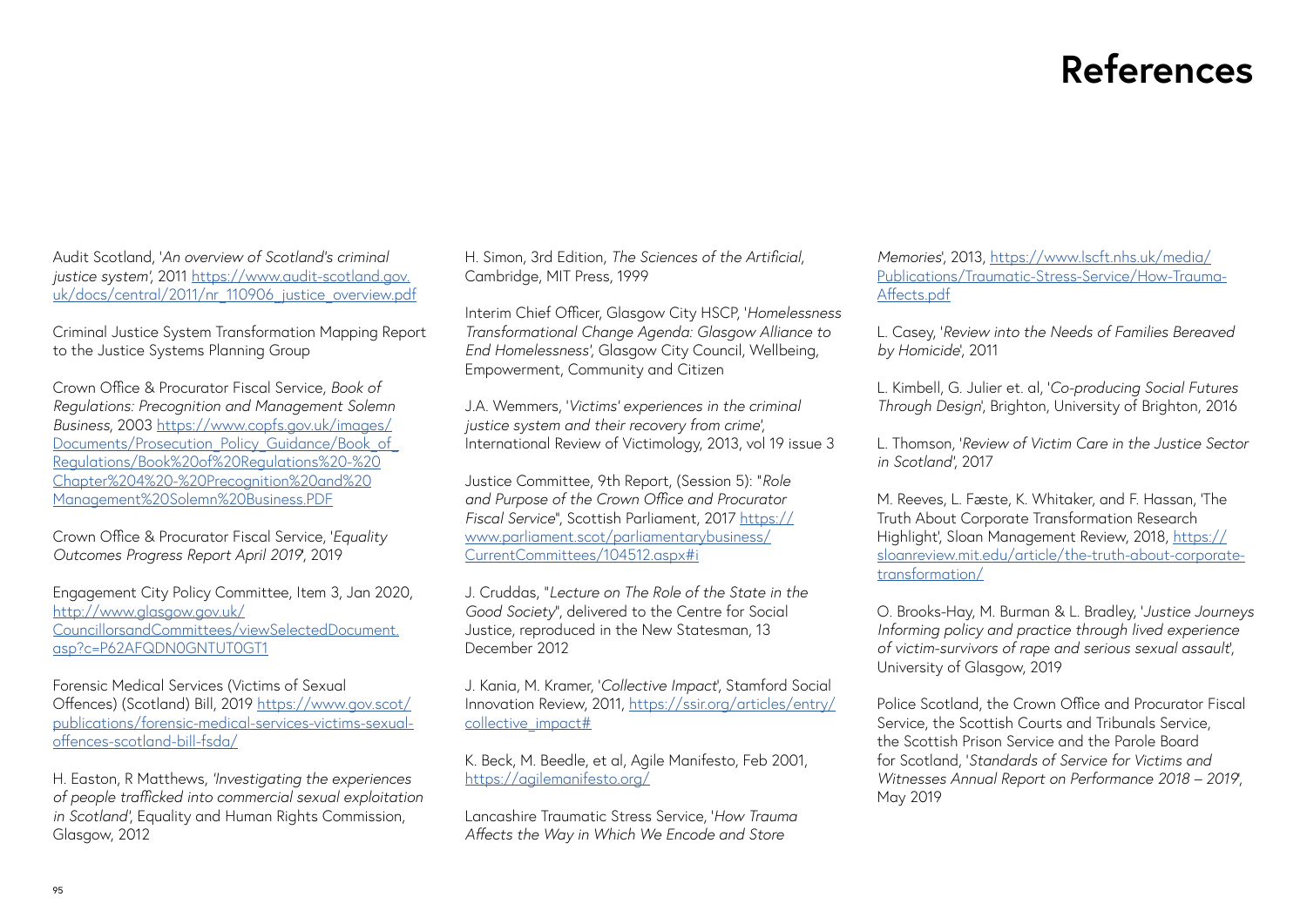# **References**

Police Scotland, the Crown Office and Procurator Fiscal Service, the Scottish Courts and Tribunals Service, the Scottish Prison Service and the Parole Board for Scotland, '*Standards of Service for Victims and Witnesses 2019-20*'

Police Scotland, '*Case Reporting Standard Operating Procedure*', section 6 – Witness Statements, 2018

Proposals for the Integration of Aims, Objectives and Targets in the Scottish Criminal Justice System by Andrew Normand CB, Scottish Executive, 2003

R.B. Felson, P. Pare, *Gender and the Victim's Experience With the Criminal Justice System*, Social Science Research, vol 37

Recorded crime in Scotland: 2018-2019, [https://](https://www.gov.scot/publications/recorded-crime-scotland-2018-19/pages/4/ ) [www.gov.scot/publications/recorded-crime](https://www.gov.scot/publications/recorded-crime-scotland-2018-19/pages/4/ )[scotland-2018-19/pages/4/](https://www.gov.scot/publications/recorded-crime-scotland-2018-19/pages/4/ )

S. Armstrong, B. Weaver and T. McCulloch, Measuring Justice: Defining Concepts, Developing Practice, SCCJR, 2020

Scottish Alliance of Regional Equality Councils, Why Me?: *Research into the experiences of those who have experienced hate crime in order to understand the kind of support services that they actually need*, 2017

Scottish Courts Service, '*Evidence and Procedure Review Report*', ScotCourts, 2015, found at [https://](https://www.scotcourts.gov.uk/docs/default-source/aboutscs/reports-and-data/reports-data/evidence-and-procedure-full-report---publication-version-pdf.pdf?sfvrsn=2 )

[www.scotcourts.gov.uk/docs/default-source/](https://www.scotcourts.gov.uk/docs/default-source/aboutscs/reports-and-data/reports-data/evidence-and-procedure-full-report---publication-version-pdf.pdf?sfvrsn=2 ) [aboutscs/reports-and-data/reports-data/evidence](https://www.scotcourts.gov.uk/docs/default-source/aboutscs/reports-and-data/reports-data/evidence-and-procedure-full-report---publication-version-pdf.pdf?sfvrsn=2 )[and-procedure-full-report---publication-version-pdf.](https://www.scotcourts.gov.uk/docs/default-source/aboutscs/reports-and-data/reports-data/evidence-and-procedure-full-report---publication-version-pdf.pdf?sfvrsn=2 ) [pdf?sfvrsn=2](https://www.scotcourts.gov.uk/docs/default-source/aboutscs/reports-and-data/reports-data/evidence-and-procedure-full-report---publication-version-pdf.pdf?sfvrsn=2 )

Scottish Crime and Justice Survey self-completion sections 2016/17-2018/19, [https://www.gov.scot/](https://www.gov.scot/publications/scottish-crime-justice-survey-2017-18-main-findings/ ) [publications/scottish-crime-justice-survey-2017-18](https://www.gov.scot/publications/scottish-crime-justice-survey-2017-18-main-findings/ ) [main-findings/](https://www.gov.scot/publications/scottish-crime-justice-survey-2017-18-main-findings/ )

Scottish Government, Catalogue of relevant initiatives, projects, research and international good practice organisations are involved in [https://](https://www.gov.scot/binaries/content/documents/govscot/publications/minutes/2019/12/victims-taskfor) [www.gov.scot/binaries/content/documents/](https://www.gov.scot/binaries/content/documents/govscot/publications/minutes/2019/12/victims-taskfor) [govscot/publications/minutes/2019/12/victims](https://www.gov.scot/binaries/content/documents/govscot/publications/minutes/2019/12/victims-taskfor)[taskforce-papers-december-2019/documents/](https://www.gov.scot/binaries/content/documents/govscot/publications/minutes/2019/12/victims-taskfor) [victims-taskforce-catalogue-of-initiatives---11-dec/](https://www.gov.scot/binaries/content/documents/govscot/publications/minutes/2019/12/victims-taskfor) [victims-taskforce-catalogue-of-initiatives---11-dec/](https://www.gov.scot/binaries/content/documents/govscot/publications/minutes/2019/12/victims-taskfor) [govscot%3Adocument/Victims%2BTaskforce%2B-](https://www.gov.scot/binaries/content/documents/govscot/publications/minutes/2019/12/victims-taskfor) [%2BCatalogue%2Bof%2BInitiatives%2B-%2B11%2BDec.](https://www.gov.scot/binaries/content/documents/govscot/publications/minutes/2019/12/victims-taskfor) [pdf](https://www.gov.scot/binaries/content/documents/govscot/publications/minutes/2019/12/victims-taskfor)

Scottish Government Digital Directorate, *The Scottish Approach to Service Design*, Scottish Government Website, 2019 [https://www.gov.scot/binaries/](https://www.gov.scot/binaries/content/documents/govscot/publications/advice-and-guidance/2019/04/the) [content/documents/govscot/publications/advice-and](https://www.gov.scot/binaries/content/documents/govscot/publications/advice-and-guidance/2019/04/the)[guidance/2019/04/the-scottish-approach-to-service](https://www.gov.scot/binaries/content/documents/govscot/publications/advice-and-guidance/2019/04/the)[design/documents/the-scottish-approach-to-service](https://www.gov.scot/binaries/content/documents/govscot/publications/advice-and-guidance/2019/04/the)[design/the-scottish-approach-to-service-design/](https://www.gov.scot/binaries/content/documents/govscot/publications/advice-and-guidance/2019/04/the) [govscot%3Adocument/](https://www.gov.scot/binaries/content/documents/govscot/publications/advice-and-guidance/2019/04/the)

Scottish Government, '*Improving NHS services for victims of sexual crime'*, 2019, https://www.gov.scot/ news/improving-nhs-services-for-victims-of-sexualcrime/

Scottish Government, *Justice in Scotland: Vision and Priorities*, 2017 [https://www.gov.scot/binaries/](https://www.gov.scot/binaries/content/documents/govscot/publications/strategy-plan/2017/07/justice-s) [content/documents/govscot/publications/strategy](https://www.gov.scot/binaries/content/documents/govscot/publications/strategy-plan/2017/07/justice-s)[plan/2017/07/justice-scotland-vision-priorities/](https://www.gov.scot/binaries/content/documents/govscot/publications/strategy-plan/2017/07/justice-s) [documents/00522274-pdf/00522274-pdf/](https://www.gov.scot/binaries/content/documents/govscot/publications/strategy-plan/2017/07/justice-s) [govscot%3Adocument/00522274.pdf](https://www.gov.scot/binaries/content/documents/govscot/publications/strategy-plan/2017/07/justice-s)

Scottish Government, *Scottish Budget 2019-2020*, Edinburgh, 2018

Scottish Government, *Scottish Crime and Justice Survey*  [https://www.gov.scot/binaries/content/documents/](https://www.gov.scot/binaries/content/documents/govscot/publications/statistics/2019/03/scottish-crime-justice-survey-2017-18-main-findings/documents/scottish-crime-justice-survey-2017-18-main-findings/scottish-crime-justice-survey-2017-18-main-findings/g) [govscot/publications/statistics/2019/03/scottish](https://www.gov.scot/binaries/content/documents/govscot/publications/statistics/2019/03/scottish-crime-justice-survey-2017-18-main-findings/documents/scottish-crime-justice-survey-2017-18-main-findings/scottish-crime-justice-survey-2017-18-main-findings/g)[crime-justice-survey-2017-18-main-findings/documents/](https://www.gov.scot/binaries/content/documents/govscot/publications/statistics/2019/03/scottish-crime-justice-survey-2017-18-main-findings/documents/scottish-crime-justice-survey-2017-18-main-findings/scottish-crime-justice-survey-2017-18-main-findings/g) [scottish-crime-justice-survey-2017-18-main-findings/](https://www.gov.scot/binaries/content/documents/govscot/publications/statistics/2019/03/scottish-crime-justice-survey-2017-18-main-findings/documents/scottish-crime-justice-survey-2017-18-main-findings/scottish-crime-justice-survey-2017-18-main-findings/g) [scottish-crime-justice-survey-2017-18-main-findings/](https://www.gov.scot/binaries/content/documents/govscot/publications/statistics/2019/03/scottish-crime-justice-survey-2017-18-main-findings/documents/scottish-crime-justice-survey-2017-18-main-findings/scottish-crime-justice-survey-2017-18-main-findings/g) [govscot%3Adocument/scottish-crime-justice-survey-](https://www.gov.scot/binaries/content/documents/govscot/publications/statistics/2019/03/scottish-crime-justice-survey-2017-18-main-findings/documents/scottish-crime-justice-survey-2017-18-main-findings/scottish-crime-justice-survey-2017-18-main-findings/g)[2017-18-main-findings.pdf](https://www.gov.scot/binaries/content/documents/govscot/publications/statistics/2019/03/scottish-crime-justice-survey-2017-18-main-findings/documents/scottish-crime-justice-survey-2017-18-main-findings/scottish-crime-justice-survey-2017-18-main-findings/g)

Scottish Government, *Realising Scotland's Full Potential in a Digital World: A Digital Strategy for Scotland*, 2017 [https://www.gov.scot/binaries/content/documents/](https://www.gov.scot/binaries/content/documents/govscot/publications/strategy-plan/2017/03/realising) [govscot/publications/strategy-plan/2017/03/realising](https://www.gov.scot/binaries/content/documents/govscot/publications/strategy-plan/2017/03/realising)[scotlands-full-potential-digital-world-digital-strategy](https://www.gov.scot/binaries/content/documents/govscot/publications/strategy-plan/2017/03/realising)[scotland/documents/00515583-pdf/00515583-pdf/](https://www.gov.scot/binaries/content/documents/govscot/publications/strategy-plan/2017/03/realising) [govscot%3Adocument/00515583.pdf](https://www.gov.scot/binaries/content/documents/govscot/publications/strategy-plan/2017/03/realising)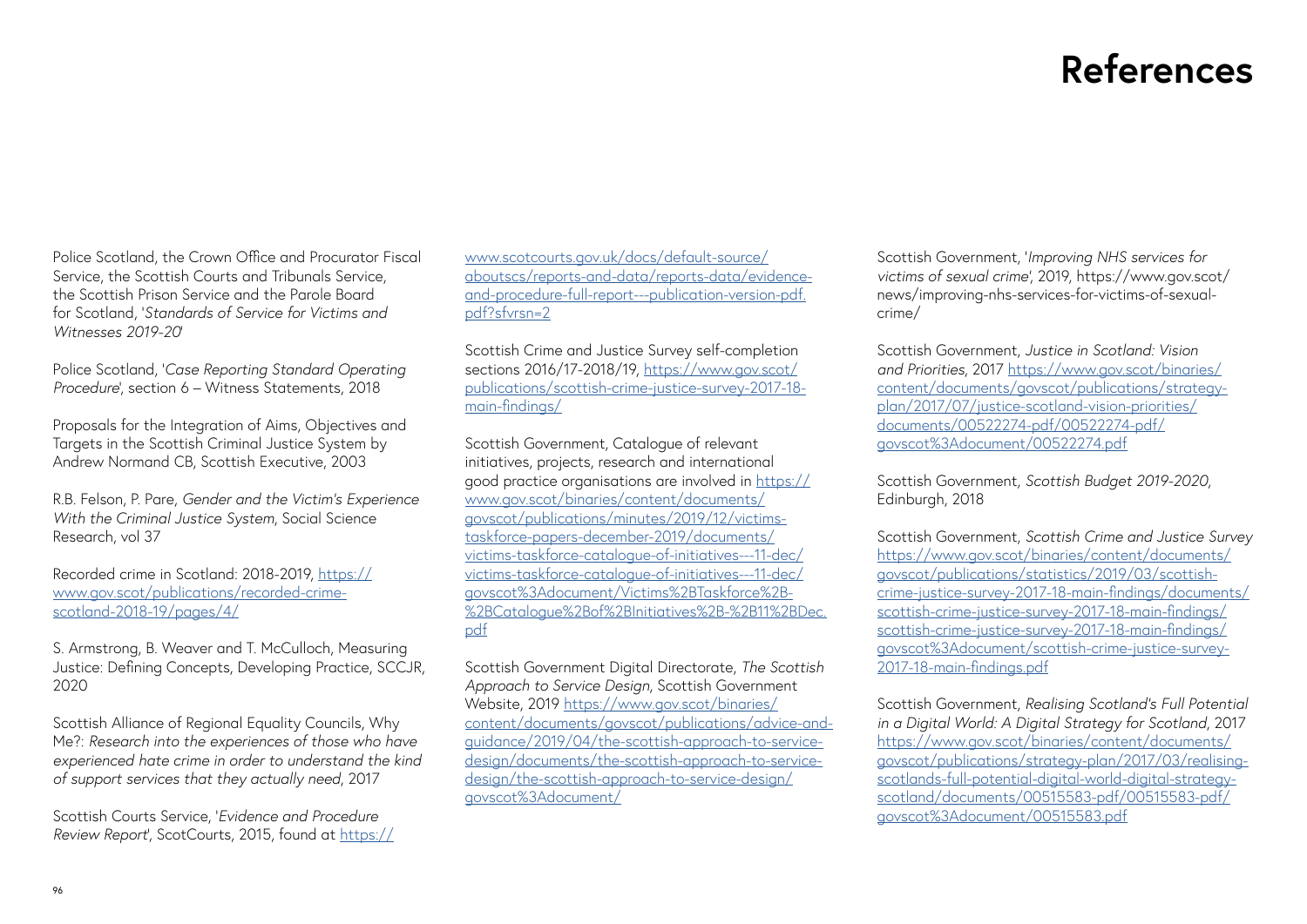## **References**

Scottish Government, '*The Digital Strategy for Justice in Scotland*', Scottish Government Website, Edinburgh, Scottish Government, 2014 [http://www.scotland.gov.](http://www.scotland.gov.uk/Publications/2014/08/5429) [uk/Publications/2014/08/5429](http://www.scotland.gov.uk/Publications/2014/08/5429)

Scottish Government, *The Strategy For Justice Scotland,*  2012

'Scottish Strategy for Victims', [http://www.gov.scot/](http://www.gov.scot/Resource/Doc/158898/0043164.pdf ) [Resource/Doc/158898/0043164.pdf](http://www.gov.scot/Resource/Doc/158898/0043164.pdf ) 

Transforming Services for Victims and Witnesses, Specification, June 2019

Victims' Code for Scotland, [https://www.mygov.scot/](https://www.mygov.scot/victims-code-for-scotland/) [victims-code-for-scotland/](https://www.mygov.scot/victims-code-for-scotland/)

Victims Taskforce, [https://www.](https://www.gov.scot/groups/victims-taskforce Scottish%2BApproach%2Bto%2BService%2BDesign.pdf) [gov.scot/groups/victims-taskforce](https://www.gov.scot/groups/victims-taskforce Scottish%2BApproach%2Bto%2BService%2BDesign.pdf)  [Scottish%2BApproach%2Bto%2BService%2BDesign.pdf](https://www.gov.scot/groups/victims-taskforce Scottish%2BApproach%2Bto%2BService%2BDesign.pdf)